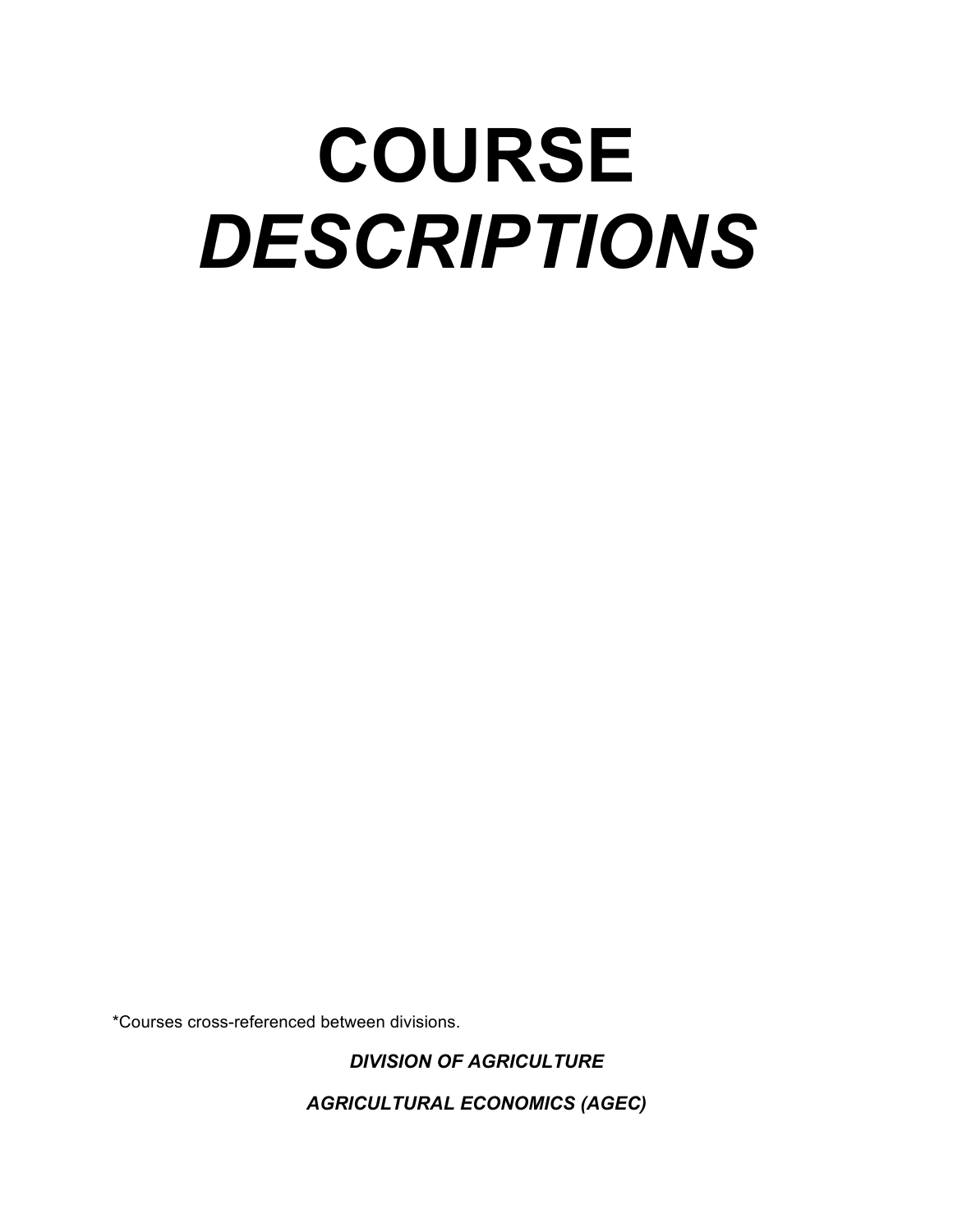- 141 INTRODUCTION TO AGRI-BUSINESS MANAGEMENT ...............................................................3 This is an introductory course dealing with the economic importance of the agribusiness community and the potential for employment with the agribusiness industry.
- 297 AGRICULTURE INTERNSHIP .................................................................................................... 1-3 This provides the student with the opportunity to experience the world of work in conjunction with their program of study. One semester hour of credit is equivalent to forty-five (45) contact hours. Prerequisite: Students through advisor approval will only be allowed to complete internship within the last two semesters of the Agriculture degree plan.
- 299 AGRICULTURAL ECONOMICS SPECIAL TOPICS ................................................................... 1-3

#### *ANIMAL AND RANGE SCIENCE (ARSC)*

| 114 |                                                                                                                                                                                                                                                                                                              |
|-----|--------------------------------------------------------------------------------------------------------------------------------------------------------------------------------------------------------------------------------------------------------------------------------------------------------------|
|     | General principles of the livestock industry and relationship to mankind.                                                                                                                                                                                                                                    |
| 140 | This course will be an introduction to bison production. Topics will include: history, role in the<br>plains culture, anatomy and physiology, breeding and genetics and bison behavior and herd<br>dynamics.                                                                                                 |
| 160 |                                                                                                                                                                                                                                                                                                              |
|     | This course will offer students the knowledge on horsemanship training and will provide a<br>successful career in the vast world of the horse industry business.                                                                                                                                             |
| 161 |                                                                                                                                                                                                                                                                                                              |
|     | This course will provide basic horsemanship skills to the students and demonstrate the<br>knowledge on nutritional sources that a horse needs. Prerequisite ARSC 160 Horsemanship or<br>concurrent enrollment                                                                                                |
| 162 | This course will provide the students the knowledge about the functions and properties of<br>nutrients and effects of proper nutrition at the different stages of the life of a horse. Prerequisite:<br>ARSC 160 Introduction to Horsemanship, ARSC161 Basic Horsemanship Skills or concurrent<br>enrollment |
| 163 | This course will offer the student the ability to select a horse, whether buying for pleasure or<br>business.                                                                                                                                                                                                |
| 164 | This course will offer the students the knowledge in use and effects of different kinds of<br>medications and dispense with documentation.                                                                                                                                                                   |
| 165 | This course will offer the student the opportunity to gain knowledge of the horse business<br>industry.                                                                                                                                                                                                      |
| 220 |                                                                                                                                                                                                                                                                                                              |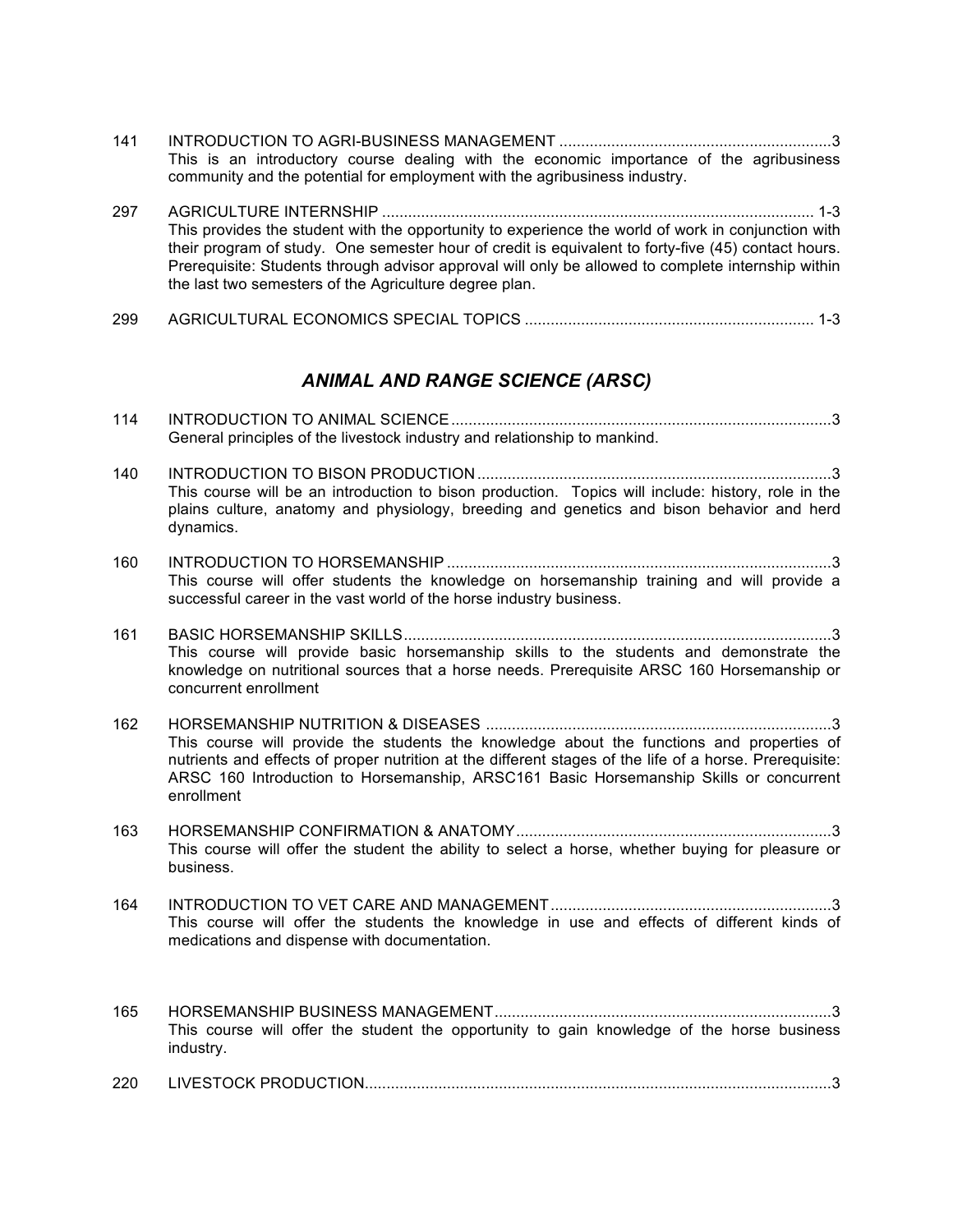General production and management of major meat animal species. Topics include: production systems, feeding, facilities, health, economics, and marketing.

- 236 INTRODUCTION TO RANGE MANAGEMENT...............................................................................3 Principles of range management, which include plant identification, range evaluation, and range improvement.
- 240 BISON MANAGEMENT AND PRODUCTION .................................................................................3 Topics will include feeding and nutrition; health, diseases and parasites; bison handling and facilities; marketing, productions and economics; and the future of bison.
- 299 ANIMAL AND RANGE SCIENCE SPECIAL TOPICS.................................................................. 1-3

#### *PLANT SCIENCE (PLSC)*

- 225 PRINCIPLES OF CROP PRODUCTION.........................................................................................3 This course will introduce the basic concepts and principles of crop production. Topics covered will include an introduction to the crops of the Northern Great Plains and their uses, crop and weed identification, crop and weed physiology, nutrition, fertilizers, growth stages, soil conservation and land management, cropping systems, seeding and harvest, storage of crops, diseases, pests, and safe use of pesticides and herbicides.
- 299 PLANT SCIENCE SPECIAL TOPICS.......................................................................................... 1-3

#### *SOILS (SOIL)*

| 210 | Physical, chemical, and biological properties of soils as related to use, conservation, and plant<br>growth.                                                                                                                                                                                                                                                                             |
|-----|------------------------------------------------------------------------------------------------------------------------------------------------------------------------------------------------------------------------------------------------------------------------------------------------------------------------------------------------------------------------------------------|
| 222 | Principles of plant nutrition and soil nutrient availability; soil testing and fertilizer recommendations<br>and management. Macronutrient emphasis. Prerequisite: SOIL 210 Introduction to Soil Science                                                                                                                                                                                 |
| 299 |                                                                                                                                                                                                                                                                                                                                                                                          |
| 431 | This course covers the conservation of soil and water resources. The management techniques<br>necessary for conservation will be stressed. Erosion topics which will be covered are soil<br>erosion, wind erosion, predicting soil loss, land use planning, cropping systems and tillage<br>practices. Conservation structures, reclamation and irrigation management will be discussed. |

Soil and water pollution will also be covered. Prerequisite: SOIL 210 Introduction to Soil Science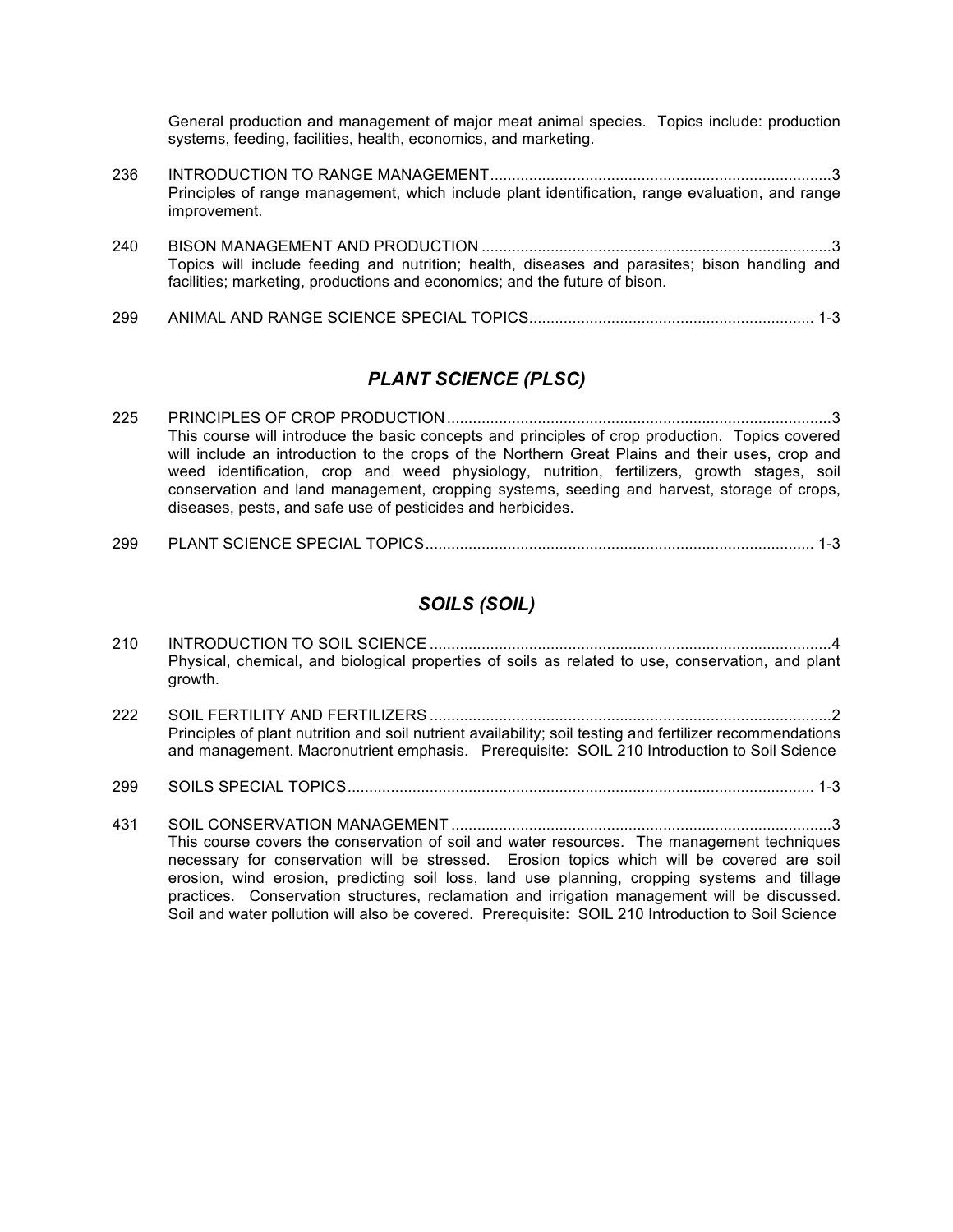## *DIVISION OF ARTS AND HUMANITIES*

# *ART (ART)*

| 106 | An introduction to the history of jewelry making and a variety of tool making techniques.                                                                                                                                                                                                                                            |
|-----|--------------------------------------------------------------------------------------------------------------------------------------------------------------------------------------------------------------------------------------------------------------------------------------------------------------------------------------|
| 107 | A study of forms, methods, materials, and the characteristics of pottery. Basic hand-building<br>techniques are explored in addition to contemporary concepts and ideas. Techniques of firing<br>and kiln building. Native American history and culture will be emphasized.                                                          |
| 110 | Lectures, films, slides of original works, discussions and demonstrations will be used to acquaint<br>the student with the diverse dimensions of aesthetics, to discuss and analyze visual art forms as<br>modes of expression; and to develop a basic understanding of the role of the visual arts in<br>relation to one's culture. |
| 121 | A basic course in watercolor with emphasis on materials and various techniques. This course will<br>explore composition and color in an experimental approach to landscape, still life, figure and<br>contemporary modes.                                                                                                            |
| 122 | A course with emphasis on fundamental design and its application. The visual elements of line,<br>space, mass, value, color and texture will be studied with an emphasis in Native American Art.                                                                                                                                     |
| 130 | Introduction to the technique of contour and gesture drawing. Principles of composition and<br>design in figure, still life, and landscape. Media includes pencil, charcoal, pastels, pen and ink.                                                                                                                                   |
| 145 | Students will begin this course gathering and sorting quills, collecting or selecting dye and drying<br>quills. Methods of applying quills to leather, etc. Native American cultural and historic designs<br>and color will be emphasized.                                                                                           |
| 146 | This course will cover the basic stitches needed to complete beadwork used in Native American<br>creations.                                                                                                                                                                                                                          |
| 220 | This course is an introduction to painting in oil and acrylics. It will provide experience in using<br>different types of painting surface, materials and various techniques. Students will gain exposure<br>to some theories of color, design, and composition.                                                                     |
| 221 | Study of the techniques and concepts of painting, with an emphasis on design and creative<br>expression. Students are encouraged to explore their own cultural background and experience.<br>Prerequisite: ART 220 Painting I                                                                                                        |
| 243 | A variety of techniques in silver will be explored including design layout, sawing, filing, soldering<br>and finishing.                                                                                                                                                                                                              |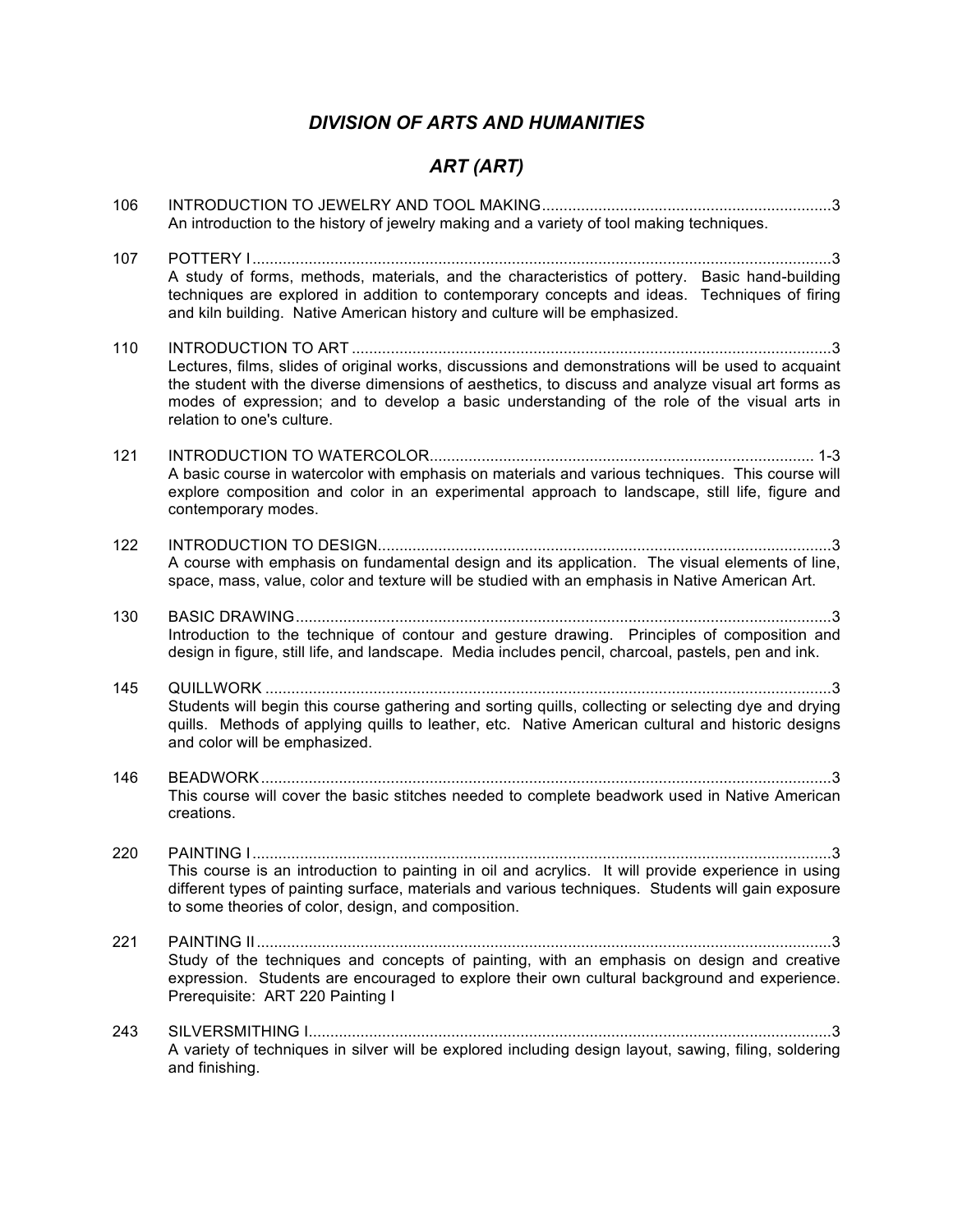- 244 SILVERSMITHING II........................................................................................................................3 Refinement of skills with emphasis on more complex designs, using a wider range of materials and techniques including casting. Prerequisite: ART 243 Silversmithing I
- \*245 NORTH AMERICAN INDIAN ART HISTORY..................................................................................3 This is a survey course exploring the arts of North American peoples from Paleolithic to contemporary times. Lectures, readings, audio-visual means, research and resource persons constitute the main learning activities.
- \*246 TRADITIONAL LAKOTA/DAKOTA ART..........................................................................................3 Lectures and demonstration of traditional arts forms. Students will complete the production of one piece in a selected media.
- \*247 NATIVE AMERICAN ART PROJECTS............................................................................................3 Creation of art activity based on the five different cultural aesthetics: Northwest Coast Transformation Masks, Plains Style Parfleches, Southeastern Shell Carving, Woodlands Beadwork, and Southwest Pottery Designs. Students will be required to complete five (5) different projects.
- 250 BEGINNING PHOTOGRAPHY........................................................................................................3 This course will introduce students to digital camera use and creative use of accessories. It will help students understand differences in lenses, filters, and other attachments to produce creative photographs. The course will help students to become more aware of light as it relates to photography and encourage students to incorporate Native American ideas into their pictures. The course will also teach students how to photography in crime scene investigating.
- 299 ART SPECIAL TOPICS ............................................................................................................... 1-3

#### *COMMUNICATIONS (COMM)*

- 100 APPLIED COMMUNICATIONS .......................................................................................................3 This course introduces students to public speaking and verbal communications in public settings and in work situations. It emphasizes the formal preparation, practices, and presentations of speeches before a live audience of peers. Topics for speeches will be career and/or work related.
- 110 FUNDAMENTALS OF PUBLIC SPEAKING ....................................................................................3 The theory and practice of public speaking with emphasis on content, organization, language, delivery and critical evaluation of messages.
- 299 COMMUNICATIONS SPECIAL TOPICS..................................................................................... 1-3

## *ENGLISH (ENGL)*

099 COLLEGE WRITING PREPARATION.............................................................................................4 Reading and writing are complementary acts; strengthening the one also strengthens the other. In this class students will learn strategies for reading with understanding and writing with insight and clarity. These strategies include, among others, pre-reading techniques, editing, proofreading, and organizing ideas, paragraphs, and parts of sentences. Applying these strategies to reading and writing activities will strengthen the ability to evaluate a variety of texts and communicate individual own ideas. Laboratory required.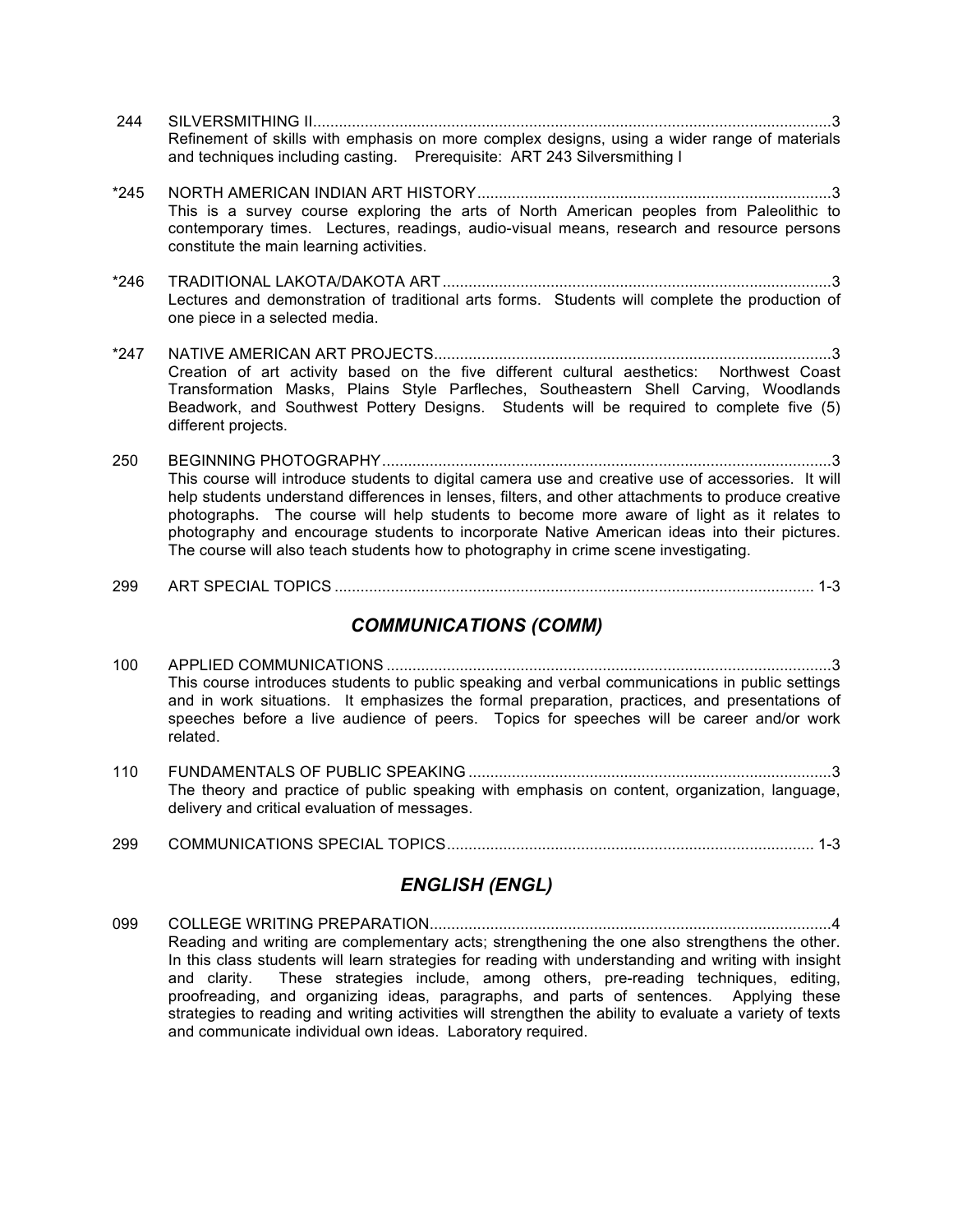|     | <b>HISTORY (HIST)</b>                                                                                                                                                                                                                                                                                                                   |
|-----|-----------------------------------------------------------------------------------------------------------------------------------------------------------------------------------------------------------------------------------------------------------------------------------------------------------------------------------------|
| 299 |                                                                                                                                                                                                                                                                                                                                         |
| 261 | AMERICAN LITERATURE.<br>. . 3<br>A study of the representative works of major American writers from the Colonial Period through<br>the present, including Native American writers.                                                                                                                                                      |
| 241 | A study of the representative works of major writers throughout the world, especially looking at<br>multi-cultural life views.                                                                                                                                                                                                          |
| 238 | To provide a general survey of children's literature from its origins to the present.                                                                                                                                                                                                                                                   |
| 221 | A survey of the world's greatest dramatic literature from Greek times to the present, including<br>Native American dramatic expression. The history of playhouses and stagecraft, and other<br>related arts of the theater are observed in connection with the study of world masterpieces.                                             |
| 220 | Introduction to the different genres of literature, emphasizing literary terms and nomenclature<br>involved in all literacy forms (short stories, novel, drama, and poetry. Prerequisite ENGL 110<br>Composition I                                                                                                                      |
| 211 | Exploration of creative writing techniques through poetry, short stories, and short dramatic pieces.<br>Emphasis is placed on Native American forms of creative writing and resource materials.                                                                                                                                         |
| 206 | Students studying the behavioral, social, and environmental science in addition to the various<br>disciplines of the humanities will learn the practical process of research from initiating thesis<br>inquiry to writing a completed project report using professional APA or MLA conventions.                                         |
| 120 | This course expands on the techniques and skills needed for effective academic writing. The<br>emphasis of this course is building critical research writing skills with the aim of improving writing<br>skills in all disciplines. Prerequisite: ENGL 110 Composition I                                                                |
| 110 | Topics include rhetorical skills, critical thinking, research, and documentation needed for effective<br>academic writing with an emphasis on coherence and idea development. Understanding of basic<br>grammar, sentence structure, and paragraph development is assumed.                                                              |
| 100 | This course is designed to develop techniques and insight which will improve students' writing<br>ability and thinking processes; these techniques include: knowing grammatical structure, using<br>library resources, writing about the world of work, writing process papers and problem/solution<br>papers based on work situations. |

101 WESTERN CIVILIZATION TO 1500................................................................................................3 A survey of the major economics, intellectual, political, social, geographical and religious developments from beginning of civilization through the Persian, Greek, and Roman Empires ending with the Middle Ages.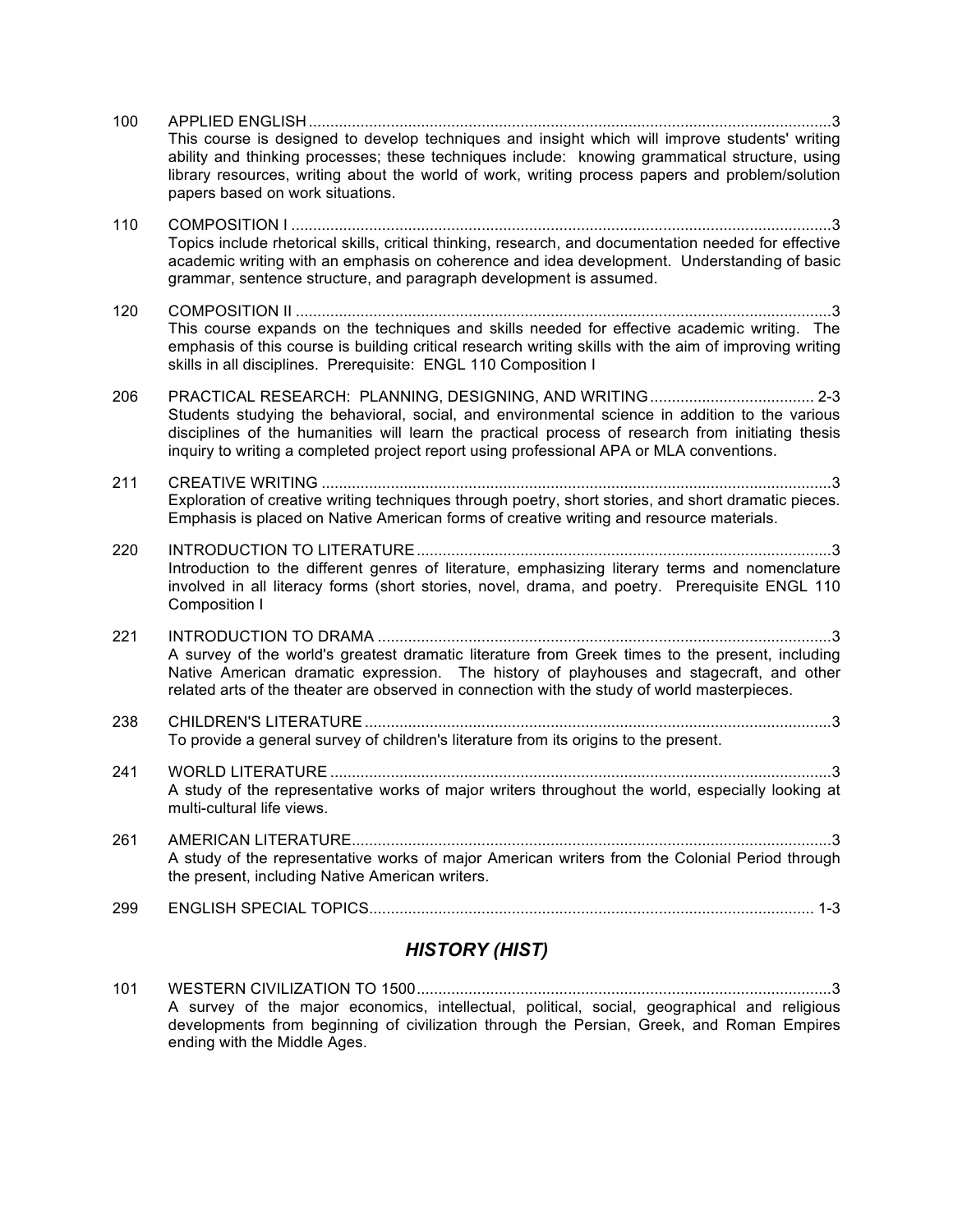- 102 WESTERN CIVILIZATION SINCE 1500..........................................................................................3 A survey of the major economic, intellectual, political, and social developments in Europe from the Renaissance to recent times.
- 103 AMERICAN HISTORY TO 1865......................................................................................................3 An economic, intellectual, political and social survey of our nation including its colonial origins, the Revolution, the early growth of the nation, the issue of sectionalism, and the Civil War.

104 AMERICAN HISTORY SINCE 1865................................................................................................3 An economic, intellectual, political and social survey of our nation since the Civil War period including the areas of reconstruction, industrialization and our increasing involvement in global responsibilities.

\*108 NATIVE AMERICAN HISTORY TO 1763........................................................................................3 This course will provide a survey of Native American history from pre-Columbian times up through the close of the French and Indian War in 1763. The course will focus on the political, economic, social, and cultural forces that have shaped and characterized relations among various Native American peoples in pre-Columbian times as well as between Native and non-Native Americans over the years from 1000-1763.

\*109 NATIVE AMERICAN HISTORY SINCE 1763..................................................................................3 This course will provide a survey of Native American history from the close of the French and Indian War in 1763 through to the contemporary period of self-determination and cultural revitalization in the  $21<sup>th</sup>$  century. The course will focus on the political, economic, social, and cultural forces that have characterized relations between Native and non-Native Americans.

- 211 WORLD CIVILIZATIONS TO 1500..................................................................................................4 An overview of the development of the world's major civilizations from earliest times to 1500. The major focus is on how developments in societies in the Americas, the West, China, India, southwest Asia, and Africa developed and influenced each other.
- 212 WORLD CIVILIZATIONS SINCE 1500............................................................................................4 This is a continuation of HIS 211 and examines the development of societies in and around the world since the Reformation. This course emphasizes the interactions of a globalized and interconnected world from this time to the present.

299 HISTORY SPECIAL TOPICS ...................................................................................................... 1-3

300 GLOBAL ART HISTORY .................................................................................................................3 This course is a survey of selected historical art and architecture including Asian, North American, African and Middle-Eastern. The course provides the student with a framework for looking at, understanding and appreciating the art and architecture of other cultures.

305 HISTORY OF THE SECOND WORLD WAR...................................................................................3 This course will examine the origins, strategies, major events, and impact of World War II in both the Pacific and European theaters from the 1930s until 1945.

#### *HUMANITIES (HUM)*

101 INTRODUCTION TO HUMANITIES ................................................................................................3 This introductory survey course to the humanities explores selected world pieces in various forms to study human expression and experience as it relates languages, linguistics, literature, history, jurisprudence, philosophy, archeology, comparative religions, ethics, the history, criticism and theory of arts and aspects of the social sciences examining problems and insights in different cultures.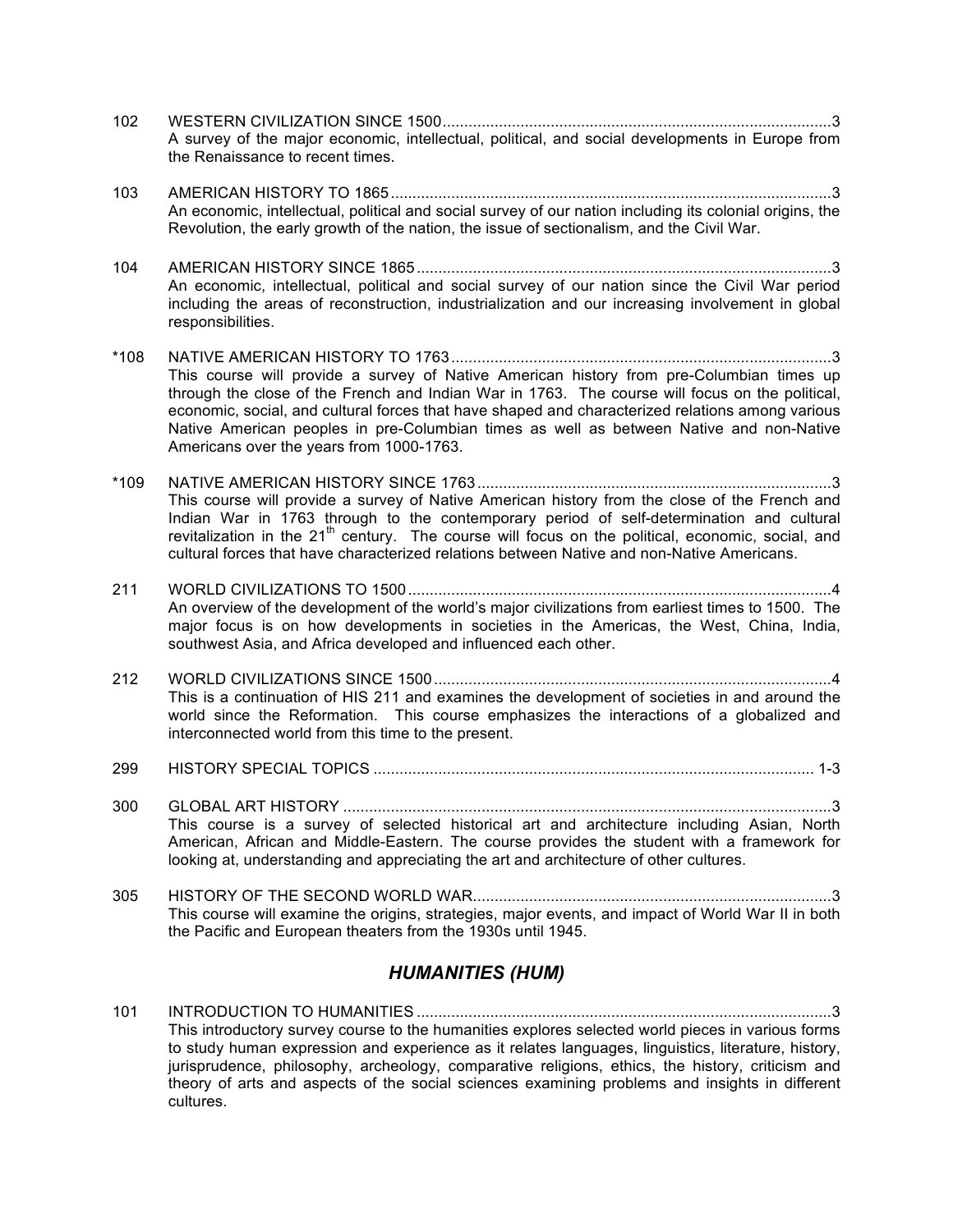- \*202 NATIVE AMERICAN IMAGES IN FILM ...........................................................................................3 This course will provide a critical examination of images and representations of Native Americans and their cultures in American film. The course will include relevant readings and analysis of particular films by non-native and indigenous film makers.
- 297 GENERAL STUDIES CAPSTONE ..................................................................................................1 This interdisciplinary serves as a summary and synthesis of courses in a student's academic career. A capstone presentation and reflective paper culminate the course. Prerequisite: Must be in final semester of AA General Studies degree.
- 299 HUMANITIES SPECIAL TOPICS ................................................................................................ 1-3
- 497 GENERAL STUDIES CAPSTONE ..................................................................................................1 This interdisciplinary course is a review of the major ideas and issues across the broad areas of communications, humanities, mathematics, sciences, and social/behavioral sciences. Through development of an integrated E-Portfolio, the student will demonstrate proficiency in Sitting Bull College's four institutional outcomes.

#### *MUSIC (MUSC)*

- 100 MUSIC APPRECIATION..................................................................................................................3 This class will attempt to increase the awareness and understanding of music through listening to and discussion of a wide variety of music. Students will review or learn basic elements of music critical to an appreciation of music through reading, lecture and hands-on activities.
- \*110 LAKOTA MUSIC AND DANCE........................................................................................................3 This course will provide an introduction to the music and dance of the Lakota/Dakota. The course will include the traditional repertory, cultural context of musical and dance performance, musical styles and song types, dance styles, and study of dance regalia. Some comparative material from other Native American tribes will be included.
- 299 MUSIC SPECIAL TOPICS........................................................................................................... 1-3

#### *PHILOSOPHY (PHIL)*

- 101 INTRODUCTION TO WESTERN PHILOSOPHY............................................................................3 This course will provide the student with a broad overview of both traditional and contemporary philosophical trends. Topics to be covered include: human nature, the human mind, and the concept of freedom.
- 201 INTRODUCTION TO ETHICS .........................................................................................................3 A study of the development and nature of ethical norms and judgments and the problem of determinism versus freedom and responsibility.
- \*208 LAKOTA TRADITION, PHILOSOPHY, & SPIRITUALITY ...............................................................3 This course is an examination of traditional Lakota/Dakota philosophical and spiritual beliefs, specializing in the study of documentation of the history and evolution of Lakota/Dakota ceremonies and rituals, as well as the "thought-in-practice" of traditional Lakota/Dakota medicine people.
- 299 PHILOSOPHY SPECIAL TOPICS............................................................................................... 1-3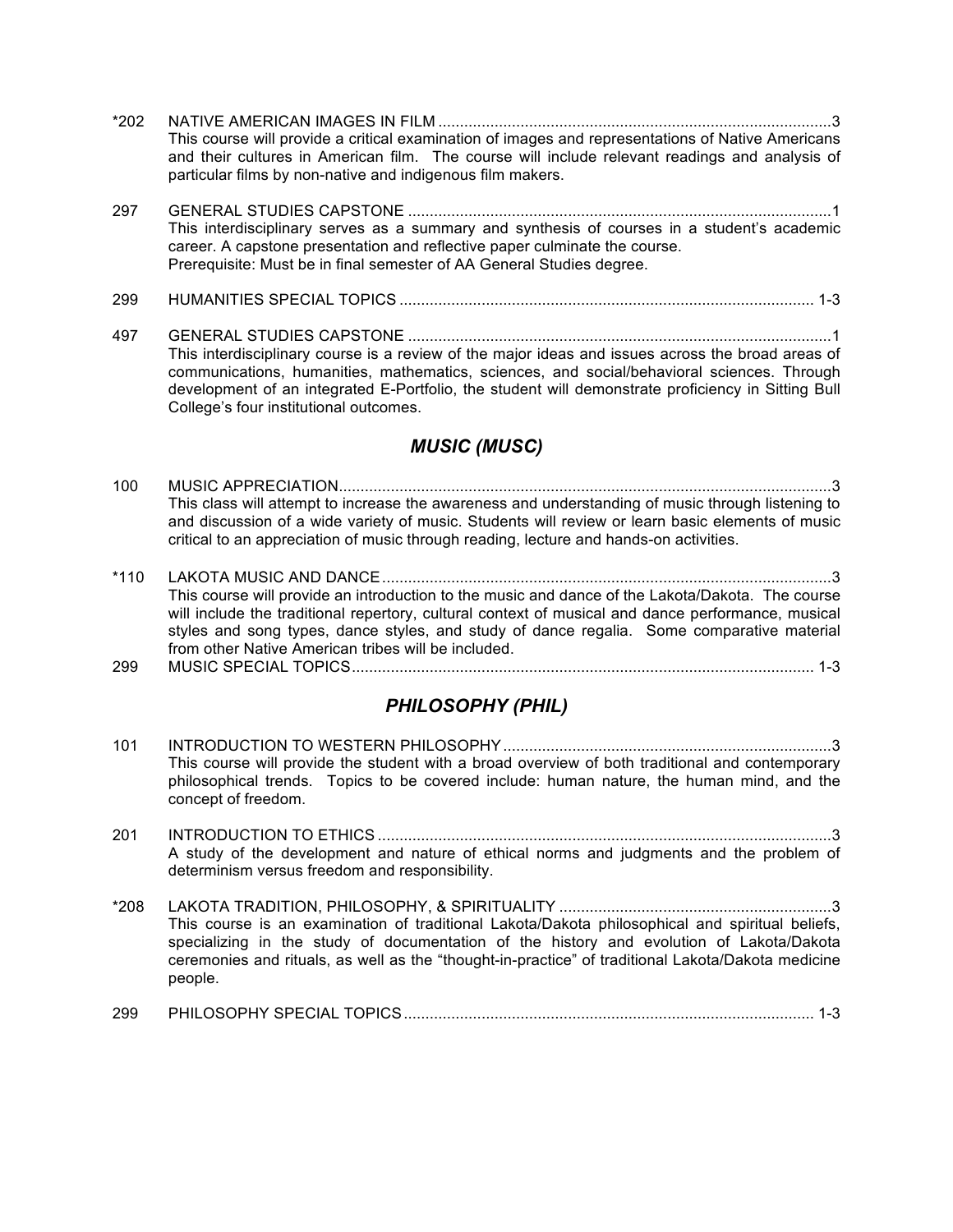#### *DIVISION OF BUSINESS*

#### *BUSINESS ADMINISTRATION/MANAGEMENT (BAD)*

- 101 INTRODUCTION TO BUSINESS ....................................................................................................3 Introduction and analysis of the fundamental types of business organizations which include sole proprietorships, partnerships, and corporations. Includes the study of the accountability flow chart. This course will enable the student to study the comparative advantages and disadvantages unique to each type of organization and society's role in business. Emphasis on Native American heritage and culture.
- 103 LEGAL ENVIRONMENT OF BUSINESS.........................................................................................3 Introduction and analysis of the legal environment of business. Includes governmental regulations, contracts and property regulations. Emphasis on Native American culture and heritage.
- 201 PRINCIPLES OF ACCOUNTING I ..................................................................................................3 Introduction to the fundamentals of accounting including the classification of accounts, debits/credits, the basic financial statements, special journals, and adjusting and closing entries.
- 202 PRINCIPLES OF ACCOUNTING II .................................................................................................3 Fundamentals of accounting that include control of cash, receivables/payables, plant and intangible assets, payroll, inventories, partnerships, corporations. Prerequisite: BAD 201 Accounting I.
- 203 PERSONAL AND SMALL BUSINESS FINANCE............................................................................3 This is a basic course to assist students in problems of buying, money management, and in understanding their place as consumers in society. This course also includes practical application in banking services, investing, taxes, home ownership, credit cards, car ownership and business opportunities. Emphasis on Native American culture and heritage.
- 208 ENTREPRENEURIAL MARKETING ...............................................................................................3 The course will help students examine the marketing strategies and methods used by start-up, early-stage companies, and small business enterprises The objective of this course is to move away from the abstract and closer to the real environment Therefore we will be making extensive use of actual firm experiences via the case method and real-world observations. Students will also utilize hands-on experiences with writing and presenting. Emphasis on Native American culture and heritage.
- 211 PRINCIPLES OF SUPERVISION....................................................................................................3 This course offers practical information relating to personnel issues. Course components include staffing, training, motivation, employee rights and responsibilities, and contractual agreements. Emphasis on Native American culture and heritage.
- 212 CONFLICT RESOLUTION...............................................................................................................3 Introduction to conflict resolution in business with consideration of positive and negative outcomes. Causes of conflict will be considered with mediation procedures that might be utilized. Emphasis on Native American culture and heritage.
- 219 ENTREPRENEURIAL BUSINESS MANAGEMENT........................................................................3 Content includes how to plan, organize, and manage an entrepreneurial business. Students will develop the skills to compose a business plan. Topics such as human resource development, ethics, finance, entrepreneurship and risk management, pricing, advertising, and promotion will be covered. Emphasis on Native American culture and heritage.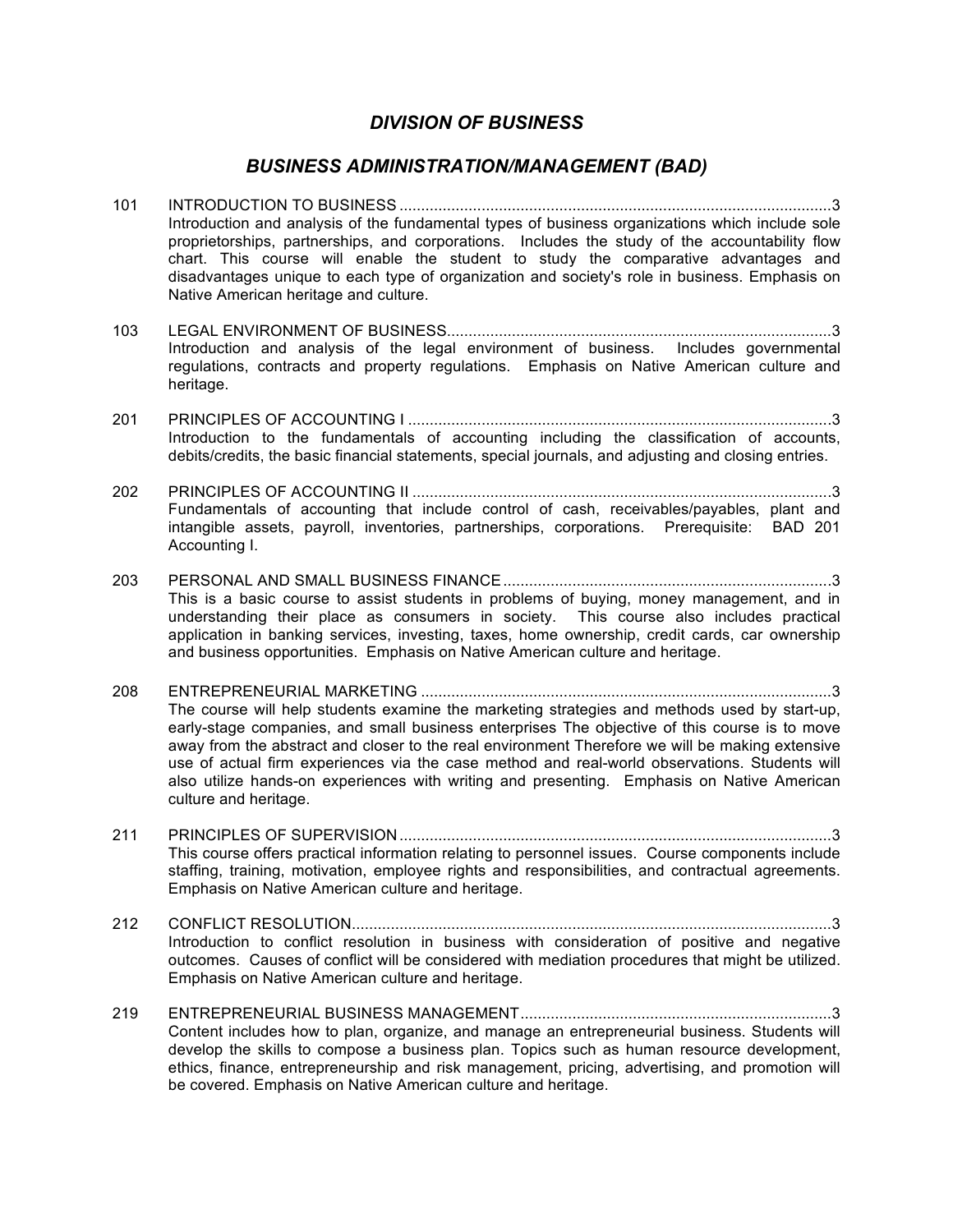| 227 | Basic grant administration including compliance, federal regulations, review of non-profit and<br>profit, and minimal fund accountability. Emphasis on Native American culture and heritage.                                                                                                                                                                                          |
|-----|---------------------------------------------------------------------------------------------------------------------------------------------------------------------------------------------------------------------------------------------------------------------------------------------------------------------------------------------------------------------------------------|
| 228 | This course introduces the step-by-step fundamentals for private sources and public agencies<br>proposal requirements, with the objective of having students write a grant to be submitted for<br>funding. Special emphasis will be placed on the needs of Native Americans since most funding is<br>realized through grants and contracts.                                           |
| 229 | Concepts and methods for providing financial and programmatic accountability of public and<br>private grants will be covered. Topics will include evaluation and reporting procedures.<br>Emphasis on Native American culture and heritage.                                                                                                                                           |
| 297 | This provides the student with the opportunity to experience the world of work in conjunction with<br>their program of study. One semester hour of credit is equivalent to forty-five (45) contact hours.<br>Prerequisite: Students through advisor approval will only be allowed to complete internship within<br>the last two semesters of the Business Administration degree plan. |
| 299 |                                                                                                                                                                                                                                                                                                                                                                                       |
| 301 | This course covers the basic functions of a manager including planning, organizing, staffing,<br>directing and controlling activities at all levels. It is designed to provide students with the<br>information essential to develop a framework about management and to develop managerial<br>knowledge and skills.                                                                  |
| 303 | This course offers undergraduate students a practical introduction to the function and<br>responsibilities of human resource management within any company-from staffing the<br>organization, enhancing motivation and employee performance, to overseeing compensation and<br>benefits.                                                                                              |
| 305 | A research approach to management with emphasis on understanding, prediction, and control of<br>human behavior in the organization setting. Topics include individual behavior, interpersonal and<br>group behavior, environmental adaptation, and organizational effectiveness.                                                                                                      |
| 311 | A study of marketing techniques and practices. The topics include: Strategic marketing and its<br>environment, using technology for customer relationships in a global environment, target market<br>selection and research, customer behavior, product decisions, pricing decisions, distribution<br>decisions, and promotion decisions.                                             |
| 323 | A study of the various state and federal laws pertaining to payment of wages and salaries,<br>preparation of employment records, payroll registers, employee earning records, time cards and<br>state and federal reporting requirements.                                                                                                                                             |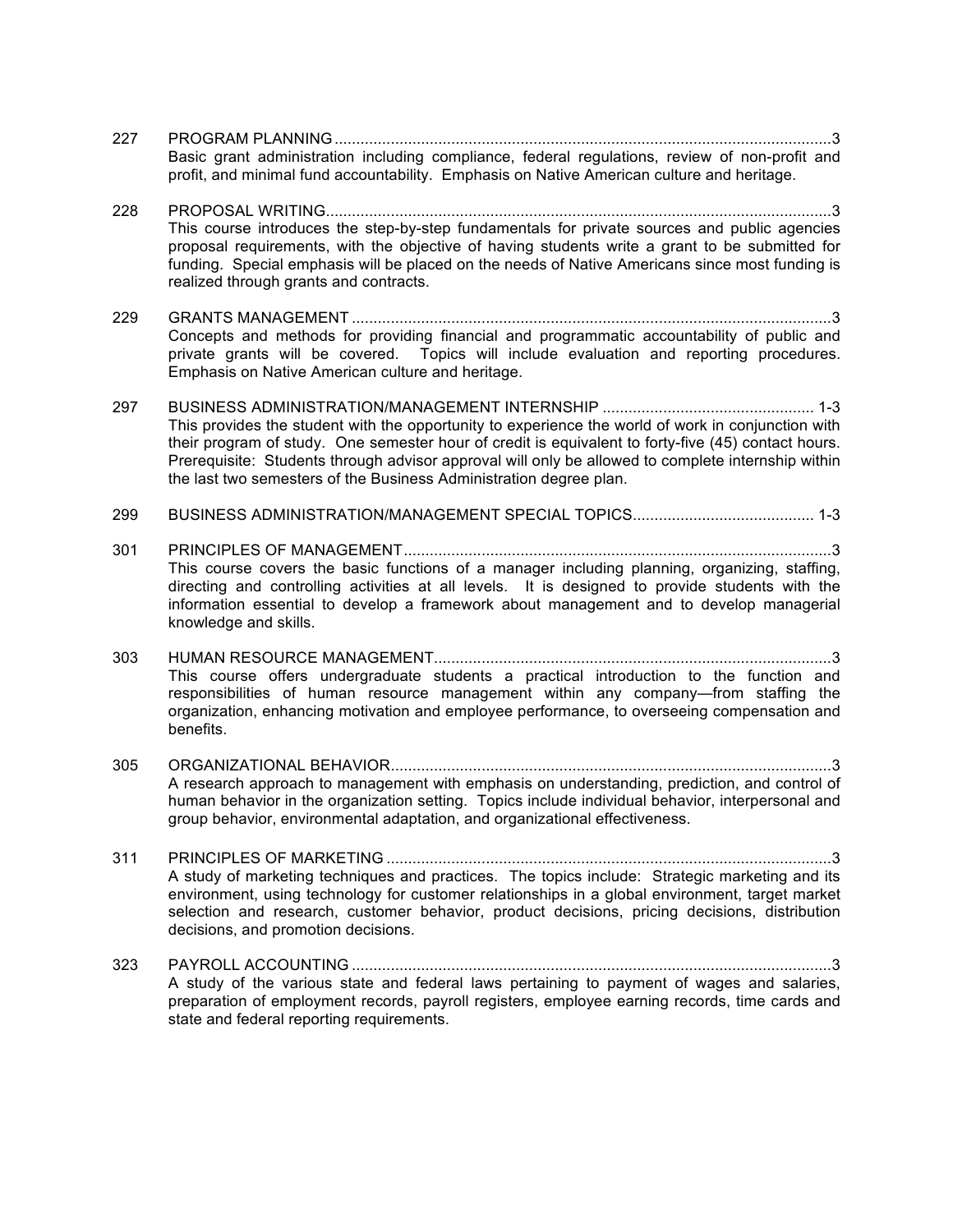- 333 BUSINESS WRITING ......................................................................................................................3 A course of modern practices in preparing, planning, writing and dictating types of business letters, memos, and reports which is commonly required in business operations. Prerequisites: ENGL 120 Composition II, CSCI 101 Introduction to Computer Applications, OT 220 Business Communications.
- 353 TAX PROCEDURES........................................................................................................................3 The course includes explanation and interpretation of the Internal Revenue Code in preparation and filing of federal income tax returns for individuals, partnerships, and corporations. Instruction includes VITA (Volunteer Income Tax Assistance) volunteer training and a computer lab component. Business topics include inventory, cost of goods sold, depreciation and business use of a home. Prerequisite: BAD 202 Accounting II

363 BUSINESS FINANCE......................................................................................................................3 A course study in management of Capital in Business including asset structure, risk, income, cash flows, working capital and long term financing with some emphasis on International finance. Prerequisites: ECON 201 Microeconomics, ECON 202 Macroeconomics, MATH 103 College Algebra.

401 NEW VENTURE ..............................................................................................................................3 The process of getting a new venture started, growing the venture, successfully harvesting it and starting again. The concepts of entrepreneurship and competencies, skills, know-how and experience those that are sufficient to pursue different entrepreneurial opportunities.

- 405 BUSINESS LAW..............................................................................................................................3 The course offers a basic explanation of the legal rights and responsibilities of people in both the public and private sectors.
- 406 BUSINESS ETHICS.........................................................................................................................3 A course covering the complex environment in which managers confront ethical decisions. Understanding how to recognize the different kinds of business ethical dilemmas and knowing why they occur. The course explores the cost to business and society of unethical and illegal behavior.
- 434 WORLD BUSINESS ........................................................................................................................3 A comprehensive coverage of a broad range of topics and the steps a business must take to go global. The course focuses on huge multi-national corporations as well as the small and mediumsized enterprises. It also compares and contrasts articles that present conflicting opinions on international issues such as globalization, trade, country differences, and global strategy.

453 STRATEGIC MANAGEMENT..........................................................................................................3 This course provides a basis for integrating knowledge of various business disciplines. Skills developed are applied to the formation and implementation of strategic operation plans. The case study method is used throughout the course.

- 497 INTERNSHIP/SEMINAR..................................................................................................................3 This course is intended for the student nearing completion of a degree goal. This course involves a more intense participation and responsibility in the area of study of Business Administration. Prerequisite: Senior Standing or Department Chair Approval.
- 499 BUSINESS ADMINISTRATION/MANAGEMENT SPECIAL TOPICS.......................................... 1-3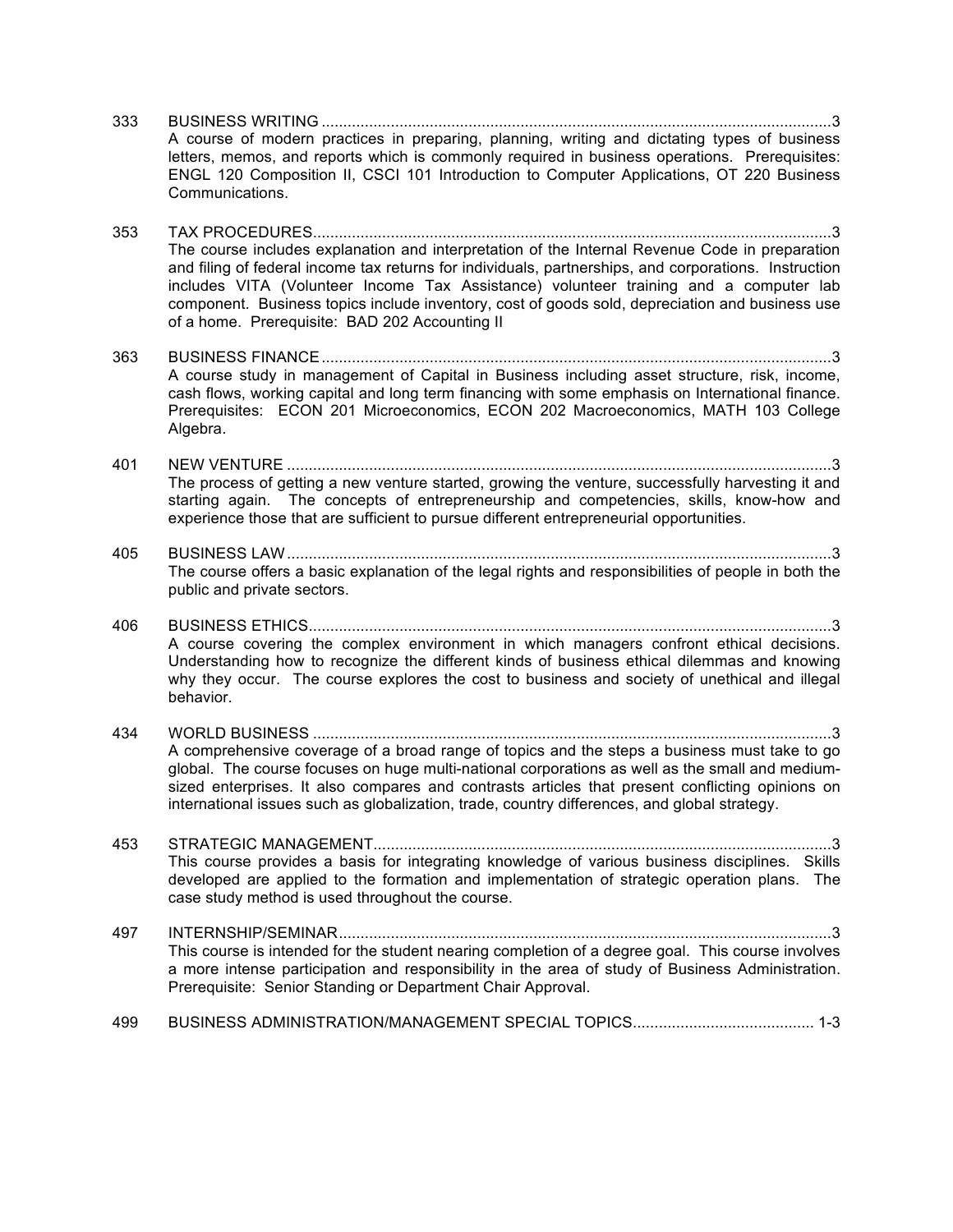## *BUSINESS & OFFICE TECHNOLOGY (BOTE)*

| 102 | An introduction to touch typing using a microcomputer keyboard. Emphasis will be placed on<br>correct stroking techniques and on formatting simple business correspondence such as: letters,<br>tables, and reports.                                                                                                                                                                   |
|-----|----------------------------------------------------------------------------------------------------------------------------------------------------------------------------------------------------------------------------------------------------------------------------------------------------------------------------------------------------------------------------------------|
| 108 | Review of fundamental math processes and their applications to business and marketing will be<br>covered.                                                                                                                                                                                                                                                                              |
| 146 | Emphasis will be placed on advance formatting procedures of business correspondence, while<br>focusing on the development of speed and accuracy.                                                                                                                                                                                                                                       |
| 214 | This course will cover all forms of business communications including writing, reading, nonverbal,<br>and listening skills. Prerequisite: ENGL 100 Applied English or ENGL 110 Composition I                                                                                                                                                                                           |
| 218 | An introduction to the use of a software application to create documents such as flyers,<br>announcements, newsletters, brochures, and other documents in-house. Prerequisite: CSCI 101<br>Introduction to Computer Applications                                                                                                                                                       |
| 245 | Introduction to the use of word processing software through the windows approach will be<br>covered. Included will be production and storage of business documents, retrieval, editing of<br>stored information, and more advanced features. Prerequisite: BOTE 146 Word Processing I                                                                                                  |
| 247 | To provide hands-on experience using a spreadsheet application software package to gather,<br>organize, and summarize numeric business data. Prerequisite: CSCI 101 Introduction to<br><b>Computer Applications</b>                                                                                                                                                                    |
| 257 |                                                                                                                                                                                                                                                                                                                                                                                        |
|     | To provide hands-on experience using a database application software package to plan and<br>design a database where information can be entered, stored, retrieved, and manipulated.<br>Prerequisite: CSCI 101 Introduction to Computer Applications                                                                                                                                    |
| 274 |                                                                                                                                                                                                                                                                                                                                                                                        |
|     | This course will introduce the applications of different telecommunication methods and how they<br>affect and facilitate the exchange of information. Emphasis will be placed on e-mail, Internet, and<br>Interactive Video. Prerequisite: BOTE 146 Word Processing I                                                                                                                  |
| 275 | Introduction to the duties and responsibilities of administrative support personnel in today's<br>modern office will be covered. Included will be projects that relate to office procedures, human<br>relation skills, and office ethics.                                                                                                                                              |
| 297 | This course provides the student with the opportunity to experience the world of work in<br>conjunction with their program of study. One semester hour of credit is equivalent to forty-five<br>(45) contact hours. Prerequisite: Students through advisor approval will only be allowed to<br>complete internship within the last two semesters of the Office Technology degree plan. |
| 299 |                                                                                                                                                                                                                                                                                                                                                                                        |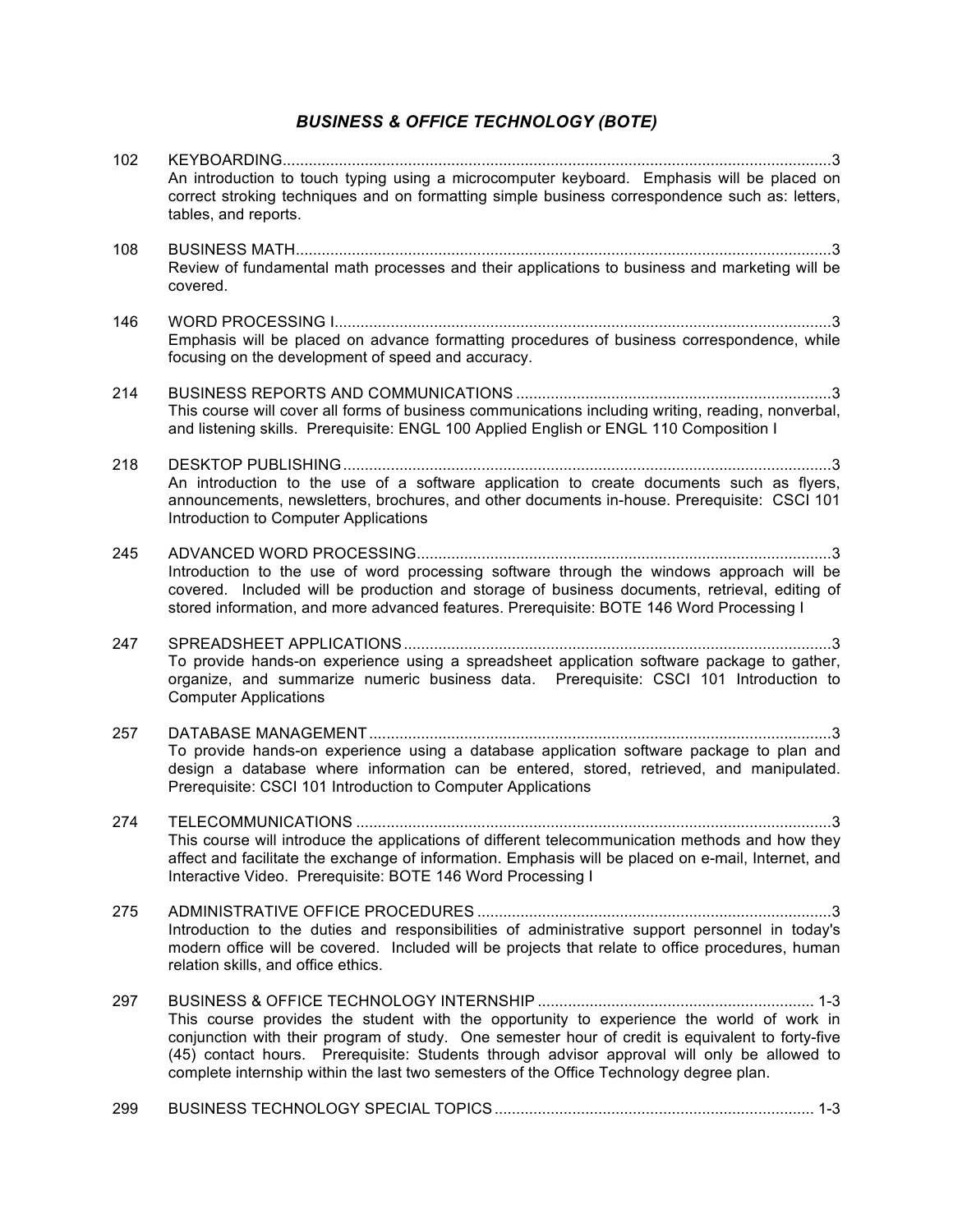#### *COMPUTER INFORMATION SYSTEMS (CIS)*

- 128 MICROCOMPUTER HARDWARE I ................................................................................................3 Students learn the functionality of hardware and software components as well as suggested best practices in maintenance and safety issues. The students, through hands-on activities and labs, will learn to assemble and configure a computer, install operating systems and software, and troubleshoot hardware and software problems. In addition, an introduction to networking is included with this course. This course helps students prepare for CompTIA's A+ certification.
- 129 MICROCOMPUTER HARDWARE II ...............................................................................................3 A study of the types of hardware available to add on to a basic microcomputer system, and which of these are compatible with a particular microcomputer. The course includes such hardware as memory, monitors, printers, modems and hard disks. Simple troubleshooting techniques also will be explained. Students experiment with various software and hardware components during labs. Prerequisite: CIS 218 Microcomputer Hardware I.
- 164 NETWORKING FUNDAMENTALS I................................................................................................4 This course focuses on the following: network terminology and protocols, Local Area Networks (LANs), Wide Area Networks (WANs), Open System Interconnection, (OSI) models, cabling, cabling tools, routers, router programming, Ethernet, Internet Protocol (IP) addressing, network standards. This is the first of four courses leading to the Cisco Certified Network Associate (CCNA) certifications.
- 165 NETWORKING FUNDAMENTALS II...............................................................................................4 This course focuses on the following: initial router configuration, Cisco IOS software management, routing protocol configuration, TCP/IP, and Access control lists (ACLs). Students will develop skills in configuring a router, managing Cisco IOS Software, configuring routing protocols, and creating access lists that control access to a router. The second of four courses leading to the Cisco Certified Network Associate CCNA) certification. Prerequisite: CIS 164 Networking Fundamentals I.
- 181 CREATING WEB PAGES................................................................................................................3 Students create web sites using a current version of a graphical user interface (GUI) web authoring tool.
- 212 OPERATING SYSTEMS CLIENT....................................................................................................3 The course helps learners to gain the knowledge and skills to install, configure, customize, optimize, and troubleshoot a desktop operating system in a stand-alone and network environment. Windows 7, Windows 8, and Linux and Mac OS are the current focus of the class. The purpose of this course is to offer all the critical information students need to successfully move into a role as an IT professional and support client computers in a business environment. Many hands-on exercises are included which allow students to practice skills as they are learned.
- 215 IMPLEMENTING A SERVER ENVIRONMENT...............................................................................3 This course provides students with the knowledge and skills necessary to install and configure Microsoft Windows Server 2012 Enterprise and stand-alone and client computers that are part of a workgroup or domain. In addition, this course provides the skills and knowledge necessary to install and configure Linux server, and Mac OS X Server to create file, print, Web and terminal servers.
- 297 INFORMATION TECHNOLOGY INTERNSHIP...............................................................................3 This provides the student with the opportunity to experience the world of work in conjunction with their program of study. One semester hour of credit is equivalent to forty-five (45) contact hours. Prerequisite: Students through advisor approval will only be allowed to complete internship within the last two semesters of the degree plan.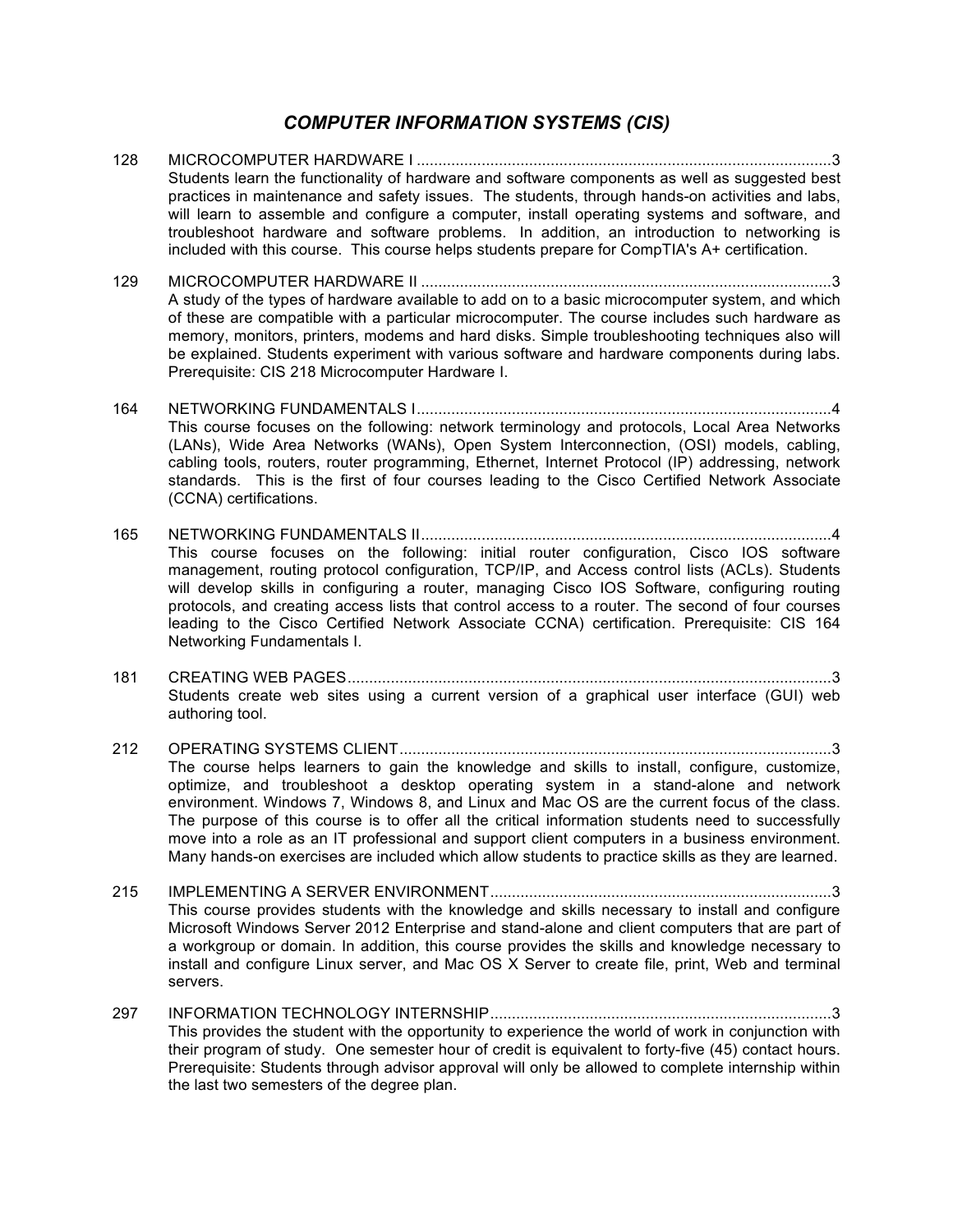| 299 |  |  |
|-----|--|--|
|     |  |  |

#### *COMPUTER SCIENCE (CSCI)*

- 101 INTRODUCTION TO COMPUTER APPLICATIONS.......................................................................3 Emphasis will be placed on the use of microcomputers in business. Focus will be placed on the hardware (computer components) and software (operating system, word processing, database, and spreadsheets programs) used in business.
- 120 SURVEY OF COMPUTER INFORMATION SYSTEMS ..................................................................3 This course provides the student with an overview of computer information systems, fundamental computer concepts and programming techniques. Hands-on experience with selected business software and one programming language is utilized.
- 122 VISUAL BASIC ................................................................................................................................3 Introduction to programming in the BASIC/Visual BASIC language.
- 133 DATABASE CONCEPTS I (SQL) ....................................................................................................3 This course provides the student with an introduction to the structure and function of database systems, with emphasis on practical applications. Data structures, hierarchical relationships, sequential and indexed searching, updating and deleting records, and data security and recovery will be discussed. The students will use the select statement to query the database and produce the correct outcomes. Students will use functions, join multiple tables and create sub-queries.
- 160 COMPUTER SCIENCE I (JAVA).....................................................................................................4 An introduction to computer science including problem-solving, algorithm development and structured programming in a high-level language. Emphasis on design, coding, testing and documentation of programs using accepted standards of style.

| 299 |  |  |  |
|-----|--|--|--|
|-----|--|--|--|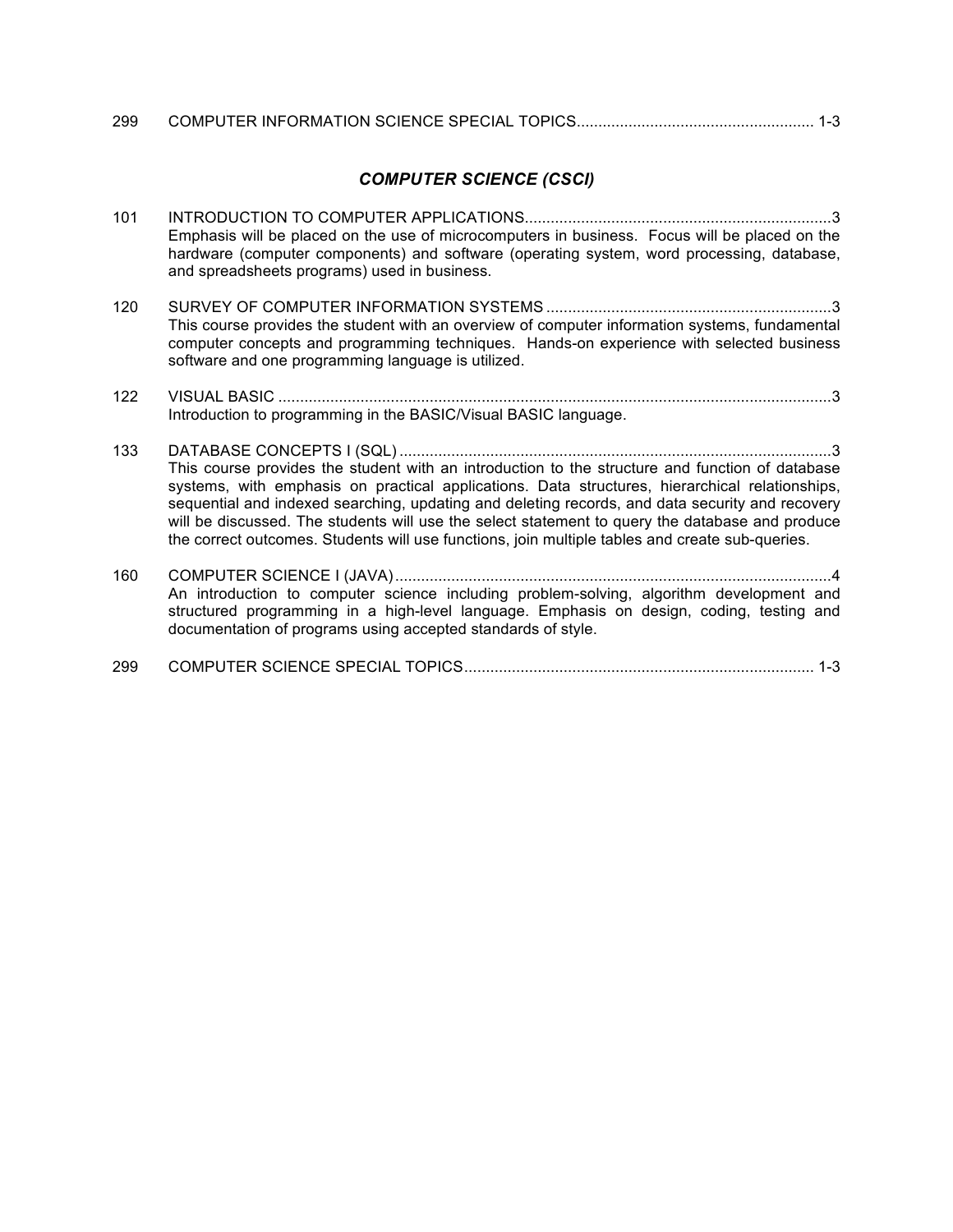#### *DIVISION OF CONSTRUCTION TECHNOLOGY*

## *ARCHITECTURE (ARCT)*

- 101 ARCHITECTURAL DRAFTING .......................................................................................................4 This course is an introduction to architectural drafting and AutoCAD, which defines the skills necessary to interpret a blueprint during construction. Students will learn the step-by-step process for designing and laying out a set of working drawings for a residential home.
- 144 CONSTRUCTION ESTIMATING.....................................................................................................2 This course is an introduction to residential material and labor estimating, material lists, and calculations. Costs are made for several different houses.

## *CARPENTRY (CARP)*

| 102 | The course will establish safety procedures, shop and site operations, the proper use and                                                                                                                                                                                             |
|-----|---------------------------------------------------------------------------------------------------------------------------------------------------------------------------------------------------------------------------------------------------------------------------------------|
|     | maintenance of tools from the National Center for Construction Education and Research<br>(NCCER) consisting of eight modules.                                                                                                                                                         |
| 105 |                                                                                                                                                                                                                                                                                       |
|     | Application of math operations and calculations that a carpenter will need to perform when<br>constructing a building and preparing an estimate.                                                                                                                                      |
| 120 |                                                                                                                                                                                                                                                                                       |
|     | Identification of floor, wall and roof framing members to include layout and assembly of house<br>framing members. Estimate material for framing.                                                                                                                                     |
| 125 |                                                                                                                                                                                                                                                                                       |
|     | This lab course will include the safe and proper use of tools in various construction projects. The<br>semester activities will center around the actual construction of a house.                                                                                                     |
| 140 |                                                                                                                                                                                                                                                                                       |
|     | This course will include the identification of interior framing techniques and procedures to include<br>insulation, drywall and drywall finishing, and door and window trim.                                                                                                          |
| 145 |                                                                                                                                                                                                                                                                                       |
|     | This lab course is a practical building application, which includes insulation, drywall hanging,<br>taping and texture, painting, and installing interior doors and trim. Activities will center around the<br>actual construction of a house.                                        |
| 160 |                                                                                                                                                                                                                                                                                       |
|     | This course discusses the use of concrete, reinforcing for footings and foundations, and making<br>concrete estimations.                                                                                                                                                              |
| 222 |                                                                                                                                                                                                                                                                                       |
|     | Construction Safety is a minimum of 10 hours of safety topics related to the construction industry.<br>Upon completion of this course students will receive a 10 Hour OSHA Safety Card and a<br>certificate from the National Center for Construction Education and Research (NCCER). |
| 240 |                                                                                                                                                                                                                                                                                       |
|     | This lab course will teach the student to identify and install all interior finish products such as<br>window trim, extension jams, baseboards, handrails, and hardware.                                                                                                              |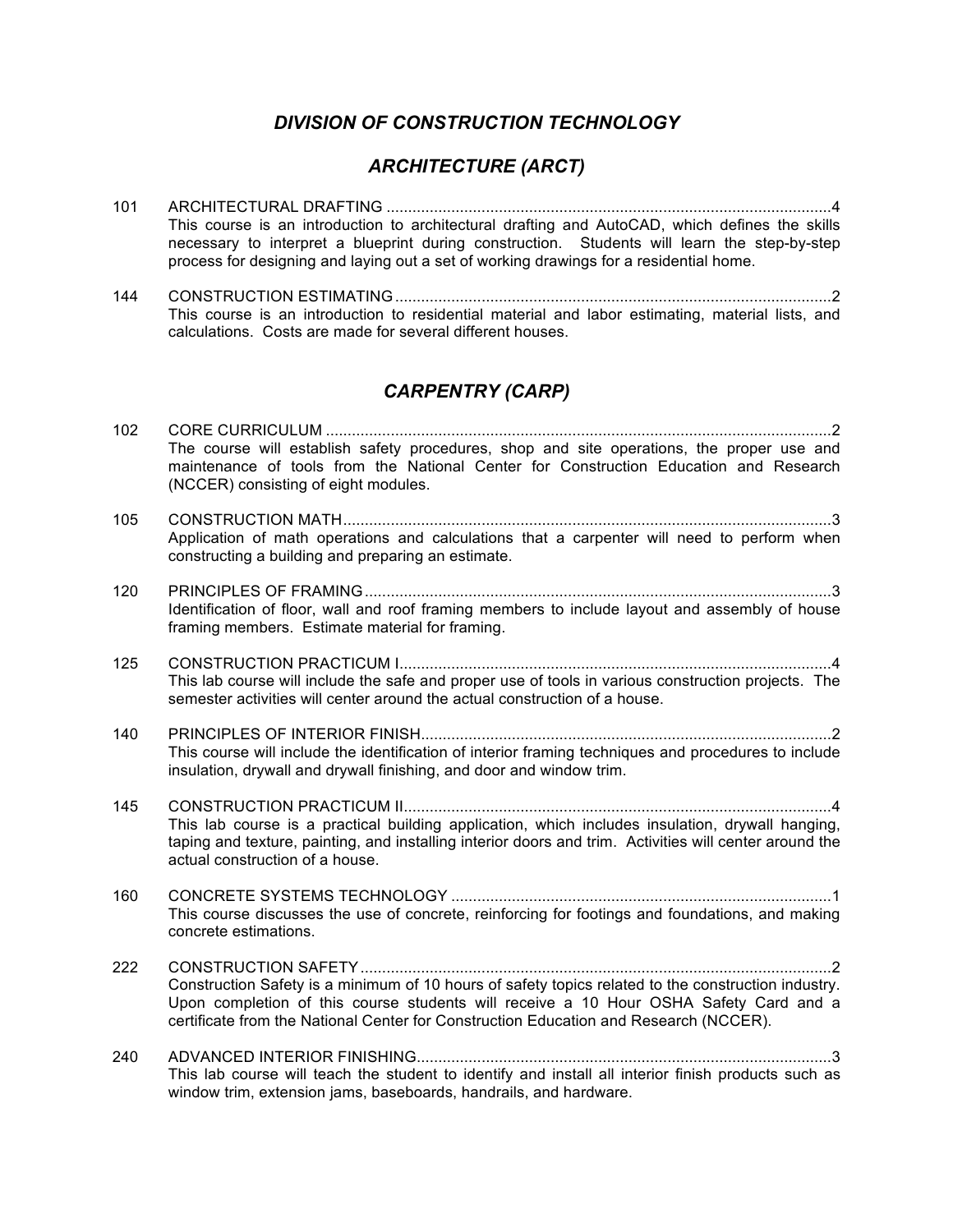- 245 CONSTRUCTION PRACTICUM III..................................................................................................4 This lab course will cover building applications which includes the safe and proper use of power tools, roofing and siding, and additional experience in house framing. Activities will center around the actual construction of a house.
- 255 CONSTRUCTION PRACTICUM IV .................................................................................................4 This lab course will provide the student with practical experience to perform interior finish procedures to industry standards. Activities will center around the actual construction of a house.
- 299 BUILDING TRADES SPECIAL TOPICS...................................................................................... 1-3

#### *COMMERCIAL DRIVERS LICENSE (CDL)*

- 100 NORTH DAKOTA CDL PERMIT......................................................................................................4 This course is designed to assist students with the skills necessary to pass the North Dakota State Commercial Driver's License permit test.
- 105 NOVICE NORTH DAKOTA CDL TRAINING ...................................................................................2 This course is designed to gain a working knowledge of a tractor and trailer. Included in this course is basic driving skill training in a controlled environment with highway training to follow. Students must obtain their CDL Permit in order to participate in the driving portion of the class.
- 107 ADVANCED CDL DRIVING.............................................................................................................3 This course prepares students for advanced driving skills needed to obtain their commercial driver's license. Students must possess a current CDL permit in order to attend this class.
- 109 DRIVER ENDORSEMENTS............................................................................................................3 This course covers an overview of the hazardous materials endorsement as well as additional driver endorsements. CDL Test will be the final exam for this course.

## *CONCRETE (CONC)*

- 101 INTRODUCTION TO CONCRETE ..................................................................................................4 This course is an overview of the basics needed in concrete finishing including preparation, placement and for setting of concrete.
- 102 CONCRETE PRACTICUM ..............................................................................................................5 This course is the hands-on application of the basics needed in concrete finishing, including preparation, placement and for setting of concrete.
- 103 CONCRETE FINISHING..................................................................................................................3 This course will cover proper form removal, cutting strike joint, backfill as well as properties of coloring, stamping and intricate design of concrete. It will also cover basic troubleshooting skills on a job site.

## *ELECTRICAL (ECAL)*

101 ELECTRICAL FUNDAMENTALS I ..................................................................................................3 This course will introduce the student to the various electrical properties and the equipment which produces those properties. Basic circuitry will be examined, utilizing algebraic skills to perform the calculations.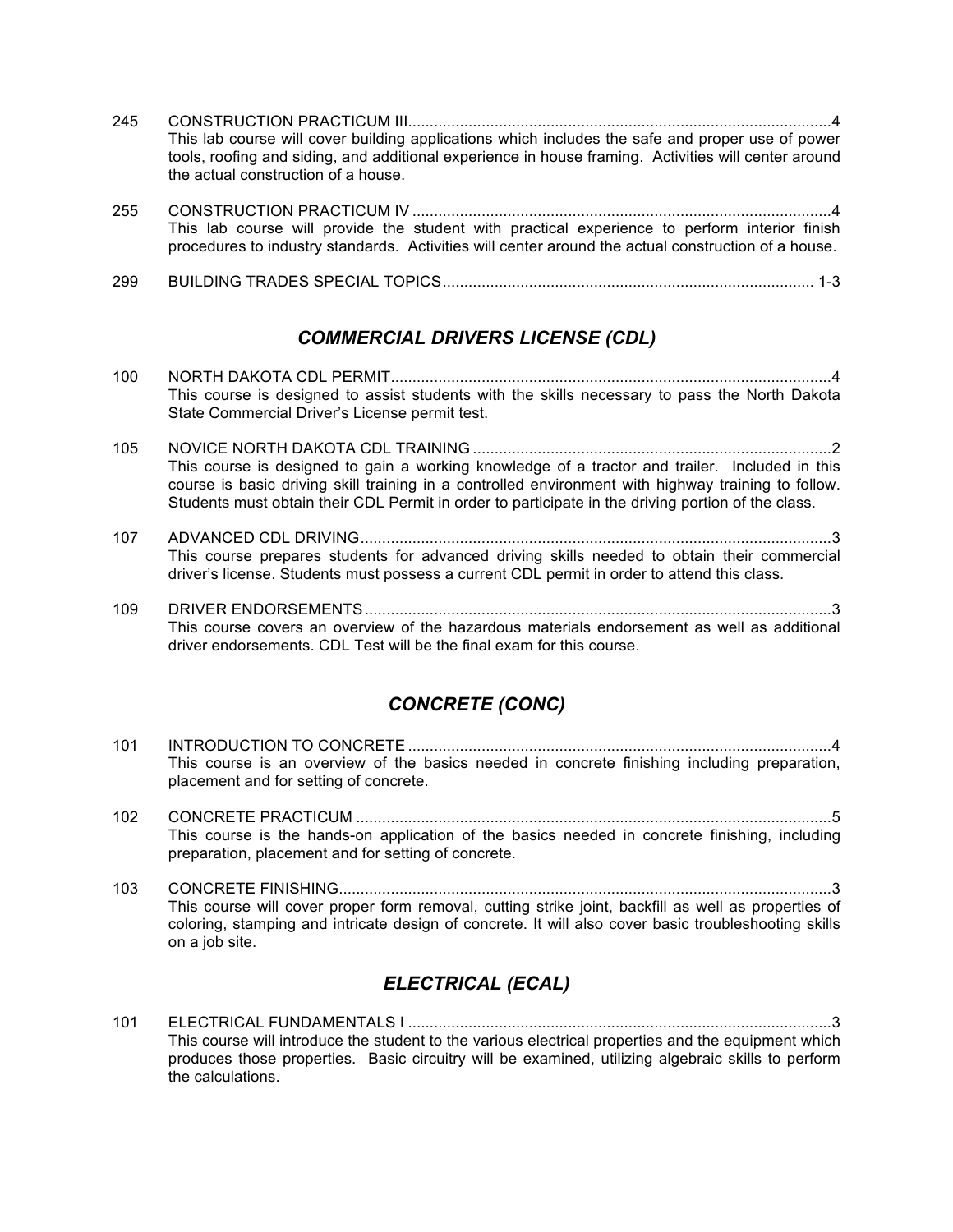| 102                | This course will introduce the student to alternating current. The electrical properties and their<br>effects on the circuit will be examined. Basic trigonometric skills will be utilized to perform<br>calculations for analyzing various electrical circuits.                                                                                                                                                                                   |
|--------------------|----------------------------------------------------------------------------------------------------------------------------------------------------------------------------------------------------------------------------------------------------------------------------------------------------------------------------------------------------------------------------------------------------------------------------------------------------|
| 103                | A preliminary study of the National Electrical Code. Wiring design and protection, wiring methods<br>and materials, and equipment for general use are covered.                                                                                                                                                                                                                                                                                     |
| 104                | This course will cover basic technical math skills required for students preparing for<br>apprenticeship.                                                                                                                                                                                                                                                                                                                                          |
| 106                | This course will provide the student with practical experience in the Electrical field and finishing<br>projects according to industry standards. This course will allow them to put into practice the<br>electrical fundamentals and electrical code learned in previous or concurrent classes. Lab<br>required.                                                                                                                                  |
| 132                | Consists of lectures giving an introduction to basic electricity, basic wiring circuits, electric motors,<br>materials and tools used, and wiring methods. Students also perform practicum work with actual<br>circuit layout and installation of various raceways, as well as connecting of special equipment<br>used in commercial and industrial applications, in accordance with the rules and regulations of<br>the National Electrical Code. |
| 133                | Consists of lectures giving an introduction to basic wiring circuits, materials and tools used and<br>wiring methods in accordance with the rules and regulations of the National Electrical Code.                                                                                                                                                                                                                                                 |
| 206                | $\overline{4}$<br>This course will provide the student with practical experience in the Electrical field and finishing<br>projects according to industry standards. This course will allow them to put into practice the<br>electrical fundamentals and electrical code learned in previous or concurrent classes.                                                                                                                                 |
| <b>FIRE (FIRE)</b> |                                                                                                                                                                                                                                                                                                                                                                                                                                                    |

102 OIL FIELD EMERGENGIES ............................................................................................................1 This course will help emergency responders develop the knowledge and skills necessary to safely and effectively manage a typical oil field emergency. This course will also include certification in First Aid & CPR.

## *HAZWOPER (HAZ)*

100 HAZWOPER TRAINING..................................................................................................................3 This course covers proper handling of hazardous waste materials needed for oil rig workers.

## *OIL (OIL)*

101 OIL DRILLING OPERATIONS.........................................................................................................5 This course will provide students with the knowledge of the overall operations of what is involved in drilling a well. This instruction will include: drilling theory, rig equipment, rig components, roles and responsibilities, oral demonstrations and exams to assess their learning abilities. Students will learn how to work safely and effectively among co-workers with a clear understanding of what is happening around them.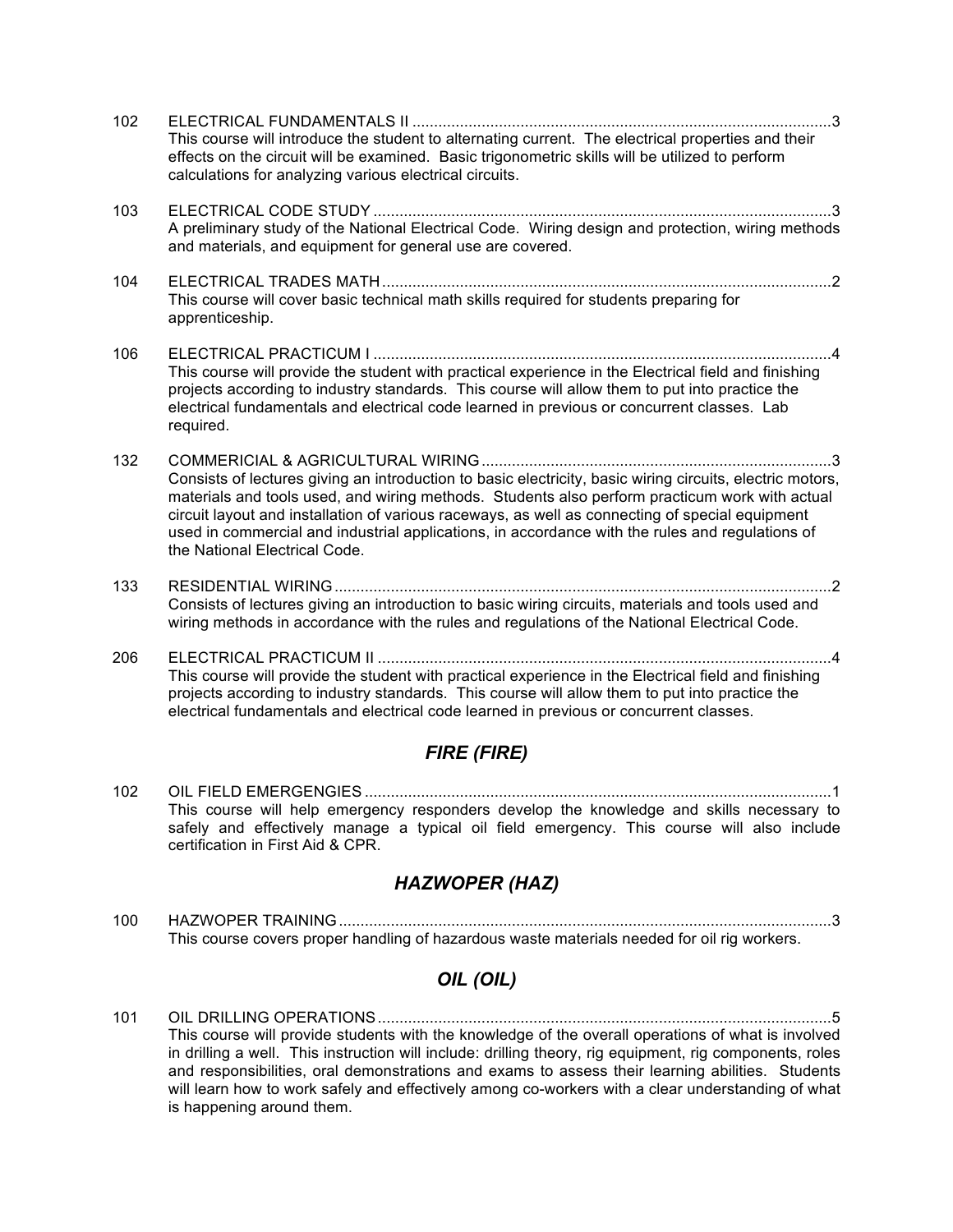#### *OCCUPATIONAL SAFETY & HEALTH ADMINISTRATION (OSHA)*

- 100 SAFETY COURSE...........................................................................................................................1 This course will offer training to ensure each students understands and follows the applicable provisions of construction safety.
- 101 H2S SAFETY TRAINING.................................................................................................................3 This course will prepare students to actively monitor and identify sources of hydrogen sulfide gas. Students will be trained on creating and implementing a contingency plan that covers response to an emergency and preventative measures.

#### *PETROLEUM ENERGY CENTER CORE COMPLIANCE (PEC)*

100 PEC CORE COMPLIANCE SAFETY TRAINING ............................................................................2 This course covers proper protective equipment and procedures relating to safety on an oil rig. Emphasizing the importance of the student being responsible for his/her actions and behavior.

#### *WELDING (WELD)*

- 100 ORIENTATION & SAFETY (OSHA 10) ...........................................................................................1 This course is designed to give the student a broad overview of the various welding and machining processes as well as their applications and to develop safe working habits and become aware of safe working conditions in the Welding and Machine Trades (OSHA).
- 101 OA WELDING & CUTTING..............................................................................................................2 This course provides the theory to develop the manual skills necessary to produce high quality welding using the oxyacetylene welding and cutting processes on mild steel. This course will also provide the lab to develop these skills. Laboratory required.
- 103 GMA WELDING...............................................................................................................................2 This course provides the theory to develop the manual skills necessary to produce high quality welds on mild steel plate using the gas metal process in all positions.
- 104 SMA WELDING ...............................................................................................................................2 This course provides the technical lab training and classroom training to develop the manual skills necessary to produce high quality welds on mild steel plate in all positions using the shielded metal arc welding (SMAW) process according to the American Welding Society (AMW) standards.
- 107 INTRODUCTION TO PIPE WELDING ............................................................................................2 This course provides the theory to develop the manual skills necessary to produce high quality welds on mild steel plate using the gas metal process in all positions.
- 153 WELDING PRACTICUM..................................................................................................................4 This course will cover a basic understanding of pipe welding using the shielded metal arc welding (SMAW) process. The positions of welds will be 1G, 2G, 5G and 6G utilizing various electrodes.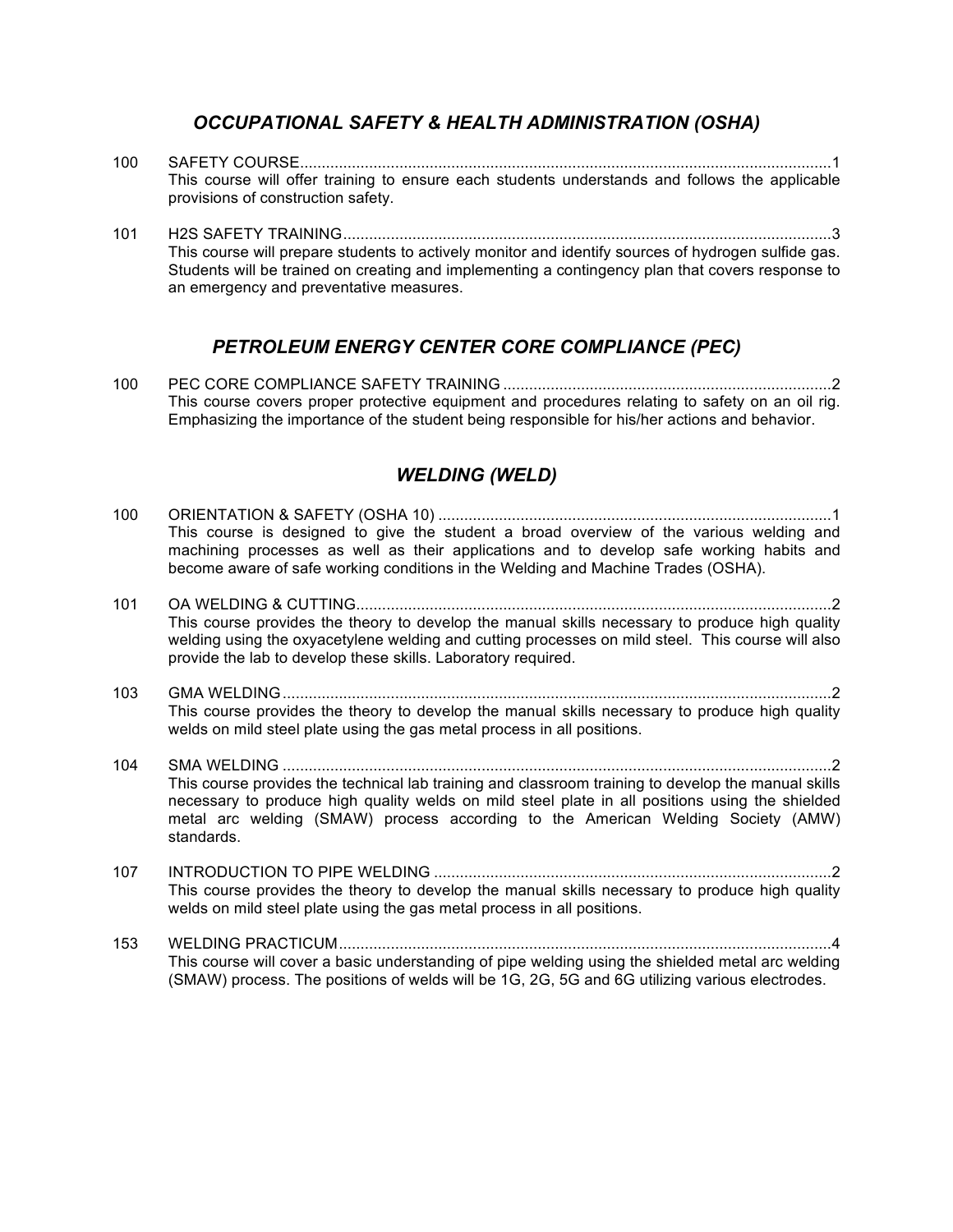#### *DIVISION OF EDUCATION*

#### *COMMUNCATION DISORDER (CD)*

426 SPEECH/LANGUAGE DEVELOPMENT & DISORDER FOR THE TEACHER...............................3 The study of speech-language development and disorders of children. Inter-relationships among personal, social, academic, speech and language skills are covered. Academic modifications and coordination with specialized personnel are emphasized. Prerequisite: SPD 200 Exceptional Children and successful completion of the Praxis I Test

## *EARLY CHILDHOOD EDUCATION (ECE)*

- 210 INTRODUCTION TO EARLY CHILDHOOD EDUCATION..............................................................2 This course will explore the historical and philosophical foundation of the care and schooling of young children, ages 0 – 8. Attention will be given to current practices and concerns regarding young children. Career options in Early Childhood will be explored. Personal characteristics and legal requirements suitable for the profession will be reviewed.
- 211 INTRODUCTION TO ASSESSMENT..............................................................................................1 This course is designed to help students become oriented to the various types of assessment used to evaluate their success in the Early Childhood program of studies.
- 213 LANGUAGE & LITERACY DEVELOPMENT IN ECE......................................................................3 This course will introduce students to the many aspects of language; such as how it is acquired, its function, how it develops, and various strategies to help support development and communication. Students will develop a language learning activity for presentation, which includes speaking, writing, and listening.
- 228 DEVELOPING LEARNING ENVIRONMENTS ................................................................................2 This course will help students design classroom/daycare environments that enhance curriculum. Issues to be examined include child nutrition, growth, disease, accident prevention and indoor and outdoor safety. Environmental adaptations for children with special needs are included in this class.
- 233 PRE-K METHODS AND MATERIALS.............................................................................................3 This course is designed to emphasize the importance of appropriate curriculum planning, materials, and strategies to use with young children and their families. The student will learn to apply creativity to the educational setting and design developmentally appropriate strategies utilizing play, art, music, movement, drama, and other creative concepts.
- 236 SOCIAL/EMOTIONAL DEVELOPMENT & GUIDANCE IN ECE.....................................................2 This course will focus on developmentally appropriate, effective guidance and classroom management techniques for young children. Strategies for guiding behavior and the relationship between development, children's behavior, culture, and the environment are presented.
- 238 CHILD, FAMILY & COMMUNITY RELATIONS ...............................................................................3 This course is designed to integrate the diverse environments and relationships in which children develop the interactions that take place within and between environments. This course will stress the need for strategies of effective communication, the identification of family systems and dynamics, and the relationship in which parents and professionals work together as an instructional team. This course will include a comprehensive look at parent-school participation.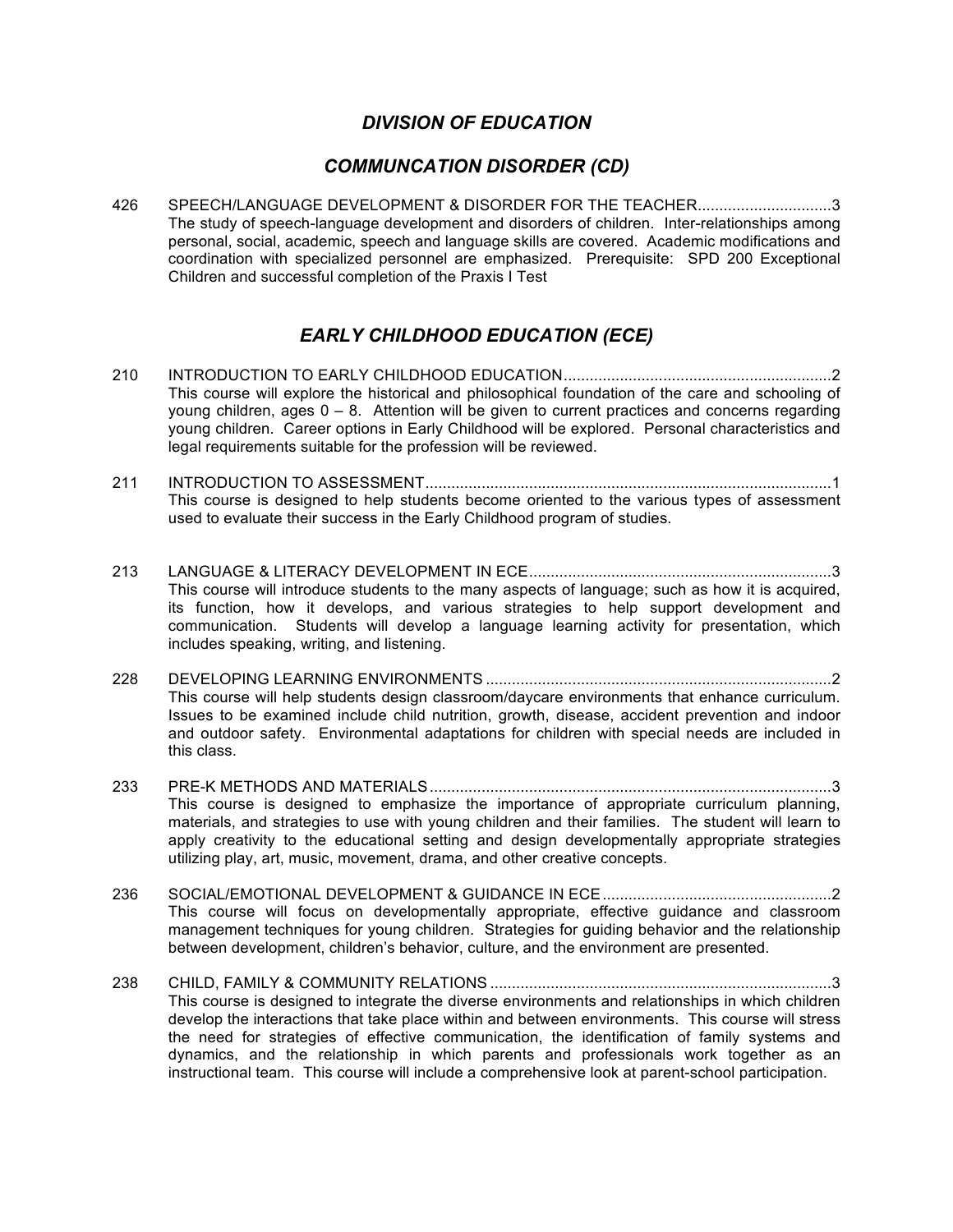- 252 STAGES OF CHILD DEVELOPMENT ............................................................................................3 This class examines the emotional, social, physical, cognitive, and language development of infants, toddlers, and preschoolers of diverse backgrounds. This course provides a hands-on guide for teacher/caregivers in determining the characteristics of typical and atypical development.
- 254 EARLY CHILDHOOD CURRICULUM AND METHODS..................................................................2 This course is designed to assist students in developing meaningful curriculum and effective instructional methods for children ages  $0 - 8$ . The emphasis will be on selecting developmentally appropriate topics of study, planning and implementing integrated curriculum and activities that are reflective of the children's interests and which will foster development in all learning domains.
- 297 EARLY CHILDHOOD EDUCATION INTERNSHIP..........................................................................3 This provides the student with the opportunity to experience the world of work in conjunction with their program of study. One semester hour of credit is equivalent to forty-five (45) contact hours. Students will be required to obtain a background check before any observations. Students will only be allowed to complete internship within the last two semesters of the Early Childhood Education Associate's degree plan.
- 299 EARLY CHILDHOOD EDUCATION SPECIAL TOPICS.............................................................. 1-3
- 304 FOUNDATIONS OF EARLY CHILDHOOD EDUCATION ...............................................................3 This course is a comprehensive overview of the sociological, historical, psychological, and philosophical foundations underlying the development and purposes of Early Childhood education. Prerequisite: Successful completion of the Praxis I Test
- 310 DEVELOPMENT & DISORDERS IN EARLY CHILDHOOD SPECIAL EDUCATION......................3 This course covers all of the aspects of special education for the young child from a theoreticaldevelopmental perspective. Attention is paid to the issues of special education's historical foundations, the growth and development of the discipline, working with families, assessment and intervention. The future educator will gain a solid concept of exceptionality when compared to normal growth and development. The students will have a solid "knowledge-content-applications" approach from which to teach children from 0-8 years old with special needs. Prerequisite: Successful completion of the Praxis I Test
- 315 EARLY CHILDHOOD MATH AND SCIENCE METHODS...............................................................3 This class is designed to teach strategies that engage children in learning mathematical concepts and the use of science processing. This class also includes a practicum. Prerequisite: Successful completion of the Praxis I Test
- 320 EARLY CHILDHOOD SOCIAL STUDIES METHODS.....................................................................3 This class includes the study of teaching and skill development including methodology, curriculum and global issues, computer assisted instruction and management, assessment, and evaluation for children ages 0-8. This class also includes a practicum. Prerequisite: Successful completion of the Praxis I Test
- 322 ADMINISTRATION & LEADERSHIP IN ECE..................................................................................3 This class explores aspects of administering early childhood programs. Program development focusing on local and state regulations, financing, personnel management, environmental design, and staff development will be examined. Prerequisite: Successful completion of the Praxis I Test
- 325 READING AND LANGUAGE ARTS METHODS .............................................................................4 This class includes an investigation and analysis of the role of language arts of speaking, listening, reading, and writing, along a developmental continuum for children ages  $0 - 8$ . Prerequisite: Successful completion of the Praxis I Test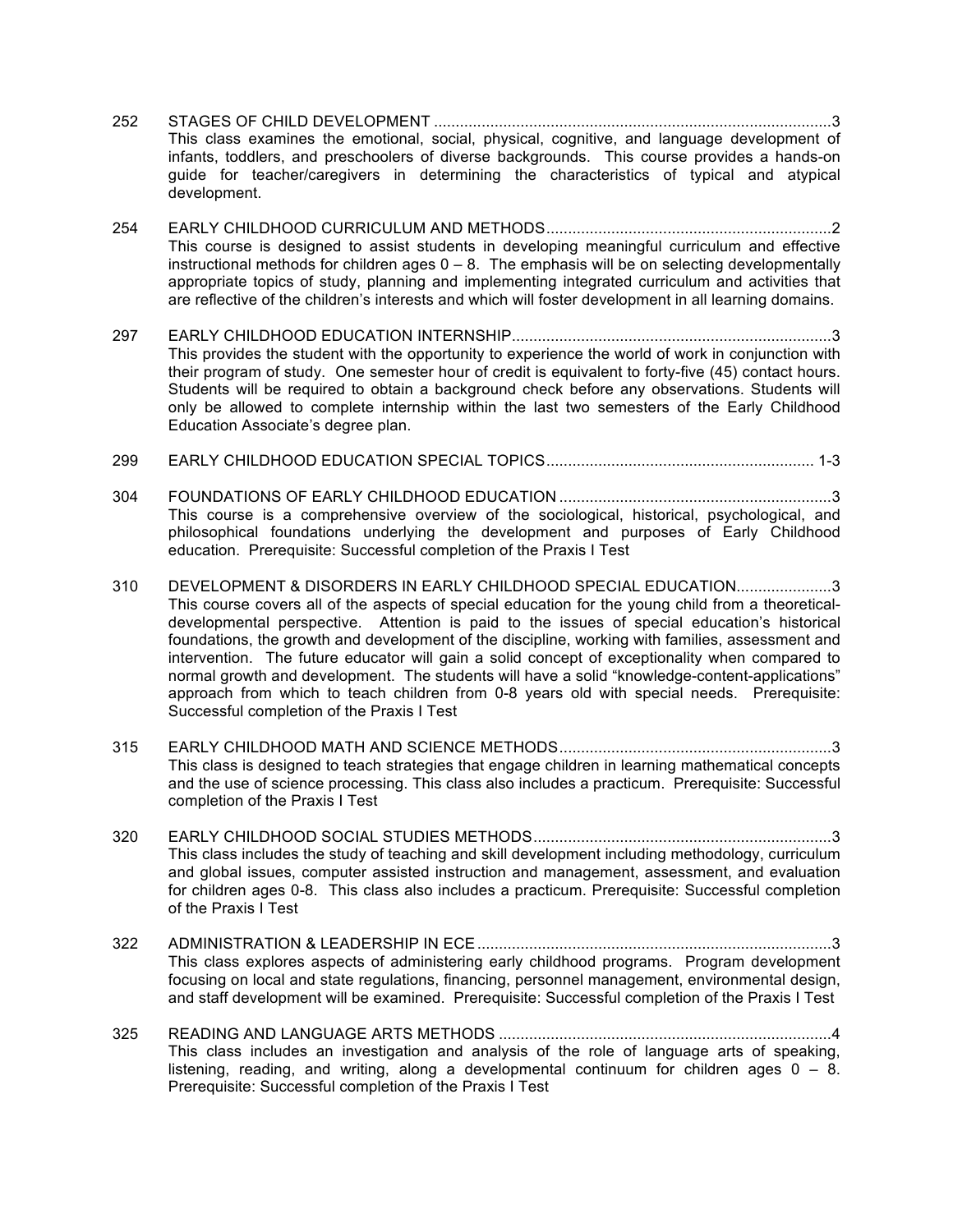- 330 OBSERVATION/ASSESSMENT TECHNIQUES IN EARLY CHILDHOOD.....................................3 Students will become acquainted with various techniques of child observation. The students will record and disseminate observations to aid in curriculum planning, behavior management, and parent collaboration. Prerequisite: Successful completion of the Praxis I Test
- 337 INCLUSION IN EARLY CHILDHOOD SETTINGS ..........................................................................3 By helping the early childhood educators understand the basic needs of disabled children they will be better able to meet all children's needs. Prerequisite: Successful completion of the Praxis I Test
- 338 PLAY AND THE SOCIAL ENVIRONMENT IN ECE ........................................................................2 Play is one of the main vehicles by which children assimilate their experiences with the world around them. During this class, students will discover how to successfully use play to enhance learning. Prerequisite: Successful completion of the Praxis I Test
- 362 EARLY CHILDHOOD HUMANITIES ...............................................................................................2 The study of aesthetic and physical development of young children ages  $0 - 8$  will be included in this class. The course will provide an opportunity for students to develop knowledge and skills in ways of creating a positive environment for the creative, physical, psychological and social growth of young children. Prerequisite: Successful completion of the Praxis I Test

428 ISSUES IN EARLY CHILDHOOD EDUCATION..............................................................................3 This course is designed to be the culminating course in the Early Childhood program with emphasis on research and technology. Students will research and write about a topic of their choice in Early Childhood. Prerequisite: Must be within one semester of ECE 497 Internship - Field Study and successful completion of the Praxis I Test

- 495 FOUNDATIONS OF ACTION RESEARCH IN EARLY CHILDHOOD EDUCATION....................................................................................................................................3 Action research is a component of reflective practice and professional learning defined as a systematic, reflective, collaborative process that examines a situation for the purpose of planning, implementing, and evaluating change. Prerequisite: Consent of the instructor and successful completion of the Praxis I Test
- 496 ACTION RESEARCH IN EARLY CHILDHOOD EDUCATION ......................................................12 This course takes the student through the entire process of a formal Action Research Project. A final presentation to SBC employees will be required of each student completing their research project. Prerequisite: EED 495 Foundations of Action Research in Early Childhood Education and successful completion of the Praxis I Test
- 497 EARLY CHILDHOOD INTERNSHIP FIELD STUDY ..................................................................12 This internship prepares Early Childhood candidates with the opportunity to work alongside a professional in Early Childhood. During the field study period, the candidate will observe, develop lessons while under the tutelage of a professional and eventually be in charge of the setting with either a daycare group or a group in preschool. Candidates must have completed their coursework prior to enrolling in the internship. Prerequisites: Senior status or consent of the instructor and successful completion of the Praxis I Test.
- 499 EARLY CHILDHOOD EDUCATION SPECIAL TOPICS.............................................................. 1-3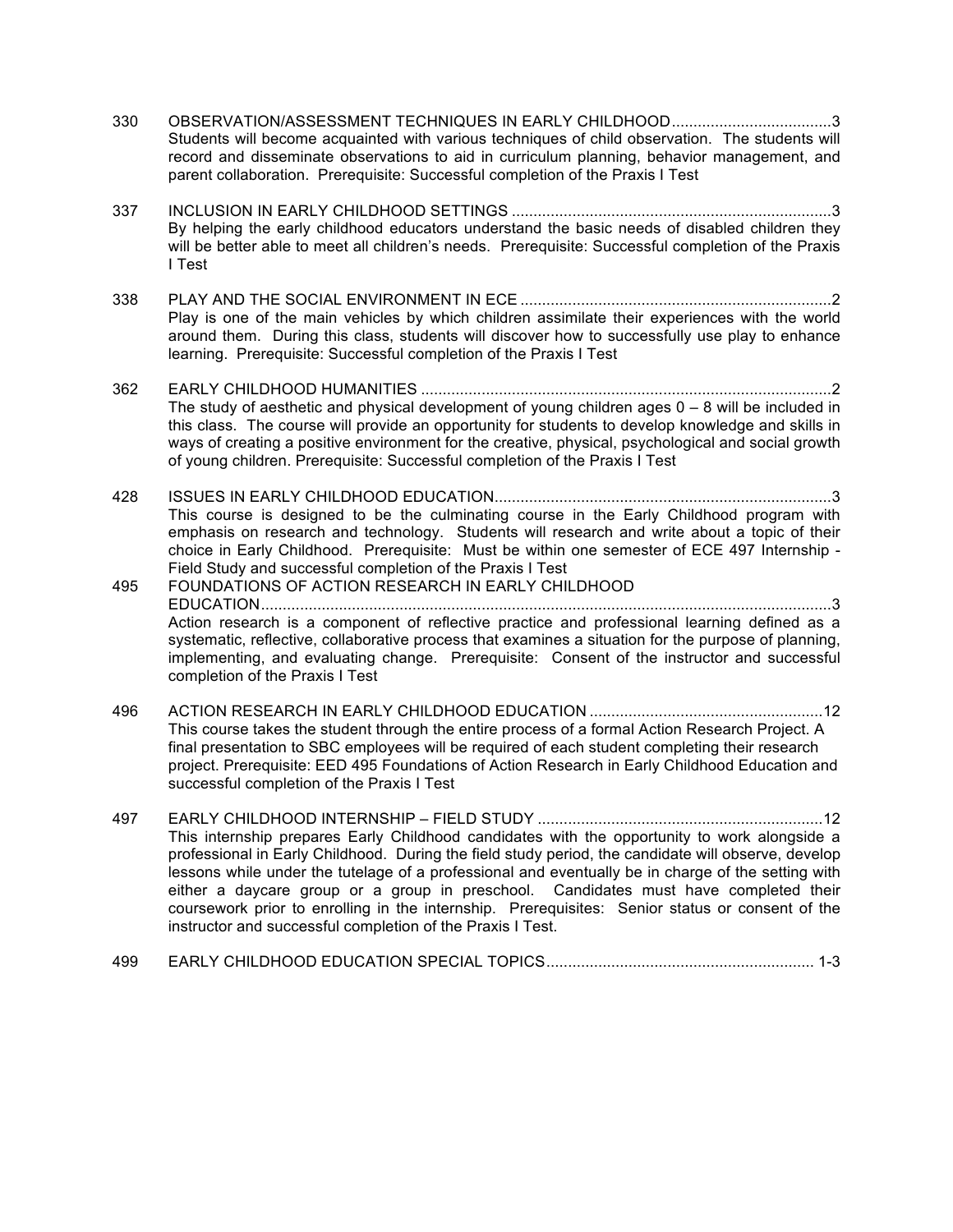#### *EDUCATION (EED)*

- 250 INTRODUCTION TO EDUCATION .................................................................................................2 This course is designed for students who are planning to major in education, with an emphasis on Lakota thought, philosophy, and culture. The course consists of two components: a) orientation to the teacher education program; b) observing experienced teachers as well as students.
- 254 CLASSROOM MANAGEMENT .......................................................................................................3 This course is designed to familiarize students with basic theories of classroom control and to give them a working knowledge of classroom management. It will focus on prevention and remediation of problems through focusing on lesson content and evaluation of learning. Students will become familiar with current teaching methods and models for elementary teachers.
- 256 FOUNDATIONS OF EDUCATION...................................................................................................3 This course introduces the prospective teacher to the historical, social, and philosophical foundations of the American education system as well as the Lakota education system. In addition to the class time spent on campus, students are required to spend 30 hours of observations/participation in area classrooms.
- 260 EDUCATIONAL PSYCHOLOGY .....................................................................................................3 This course introduces students to the fundamental psychological principles underlying education and examines how these principles can be applied in the class setting to facilitate learning. It includes discussion of relevant theories and topics including student needs, learning styles, cognitive processing, reflective teaching, and characteristics of learning environments and student assessment. This course introduces humanistic, cognitive, behavioral and psychological models of classroom management. Prerequisite: PSYC 111 Introduction to Psychology
- 262 STRATEGIES, METHODS & OBSERVATION IN TEACHER EDUCATION...................................4 Students will become acquainted with various techniques of child observation. The students will record and disseminate observations to aid in curriculum planning, behavior management, and parent collaboration. Students will also learn to accurately interpret observation results and plan strategies to take appropriate action. The student will also be provided with a survey of current teaching methods and models for the elementary setting. A practicum is included in this class.
- 277 MATH FOR ELEMENTARY TEACHER I.........................................................................................3 Utilizing a problem-solving approach, this course will provide a background in the structure and theory of mathematics including whole numbers, integers, rational numbers, and real numbers. Local, state, and national standards are addressed as well as the use of appropriate technology. Students will explore current elementary math programs and teaching techniques. Prerequisite: MATH 103 College Algebra
- 278 MATH FOR ELEMENTARY TEACHER II........................................................................................2 This course is the second semester in a sequence of the study of mathematics theory for elementary teachers. This course will provide a background in the structure and theory of mathematics and will include the following topics: rational and real numbers, statistics, probability, measurement, and geometry. The class will explore current elementary math programs and teaching techniques. Mathematics standards are addressed also. Prerequisite: EED 277 Math for Elementary Teacher I
- 290 ART FOR ELEMENTARY TEACHER..............................................................................................2 This course is designed to introduce students to the basic concepts needed to teach art in the elementary classroom. Students will experience a broad range of activities, materials and teaching strategies in a workshop type setting. The main intent will be for students to develop an appreciation for self-expression and divergent thinking through art. An integrated approach to teaching art using listening, speaking, reading and writing will be explored. Students will become acquainted with audio-visual materials.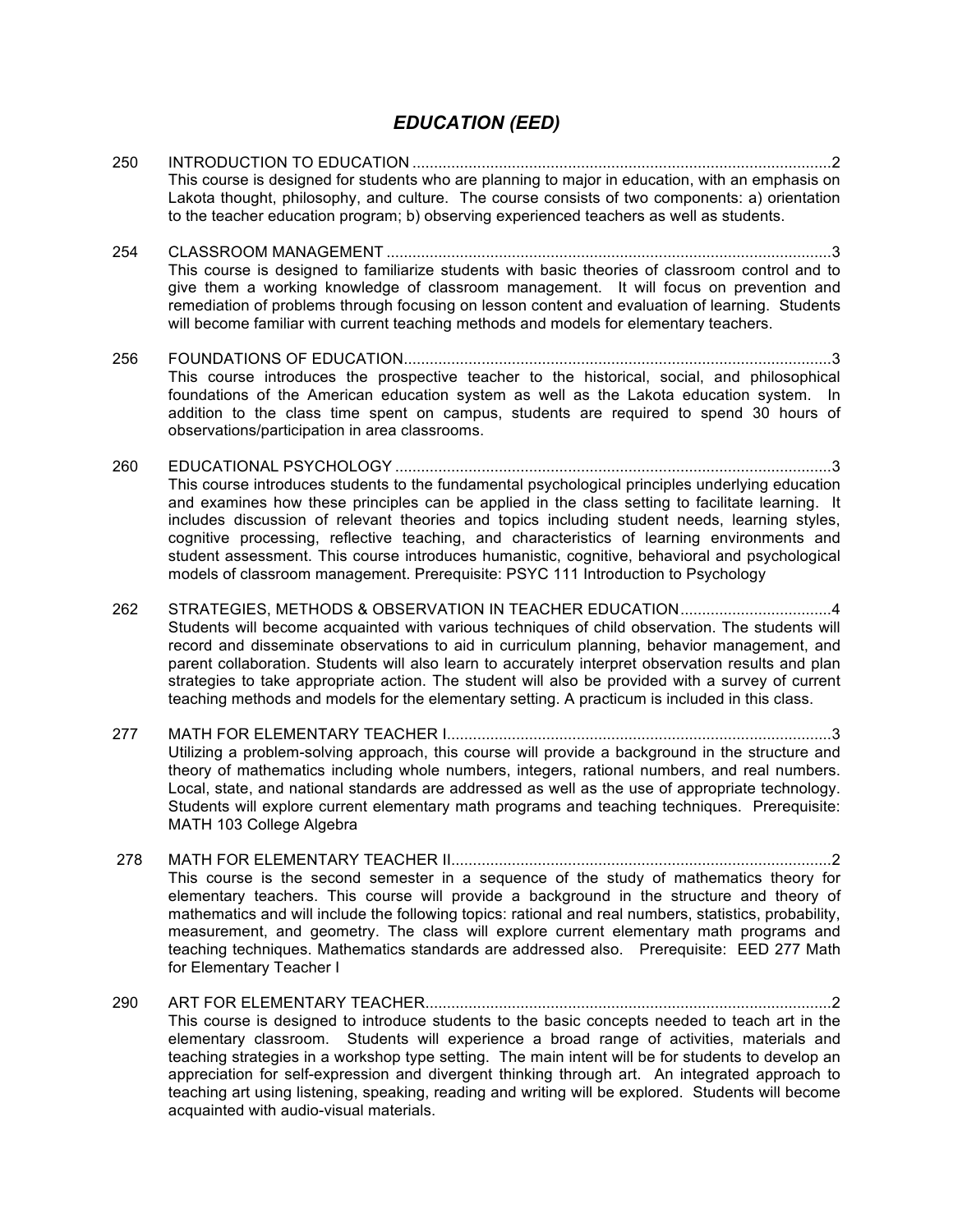- 297 TEACHER EDUCATION INTERNSHIP...........................................................................................3 This provides the student with the opportunity to experience the world of work in conjunction with their program of study. One semester hour of credit is equivalent to forty-five (45) contact hours. Students will be required to obtain a background check before any observations. Students will complete this internship within the last two semesters of the Teacher Education degree plan.
- 298 PRE-PROFESSIONAL EXPERIENCE ............................................................................................1 This course consists of documented observations in a variety of K-12 classrooms. The students will also experience the rewards and challenges in an educational setting. This course is taken in conjunction with EED 250 Introduction to Education.
- 299 EDUCATION SPECIAL TOPICS ................................................................................................. 1-3
- 301 INTEGRATING TECHNOLOGY INTO THE CLASSROOM ............................................................2 This course is designed to provide opportunities for the development of skills and strategies needed to integrate both instructional and assistive technologies into the curriculum throughout all disciplines and all grades. This course provides a thorough understanding of how to use PowerPoint, online activity and reporting databases, interactive whiteboards, audio/video devices, and other instructional tools for personal and classroom use. The course also gives strategies and tools for using assistive, adaptive and rehabilitative devices for people with disabilities and also includes the process used in selecting, locating, and using them. The candidate will develop methods to teach students to use instructional and assistive technologies for the benefit of all learners. Prerequisite: CSCI 101 Introduction to Computer Applications and successful completion of the Praxis I Test
- 305 METHODS OF TEACHING IN THE ELEMENTARY, MIDDLE, AND SECONDARY SCHOOL......3 This course is designed to provide a survey of current teaching methods and models for elementary, middle, and secondary teaching. Develop competencies in using a variety of instructional strategies and materials through videotaped microteaching experiences. Students will write appropriate lesson plans and develop culturally relevant units. Students will be exposed to Common Core standards and use in developing units and lessons. Prerequisites: EED 250 Introduction to Education, EED 260 Educational Psychology, EED 298 Pre-Professional Experience and successful completion of the Praxis I Test
- 310 METHODS OF TEACHING SCIENCE IN THE ELEMENTARY SCHOOL......................................2 Students will have the opportunity to preview science materials and learn how to use them in a classroom through planning and simulation. This course provides opportunities for students to develop an understanding of what science is and how children learn. State content standards will be introduced and students will learn to integrate science lessons with other content areas including Lakota studies, with an emphasis on the integration with math and to critique science materials, activities, and children's materials for appropriateness. Students will identify the fields of study and explore cultural variations in science learning and teaching. Prerequisites: EED 250 Introduction to Education, EED 260 Educational Psychology, EED 298 Pre-Professional Experience. Co-requisite: EED 305 Methods of Teaching in the Elementary, Middle, and Secondary School and successful completion of the Praxis I Test
- 315 METHODS OF TEACHING MATH IN THE ELEMENTARY SCHOOL............................................2 This course is designed to provide a survey of current teaching methods in mathematics and to develop competencies in using various instructional strategies and materials including those involving calculators and computers. Problem solving approaches to teaching mathematics and providing teaching experiences using manipulatives will be included. Current state math standards will be emphasized as well as the integration of mathematics within the curriculum, in particular the connections between math, science and technology. Prerequisites: EED 250 Introduction to Education, EED 260 Educational Psychology, EED 298 Pre-Professional Experience. Co-requisite: EED 305 Methods of Teaching in the Elementary, Middle, and Secondary School and successful completion of the Praxis I Test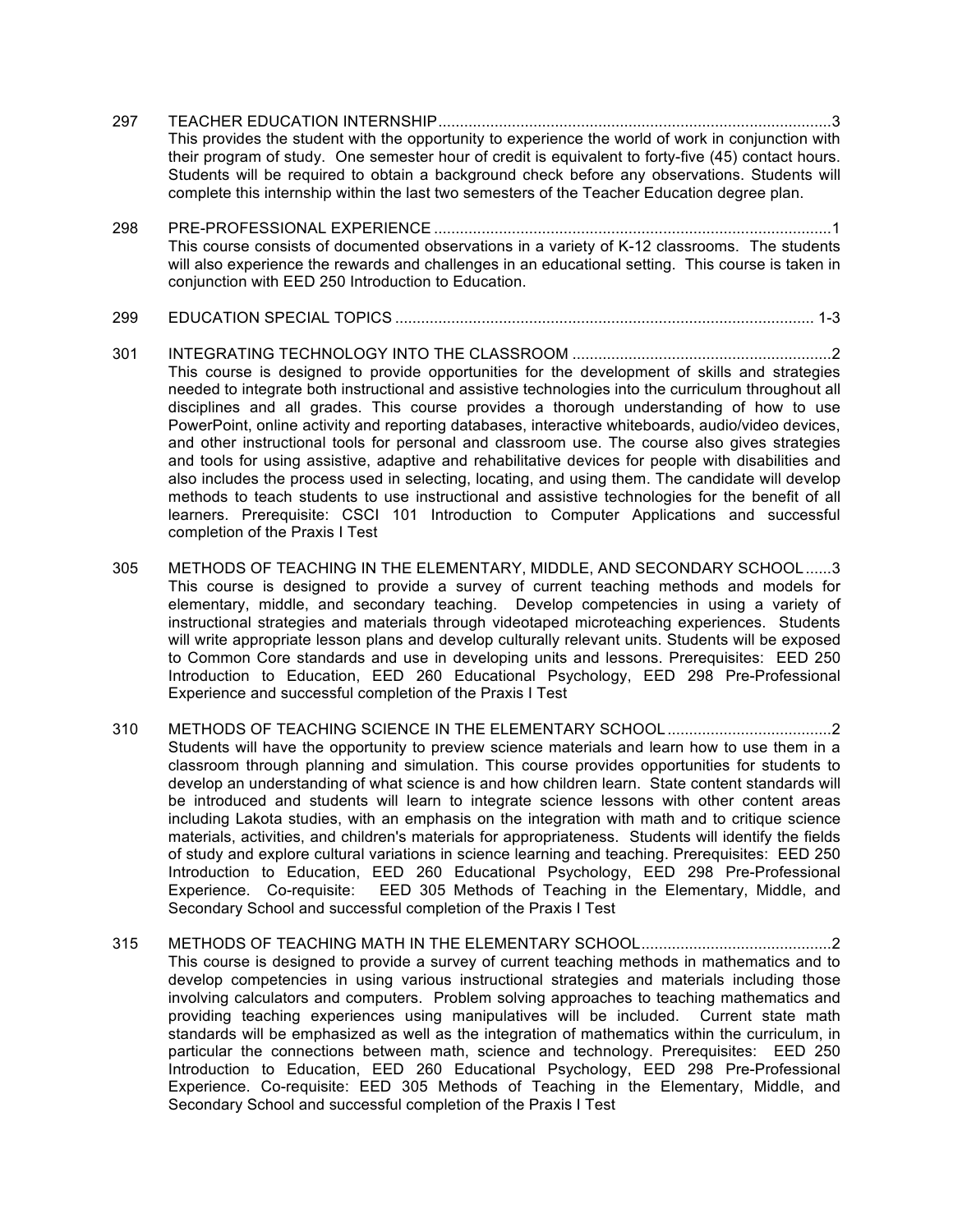- 320 METHODS OF TEACHING SOCIAL STUDIES IN THE ELEMENTARY SCHOOL..........................................................................................................................................2 This course is intended to provide students an opportunity to explore multiple social studies teaching methods. Students will have an opportunity to read and discuss literature concerning the teaching of the social sciences and will create teaching units, which exemplify these methods. State standards will be introduced and used in writing lesson plans and unit plans. Students will be expected to utilize all resources available to them including print and electronics. Prerequisites: EED 250 Introduction to Education, EED 260 Educational Psychology, EED 298 Pre-Professional Experience. Co-requisite: EED 305 Methods of Teaching in the Elementary, Middle, and Secondary School and successful completion of the Praxis I Test
- 325 METHODS OF TEACHING LANGUAGE ARTS IN THE ELEMENTARY SCHOOL .......................2 This course is designed to provide a survey of current teaching methods in the language arts and to develop competencies in using various instructional strategies and materials. All major aspects of expressive and receptive language will be addressed. State standards will be introduced and students will be required to develop lesson plans, projects, and teaching units that integrate the language arts throughout the curriculum. Current theories in teaching language arts will be explored. Students will be required to work with children in a classroom that reflects the Service Learning model of instruction. Prerequisites: EED 250 Introduction to Education, EED 260 Educational Psychology, EED 298 Pre-Professional Experience. Co-requisite: EED 305 Methods of Teaching in the Elementary, Middle, and Secondary School and successful completion of the Praxis I Test
- 330 METHODS OF TEACHING READING IN THE ELEMENTARY SCHOOL......................................3 This course is designed to provide a survey of current teaching methods in expository and narrative reading materials; develop competence in using various instructional strategies; promote an enthusiasm for reading in elementary and middle school classrooms; and teach skills that will ensure future teachers can establish a balanced literacy approach in their classrooms. State standards will be introduced and used in writing lesson plans and unit plans. Different approaches toward analysis and reading comprehension will be discussed and modeled. Research related to reading styles will be discussed and integrated throughout the course. Current theories that build upon the unique strengths that each student possesses will be discussed. Prerequisites: EED 250 Introduction to Education, EED 260 Educational Psychology, EED 298 Pre-Professional Experience. Co-requisite: EED 305 Methods of Teaching in the Elementary, Middle, and Secondary School and successful completion of the Praxis I Test
- 335 METHODS OF TEACHING MUSIC IN THE ELEMENTARY SCHOOL ..........................................2 The purpose of this class is to provide the elementary education major with the necessary knowledge and skills required to teach music to their students. State standards will be introduced. This class will provide opportunities to explore the possibilities of the integration of music across the curriculum, presenting a more encompassing and less fragmented over-all education for the students. Prerequisites: EED 250 Introduction to Education, EED 260 Educational Psychology, EED 298 Pre-Professional Experience. Co-requisite: EED 305 Methods of Teaching in the Elementary, Middle, and Secondary School and successful completion of the Praxis I Test
- 345 METHODS AND MATERIALS OF PHYSICAL EDUCATION..........................................................2 This course is designed to provide pre-service teachers with an understanding of instructional methods, techniques, learning styles, and skill necessary to teach elementary level students. State content standards will be introduced and emphasis will be placed on the importance of health, physical movement, and activity as an integral part of the elementary curriculum. Students will participate in class activities and discussions relative to the specialized field of health and physical education. Prerequisites: EED 305 Methods of Teaching in the Elementary, Middle, and Secondary School and successful completion of the Praxis I Test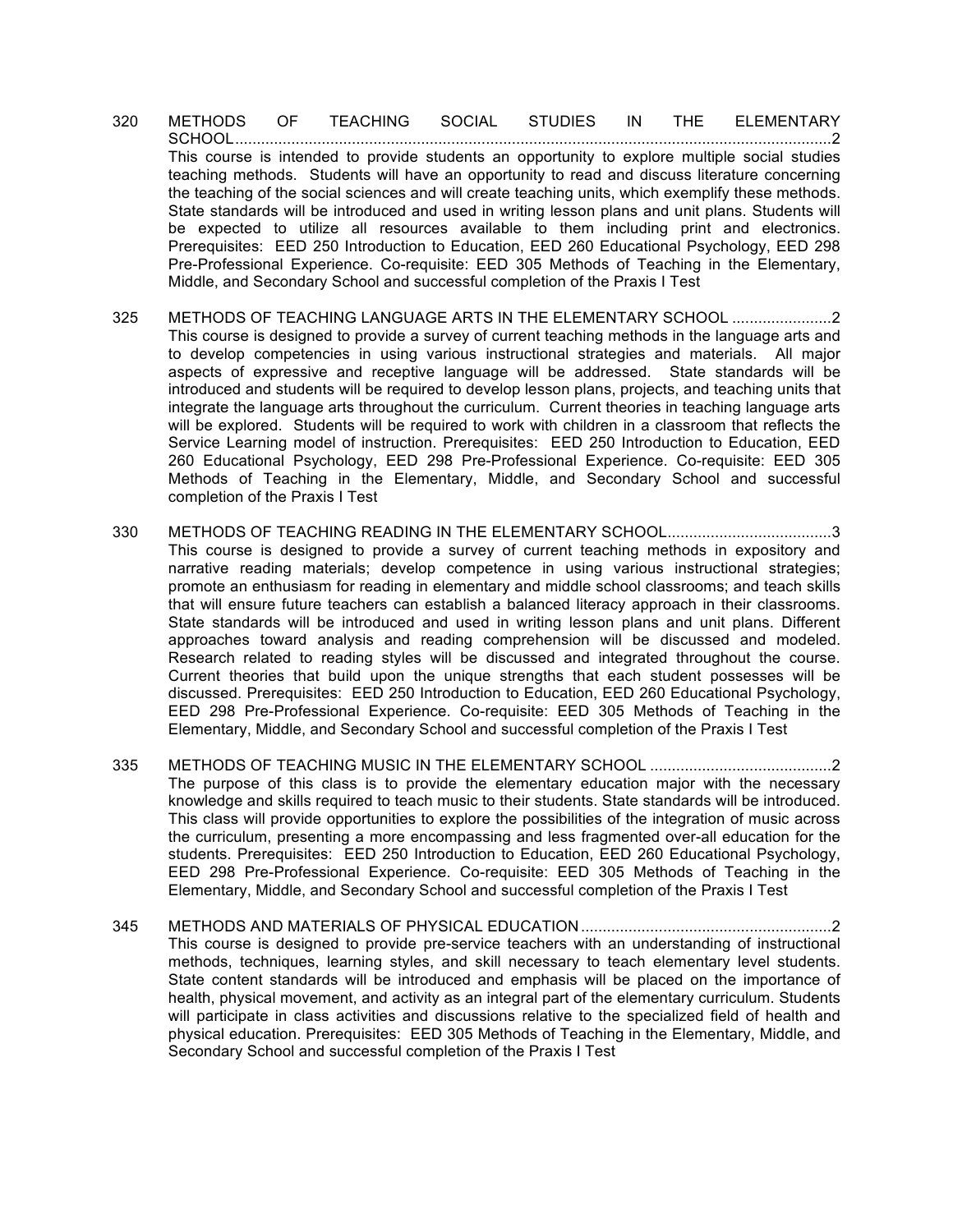- 350 CURRICULUM PLANNING, DELIVERY, AND ASSESSMENT FOR THE ELEMENTARY, MIDDLE, AND SECONDARY SCHOOL SETTING .........................................................................2 This course is designed to provide the pre-service teacher with knowledge about the various types of curriculum. Students will use state standards to help guide the curriculum process participants will experience the selection of curriculum, the development of curriculum, and the delivery of curriculum instruction. Course content will focus on the assessment issues encountered when designing and delivering instruction. Prerequisite: Students must have completed the methods courses in their major/minor field and successful completion of the Praxis I Test
- 401 THEORIES OF SECOND-LANGUAGE ACQUISITIONS ................................................................3 This course presents and overview of the field of SLA and on important research in Second Language Acquisition (SLA). SLA research examines the ways in which human acquire additional languages. In this course students will consider the way in which research on second language learning impacts classroom practice through targeted course observations in community classrooms. Prerequisite: Successful completion of PRAXIS I
- 402 METHODS OF SECOND-LANGUAGE ACQUISITIONS.................................................................3 This course presents an overview of best practices in second-language teaching. Students will examine existing books and approaches, both in Lakota and in other languages. Students will prepare their own language lessons, exercises, and tests, and participate in micro-teaching sessions and evaluations in the classroom and in school settings. Prerequisite: EED 401 Theories of Second-Language Acquisition and successful completion of the Praxis I Test
- 403 LAKOTA/DAKOTA LANGUAGE PRACTICUM ...............................................................................1 This practicum provides the student with the opportunity to work alongside a Lakota language instructor in the classroom. The practicum is to be done in any pre K-12 classroom. During the practicum the student will develop and teach language lessons in the classroom. One semester hour of credit for a practicum is equivalent to forty-five (45) contact hours for a total of 45 contact hours for the course and successful completion of the Praxis I Test
- 447 MULTICULTURAL EDUCATION.....................................................................................................3 This course provides pre-service and in-service teachers with an understanding of the importance of multiculturalism in our global society. Topics to be addressed will include: learning styles and multiple intelligences; culturally-sensitive teaching strategies; recognizing prejudices, biases, and stereotypes in teaching materials and in our lives as teachers and learners; learning how to develop curricular materials with a multicultural approach; respecting human rights and diversity; and developing sensitivity to the values of individuals and groups that are not always personally shared and understood.
- 450 READING THEORY AND PROCESS .............................................................................................3 This course is designed to give students knowledge of theory and procedures in the identification and remediation of reading. Prerequisite: EED 330 Methods of Teaching Reading in the Elementary School and successful completion of the Praxis I Test
- 495 TEACHING READING IN THE CONTENT AREA...........................................................................2 This course is designed for pre-service teachers and experienced teachers pursuing a reading credential who want to gain knowledge and skills in helping their students read content assignments with more understanding. Strategies and techniques for teaching subject matter content and increase reading ability will be explained, demonstrated and practiced and successful completion of the Praxis I Test.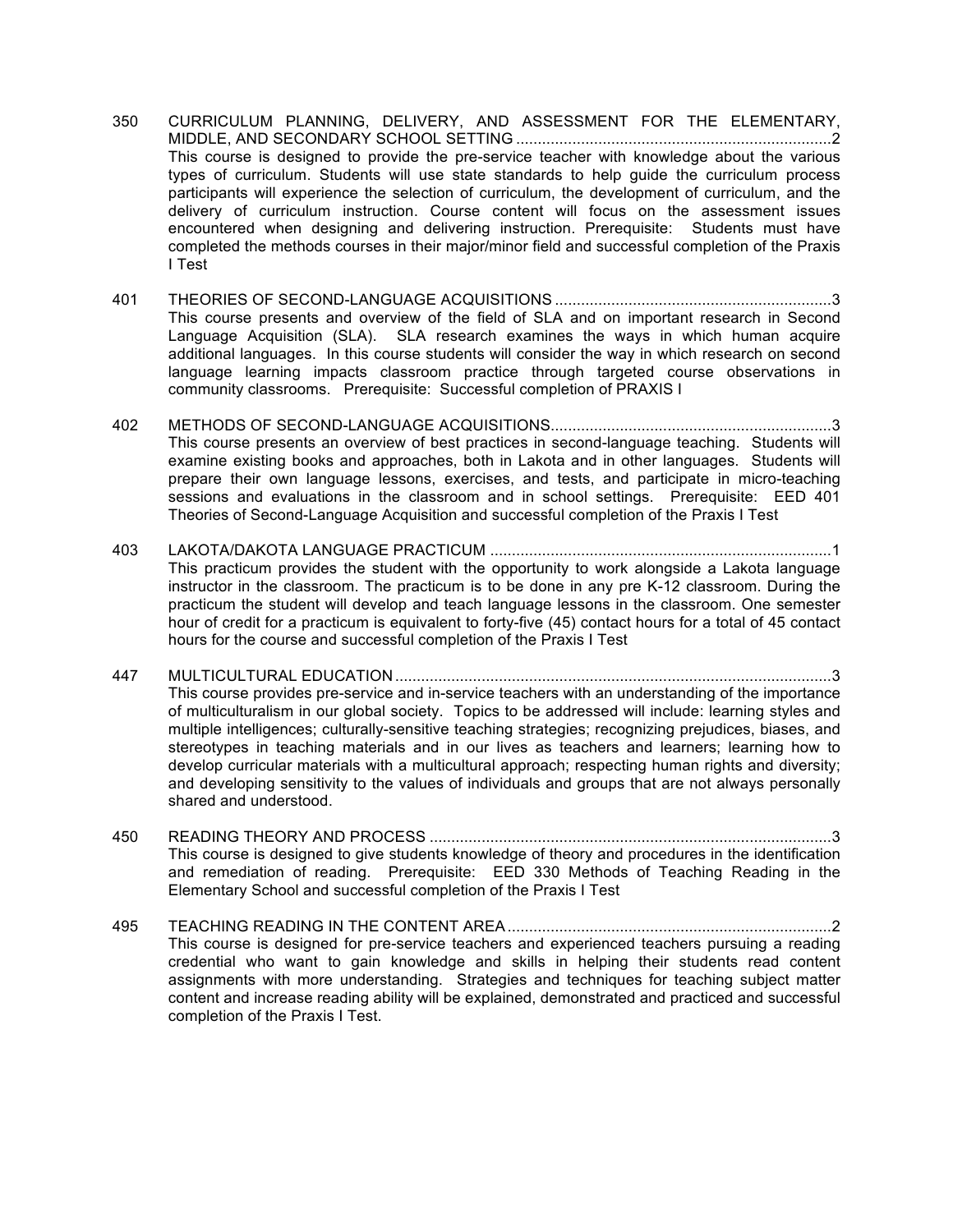- 497 STUDENT TEACHING IN THE ELEMENTARY SCHOOL ...........................................................12 This experience prepares candidates with the opportunity to observe, record, and assess children's behavior in order to plan appropriate instructional programs and learning environments. Candidates will write lesson plans and develop culturally appropriate integrated units that reflect learning styles, promote self-esteem, and encourage self-directed learning. This experience provides opportunities for developing parent-teacher conferencing skills as well as working with parents and professionals in a collaborative manner. It gives candidates the opportunity to assume complete responsibility of a classroom while under the supervision of a classroom teacher in an approved elementary or middle school and the college supervision of student teaching. Prerequisites: Senior status or consent of the instructor and successful completion of the Praxis I Test
- 498 SENIOR CAPSTONE ......................................................................................................................1 This course ensures that teacher candidates complete all Division of Education requirements prior to graduating from any Department of Education four-year teaching program. Requirements for this course include: passing the PRAXIS II Exam, completion of an Oral Interview in front of a three-person committee, and completion and presentation of the Department of Education portfolio. Candidates are required to take EED 498 concurrently with student teaching (ECE/EED/SED/SPED 497) and successful completion of the Praxis I Test.
- 499 EDUCATION SPECIAL TOPICS ................................................................................................. 1-3

#### *MIDDLE SCHOOL (ME)*

- 296 PHILOSOPHY & CURRICULUM OF MIDDLE LEVEL EDUCATION..............................................3 This course focuses on education foundations appropriate to middle schools and essential to meeting the needs of adolescents. It identifies and expands central ideas in the area of philosophy, historical background, curriculum, facilitation of learning, organizational practices, assessment, and planning. 299 MIDDLE SCHOOL SPECIAL TOPICS......................................................................................... 1-3 486 FIELD EXPERIENCE IN THE MIDDLE SCHOOL...........................................................................1 This experience is intended to give pre-service and in-service teachers the opportunity to observe in a middle school setting, linking theory to practice in the middle school. The course consists of two components: a) orientation to the middle school environment b) observing experienced middle school teachers as well as students involved in the learning process. All participants must complete at least 20 hours of field experience. Prerequisite: EED 330 Methods of Teaching Reading in the Elementary School and successful completion of the Praxis I Test
- 499 MIDDLE SCHOOL SPECIAL TOPICS......................................................................................... 1-3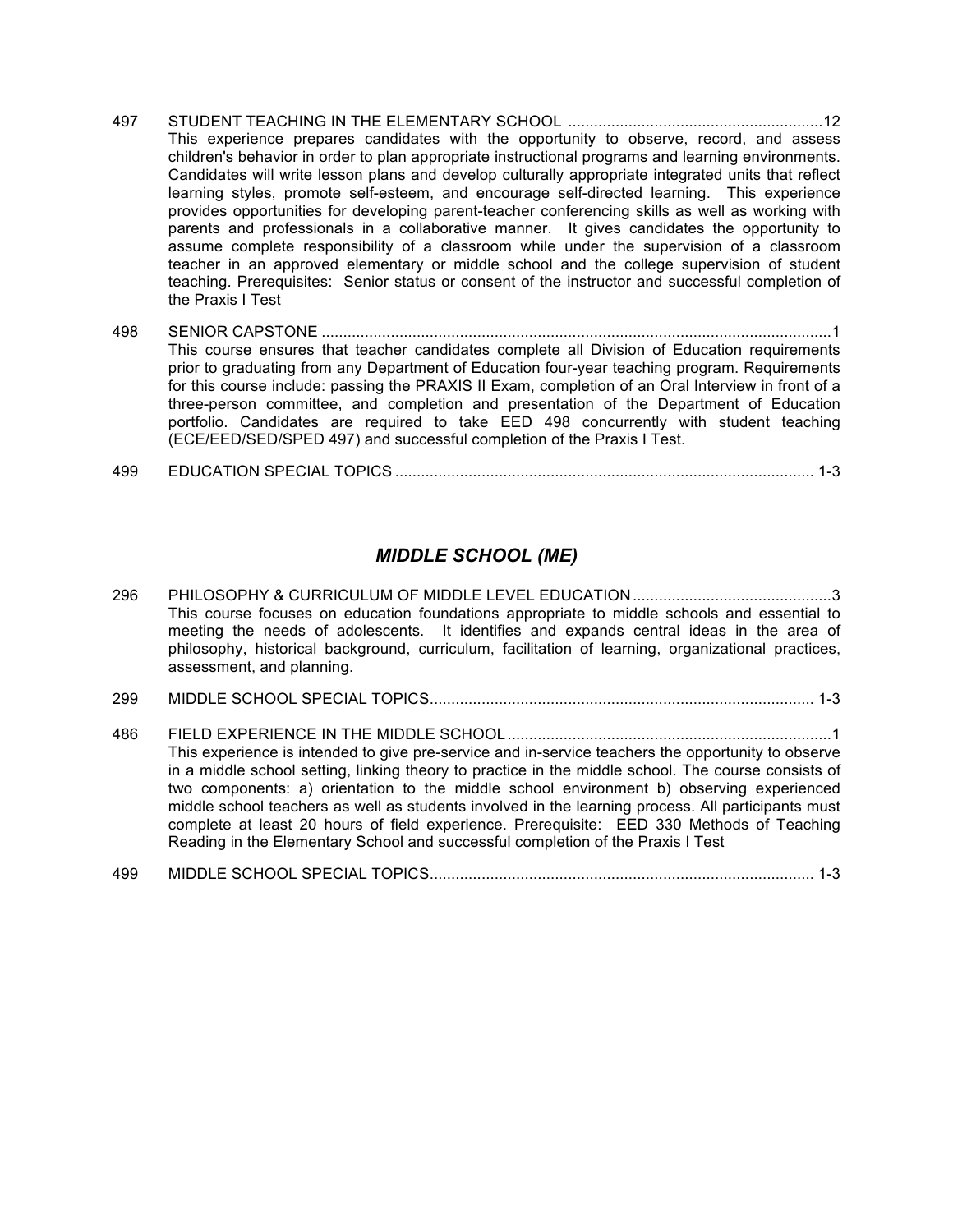#### *SECONDARY EDUCATION (SED)*

- 299 SECONDARY SCHOOL SPECIAL TOPICS ............................................................................... 1-3
- 390 SCHOOL SCIENCE SAFTEY..........................................................................................................3 This course leads future teachers to investigate best practices in the area of classroom, laboratory and school safety and to make important decisions in the selection of methods and materials. Personal protective equipment, safety equipment, air quality, hazardous waste, chemical storage and labeling, liability issues, safety contracts and health issues will be among many areas that will be covered. The course will be based on the National Science Teachers Association (NSTA) publication: Exploring Safety--A Guide for Elementary, Middle School, and High School Teachers. Prerequisites: EED 250 Introduction to Education, EED 254 Classroom Management, EED 298 Pre-Professional Experience and successful completion of the Praxis I Test
- 400 METHODS AND MATERIALS OF SECONDARY SCIENCE EDUCATION....................................4 This course will explore various teaching methods and strategies along with the materials used to teach in secondary science education. The course is designed to provide students with increased professional development through knowledge and skills in pedagogy. Students will be required to develop lesson plans, projects, and teaching units that integrate inquiry based learning. Prerequisites: EED 250 Introduction to Education, EED 254 Classroom Management, EED 298 Pre-Professional Experience and successful completion of the Praxis I Test
- 497 STUDENT TEACHING IN THE SECONDARY SCHOOL..............................................................12 Prepares secondary science candidates with the opportunity to observe, record, and assess learners' behavior in order to plan appropriate instructional programs and learning environments. Candidates will write lesson plans and develop culturally appropriate integrated units that reflect learning styles, promote self-esteem, and encourage self-directed learning. This course provides opportunities for developing parent-teacher conferencing skills as well as working with parents and professionals in a collaborative manner. Candidates will have the opportunity to assume complete responsibility of a classroom while under the supervision of a classroom teacher in an approved secondary school and the college supervision of student teaching. Prerequisite: Senior status or consent of instructor and successful completion of the Praxis I Test
- 499 SECONDARY SCHOOL SPECIAL TOPICS ............................................................................... 1-3

## *SPECIAL EDUCATION (SPD)*

- 200 EXCEPTIONAL CHILDREN ............................................................................................................3 This course is an overview of special education, focusing on issues, concepts, and legal requirements related to the identification, assessment and provision of services to children with disabilities. The etiology and characteristics of each exceptionality will be discussed. The impact of disability will be explored; learning process and related areas of cognitive, affective and psychomotor development. In addition, this course will examine the importance of the child's culture, family and community when developing and implementing an individual education program.
- 299 SPECIAL EDUCATION SPECIAL TOPICS................................................................................. 1-3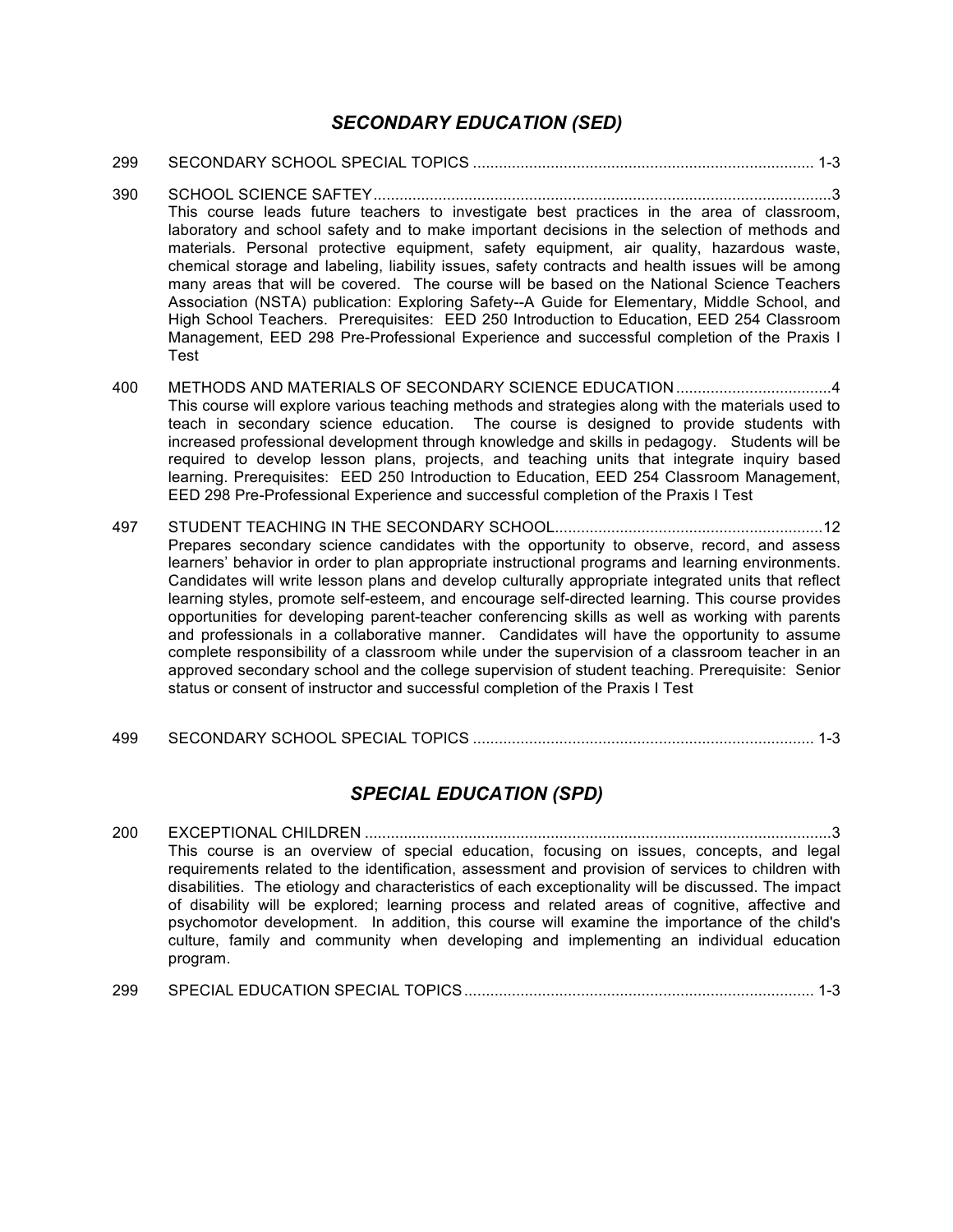- 300 TECHNIQUES OF MANAGING BEHAVIOR ...................................................................................4 This course focuses on demonstrating to potential teachers how to address classroom behaviors that occur while working with students with special needs and disabilities. The course illustrates concepts that promote self-control, building self-esteem, considering environmental influences and ways to promote acceptable behavior. The course will review effective theories and methods for classroom management that will promote success in students. This course includes a field experience in special education classroom or elementary classroom with special education students included in the regular curriculum. Prerequisite: Successful completion of the Praxis I Test
- 310 INTRODUCTION TO DEVELOPMENTAL DISABILITIES...............................................................4 This course will examine the education of persons with developmental disabilities. Topics will include handicapping conditions, legal aspects, history, parental perspectives, educational programming, service delivery, and current research. This course includes a field experience in a special education classroom or an elementary classroom with special education students included in the regular curriculum. Prerequisite: Successful completion of the Praxis I Test
- 320 CURRICULUM AND RESOURCES IN INTELLECTUAL DISABILITY ........................3 This course addresses resources, issues and problems related to the field of special education. It will focus on developing individual education programs with an emphasis in strategies and methods for including all children with disabilities in classroom environments appropriate to meet their needs. Transition planning will be discussed as an integral part of designing individual education program. Prerequisite: Successful completion of the Praxis I Test
- 322 TEACHING CHILDREN AND YOUTH WITH SEVERE INTELLECTUAL DISABILITY ...................4 This course will examine the current issues related to the field of teaching individuals with severe and multiple disabilities. A goal of the course is to provide current information about individuals with severe and multiple disabilities, to examine strategies for effective service delivery and appropriate teaching methods and curriculum development for meeting the individualized needs of children and young adults with severe disabilities. Strategies for collaboration with parents and other professionals in order to facilitate effective and meaningful programming will be discussed. This course includes a field experience in a special education classroom or an elementary classroom with special education students included in the regular curriculum. Prerequisite: Successful completion of the Praxis I Test
- 324 TEACHING CHILDREN AND YOUTH WITH MILD TO MODERATE INTELLECTUAL DISABILITY4 This course will examine methods and strategies for teaching students with mild to moderate disabilities. All curriculum and content areas will be discussed as they relate to meeting the individual learning needs of students with disabilities. This course will explore the relationship of assessment, curricular adaptations, and instructional and environmental modification when designing appropriate educational programs for individual students. Strategies for collaboration with parents and professionals in order to design and implement effective programming will also be examined. Legal requirements will be reviewed for their impact in teaching and curriculum. This course includes a field experience in a special education classroom or an elementary classroom with special education students included in the regular curriculum. Prerequisite: Successful completion of the Praxis I Test
- 328 COMMUNICATION WITH PARENTS AND PROFESSIONALS......................................................3 This course examines communication and negotiation skills necessary for conferring and planning with parents, staff members, administrators, community, professional, and others concerning the academic, vocational, social, cognitive, language, and physical needs of children. Prerequisite: SPD 200 Exceptional Children and successful completion of the Praxis I Test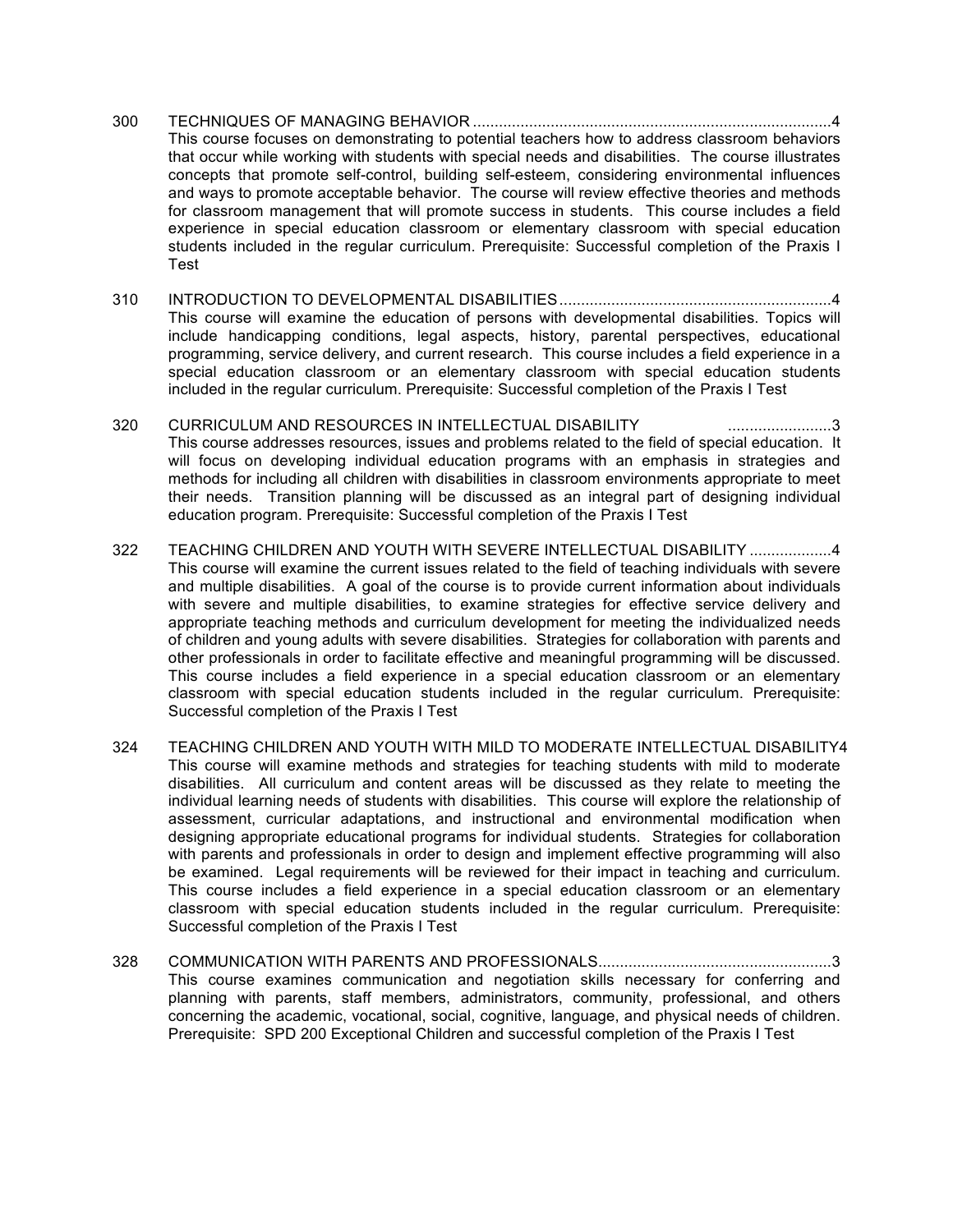#### 420 SPECIAL EDUCATION ASSESSMENT..........................................................................................3 This course will provide an overview of assessment practices in special education programs. This course will examine the purposes and uses of norm-referenced, criterion-referenced, and curriculum-based, observation-based and portfolio methods of assess in order to identify the needs of children who may have a disability. The limitations of selected assessment practices and problems of interpretation will be addressed. The course will also address how assessment is tied to program planning for children with disabilities. The importance of active and meaningful participation of families in the assessment process will also be emphasized. Prerequisites: SPD 322 Teaching Children and Youth with Severe Intellectual Disability, SPD 324 Teaching Child and Youth with Mild to Moderate Intellectual Disability and successful completion of the Praxis I Test

- 444 TRANSITION FOR SECONDARY STUDENTS WITH INTELLECTUAL DISABILITY ....................3 This course provides the background required to understand the developmental and educational process that takes place from early adolescence through adulthood. Prospective teachers will learn the policies and procedures needed to help students through the transition process, explore the roles of both schools and post-school professionals functioning within a team process. The course will provide prospective teachers the background needed to meet the transition needs across the diverse populations of special education. Prerequisite: SPD 200 Exceptional Children and successful completion of the Praxis I Test
- 497 INTERNSHIP IN SPECIAL EDUCATION/INTELLECTUAL DISABILITY ......................................12 Candidates will gain practical experience teaching children and youth with disabilities from the elementary through middle schools. Candidates will experience the multiple roles and responsibilities of being a special education teacher including preparing daily lessons, experimenting with different teaching strategies, consulting with regular classroom teachers, and participating in educational program planning. Prerequisite: Permission of Division of Education. Prerequisites: Senior status or consent of the instructor and successful completion of the Praxis I Test

| 499 |  |  |  |
|-----|--|--|--|
|-----|--|--|--|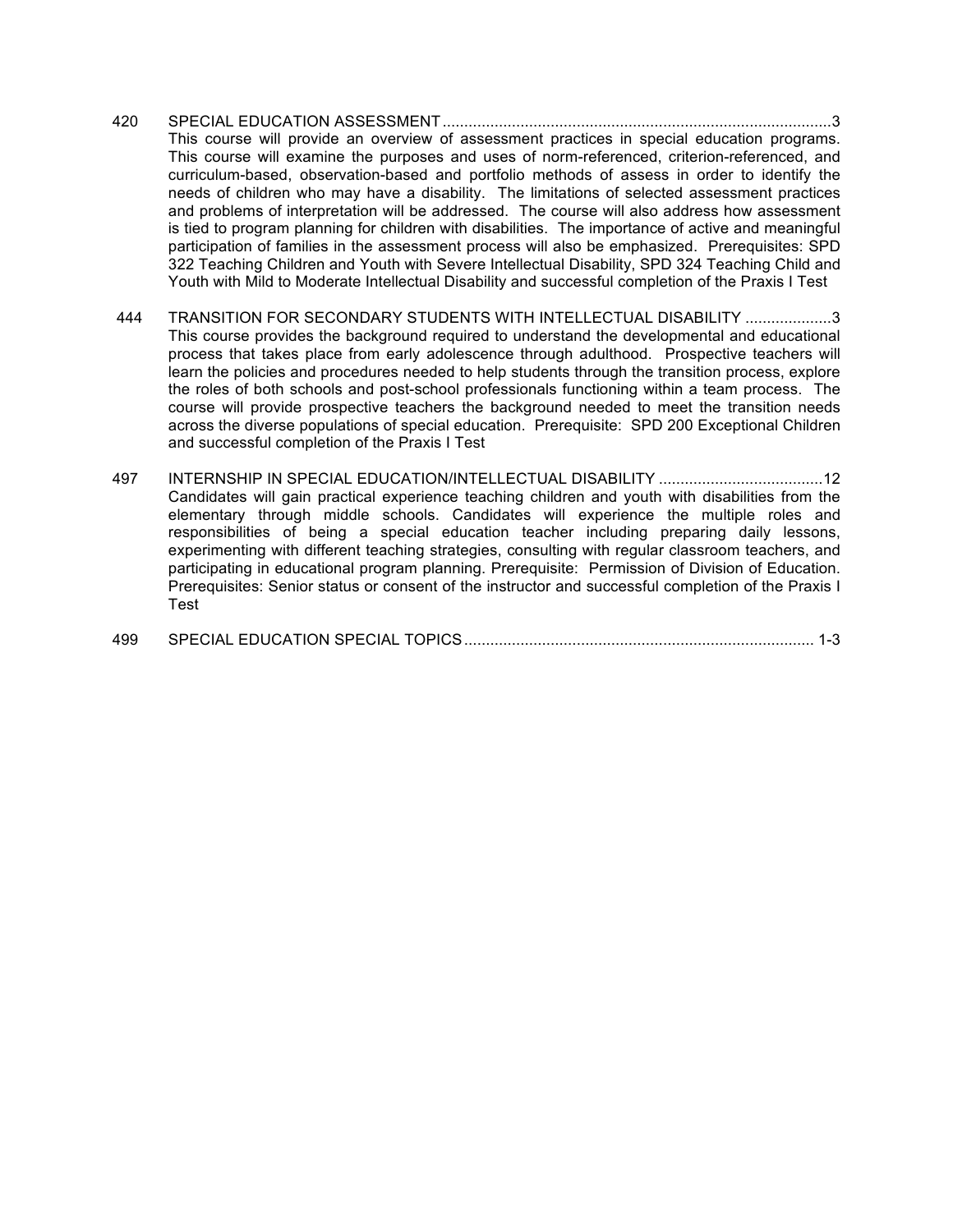#### *DIVISION OF ENGINEERING*

#### *ENGINEERING (ENGR)*

- 115 INTRODUCTION TO ENGINEERING PROFESSIONS w/CAD......................................................4 This course is designed to introduce the profession of engineering, with its many types, to the students in particular the specific skills of computer aided design (CAD). In addition the students will learn skills and techniques used by successful college students in engineering. These topics will include study techniques, time management, test taking, note taking, goal setting, wellness, stress management, and career orientation with application to engineering. The CAD activities will engage the student in the basic steps of engineering design and how it relates to the profession. AutoCAD will be used as the introductory program to bring the potential of such programs to the awareness of students. Prerequisite: CSCI 101 Introduction to Computer **Applications**
- 204 SURVEYING....................................................................................................................................4 Measurements and errors; topographical and construction surveys; vertical and horizontal control methods; field exercises and computation techniques for surveying data; computation of earthwork volumes.
- 206 CIRCUIT ANALYSIS I......................................................................................................................4 The study of linear circuits, component models, circuit laws, transient analysis, design rules, and CAD. Prerequisites: MATH 129 Basic Linear Algebra Co-requisite: PHYS 252 University Physics ll and MATH 166 Calculus ll
- 221 STATICS..........................................................................................................................................3 Scalar and vector approaches to trusses, frames and machines internal forces, friction forces, center of gravity, centroid, and moment of inertia. Prerequisite: Math 165 Calculus I or consent of the instructor.
- 222 DYNAMICS......................................................................................................................................3 This course provides students with a thorough presentation of the theory and application of dynamics of particles and rigid bodies. Topics include the kinematics and kinetics of particles and rigid bodies (translational and rotational), principles of work and energy, and principles of impulse and momentum. The motion of bodies under the action of forces is studies. Dynamics principles are basic to the analysis and design of moving structures subjected to shock load, to robotic devices, to automatic control systems, to rockets, missiles, space craft, vibration and machinery of all types with moving parts. Prerequisite: ENGR 221 Statics
- 224 THERMODYNAMICS ......................................................................................................................3 Introduction to thermodynamics, fluid mechanics, and heat transfer. Prerequisite: ENGR 222 Dynamics or PHYS 252 University Physics II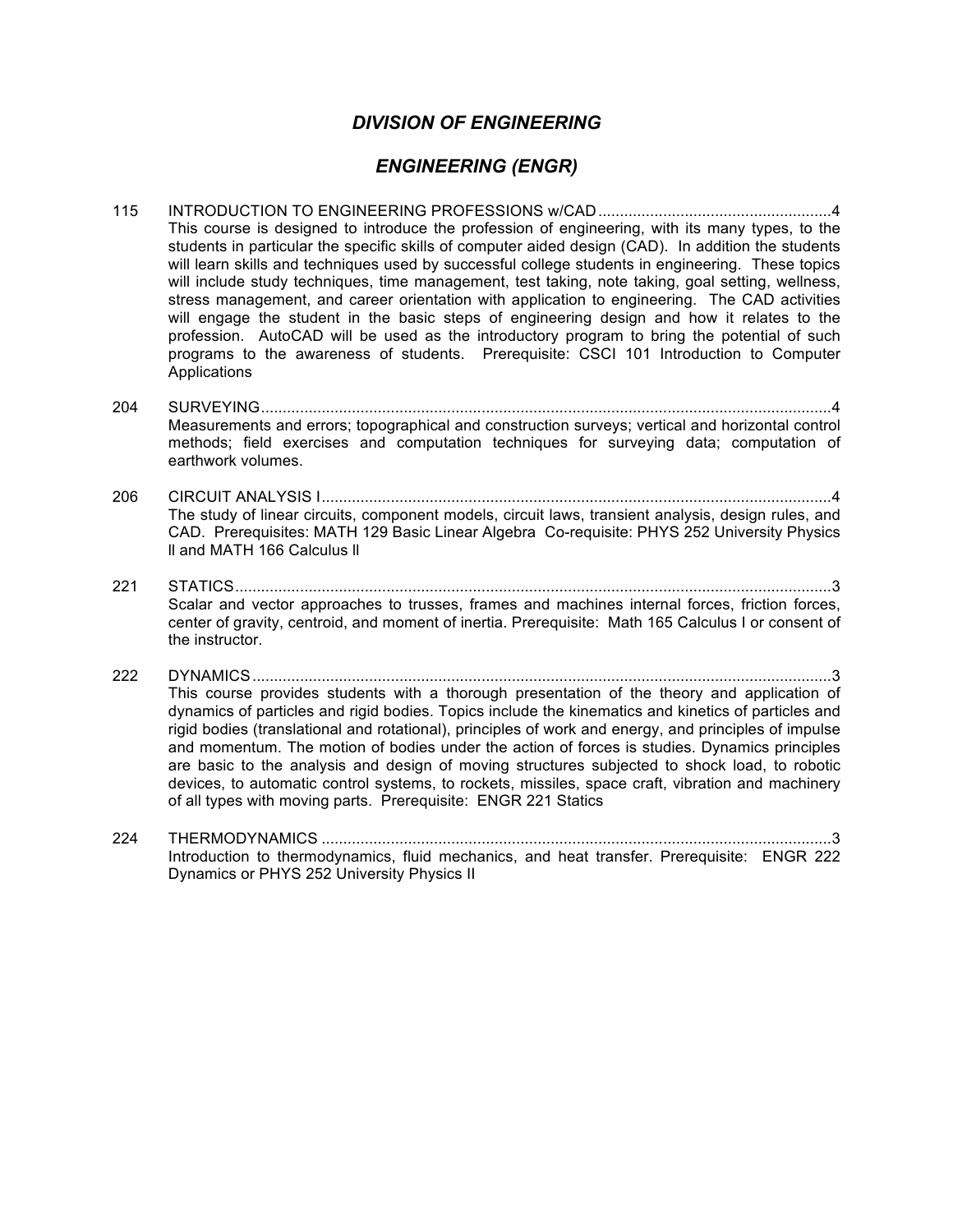# *DIVISION OF ENERGY TECHNOLOGY*

# *ENERGY TECHNOLOGY (ETT)*

| 111 | Introduction to refinery and chemical plant operations. Topics include, plant technician duties,<br>responsibilities and expectations; plant systems and the physical and mental requirements of the<br>plant technician.                                                                                                                                                       |
|-----|---------------------------------------------------------------------------------------------------------------------------------------------------------------------------------------------------------------------------------------------------------------------------------------------------------------------------------------------------------------------------------|
| 112 | Develop knowledge and skills to reinforce the attitudes and behaviors required for safe and<br>environmentally sound work habits. Emphasis on safety, health and environmental issues in the<br>performance of all job tasks and regulatory compliance issues.                                                                                                                  |
| 113 | Study of math related to plant operation and performance. Math designed to assist technicians<br>with everyday calculations necessary for obtaining maximum plant efficiency.                                                                                                                                                                                                   |
| 114 | Instruction on the use of common plant equipment.                                                                                                                                                                                                                                                                                                                               |
| 115 | Instruction in the fundamentals of hydrocarbon chemistry as used in the process industries, as<br>well as the applications for an operations technician.                                                                                                                                                                                                                        |
| 116 | Study of instruments and instrument systems used in the energy industry, including terminology,<br>variables, symbols, control loops and basic troubleshooting.                                                                                                                                                                                                                 |
| 211 | Instruction in the basic principles of physics and its application to process facilities.                                                                                                                                                                                                                                                                                       |
| 212 | Study of the interrelation of plant equipment and systems including related scientific principles.                                                                                                                                                                                                                                                                              |
| 213 | Instruction in the principles of operating plant equipment.                                                                                                                                                                                                                                                                                                                     |
| 217 | This course will familiarize students with different types of alternative energy sources available in<br>our region of the nation.                                                                                                                                                                                                                                              |
| 218 | A study of wind turbine history and future expansion of wind generation as a viable energy<br>source. Basic electricity will be included in the course.                                                                                                                                                                                                                         |
| 219 | This course will cover clean air standards and emission control equipment. Also, energy industry<br>policies and environmental concerns will be included in along with quality work practices.                                                                                                                                                                                  |
| 297 | This provides the student with the opportunity to experience the world of work in conjunction with<br>their program of study. One semester hour of credit is equivalent to forty-five (45) contact hours.<br>Prerequisite: Students through advisor approval will only be allowed to complete internship within<br>the last two semesters of the Energy Technology degree plan. |
|     |                                                                                                                                                                                                                                                                                                                                                                                 |

299 ENERGY TECHNOLOGY SPECIAL TOPICS............................................................................. 1-3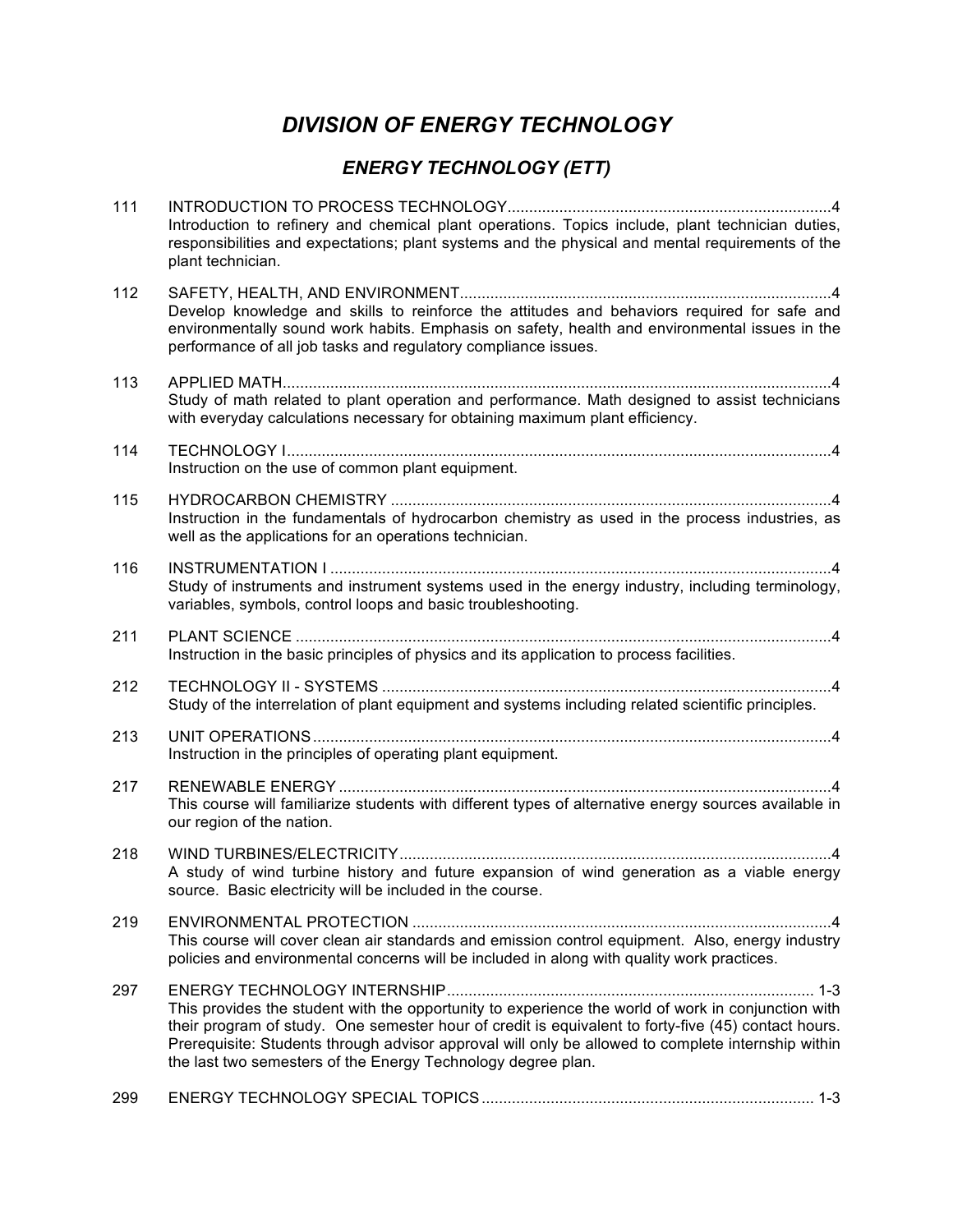#### *DIVISION OF HEALTH, PHYSICAL EDUCATION, & RECREATION (HPER)*

| 101 | Fundamental rules and techniques are taught along with actual learning of skills and techniques<br>during participation.                                                                                                                                                                                                                                                                                                                                      |
|-----|---------------------------------------------------------------------------------------------------------------------------------------------------------------------------------------------------------------------------------------------------------------------------------------------------------------------------------------------------------------------------------------------------------------------------------------------------------------|
| 103 | Fundamental techniques, scoring rules, and equipment care and selection are taught along with<br>actual learning of skills and techniques during class participation.                                                                                                                                                                                                                                                                                         |
| 105 | Exercise and techniques for posture, figure control and personal physical fitness are discussed<br>and practiced.                                                                                                                                                                                                                                                                                                                                             |
| 110 | Fundamental information concerning body metabolic processes and personal conditioning.<br>Emphasis is on coordination and muscle tone.                                                                                                                                                                                                                                                                                                                        |
| 112 | Fundamental information concerning normal physical development and the necessity for<br>conditioning, sound health, proper respiration and weight control.                                                                                                                                                                                                                                                                                                    |
| 116 | This course involves learning terminology, safety habits for the sport, basic physical exercise for<br>archery, as well as the fundamentals of longbow shooting.                                                                                                                                                                                                                                                                                              |
| 117 | This course is designed to provide students with an introduction to the sport of curling. Curling<br>terminology, rules of the game, and basic delivery and sweeping mechanics will be covered.                                                                                                                                                                                                                                                               |
| 118 | This course is designed to provide students with advanced education in the sport of curling.<br>Curling terminology and basic delivery and sweeping mechanics will be reviewed. An<br>introduction to curling strategy will be covered. Prerequisite: HPR 117 Curling I.                                                                                                                                                                                      |
| 123 | Basic techniques and skills involved in basketball. There will be demonstrations and practices.                                                                                                                                                                                                                                                                                                                                                               |
| 124 | Fundamental rules, techniques, scoring, and terminology are taught along with actual learning of<br>basic skills during practices games.                                                                                                                                                                                                                                                                                                                      |
| 200 | 2<br>Nutrition is the study of food, how it nourishes the body, and how it impacts health. Students in<br>this course study food nutrients and their actions as well as nutrient need changes throughout the<br>The interaction between diet and health is explored. Topics include nutritional<br>life cycle.<br>guidelines and reading food labels. Assessment of dietary intake and the influence of culture,<br>values, and economics will be integrated. |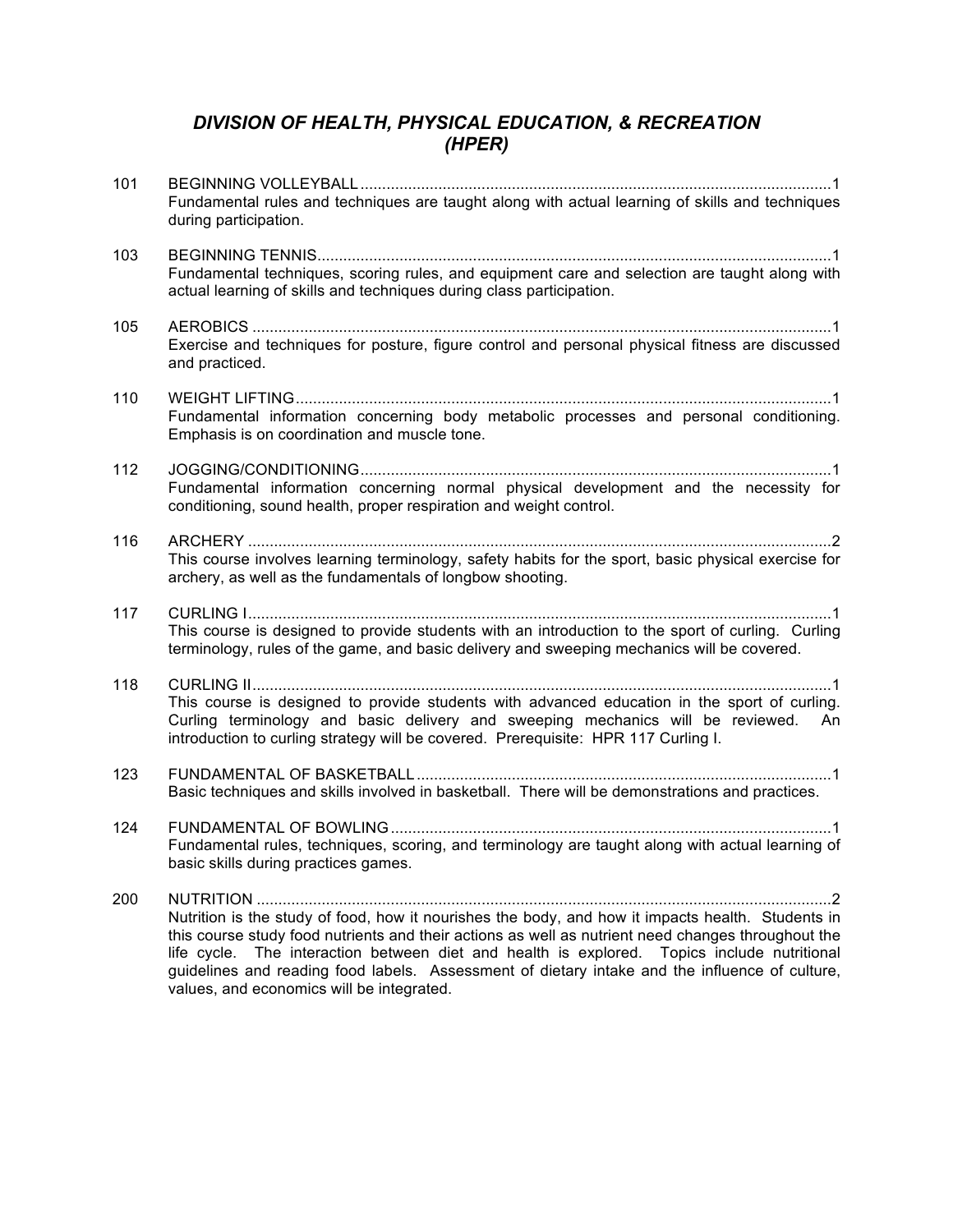- 205 HORSEMANSHIP PHYSICAL EDUCATION...................................................................................2 This course shall demonstrate the basics of learning how to ride a horse while getting a good physical workout. This course is an introduction to using horse riding and physical exercises associated with therapeutic uses of horsemanship. It will provide experience in using different types of physical activities, materials and various stretching techniques. Students will gain exposure to some theories of physical exercise, use of equipment and duration of techniques in horsemanship.
- 207 PREVENTION & CARE OF INJURIES............................................................................................2 Methods of prevention and caring for the various types of injuries received in activities.
- 210 FIRST AID/CPR/AED.......................................................................................................................2 Instruction and laboratory practice in first aid procedures, including cardiopulmonary resuscitation (CPR), automatic external defibrillator (AED), healthy lifestyles and prevention. Successful completion leads to a nationally recognized certification in CPR for adult, child, and infant; AED for adult and child; and First Aid for emergencies.
- 217 PERSONAL & COMMUNITY HEALTH............................................................................................2 This course is designed to acquaint the student with those principles and practices which will ensure the maintenance of conditions necessary for wholesome personal and community living. Economic, social, and legal aspects of health preservation and disease prevention will be emphasized.
- 220 TRIBAL DIABETES EDUCATOR ....................................................................................................2 This course will identify role of CHRs as health resource staff in American Indian communities; describe the meaning of health as understood by American Indian people; identify the extent of Type 2 diabetes in American Indian communities and the risk factors that contribute to the development of diabetes and its complications.
- 299 HEALTH, PHYSICAL EDUCATION, & RECREATION SPECIAL TOPICS ................................. 1-3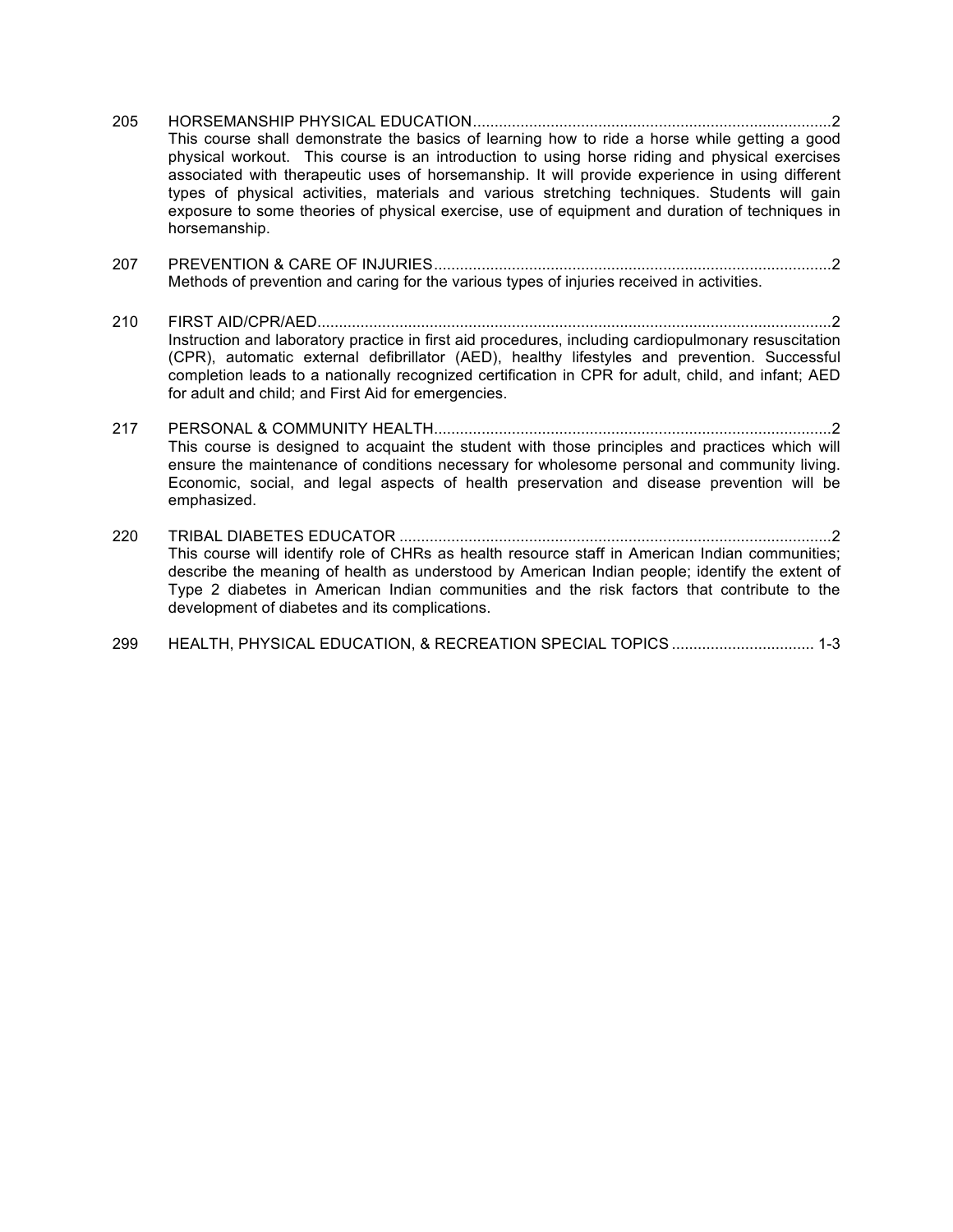# *DIVISION OF MATHEMATICS AND SCIENCE*

# *MATHEMATICS (MATH)*

| 099 | The course covers the basic computations involved in working with whole numbers, fractions,<br>decimals, percents, squares, and other topics. Laboratory required.                                                                                                                                                 |
|-----|--------------------------------------------------------------------------------------------------------------------------------------------------------------------------------------------------------------------------------------------------------------------------------------------------------------------|
| 100 | A study of basic mathematics, enabling the student to gain math proficiency required for<br>vocational programs. Topics included are decimals, fractions, calculator use, and measurement.                                                                                                                         |
| 101 | This course covers properties and operations of numbers, equations, computation with positive<br>and negative numbers, and graphs.                                                                                                                                                                                 |
| 102 | Properties of the real number system, factoring, linear and quadratic equations, polynomial and<br>rational expressions, inequalities, systems of equations, exponents, radicals, functional notation,<br>rational equations and absolute value equations. Prerequisite: MATH 101 Pre-Algebra or<br>placement test |
| 103 | Relations and functions, equations and inequalities, complex numbers; polynomial rational,<br>exponential and logarithmic functions and systems of equations. Graphing calculators are<br>required. Prerequisite: MATH 102 Intermediate Algebra or placement test                                                  |
| 104 | Systems of linear equations and inequalities, matrices, linear programming mathematics of<br>finance, elementary probability, and descriptive statistics. Graphing calculators are required.<br>Graphing calculators are required. Prerequisite: MATH 102 Intermediate Algebra or placement<br>test                |
| 105 | Angle measure trigonometric and inverse trigonometric functions, trigonometric identities and<br>equations, parametric polar coordinates, and general application. Graphing calculators are<br>required. Prerequisite: MATH 102 Intermediate Algebra                                                               |
| 107 | Equations and inequalities, polynomial, rational, exponential, logarithmic, trigonometric and<br>inverse trigonometric functions, trigonometric identities and equations and applications. Graphing<br>calculators are required. Prerequisite: MATH 102 Intermediate Algebra                                       |
| 129 | Systems of linear equations, row operations, echelon form, matrix operations, inverses<br>determinants, vectors in Euclidean space, vector spaces, subspaces, homogeneous systems,<br>linear independence, rank, and dimension. Prerequisite: MATH 105 Trigonometry                                                |
| 146 | Limits, derivatives, integrals, exponential and logarithmic functions, and applications. Graphing<br>calculator required. Prerequisite: MATH 103 or Compass (placement) test                                                                                                                                       |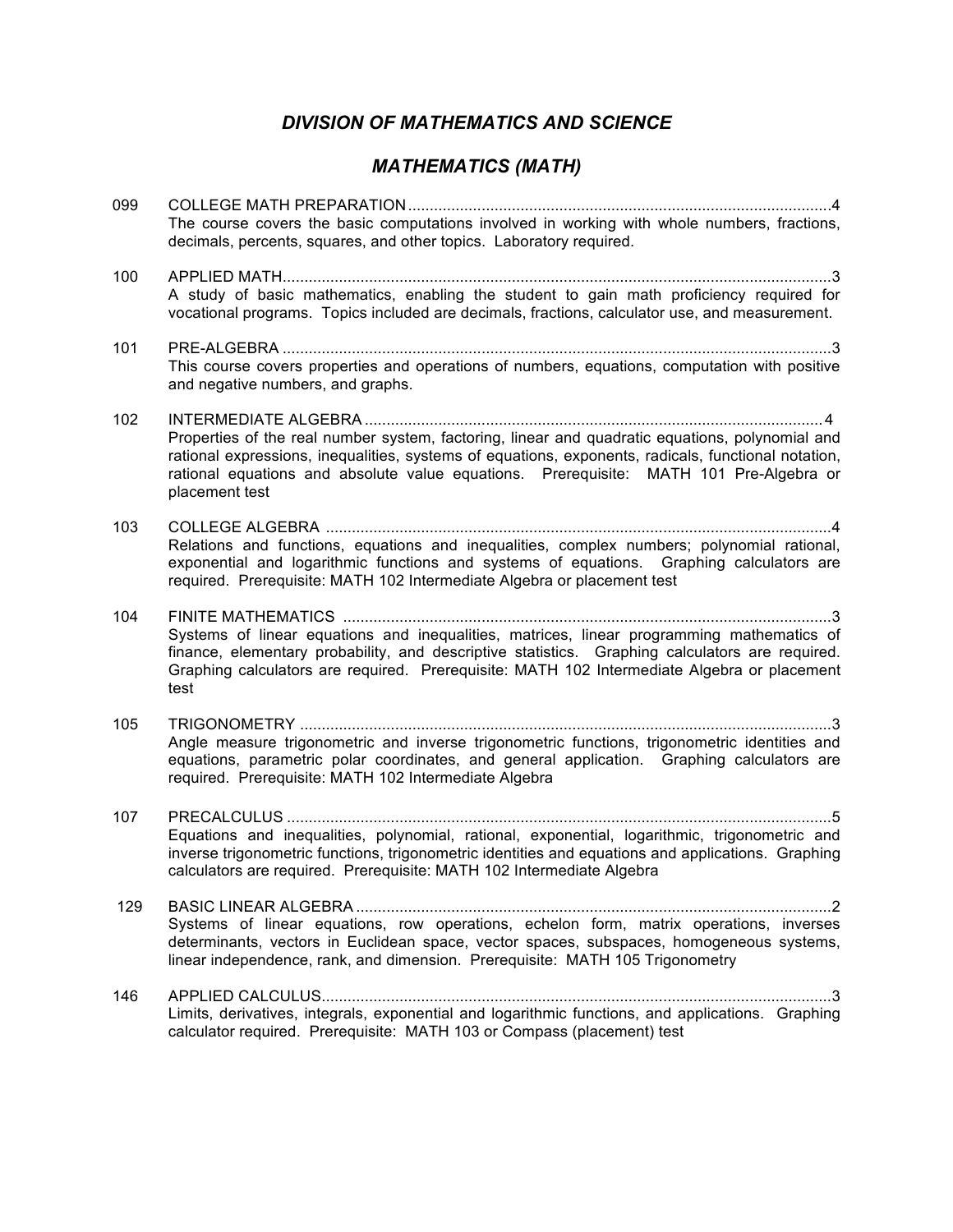165 CALCULUS I ...................................................................................................................................4 Limits, continuity, differentiation, Mean Value Theorem, integration, Fundamental Theorem of Calculus, and applications. Graphing calculator required. Prerequisite: MATH 105 Trigonometry or MATH 107 Precalculus 166 CALCULUS II...................................................................................................................................4 Applications and techniques of integration, polar equations, parametric equations, sequences and series, power series and application. Graphing calculator required. Prerequisite: MATH 165 Calculus I 265 CALCULUS III..................................................................................................................................4 Multivariate and vector calculus including partial derivatives, multiple integration and its applications, line and surface integrals, Green's Theorem and Stoke's Theorem. Perquisite: MATH 166 Calculus II 210 ELEMENTARY STATISTICS ..........................................................................................................3 An introduction to statistical methods of gathering, presenting and analyzing data. Topics include probability and probability distributions, confidence intervals, hypothesis testing, and linear regression and correlation. Graphing calculator required. Prerequisite: MATH 102 Intermediate Algebra 266 INTRODUCTION TO DIFFERENTIAL EQUATIONS ......................................................................3 Solution of elementary differential equations by elementary techniques, Laplace transforms, systems of equations, matrix methods, numerical techniques and applications. Prerequisite: MATH 265 Calculus III or department approval 299 MATHEMATICS SPECIAL TOPICS ........................................................................................... 1-4 314 APPLIED STATISTICS....................................................................................................................3 A continuation of MATH 210 Elementary Statistics. Topics include normal distribution, z-scores,

central limit theorem, estimation and confidence intervals, hypothesis testing, inferences about differences and chi-square distributions. Graphing calculator required. Prerequisite: MATH 103 College Algebra or approval of instructor

## *SCIENCES*

#### *BIOLOGY (BIOL)*

- 111 CONCEPTS OF BIOLOGY..............................................................................................................4 This is an introductory level course for non-science majors, and includes basic concepts in biology, natural history, and bio-social interactions. Laboratory required.
- 150 GENERAL BIOLOGY I.....................................................................................................................4 A general course including major concepts concerning the cell, genetics, plant biology, basic human anatomy and physiology and ecological adaptation in plants and animals. Laboratory required.
- 151 GENERAL BIOLOGY II....................................................................................................................4 A course in the biological sciences including expansion on the core principles of physiology, anatomy, genetics, ecology and other life processes in plants, vertebrates and invertebrates. Laboratory required. Prerequisite: BIOL 150 General Biology I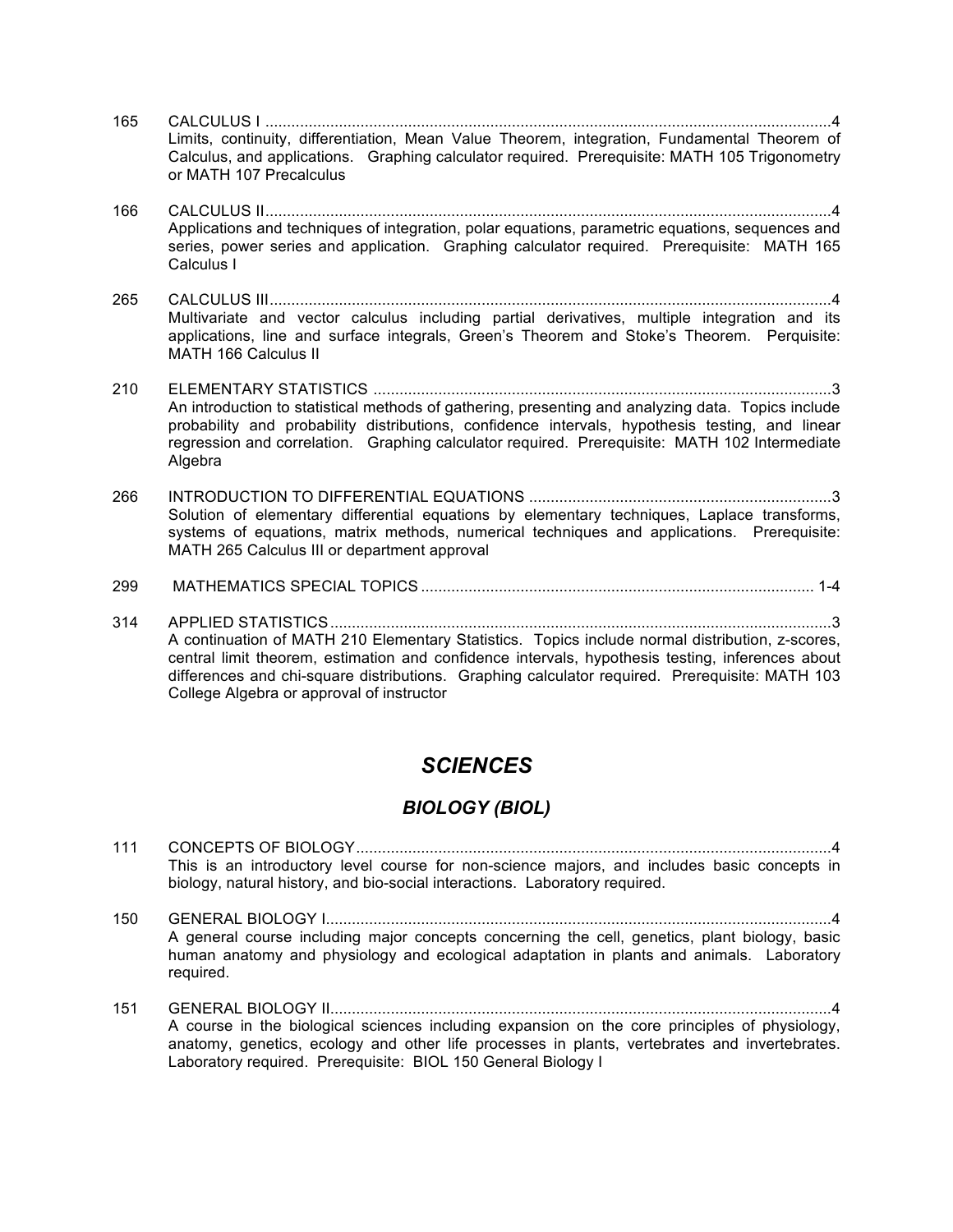| 170    |                                                                                                                                                                                                                                                                                                                                                                                                                                                             |
|--------|-------------------------------------------------------------------------------------------------------------------------------------------------------------------------------------------------------------------------------------------------------------------------------------------------------------------------------------------------------------------------------------------------------------------------------------------------------------|
|        | This course is the study of the evolution, identification, classification, anatomy, distribution, and<br>behavior of species in Kingdom Animalia. The course examines the diversity of animals in<br>terrestrial and aquatic habitats, with emphasis on common animal species of this region.<br>Laboratory required.                                                                                                                                       |
| 202    | This course will familiarize students with the classification, recognition, characteristics, ecology,<br>and positive and negative impacts of microorganisms. Emphasis is placed on understanding<br>techniques to identify and control microorganisms. Laboratory required.                                                                                                                                                                                |
| 220    | A general survey of the function and anatomy of the human body. The emphasis is on<br>introductory topics of cell and tissue structure and function; anatomical terminology and<br>integumentary; skeletal and muscular systems. Laboratory required.                                                                                                                                                                                                       |
| 224    | The course will be an introduction to the basic concepts of ecological theory as it is related to the                                                                                                                                                                                                                                                                                                                                                       |
|        | world around us. The examination of energy flow, nutrient cycles, and population ecology will<br>form the basis of the course. Laboratory required. Prerequisite: BIOL 150 General Biology I                                                                                                                                                                                                                                                                |
| 230    |                                                                                                                                                                                                                                                                                                                                                                                                                                                             |
|        | A general survey of the structure and function of the human body with emphasis placed on<br>reproductive and maintenance systems including circulatory, respiratory, digestive, urinary,<br>nervous, endocrine, lymphatic and reproductive. Laboratory required. Prerequisite: BIOL 220<br>Anatomy and Physiology I                                                                                                                                         |
| $*240$ | The course will focus on identification of culturally important plants at various stages of growth.<br>Topics include traditional uses; harvesting, preparation and storage protocols; and English,<br>Lakota/Dakota, and scientific nomenclature. The course will examine habitat diversity—including<br>optimal growth conditions, plant origins (native and invasive), and the interdependence of all<br>organisms. Laboratory required.                 |
| 258    |                                                                                                                                                                                                                                                                                                                                                                                                                                                             |
|        | This course will focus on techniques used for identifying and studying bird species, written and<br>oral histories about bird lore, and traditional uses of bird parts. Emphasis is placed on species<br>with strong cultural significance. Laboratory exercises will be conducted indoors and outdoors.<br>Laboratory required.                                                                                                                            |
| 299    |                                                                                                                                                                                                                                                                                                                                                                                                                                                             |
| 431    | This course will focus on factors such as soils, climate, and disturbance that developed the<br>habitats of the Great Plains region. Students will study the biodiversity, plant ecology, animal<br>ecology, and ecosystem processes of North American grasslands. Students will evaluate threats<br>to grasslands such as invasive species, climate change, and habitat loss. Conservation and<br>restoration efforts in grasslands will also be examined. |
| 450    | This course is a study of the evolution, identification, classification, anatomy, distribution,<br>behavior and ecology of mammals. Emphasis is placed on common species of this region,<br>particularly grassland mammal species. Species with strong cultural significance such as buffalo,<br>bear, and wolves will also be studied.                                                                                                                     |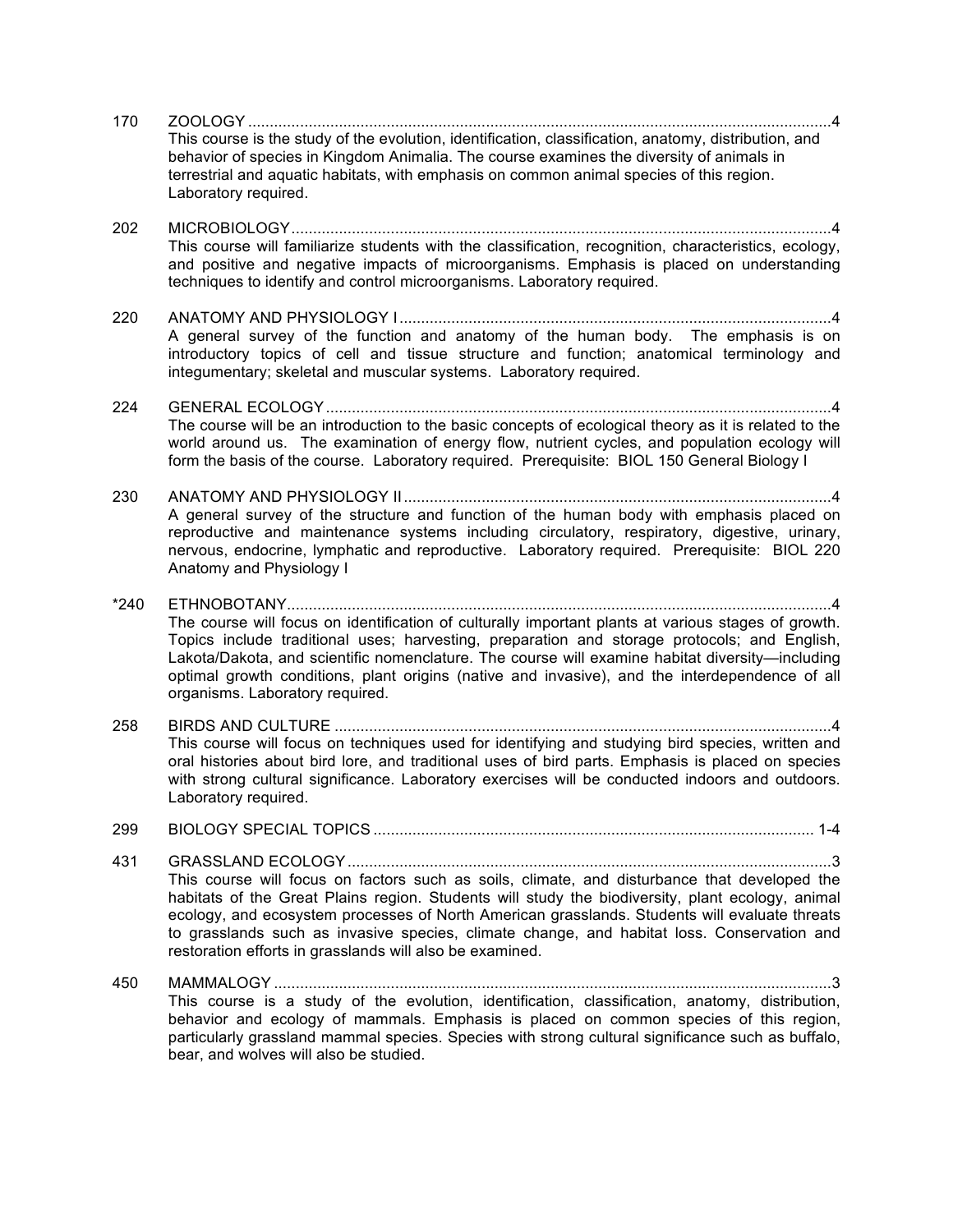- 455 HERPETOLOGY..............................................................................................................................3 This course examines the biology of reptiles and amphibians (herpetiles). Students will study the evolution, identification, classification, anatomy, distribution, behavior, and ecology of reptiles and amphibians. Grassland and wetland species of this region will be the main focus of study. Emphasis is placed on cultural connections to herpetiles.
- 456 ORNITHOLOGY ..............................................................................................................................3 This course is a study of the evolution, identification, classification, anatomy, distribution, behavior, and ecology of birds. Emphasis is placed on common bird species of this region, particularly grassland species. Species with strong cultural significance such as raptors and corvids will also be emphasized.
- 458 BIRDS AND CULTURE ...................................................................................................................4 This course will focus on techniques used for identifying and studying bird species, written and oral histories about bird lore, and traditional uses of bird parts. Emphasis is placed on species with strong cultural significance. Laboratory exercises will be conducted indoors and outdoors. Laboratory required.
- 499 BIOLOGY SPECIAL TOPICS ...................................................................................................... 1-4

#### *CHEMISTRY (CHEM)*

- 110 SURVEY OF CHEMISTRY..............................................................................................................4 This course will cover the basic principles and concepts of inorganic, organic and biological chemistry. Topics will include states of matter, measurements, elements, atoms and the periodic table, chemical bonding, chemical equations, gases, liquids and solids, energy and equilibrium reaction, acid-base and oxidation reduction. Organic topics include hydrocarbons, alcohol, ethers, esters, aldehydes and ketones. Topics in biochemistry will include carbohydrates, carboxylic acids, liquids, amines, proteins, enzymes, and metabolism. Laboratory required. Prerequisites: MATH 101 Pre-Algebra
- 115 INTRODUCTION TO CHEMISTRY .................................................................................................4 This course will cover the basic principles and concepts of inorganic, organic and biological chemistry. Topics will include states of matter, measurements, elements, atoms and the periodic table, chemical bonding, chemical equations, gases, liquids and solids, energy and equilibrium, reactions, acid-base and oxidation-reduction. Laboratory required. Prerequisites: MATH 101 Pre-Algebra
- 116 INTRODUCTION TO ORGANIC AND BIOCHEMISTRY.................................................................4 This course will cover the basic principles and concepts of organic and biological chemistry. Organic topics include saturated and unsaturated hydrocarbons, alcohol, ethers, esters, aldehydes and ketones. Topics in biochemistry will include carbohydrates, carboxylic acids, lipids, amines, proteins, enzymes, and metabolism. Laboratory required. Prerequisites: CHEM 115 Introduction to Chemistry, MATH 101 Pre-Algebra
- 121 GENERAL CHEMISTRY..................................................................................................................4 This course will cover the basic principles and concepts of inorganic chemistry. Topics will include states of matter, measurements, matter and energy, elements, atoms and periodic table, chemical reactions, chemical equations and properties of gases. Laboratory required. Prerequisite: MATH 103 College Algebra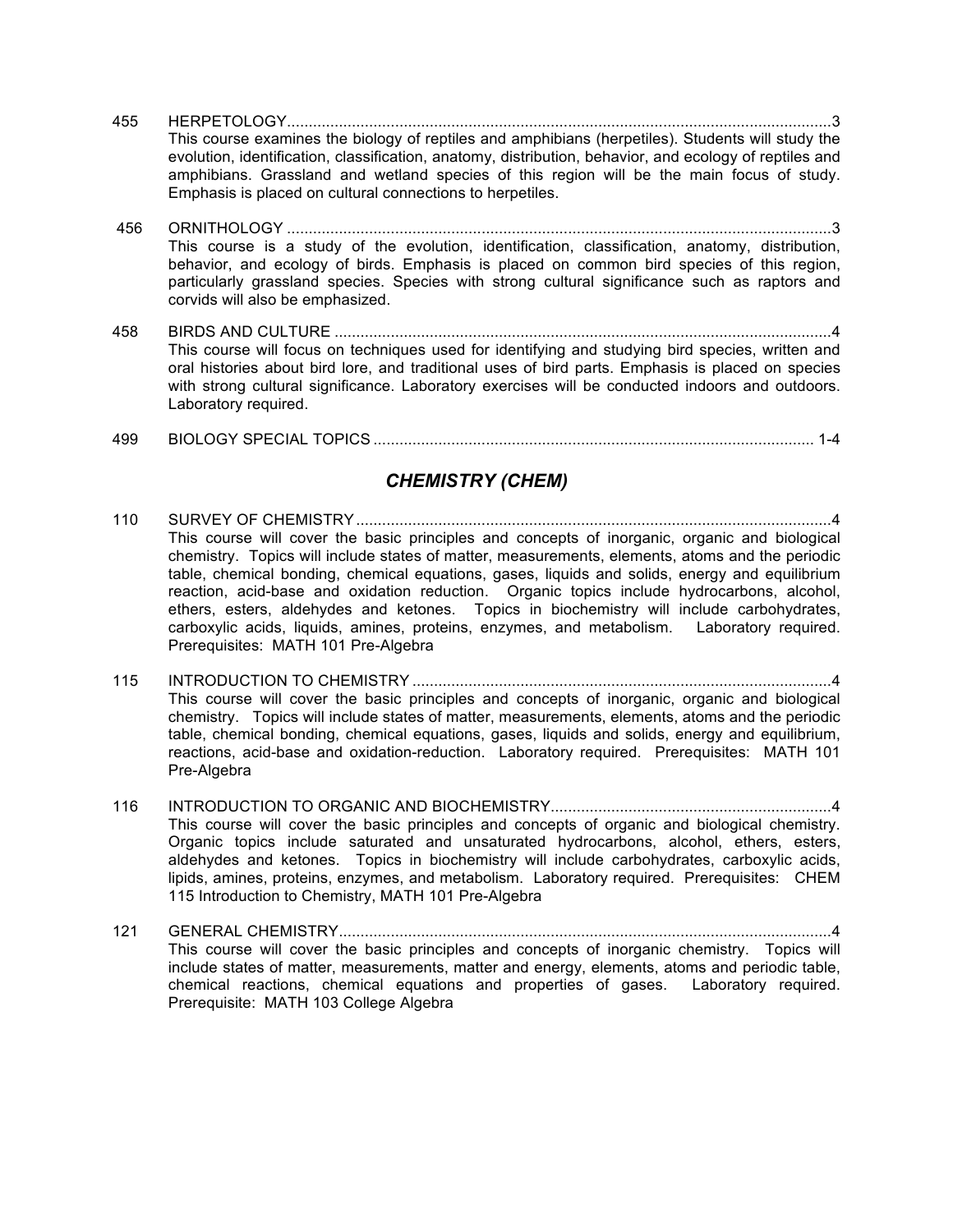- 122 GENERAL CHEMISTRY II...............................................................................................................4 This course will cover the basic principles and concepts of inorganic chemistry and an introduction to organic chemistry. Topics will include chemical bonding, liquids and solids, Solutions, acids and bases, chemical equilibrium, oxidation and reduction, nuclear chemistry and an introduction to organic chemistry. Laboratory required. Prerequisite: CHEM 121 General Chemistry I
- 299 CHEMISTRY SPECIAL TOPICS ................................................................................................. 1-4
- \*321 ENVIRONMENTAL CHEMISTRY....................................................................................................3 This course will examine the chemical nature of air, water, and soil. Some of the specific topics covered will include: the ozone layer and ozone depletion, greenhouse effect, nutrient cycles, radiation, and acid rain. The fate of chemicals in the environment will be studied. Prerequisites: ENS 113 Environmental Science I, CHEM 115 Introduction to Chemistry, MATH 103 College **Algebra**
- 403 ANALYTICAL CHEMISTRY.............................................................................................................3 This course will introduce students to the use of advanced scientific analytical equipment. This equipment will allow students to identify almost any element or chemical compound. Students will be exposed to analyses using pH meter, conductivity meter, spectrophotometers, atomic absorption and graphite furnace. They will also analyze samples using UV and IR spectrophotometers, HPLC, and gas chromatograph. Students will learn techniques of sampling, sample preparation and storage. Lab safety will be emphasized. Prerequisites: CHEM 115 Introduction to Chemistry or CHEM 116 Introduction to Organic and Biochemistry
- 499 CHEMISTRY SPECIAL TOPICS ................................................................................................. 1-4

#### *ENVIRONMENTAL SCIENCE (ENS)*

- 113 INTRODUCTION TO ENVIRONMENTAL SCIENCE ......................................................................4 The course will be an introduction to environmental principles emphasizing the interrelationships between human cultures, organisms, and their environments. Specifically, this course will examine environmental interrelatedness, environmental ethics, energy sources and issues, and human influences on ecosystems. Laboratory required.
- 202 ENVIRONMENTAL ISSUES............................................................................................................2 The course is a writing intensive course that will examine controversial issues that will inevitably shape future environmental legislation and the way we view the environment in which we live. The Environmental Issues course will address environmental controversies from both ends of the continuum and allow students to form their own opinions on where they stand regarding the environment as it relates to economics, legislation, technology and human rights.
- \*211 INTRODUCTION TO GIS/GPS........................................................................................................3 This course will teach students to use Geographical Information System software and Global Position System (GPS) technology. Students will learn to collect waypoints using GPS technology and will download the waypoint data onto GIS mapping software. Students will develop maps and enter attribute data to correspond to maps that are created. This course will serve as a thorough introduction to GIS software and GPS technology. Prerequisites: CSCI 101 Introduction to Computer Applications, MATH 103 College Algebra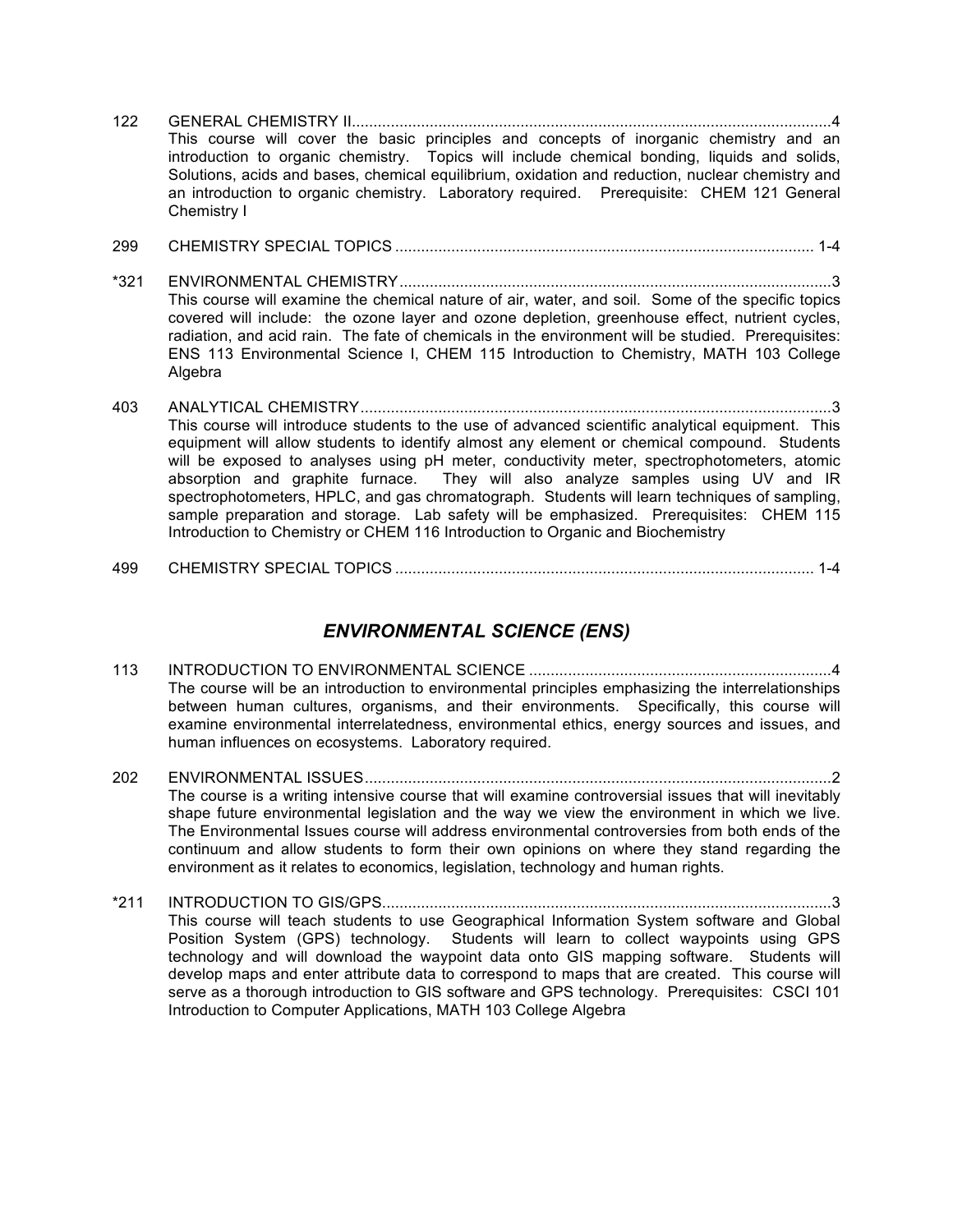- 216 WILDLIFE MANAGEMENT AND CONSERVATION .......................................................................4 The course will be an introduction to the management principles of wildlife as well as expose students to conservation practices that are used to enhance wildlife populations. Predation, wildlife diseases, carrying capacity, and a history of wildlife management are topics that will be studied in depth throughout the semester. The laboratory section of the course will allow students to use a hands-on approach to learning wildlife conservation principles. Laboratory required.
- 225 ENVIRONMENTAL SAMPLING ......................................................................................................4 The course will expand on introductory courses in environmental science and ecology. Field laboratories will allow students to understand the environment around them by using a hands-on approach. Specifically, this course will allow students to examine water, air, and soil quality, as well as introduce students to the concepts of soil stratification, soil profiles, and examine how drinking water distribution systems operate. Laboratory required. Prerequisites: BIOL 224 General Ecology or CHEM 115 Introduction to Chemistry, and ENS 113 Introduction to Environmental Science
- 240 ENVIRONMENTAL STATISTICS ....................................................................................................3 The course will introduce students to statistical methods that are important in ecological and environmental research. Quantitative analysis of data sets will be the primary focus of the course. Students will use actual data sets, utilizing statistical computer software, to calculate and interpret central tendencies, standard deviation, variance t-tests, chi square, confidence intervals, linear regression Prerequisites: MATH 101 Pre-Algebra
- 260 ENVIRONMENTAL RESEARCH PROJECT I .................................................................................2 This course will be an expansion of Introduction to Environmental Science (ENS 113) and General Ecology (BIOL 224). Students will learn the scientific method of research using a handson approach. Students that have chosen a concentration area in the Environmental Science Program will conduct an undergraduate research study that will be designed by the student with help from their major advisor. Prerequisites: ENS 113 Introduction to Environmental Science, BIOL 224 General Ecology
- 261 ENVIRONMENTAL RESEARCH PROJECT II ................................................................................2 This course will be an expansion of Environmental Research Project I (ENS 260). Students that have chosen a concentration area in the Environmental Science Program will conduct an advanced undergraduate research study that will be designed by the student with help from their major advisor. This course should be a culmination of all environmental science courses that the student has taken in their concentration area. Prerequisite: ENS 260 Environmental Research Project I
- 297 ENVIRONMENTAL SCIENCE INTERNSHIP .............................................................................. 1-3 This provides the student with the opportunity to experience environmental science in the work place in conjunction with their program of study. One semester hour of credit is equivalent to forty-five (45) contact hours. The internship experience will be conducted at an advisor-approved location that will provide the student with a quality educational and practical encounter in the field of environmental science. Prerequisite: Students through advisor approval will only be allowed to complete internship within the last two semesters of the Environmental Science degree plan.
- 299 ENVIRONMENTAL SCIENCE SPECIAL TOPICS ...................................................................... 1-4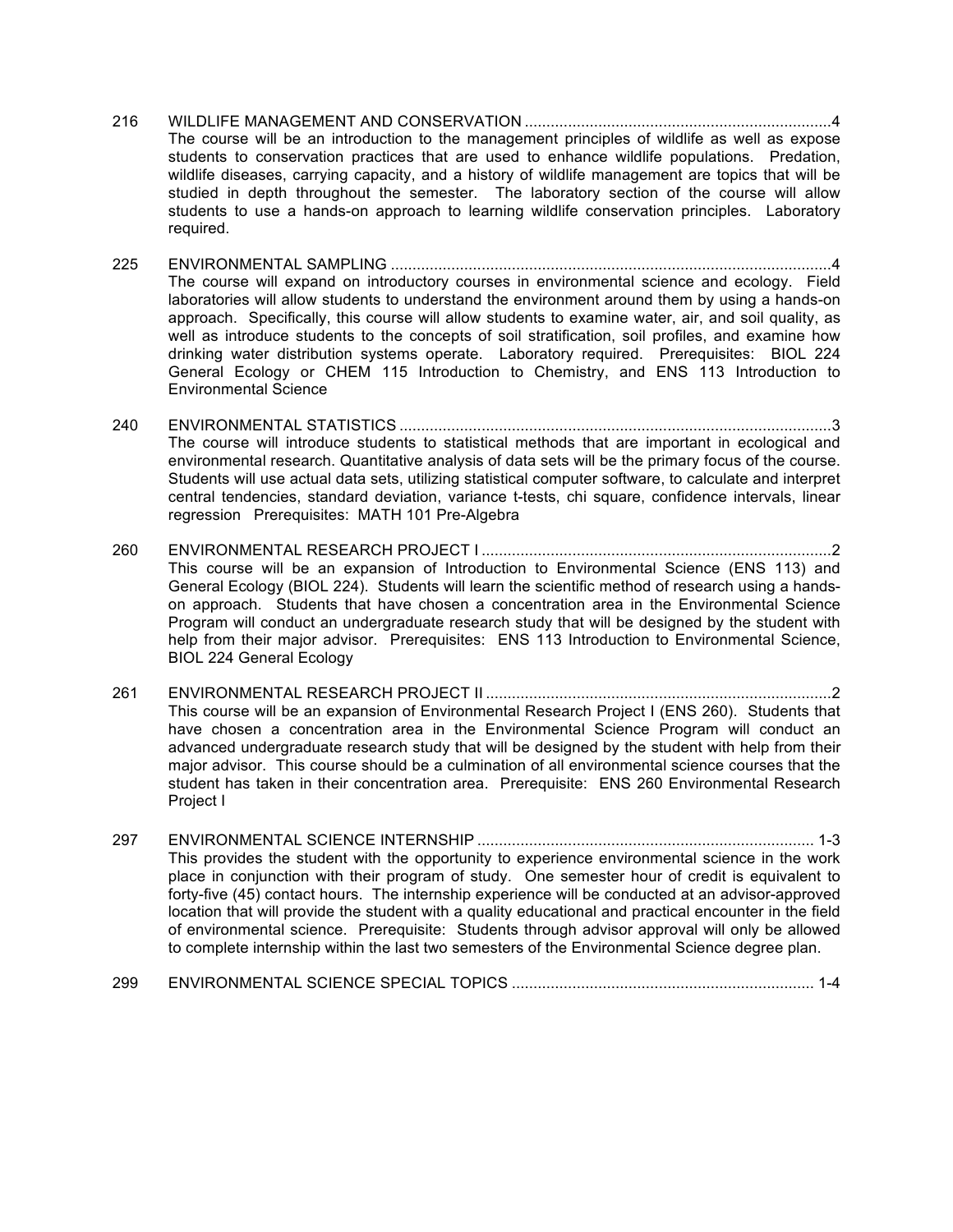- 301 HYDROLOGY..................................................................................................................................3 This course will examine the hydrologic cycle and how it functions to transport water across Earth. The study of surface flow and of groundwater flow will make up the major concentration of this course. Quantitative methods will be used to determine water infiltration into soil, surface runoff rates, precipitation measurements, and water pressure. Students will gain valuable knowledge in all areas of water transport through the environment. Prerequisites: ENS 113 Introduction to Environmental Science, CHEM 115 Introduction to Chemistry, MATH 103 College Algebra
- \*311 INTRODUCTION TO GIS/GPS........................................................................................................3 This course will teach students to use Geographical Information System software and Global Position System (GPS) technology. Students will learn to collect waypoints using GPS technology and will download the waypoint data onto GIS mapping software. Students will develop maps and enter attribute data to correspond to maps that are created. This course will serve as a thorough introduction to GIS software and GPS technology. Prerequisites: CSCI 101 Introduction to Computer Applications, MATH 103 College Algebra
- \*321 ENVIRONMENTAL CHEMISTRY....................................................................................................3 This course will examine the chemical nature of air, water, and soil. Some of the specific topics covered will include: the ozone layer and ozone depletion, greenhouse effect, nutrient cycles, radiation, and acid rain. The fate of chemicals in the environment will be studied. Prerequisites: ENS 113 Introduction to Environmental Science I, CHEM 115 Introduction to Chemistry, MATH 103 College Algebra
- 331 WILDLIFE CONSERVATION...........................................................................................................3 This course is an advance study of the conservation and management of wildlife populations. Students will learn about population growth, population estimation, density effects, predation, conservation genetics and threats to wildlife species. Emphasis will be on how to use population and genetic data to manage wildlife. Emphasis will also be on habitat management and conservation. Prerequisites: BIOL 224 General Ecology
- 422 ENVIRONMENTAL TOXICOLOGY .................................................................................................3 This course will examine factors that influence the transport of contaminants and pollutants through environmental media of water, soil, and air. The effects of chemical compounds on living organisms, particularly humans, will form the foundation of the course. Routes of entry into organisms, as well as detoxification and toxin removal from living organisms will be discussed. Methods of obtaining human exposure limits, and risk assessment will be examined. Prerequisites: BIOL 150 Biology I, CHEM 115 Introduction to Chemistry, MATH 103 College **Algebra**
- 432 AQUATIC ECOSYSTEMS...............................................................................................................3 This course is designed to give students the basic understanding of the principles of aquatic ecosystems. The ecological functioning, and the chemical and biological processes occurring in aquatic ecosystems will make up the main focus of the course. Human impacts on aquatic ecosystems will be addressed in the course. Prerequisites: BIOL 224 General Ecology, CHEM 115 Introduction to Chemistry, ENS 113 Introduction to Environmental Science, MATH 103 College Algebra
- 433 SOLID WASTE MANAGEMENT......................................................................................................3 This course will survey common biological, thermal, chemical, and physical waste stream methods. A brief overview of the laws and regulations governing the treatment, storage, and disposal of solid waste, including hazardous waste, will be presented. Some of the tools used to identify, track, minimize, and prevent solid waste generation will be discussed. Case studies of selected waste minimization treatment and disposal techniques will be presented. Prerequisite: CHEM 115 Introduction to Chemistry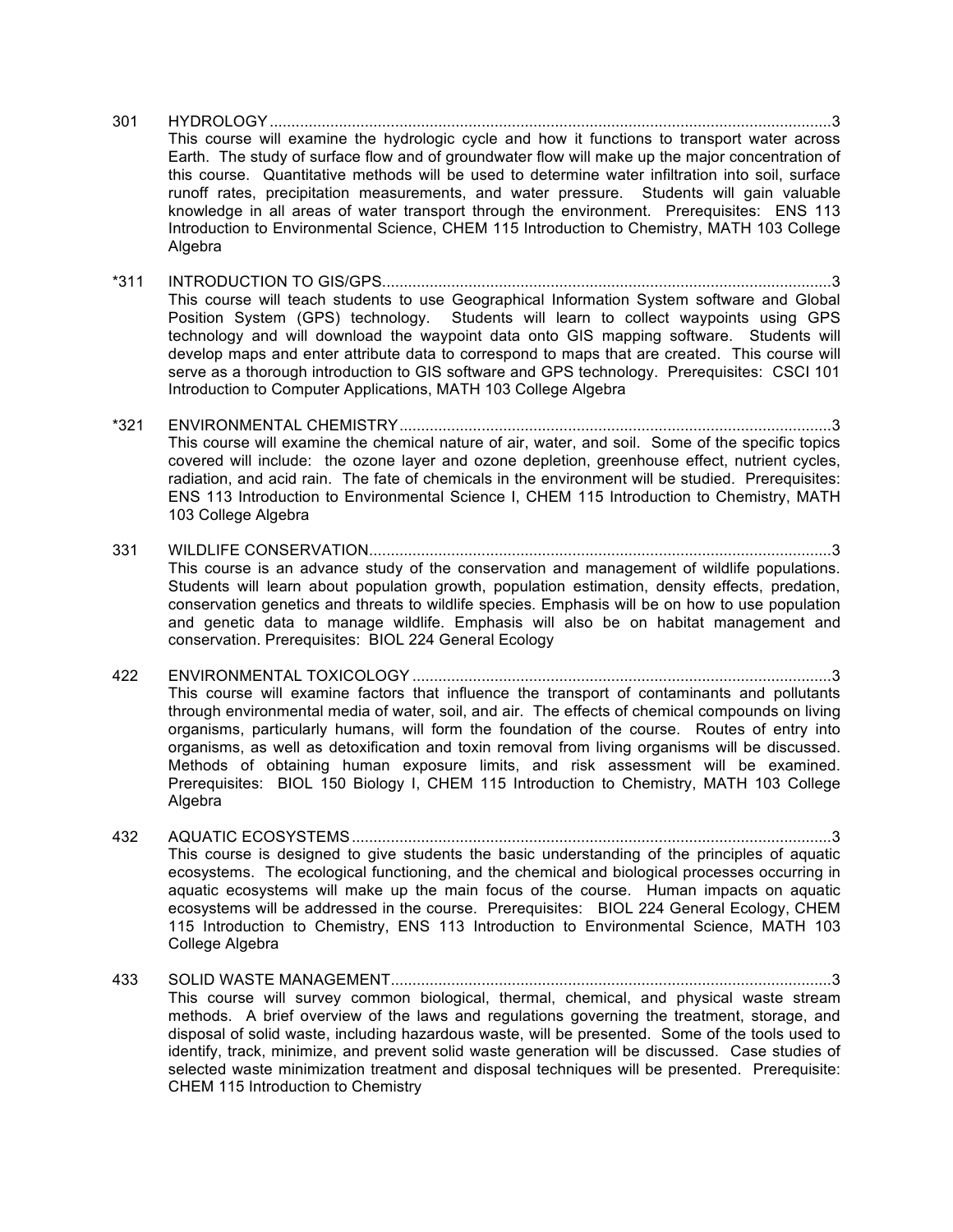- 434 AIR POLLUTION..............................................................................................................................3 The course will examine and explore current air pollution issues from a balanced perspective, along with history, regulatory development, air pollution sources and air pollution control. Areas of emphasis will include the cutting edge regulatory developments of greenhouse gas/global climate change, Clean Air Transport and control technology regulations, and health effects of pollutants. The course will allow for class participation and discussion of current controversies. Prerequisite: CHEM 115 Introduction to Chemistry and ENS 113 Introduction to Environmental Science or consent of the instructor
- \*445 APPLYING LAKOTA/DAKOTA CULTURE TO ENVIRONMENTAL SCIENCE...............................3 Students will learn more about Native American perspectives on environmental issues and natural resource management. Students will discuss the traditional and contemporary relationships between Native Americans and the environment. Focus will be on Dakota and Lakota culture.
- 452 SCIENCE LITERATURE..................................................................................................................3 This course will prepare students to read scientific literature in an objective manner. The interpretation of research published in journals will be the focal point of the course. In addition, students will learn methods of writing research papers for publication. Prerequisites: ENGL 110 Composition I, MATH 103 College Algebra, ENS 240 Environmental Statistics or MATH 210 Elementary Statistics, BIOL150 General Biology I, BIOL 224 General Ecology
- 453 ENVIRONMENTAL LAW AND POLICY ..........................................................................................3 This course examines major federal, state, and tribal laws that are in place to regulate activities that impact the environment. Students will study the methods by which environmental laws are formed. Students will be trained to use the Federal Register and the Code of Federal Regulations to conduct research related to environmental issues. Students will become familiar with the major environmental acts passed by the United State Congress that impact environmental decisions across the U.S. Tribal law addressing environmental issues will be reviewed. Prerequisite: ENS 202 Environmental Issues
- 493 SENIOR RESEARCH .................................................................................................................. 1-3 This course will be a capstone for all senior students. Students will learn methods of conducting undergraduate research in the field of science. This course will expand on the 200-level research courses that student completed in the Associate of Science degree plan. Statistical analysis of data collected will be incorporated into this course. A final presentation to a board of SBC employees will be required of each student completing their research project. Prerequisites: Senior status and consent of the instructor

#### 499 ENVIRONMENTAL SCIENCE SPECIAL TOPICS ...................................................................... 1-4

- 500 GRADUATE RESEARCH SEMINAR...............................................................................................2 In this seminar the student will prepare, present, and critique scientific presentations. The student will present research proposals, talks for research conferences, and a practice thesis defense. Graduate students and faculty will lead seminar in discussion of various scientific topics.
- 511 ADVANCED EXPERIMENTAL DESIGN .........................................................................................3 This course, designed for first year graduate students, is an intensive lecture course to prepare students for conducting independent research. The focus will be on the development of a quality research question, hypothesis testing, experimental design, and application of statistical methods. Short-term research mini-projects will be conducted throughout the semester and used for demonstration of research methodologies.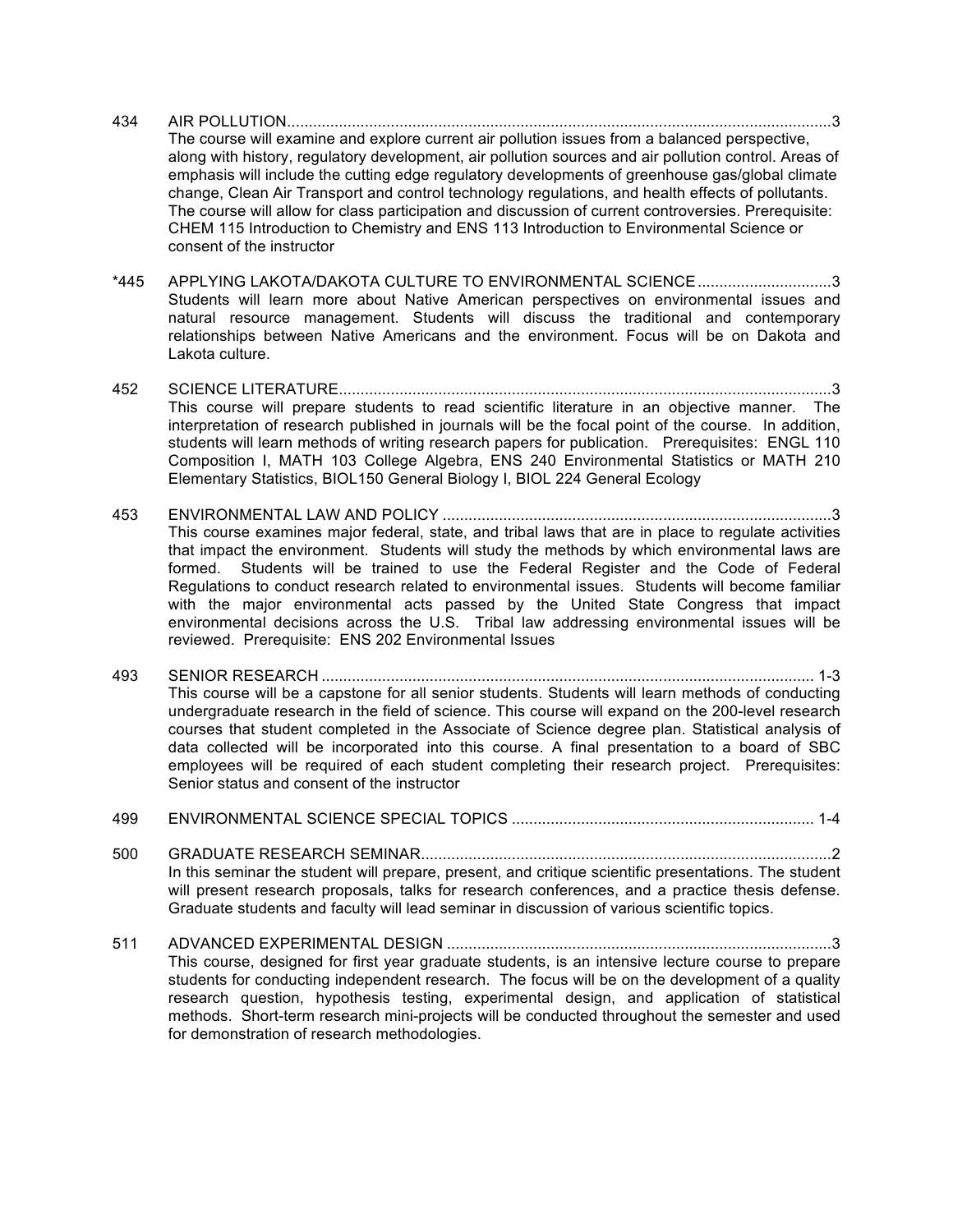- 515 ADVANCED STATISTICS ...............................................................................................................3 An advanced examination of statistics used in environmental science. Emphasis on specific applications and underlying assumptions, design of experiments, and observational schemes for research project. Linear, non-linear, and multivariate statistical analyses will be studied. Extensive computer analysis is employed, including Program-R and SAS.
- 520 ADVANCED TECHNIQUES IN GIS.................................................................................................3 This course will study the application and analysis of advanced techniques and principles of Geographic Information Systems and mapping to fully address spatial and time related problems related to resource management, urban site characterizations, hydrologic analyses, risk assessment, policy making, public health planning, disaster response, strategic defense techniques, range composition and condition, plant productivity, agriculture, and other applied fields. Prerequisite: ENS 311 Introduction to GIS/GPS or basic certification in GIS
- 522 ADVANCED REMOTE SENSING AND DIGITAL IMAGE PROCESSING ......................................3 This course will introduce Remote Sensing and Image processing platforms. The application of the principles of Remote Sensing to integrate multiple interrelated data to map and analyze variations in spectral indices, electromagnetic energy and other remotely collected data will be emphasized. Remote sensing mapping and analysis will be used to solve temporal and spatial variation on surficial features. Remote sensing capabilities to address issues associated with spectral reflectance of vegetation, soil and water analysis, seasonal variability, and pollution issues will be addressed. Prerequisite: ENS 311 Introduction to GIS/GPS
- 530 LIMNOLOGY....................................................................................................................................3 This course will examine the physical, chemical, geological, and biological processes that occur within aquatic systems. Lake and wetland origins, classifications, and habitats will be discussed in depth. Natural and anthropogenic successional processes within aquatic systems will be covered.
- 532 WATERSHED ANALYSIS ...............................................................................................................3 This course is a conceptual and quantitative analysis of watershed processes with an emphasis on modeling surface water hydrology and water resources management. The course will emphasize critical analysis of current hydrologic computational methods and hands-on use of watershed models.
- 542 ENVIRONMENTAL POLICY AND RESOURCE MANAGEMENT...................................................3 This course will examine a comprehensive analysis of the relevant environmental theories and their application to the design of natural resources policy. The course will provide a presentation of principles, practices and key policy issues of natural resources management and planning.
- \*545 APPLYING LAKOTA/DAKOTA CULTURE TO ENVIRONMENTAL SCIENCE...............................3 Students will learn more about Native American perspectives on environmental issues and natural resource management. Students will discuss the traditional and contemporary relationships between Native Americans and the environment. Focus will be on Dakota and Lakota culture.
- 550 CONSERVATION BIOLOGY...........................................................................................................3 This course will examine the fundamental principles of ecology, evolution, and environmental sciences in the conservation, management and restoration of organisms and ecosystems. Students learn will about the five main threats to biodiversity and how to protect biodiversity from these specific threats.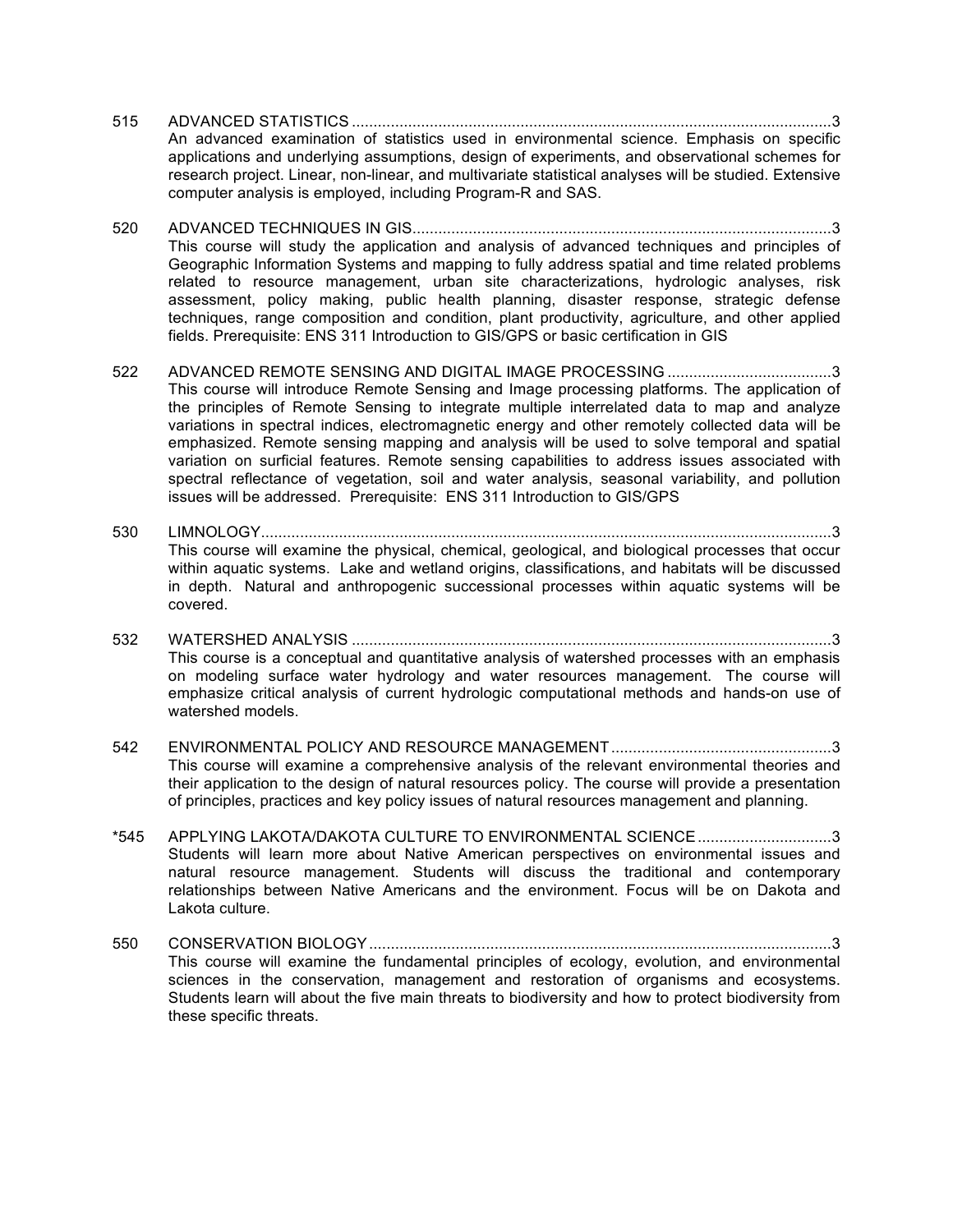552 AVIAN ECOLOGY ...........................................................................................................................3 This course will focus on the ecology and conservation of bird species and avian communities. Students will learn how avian behavior, life history strategies, and species interactions affect bird populations and communities. Students will learn how modern environmental change affects bird populations and what conservation measures can be taken to protect bird communities. Focus will be on local grassland, wetland, and forest bird communities.

554 GRASSLAND ECOLOGY................................................................................................................3 This course will focus on factors such as soils, climate, and disturbance that developed the habitats of the Great Plains region. Students will study the biodiversity, plant ecology, animal ecology, and ecosystem processes of North American grasslands. Students will evaluate threats to grasslands such as invasive species, climate change, and habitat loss. Conservation and restoration efforts in grasslands will also be examined.

556 ECOLOGY OF INVASIVE SPECIES...............................................................................................3 This course will address the effects invasive, or nonindigenous, species have on ecosystems and economies. Invasive species are a growing threat to global biodiversity and negatively affect agriculture. Students will study the cause of invasions, ecological impacts, and evolutionary impact of invasive species. Students will examine possible solutions for the control and eradication of invasives. Focus will be on invasive species that impact local natural resources, cultural resources, and economies.

- 558 RESTORATION ECOLOGY ............................................................................................................3 This course reviews ecosystem structure and function, and community and population processes in intact systems, along with the effects of major disturbances on natural systems. Restoration amendments will be discussed in terms of their effects on ecosystem structure and function. The course includes case studies, and focuses on plant, animal, and soil systems. Focus will be on grassland, riparian, and wetland restoration.
- 560 ADVANCED WATER AND SOIL BIOGEOCHEMISTRY.................................................................3 This course is an advanced coverage of aqueous geochemistry in terrestrial and aquatic systems including various chemical processes. Applications of these principles will be demonstrated. Recitation will focus on current literature, applied problems, and case studies.
- 562 MICROBIAL ECOLOGY ..................................................................................................................3 This course will examine the ecological function of micro-organisms in the environment. Emphasis will be put on the relationships between microbes and the physical, chemical, and biotic components of their environments. The role of microbes in nutrient cycling, bioremediation, bio-control, biological waste treatment, fuel production, and energy recovery will be studied.
- 570 CLIMATE CHANGE.........................................................................................................................3 This course will examine the basic processes of the climate system. The course will study changing climate with emphasis on anthropogenic climate change. Various models for predicting future climate change will be presented, including the assumptions and uncertainties embedded in each model. The regional climate impacts and impacts on subsystems will be examined, including changes in rainfall patterns, loss of ice cover and changes in sea level. The possible ecological effects of these predicted changes will also be examined.
- 572 ENVIRONMENTAL WATER QUALITY............................................................................................3 This is a general course introducing the topic of water quality. The topics covered include a history of water quality management, global water resources and how they are used, developing standards, classification and environmental quality assessment, water and the hydrologic cycle, rivers and streams, groundwater, coastal zone water, lakes, wetlands, effects of land use. Management of water quality in different landscapes will be covered. Laboratory work and field trips will be required.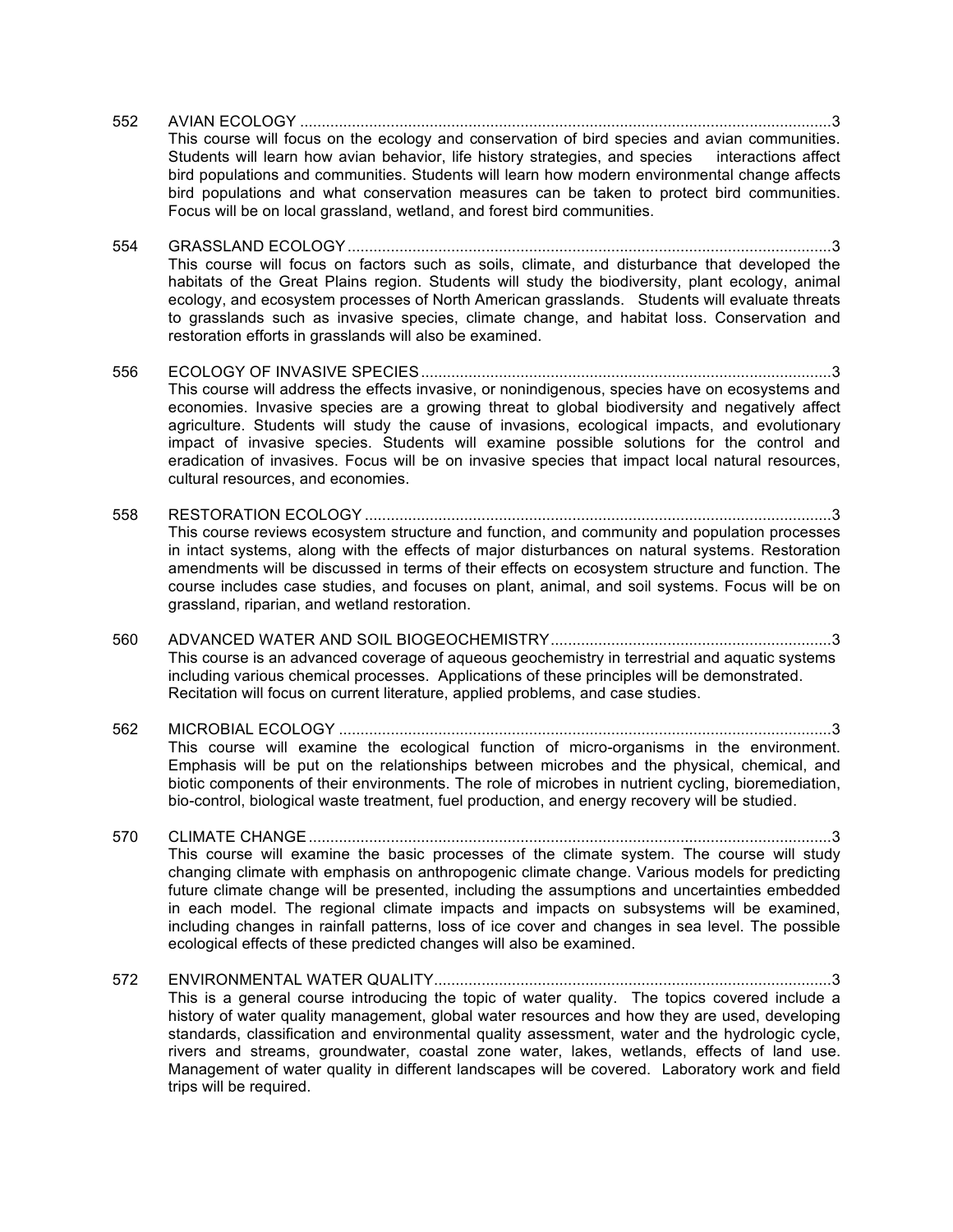- 580 ADVANCED WATER SAMPLING TECHNIQUES...........................................................................3 This course focuses on water quality sampling, laboratory assessment, and data analyses. It includes surface water, groundwater, and pore water aspects. The course provides real-world, applied information for planning, evaluating, and implementing a water quality program. The course will emphasize critical analysis of current hydrologic computational methods and hands-on use of water quality models.
- 600 GRADUATE RESEARCH & THESIS...............................................................................................6 Student will work on research proposal or on research project. Number of credits taken each semester will be determined by graduate advisor and committee.

## *GEOLOGY (GEOL)*

| 100 | This introductory lab course in physical geology covers the Earth, its structure, composition, and<br>the geologic processes acting on and within the earth. Special attention is given to the areas of<br>meteorology, earth movements, and history. Laboratory required.                                                      |
|-----|---------------------------------------------------------------------------------------------------------------------------------------------------------------------------------------------------------------------------------------------------------------------------------------------------------------------------------|
| 105 | A study of geological processes such as erosion, volcanoes, earthquakes, mountain building,<br>fossils, and origin of land forms. Laboratory required.                                                                                                                                                                          |
| 121 | A study of the history of the Earth, including major geologic and biologic events. Prerequisites:<br>GEOL 105 Introduction to Physical Geology, PALE 101 Introduction to Paleontology.                                                                                                                                          |
| 133 | This course is an introduction to processes involved in shaping the Earth. This course will focus<br>primarily on how human activities impact the Earth's physical environment. Specific topics<br>include: rocks and minerals, streams and flooding, mass movement, water as a resource, soil as<br>a resource, and pollution. |
| 201 | This class is a study of rocks and minerals, their properties and how they relate to each other.<br>Prerequisite: GEOL 101 Introduction to Physical Geology                                                                                                                                                                     |
| 221 | A study of sedimentary rocks, how they are formed and how to interpret them with respect to<br>environment and geologic history of a region. Prerequisites: GEOL 121 Historical Geology,<br><b>GEOL 201 Mineralogy and Petrology</b>                                                                                            |
| 243 | This course is a study of the basic physical principles applied to the study of atmospheric<br>phenomena. Topics include the structure of the atmosphere, atmospheric motions,<br>meteorological processes, air masses, fronts, weather map analysis, weather forecasting, and<br>severe storms. Laboratory required.           |
| 299 |                                                                                                                                                                                                                                                                                                                                 |
| 499 |                                                                                                                                                                                                                                                                                                                                 |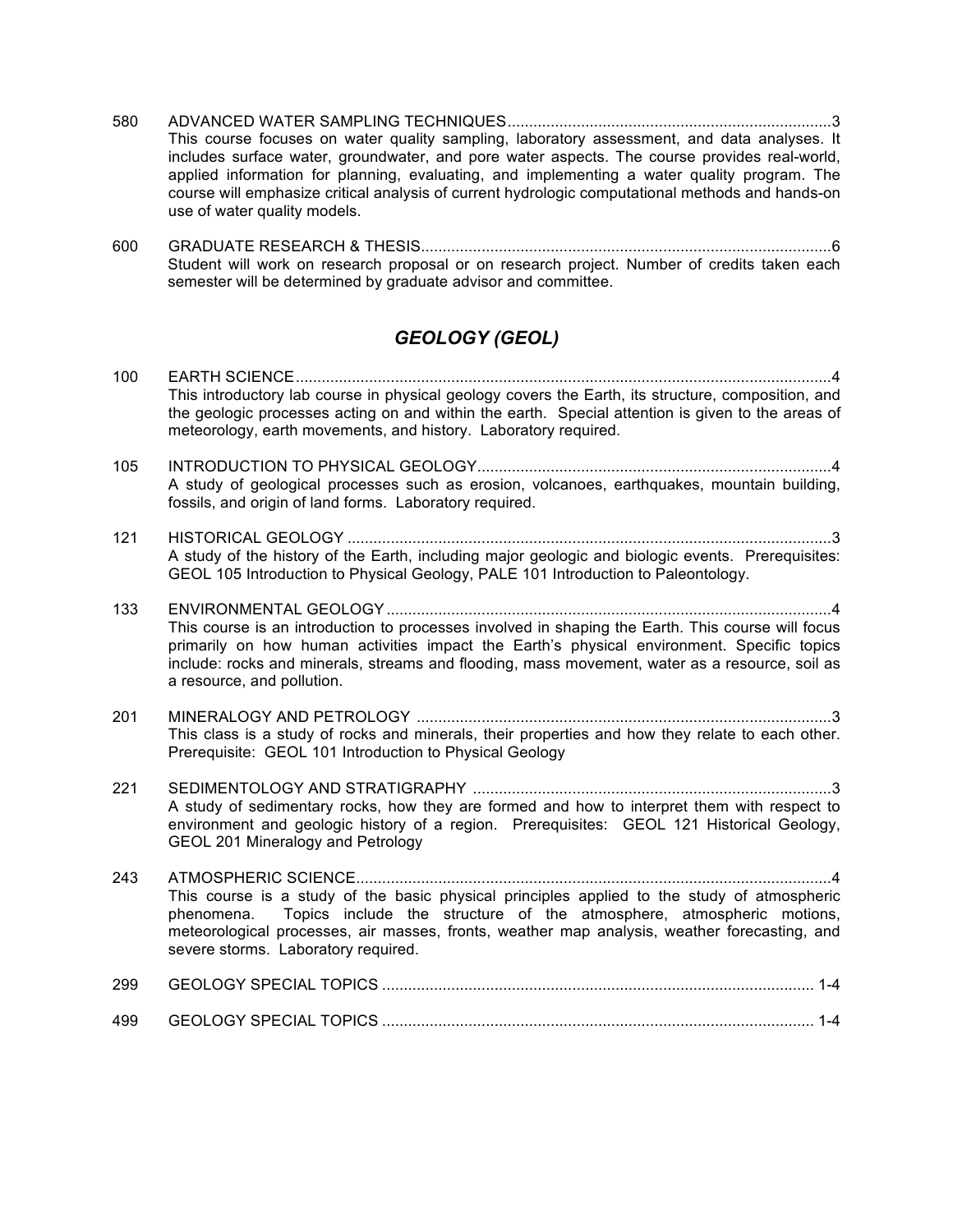#### *PHYSICS (PHYS)*

102 PHYSICAL SCIENCE ......................................................................................................................4 Elementary principles of physics, meteorology, chemistry, geology, and astronomy. Laboratory required. Prerequisite: MATH 101 Pre-Algebra 110 ASTRONOMY..................................................................................................................................4 This course is an introduction to astronomy, which covers the operations and functions of a telescope, star charting, the solar system, planets, stars and the universe. Laboratory required. Prerequisite: MATH 101 Pre-Algebra 211 COLLEGE PHYSICS I .....................................................................................................................4 This is the first semester course in physics for students without a calculus background. The course will cover topics relative to Newton's Laws of Motion. These will include describing motion, falling objects and projectile motion, explaining motion, circular motion, the planets and gravity, energy and oscillations, momentum and impulse, and the rotational motion of solid objects. Laboratory required. Prerequisite: MATH 101 Pre-Algebra 212 COLLEGE PHYSICS II ....................................................................................................................4 This is the second semester course in physics for students without a calculus background. The course will cover topics in fluids and heat, heat engines and thermodynamics, electricity and magnetism, wave motion and optics, radiation, atomic spectra, quantum mechanics, nuclear chemistry and relativity. Laboratory required. Prerequisite: PHYS 211 College Physics I 251 UNIVERSITY PHYSICS I.................................................................................................................4 This course will cover the basic principles and concepts of Newtonian mechanics. Topics will include translational and rotational motion, work, energy, power, momentum, conservation of energy and momentum, periodic motion, waves, sound, heat, and thermodynamics. Laboratory required. Prerequisite: MATH 165 Calculus I or consent of the instructor 252 UNIVERSITY PHYSICS II................................................................................................................4 This course will cover the basic principles and concepts of electricity, magnetism and modern physics. Topics will include electricity, circuits, magnetism, electromagnetic waves, optics, relativity, photons and matter, nuclear physics, quarks, leptons and the Big Bang. Laboratory required. Prerequisites: PHYS 251 University Physics I Co-Requisite: ENGR 222 Dynamics 299 PHYSICS SPECIAL TOPICS....................................................................................................... 1-4 499 PHYSICS SPECIAL TOPICS....................................................................................................... 1-4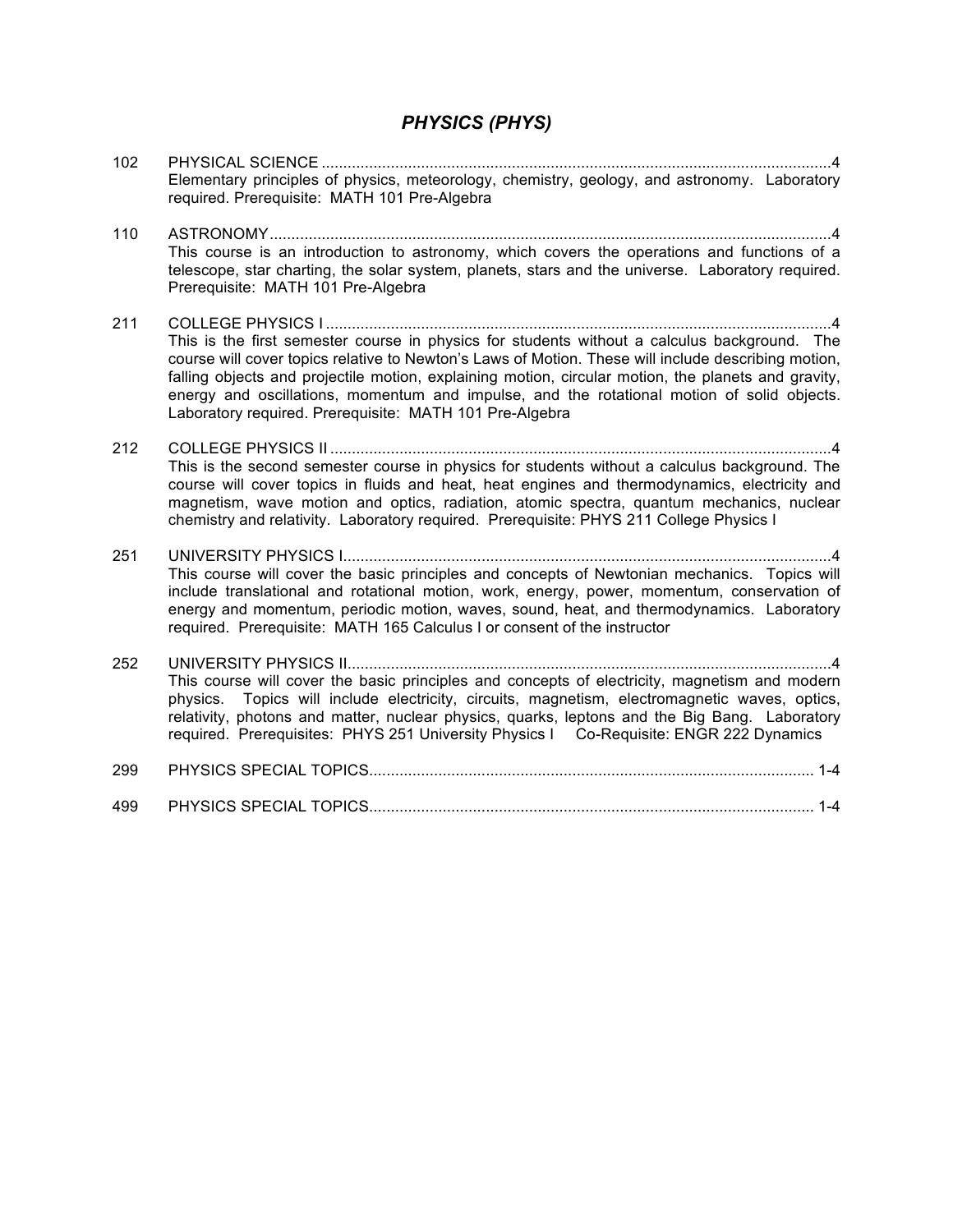#### *DIVISION OF NATIVE AMERICAN STUDIES*

#### *LAKHOTIYAPI/DAKHOTIYAPI (LDL)*

- 101 TEACHING LAKOTA/DAKOTA LEVEL I METHODS A...................................................................1 This course, which is an intensive practical overview of teaching Lakota/Dakota language, will emphasize introducing and reinforcing vocabulary with flashcards, props, and Total Physical Response (TPR) methods. The course will also address classroom management techniques for the language classroom, as well as the use of different teaching modalities to address diverse learning styles.
- 102 TEACHING LAKOTA/DAKOTA LEVEL II METHODS A..................................................................1 This course, which is an intensive practical overview of teaching Lakota/Dakota language, will emphasize Lakota/Dakota phonetics and pronunciation along with simple interrogative sentences. The course will also address classroom management techniques for the language classroom, as well as the use of different teaching modalities to address diverse learning styles.
- 103 TEACHING LAKOTA/DAKOTA LEVEL III METHODS A.................................................................1 This course, which is an intensive practical overview of teaching Lakota/Dakota language, will emphasize methods to teach Lakota/Dakota verbs (first, second, and third person) and tense (past, present, and future). The course will also address classroom management techniques for the language classroom, as well as the use of different teaching modalities to address diverse learning styles. Prerequisite: Consent of the instructor.
- 104 TEACHING LAKOTA/DAKOTA LEVEL IV METHODS A ................................................................1 This course, which is an intensive practical overview of teaching Lakota/Dakota language, will stress methods to teach Lakota/Dakota intermediate conjugation of verbs. Reading, writing, and critical thinking in Lakota/Dakota are emphasized. The course will also address classroom management techniques for the language classroom, as well as the use of different teaching modalities to address diverse learning styles. Prerequisite: Consent of the instructor.
- 105 TEACHING LAKOTA/DAKOTA LEVEL V METHODS A .................................................................1 This course is an intensive practical overview of teaching Lakota/Dakota language using basic communicative language methods. The course emphasizes the use of organizers, schema, and contextualized exercises. The course will also address classroom management techniques for the language classroom, as well as the use of different teaching modalities to address diverse learning styles. Prerequisite: Consent of the instructor.
- 106 TEACHING LAKOTA/DAKOTA LEVEL I & II METHODS A ............................................................1 This accelerated course emphasizes Level I concepts of introducing and reinforcing vocabulary and Total Physical Response (TPR) method and Level II concepts of Lakota/Dakota phonetics and pronunciation along with simple interrogative sentences. The course will also address classroom management techniques for the language classroom, as well as the use of different teaching modalities to address diverse learning styles. This course is not as in depth as LDL 101 and 102.
- 107 TEACHING LAKOTA/DAKOTA LEVEL III & IV METHODS A.........................................................1 This accelerated course emphasizes Level III methods to teach Lakota/Dakota verbs (first, second, and third person) and tense (past, present, and future) and Level IV methods to teach Lakota/Dakota intermediate conjugation of verbs; reading, writing and critical thinking in Lakota/Dakota. The course will also address classroom management techniques for the language classroom, as well as the use of different teaching modalities to address diverse learning styles. This course is not as in depth as LDL 103 and 104.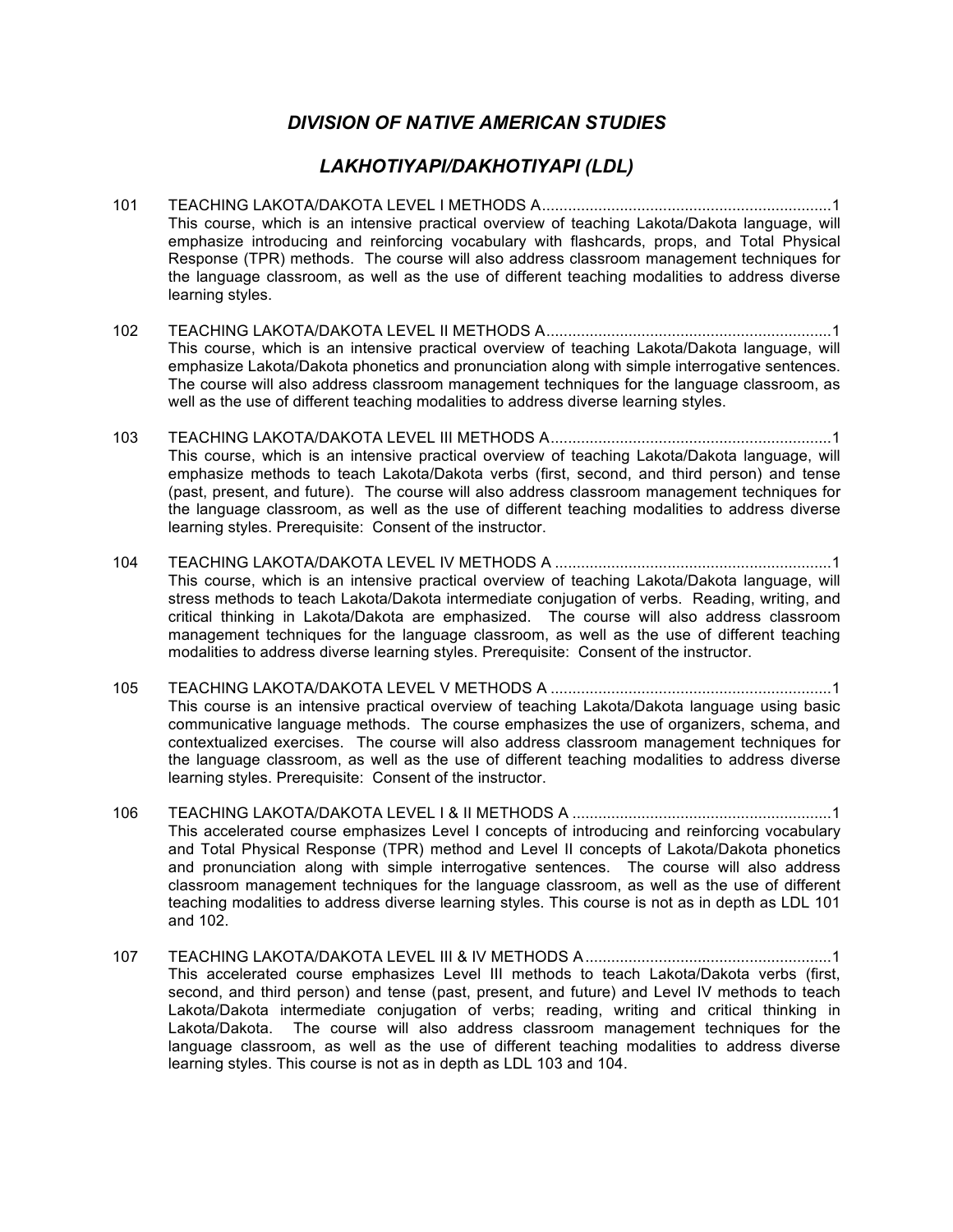- 108 TEACHING LAKOTA/DAKOTA GRAMMAR I..................................................................................1 This course introduces practical and theoretical knowledge of Lakota/Dakota grammar, the conjugation patterns, and syntactical structure of Lakota/Dakota verbs, and the basic rules of word order in Lakota/Dakota sentences. This course provides the student with a foundation to become a more self-reliant learner as well as teacher.
- 110 LAKOTA/DAKOTA PHONOLOGY I.................................................................................................1 This course is the primary linguistic introduction to the Lakota/Dakota phonetic system (i.e. its sounds and writing system). Emphasis will be on an overview of the Lakota/Dakota phonetic system and consistency in writing the language. Special emphasis will be on developing a basic technical linguistic understanding of Lakota/Dakota phonology, the issues and difficulties associated with English speakers learning these sounds, and developing a professional approach to teaching these concepts. The use of specialized fonts and keyboard software will also be covered.
- 121 INTENSIVE LAKOTA/DAKOTA FOR BEGINNERS I ......................................................................1 This course is designed for second language learners of Lakota/Dakota who are at a beginner level. It is part one of a three course continuum. It will give an overview of Lakota/Dakota pronunciation and how to use a Lakota/Dakota dictionary for self-learning. The course will focus on demonstratives, pronunciation, numbers, kinship terms, body parts, verbs of possession and coming and going, and time in Lakota/Dakota (past, present, future and seasonal). Students will be exposed to various self-learning skills and strategies in order to become active self-learners of the language.
- 122 INTENSIVE LAKOTA/DAKOTA FOR BEGINNERS II .....................................................................1 This course will build on LDL 121 and will focus on language used for expressing time in Lakota/Dakota (habitual events, specific events in the past, non-specific events in the past, future or potential events, asking "when"). Other topics include the concept of "can" and "want" in Lakota/Dakota; two verb constructions; relative clauses for describing people, animals and objects; direct speech and reported speech; Lakota/Dakota counterparts for the English word "think", and many other frequent and common aspects of Lakota/Dakota vocabulary, structure, and usage. Prerequisite: Consent of the instructor
- 123 INTENSIVE LAKOTA/DAKOTA FOR BEGINNERS III ....................................................................1 This course will build on LDL 122 and will focus on conditional clauses, indirect questions, postpositions, and T-words (question words). The course will review animal vocabulary (body parts, describing animals, animal activities etc.) with the aim of using the topic of traditional animals for practicing various sentence patterns and communicative situations. Students will be introduced to frequency adverbs, usages of common verbs, and the difference between commands and reported commands. Prerequisite: Consent of the instructor.
- 124 INTENSIVE LAKOTA/DAKOTA FOR ELEMENTARY I...................................................................1 This course is the first of a three course continuum and is designed for second language learners of Lakota/Dakota between the beginner and pre-intermediate levels. The course will build on the foundations of LDL 123.
- 125 INTENSIVE LAKOTA/DAKOTA FOR ELEMENTARY II..................................................................1 This course is the second of a three course continuum and is designed for second language learners of Lakota/Dakota between the beginner and pre-intermediate levels. The course will build on the foundations of LDL 124 by introducing reading and writing simple texts.
- 126 INTENSIVE LAKOTA/DAKOTA FOR ELEMENTARY III.................................................................1 This course is the last of a three course continuum and is designed for second language learners of Lakota/Dakota between the beginner and pre-intermediate levels. This course, through the use of communicative situations, will focus on creating and practicing the various Lakota/Dakota vocabulary, structure, sentence and language patterns and usage introduced in LDL 124 -125.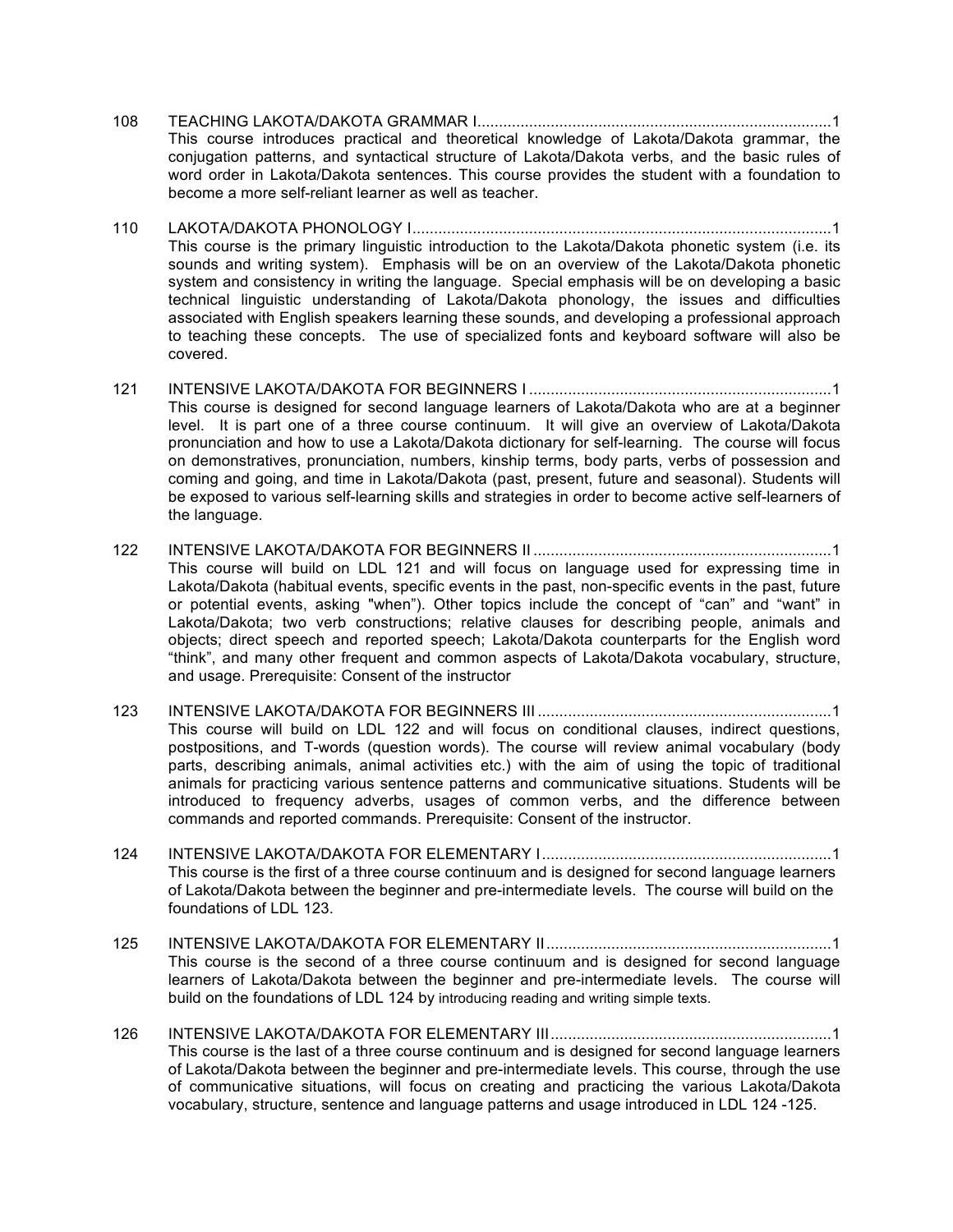- 201 TEACHING LAKOTA/DAKOTA LEVEL I METHODS B...................................................................1 This course is an intensive practical review of teaching methods for language acquisition, and is both a refresher of "best practices" in teaching and a discussion of new advanced methods. The course will also address advanced classroom management techniques for the language classroom, as well as the use of different teaching modalities to address diverse learning styles. Prerequisite: LDL 101 Teaching Lakota/Dakota Level I Methods A or consent of the instructor
- 202 TEACHING LAKOTA/DAKOTA LEVEL II METHODS B..................................................................1 This course is an intensive practical overview of teaching Lakota/Dakota language and will review methods used to teach phonetics and pronunciation along with simple interrogative sentences. The course will also address advanced classroom management techniques for the language classroom, as well as the use of different teaching modalities to address diverse learning styles. Prerequisite: LDL 102 Teaching Lakota/Dakota Level II Methods A or consent of the instructor
- 203 TEACHING LAKOTA/DAKOTA LEVEL III METHODS B.................................................................1 This course is an intensive practical overview of teaching Lakota/Dakota language using communicative language teaching methods and will review methods introduced to teach verbs (first, second, and third person) and tense (past, present, and future). The course will also address advanced classroom management techniques for the language classroom, as well as the use of different teaching modalities to address diverse learning styles. Prerequisite: LDL 103 Teaching Lakota/Dakota Level III Methods A or consent of the instructor
- 204 TEACHING LAKOTA/DAKOTA LEVEL IV METHODS B ................................................................1 This course is an intensive practical overview of teaching Lakota/Dakota language using communicative language teaching methods. Teaching intermediate conjugation of verbs will be stressed, as well as reading, writing and critical thinking in Lakota/Dakota. Prerequisite: LDL 104 Teaching Lakota/Dakota Level IV Methods A or consent of the instructor
- 205 TEACHING LAKOTA/DAKOTA LEVEL V METHODS B .................................................................1 This course is an intensive practical overview of teaching Lakota/Dakota language using advanced communicative language methods. The course emphasizes the use of advanced organizers, schema, and contextualized exercises to teach reading and writing skills and grammar. The course will also address classroom management techniques for the language classroom, as well as the use of different teaching modalities to address diverse learning styles. Prerequisite: LDL 105 Teaching Lakota/Dakota Level V Methods A
- 206 TEACHING LAKOTA/DAKOTA LEVEL I & II METHODS B ............................................................1 This accelerated course is both a refresher of "best practices" in teaching and a discussion of new advanced methods. The course reviews methods used to teach phonetics and pronunciation along with simple interrogative sentences. The course also covers advanced classroom management techniques for the language classroom, as well as the use of different teaching modalities to address diverse learning styles. This course is not as in depth as LDL 201 and 202. Prerequisite: LDL 106 Teaching Lakota/Dakota Level I & II Methods A or consent of the instructor
- 207 TEACHING LAKOTA/DAKOTA LEVEL III & IV METHODS B.........................................................1 This accelerated course focuses on the use of communicative language teaching methods. The course emphasizes the Level III methods of verbs (first, second and third person) and tense (past, present, and future); the Level IV methods of intermediate conjugation of verbs; and reading, writing and critical thinking in Lakota/Dakota. This course is not as in depth as LDL 203 and 204. Prerequisite: LDL 206 Teaching Lakota/Dakota Level I & II Methods A or consent of the instructor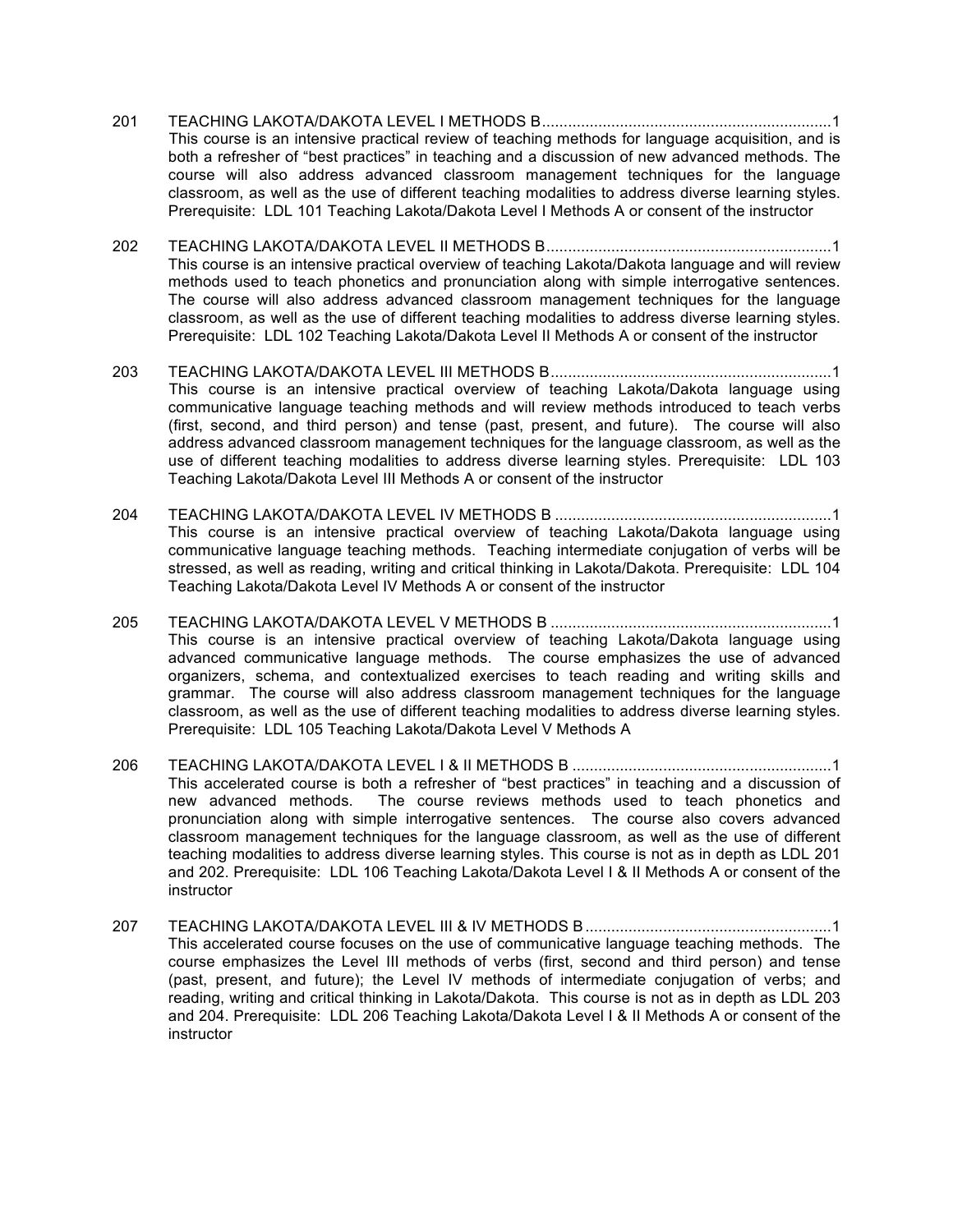| 208 | This course is the primary linguistic introduction to Lakota/Dakota grammar, its inflectional and<br>derivational morphology and syntax, including the associated rules, and introduces the<br>pedagogical approaches to explaining this grammar. Prerequisite: LDL 108 Teaching<br>Lakota/Dakota Grammar I or consent of the instructor                                                                                                                                                            |
|-----|-----------------------------------------------------------------------------------------------------------------------------------------------------------------------------------------------------------------------------------------------------------------------------------------------------------------------------------------------------------------------------------------------------------------------------------------------------------------------------------------------------|
| 210 | This course introduces the use of Lakota/Dakota morphology so that students are adept at<br>preparing lesson plans and teaching classes using grammatical concepts. Prerequisite: LDL 110<br>Lakota/Dakota Phonology I or consent of the instructor                                                                                                                                                                                                                                                 |
| 211 | This course offers an introduction to Lakota/Dakota sentence structure and syntax, providing the<br>foundation needed to understand and introduce sentence structures. Prerequisite: LDL 210<br>Lakota/Dakota Inflectional Morphology I or consent of the instructor                                                                                                                                                                                                                                |
| 212 | This course is a continuation of Lakota /Dakota phonology and pedagogical approaches to<br>teaching correct pronunciation. Prerequisite: LDL 110 Lakota/Dakota Phonology I                                                                                                                                                                                                                                                                                                                          |
| 221 | This course will focus on Lakota/Dakota verbs of bringing and taking; causative verbs; expressing<br>alienable (material things) and inalienable (kinship, body parts) possession; an introduction to the<br>semantics of the 1st and 2nd datives; and an introduction to reflexive and reciprocal verbs.<br>Reading and writing texts with introduced vocabulary and structures will be required. Prerequisite:<br>LDL 126 Intensive Lakota/Dakota for Elementary III or consent of the instructor |
| 222 | This course focuses on Lakota/Dakota reading, writing, and dialogues, including activities with<br>transitives, possessives, datives, benefactives and reflexives, kinship terms, and time clauses.<br>Prerequisite: LDL 221 Intensive Lakota/Dakota for Pre-Intermediates I or consent of the instructor                                                                                                                                                                                           |
| 223 | This course will focus on expressing changes of state and continuity in Lakota/Dakota;<br>postposition of place and movement; introduction and use of adverbs; relative and complement<br>clauses; expressing emotions and opinions; functional vocabulary; and verbs expressing<br>"decide". Prerequisite: LDL 222 Intensive Lakota/Dakota for Intermediates II or consent of the<br>instructor                                                                                                    |
| 231 | This course offers theoretical insights and practical training in various immersion strategies,<br>activities, and approaches in preschool through first grade classrooms.                                                                                                                                                                                                                                                                                                                          |
| 232 | a constituted the electronic constitution of the design of the constitution of the constitution of the constitution of the constitution of the constitution of the constitution of the constitution of the constitution of the                                                                                                                                                                                                                                                                      |

This course offers theoretical insights and practical training in various immersion strategies, activities, and approaches in second grade classrooms. Prerequisite: LDL 231 Immersion Methods I or consent of the instructor

233 IMMERSION METHODS III .............................................................................................................1 This course offers theoretical insights and practical training in various immersion strategies, activities, and approaches in third grade classrooms. Prerequisite: LDL 232 Immersion Methods II or consent of the instructor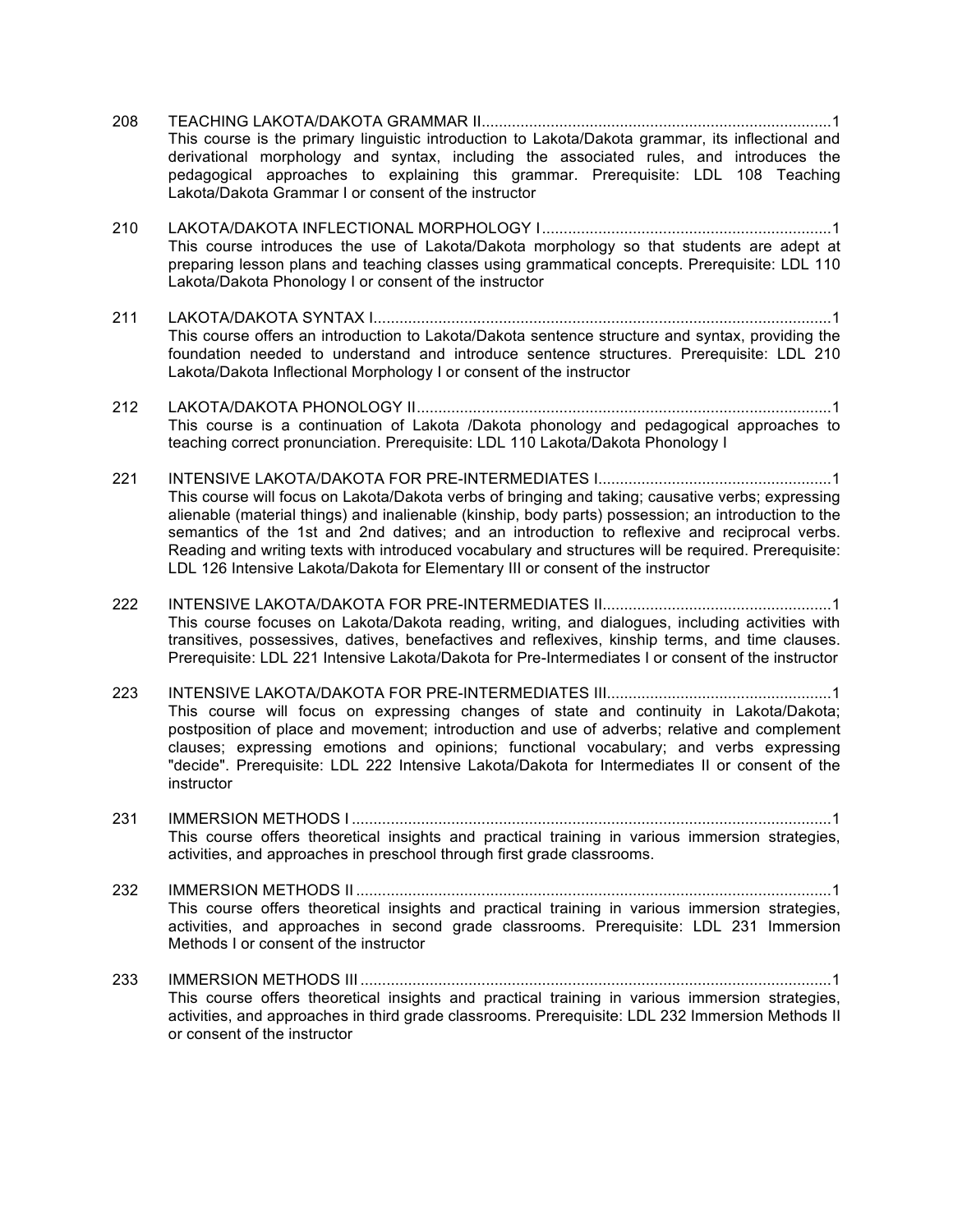| 240 | This course provides an introduction to the methods of process writing as an approach to creating<br>texts in various genres, developing a literary style, and broadening the expression of ideas and<br>concepts in Lakota/Dakota.                                                                                                                                                                                                                                                                               |
|-----|-------------------------------------------------------------------------------------------------------------------------------------------------------------------------------------------------------------------------------------------------------------------------------------------------------------------------------------------------------------------------------------------------------------------------------------------------------------------------------------------------------------------|
| 241 | This course provides a basic introduction to the structure of traditional Lakota/Dakota narratives<br>and how texts can be used in the classroom.                                                                                                                                                                                                                                                                                                                                                                 |
| 242 | This course provides students with the opportunity to create and record a narrative in<br>Lakota/Dakota.                                                                                                                                                                                                                                                                                                                                                                                                          |
| 243 | This course is designed to teach effective field methods for recording native speakers and<br>transcription. Prerequisite: Consent of the instructor                                                                                                                                                                                                                                                                                                                                                              |
| 250 | This course is an introductory survey of indigenous language loss, focusing on current best<br>practices for revitalization.                                                                                                                                                                                                                                                                                                                                                                                      |
| 251 | This course will provide an introduction to the song and dance of the Lakota/Dakota.                                                                                                                                                                                                                                                                                                                                                                                                                              |
| 252 | This course offers an intensive practical introduction to the history and use of Plains Indian Sign<br>Language (PISL).                                                                                                                                                                                                                                                                                                                                                                                           |
| 303 | This course, intended for students with several years of experience in language teaching, focuses<br>on the application of advanced teaching methods for Lakota/Dakota language, with emphasis on<br>verbs, tense, and writing sentences. Prerequisite: LDL 203 Teaching Lakota/Dakota Level III<br>Methods B or consent of the instructor                                                                                                                                                                        |
| 304 | This course, intended for students with several years of experience in language teaching, focuses<br>on the application of advanced teaching methods for Lakota/Dakota language, with emphasis on<br>intermediate conjugation of verbs, reading, and writing. Prerequisite: LDL 204 Teaching<br>Lakota/Dakota Level IV Methods B or consent of the instructor                                                                                                                                                     |
| 305 | This course, intended for students with several years of experience in language teaching, focuses<br>on the application of advanced teaching methods for Lakota/Dakota language, with emphasis on<br>teaching reading and writing skills and grammar through the use of advanced organizers,<br>schema, and contextualized exercises. Prerequisite: LDL 205 Teaching Lakota/Dakota Level V<br>Methods B or consent of the instructor                                                                              |
| 306 | This accelerated course, intended for students with several years of experience in language<br>teaching, focuses on the Level I concepts applying advanced teaching methods with emphasis on<br>verbs, tense, and writing sentences and Level 2 concepts of introducing Lakota/Dakota phonetics<br>and pronunciation along with simple interrogative sentences. This course is not as in depth as<br>LDL 302. Prerequisite: LDL 206 Teaching Lakota/Dakota Level I & II Methods B or consent of the<br>instructor |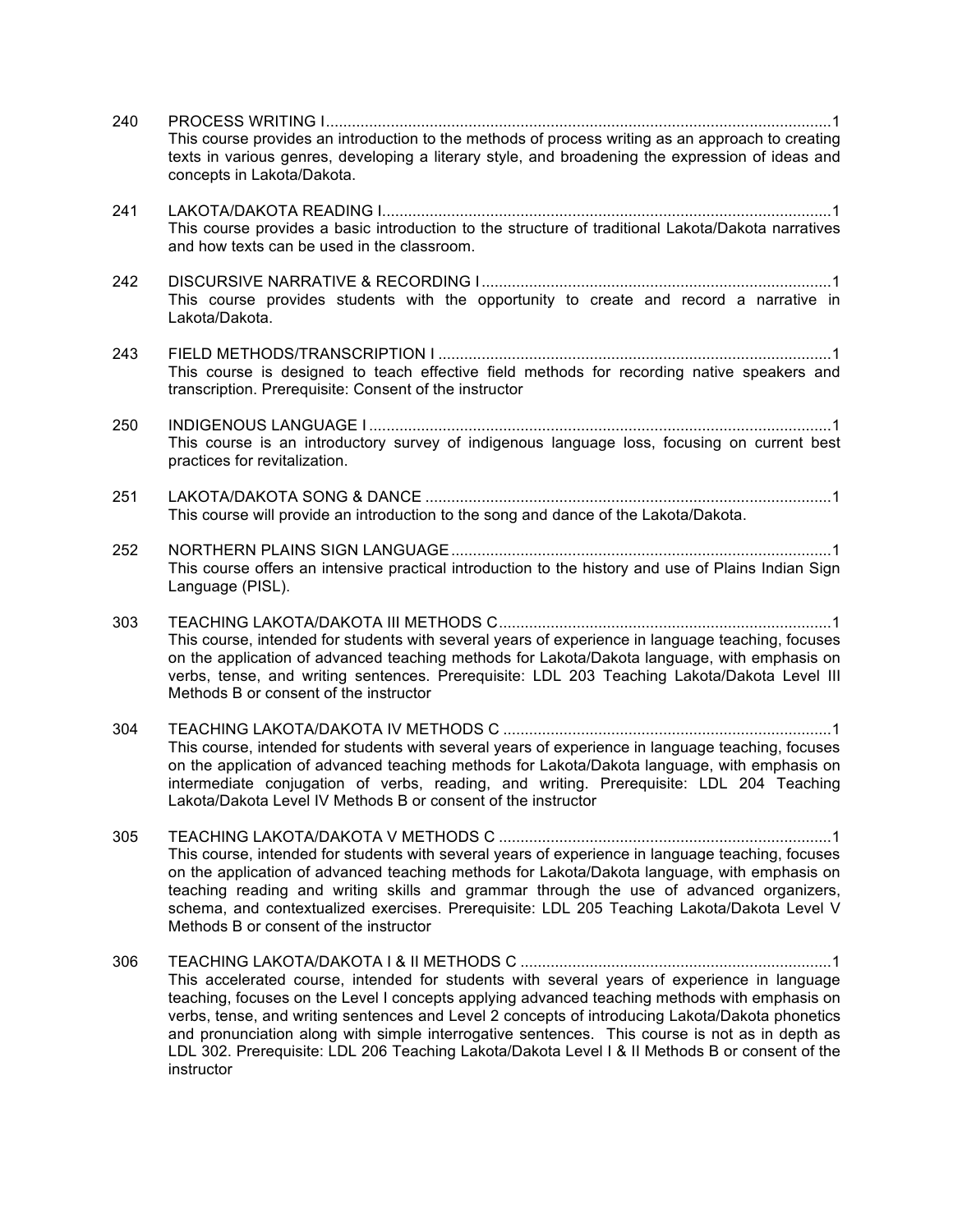- 307 TEACHING LAKOTA/DAKOTA III & IV METHODS C.....................................................................1 This accelerated course, intended for students with several years of experience in language teaching, focuses on the application of advanced teaching methods. The course emphasizes the Level III methods for intermediate conjugation of verbs, reading, and writing and the Level IV methods for grammar through the use of advanced organizers, schema, and contextualized exercises. Reading, writing and critical thinking in Lakota/Dakota are emphasized. This course is not as in depth as LDL 303 or LDL 304. Prerequisite: LDL 207 Teaching Lakota/Dakota Level III & IV Methods B or consent of the instructor
- 308 TEACHING LAKOTA/DAKOTA GRAMMAR III................................................................................1 This course teaches grammar rules in the context of everyday conversations and traditional narratives. The course also covers a comparison of colloquial and formal grammar. Prerequisite: LDL 208 Teaching Lakota/Dakota Grammar II or consent of the instructor
- 310 DAKOTA/LAKOTA INFLECTIONAL MORPHOLOGY II..................................................................1 This course introduces advanced Lakota/Dakota inflection morphology and morphological irregularities. Prerequisite: LDL 210 Lakota/Dakota Inflectional Morphology I or consent of the instructor
- 311 LAKOTA/DAKOTA SYNTAX II.........................................................................................................1 This course is a comprehensive overview of various types of clauses, noun phrases, topic and comment structures, noun incorporation in verbs, conjunctions, and postpositional phrases. Prerequisite: LDL 211 Lakota/Dakota Syntax I or consent of the instructor
- 321 INTENSIVE LAKOTA/DAKOTA FOR INTERMEDIATES I ..............................................................1 The course continues to develop speaking, listening, comprehension, reading and writing skills. Areas covered include expression of Lakota/Dakota verbs "be, do, act, decide, ask, think, want" etc.; expression of purpose, reason, result and contrast; continuation of an action; and coordinating and subordinating conjunctions. Prerequisite: LDL 223 Intensive Lakota/Dakota for Pre-Intermediates III or consent of the instructor
- 322 INTENSIVE LAKOTA/DAKOTA FOR INTERMEDIATES II .............................................................1 The course continues to develop speaking, listening, comprehension, reading, and writing skills. Areas covered include a comparison of language for making plans, decisions, and hopes; and ifclauses. Prerequisite: LDL 321 Intensive Lakota/Dakota for Intermediates I or consent of the instructor
- 323 INTENSIVE LAKOTA/DAKOTA FOR INTERMEDIATES III ............................................................1 The course continues to develop speaking, listening, comprehension, reading, and writing skills. Areas covered include time clauses; comparative and superlative of attributive stative verbs; the use of tkȟá for expressing the meaning of "used to"; and complex forms of verbal conjugation. Prerequisite: LDL 322 Intensive Lakota/Dakota for Intermediates II or consent of the instructor
- 330 IMMERSION METHODS IV.............................................................................................................1 This course offers theoretical insights and practical training in various immersion strategies, activities, and approaches in upper elementary classrooms. Prerequisite: LDL 233 Immersion Methods III or consent of the instructor
- 331 IMMERSION METHODS V..............................................................................................................1 This course offers theoretical insights and practical training in various immersion strategies, activities, and approaches. This segment focuses on the practical implementation of Task-based Language Learning Teaching (TBLT). Prerequisite: LDL 330 Immersion Methods IV or consent of the instructor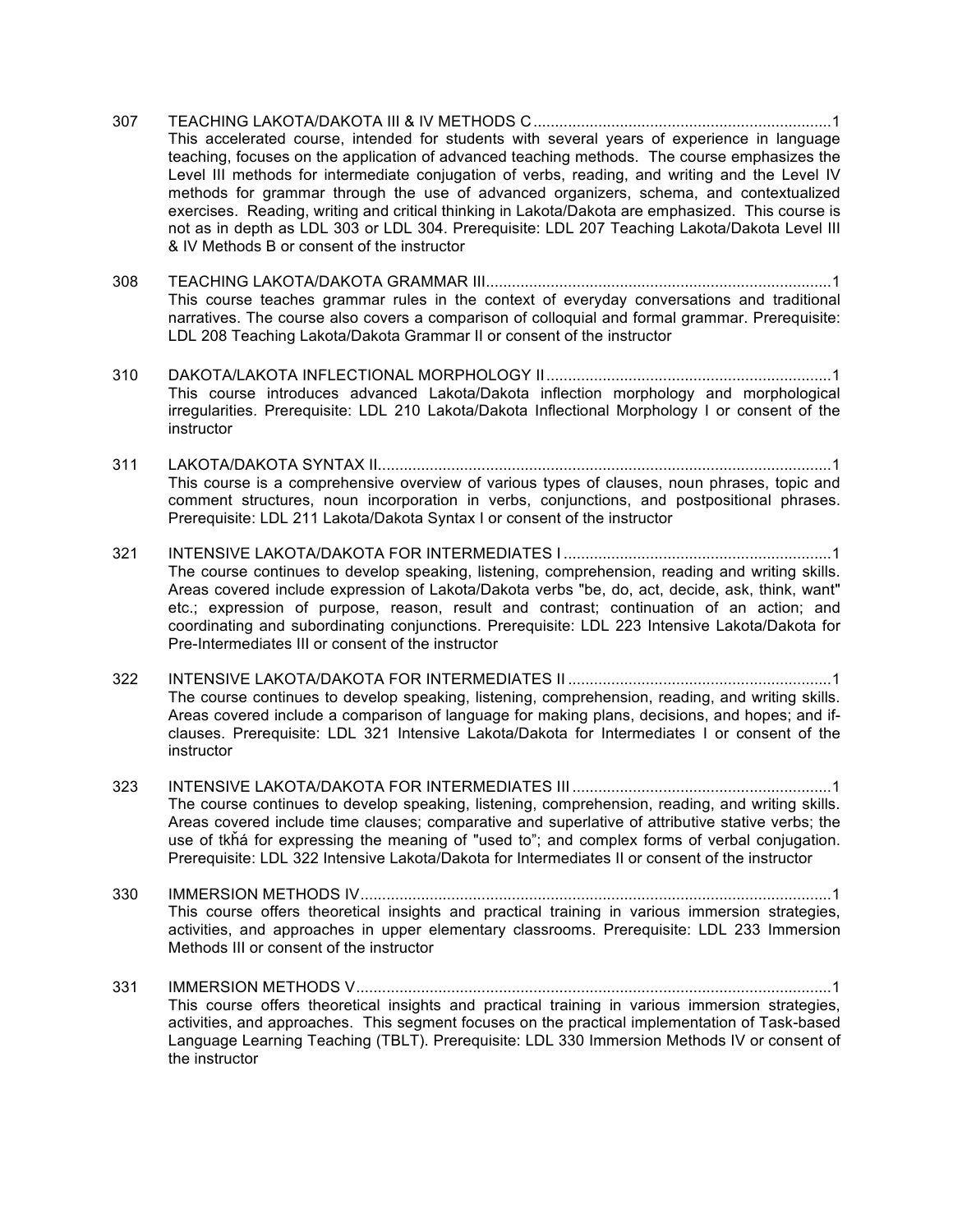- 332 IMMERSION METHODS VI.............................................................................................................1 This course offers theoretical insights and practical training in various immersion strategies, activities, and approaches. This segment focuses on the practical implementation of Cooperative Learning using Multiple Intelligences. Prerequisite: LDL 331 Immersion Methods V or consent of the instructor
- 340 PROCESS WRITING II....................................................................................................................1 This course continues development of process writing skills in Lakota/Dakota. This course will review the stages of process writing and introduce peer editing. Prerequisite: LDL 240 Process Writing I
- 341 LAKOTA/DAKOTA READING II.......................................................................................................1 This course offers an in-depth examination of reading as a method of learning and teaching a second language. The course focuses on assessing reading ability; building comprehension; and the relationship between readings skills and general language competence. Prerequisite: LDL 241 Lakota/Dakota Reading I
- 342 DISCURSIVE NARRATIVE & RECORDING II................................................................................1 This course is a continuation of methods for creating and recording narrative in Lakota/Dakota. Additional genres and styles of audio/visual recorded narration will be introduced and students will critique those and create their own narration. Prerequisite: LDL 242 Discursive Narrative & Recording I
- 343 FIELD METHODS/TRANSCRIPTION II ..........................................................................................1 This course further develops field methods used in documenting endangered languages, particularly to the ways of recording texts in an audio format and transcribing them into a written format. The course offers theoretical background in corpus linguistics with a main focus on practical steps and skills required for transcribing audio texts. Prerequisite: LDL 243 Field Methods/Transcription I or consent of the instructor
- 350 NEOLOGISM DEVELOPMENT I.....................................................................................................1 This course focuses on the process of creating new vocabulary and expressions in Lakota/Dakota, through exploration and identification of the traditional methods employed in Lakota/Dakota word development. Prerequisite: Consent of the instructor.
- 351 CLASSROOM MATERIALS DEVELOPMENT I ..............................................................................1 This course is designed to provide opportunities for the development of skills and strategies needed to integrate computer technology into the curriculum throughout all disciplines and all grades. The use of Publisher, Word, Excel, and PowerPoint is incorporated extensively throughout this course. Prerequisite: Consent of the instructor
- 352 AUDIO MATERIALS DEVELOPMENT I..........................................................................................1 This course provides students with the capacity to develop their own audio-based teaching recordings that encourage active participation over rote memorization. Prerequisite: Consent of the instructor
- 353 VIDEO MATERIAL DEVELOPMENT I.............................................................................................1 This course is a practical language video development course that exposes students to best practices in planning, scripting, acting, transcription, and translation associated with short language-learning videos. Prerequisite: Consent of the instructor
- 354 TECHNOLOGY DEVELOPMENT I..................................................................................................1 This course is an introduction to Computer Assisted Language Learning (CALL). Areas of instruction incorporated in this course include: Electronic Flashcards systems and the Leitner System. Prerequisite: Consent of the instructor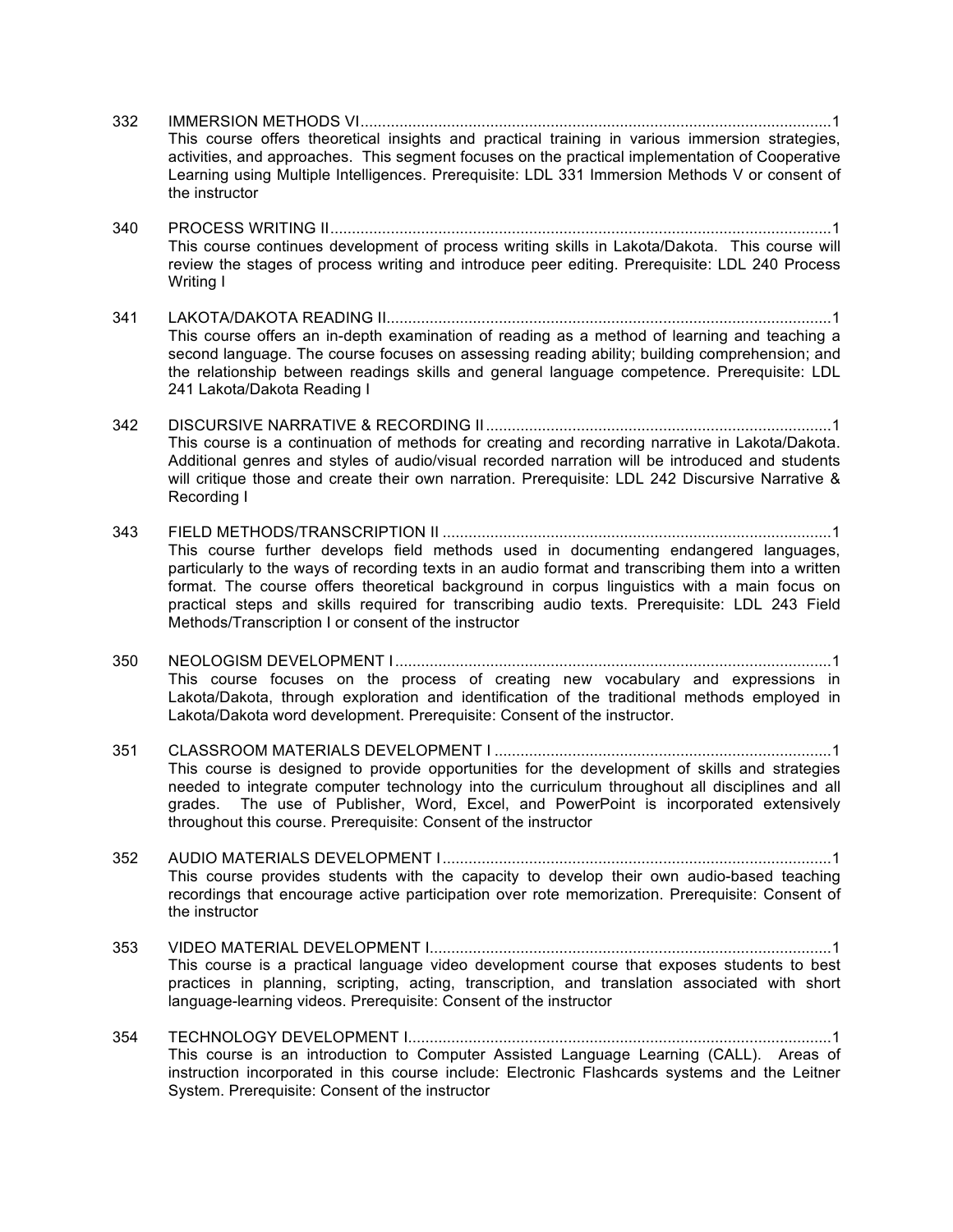- 355 DAKOTA MATERIALS DEVELOPMENT I.......................................................................................1 This course offers an introduction to Dakota Material Development and examines the process of translation from one dialect to another within the dialects of the language. Prerequisite: Consent of the instructor
- 410 LAKOTA/DAKOTA INFLECTIONAL MORPHOLOGY III.................................................................1 This course covers advanced inflectional morphology and morphological irregularities. Topics covered include: verb valence, derivational morphology, and verbs of coming and going. Prerequisite: LDL 310 Lakota/Dakota Inflectional Morphology II or consent of the instructor
- 411 LAKOTA/DAKOTA SYNTAX III........................................................................................................1 This course covers advanced syntax, including complex syntactic constructions, uses of passive voice, and the position of agent and patient. Prerequisite: LDL 311 Lakota/Dakota Syntax II or consent of the instructor
- 421 INTENSIVE LAKOTA/DAKOTA FOR ADVANCED-INTERMEDIATES I.........................................1 The course extends the proficiency and fluency achieved in the previous courses. Areas covered include various means of expressing 'as if' and 'as'; adverbials such as location, direction, manner, and degree; and headless relative clauses. Prerequisite: LDL 323 Intensive Lakota/Dakota for Intermediates III or consent of the instructor
- 422 INTENSIVE LAKOTA/DAKOTA FOR ADVANCED-INTERMEDIATES II........................................1 The course extends the proficiency and fluency achieved in the areas of adverbials of time, duration, frequency, and probability; connecting adverbs and negative adverbs; and reduplication on adverbs. Prerequisite: LDL 421 Intensive Lakota/Dakota for Advanced-Intermediates I or consent of the instructor
- 423 INTENSIVE LAKOTA/DAKOTA FOR ADVANCED-INTERMEDIATES III.......................................1 The course extends the proficiency and fluency achieved by creating communicative situations in which the students can practice using lexical and structural items and semantic domains. The course introduces generic nouns. Prerequisite: LDL 422 Intensive Lakota/Dakota for Advanced-Intermediates II or consent of the instructor
- 430 IMMERSION METHODS VII............................................................................................................1 This course focuses on developing a Lakota/Dakota immersion curriculum and model lessons for K-4 classrooms in the areas of natural science, social studies, art, math, and technology. The course uses the three main principles of language teaching. Prerequisite: LDL 332 Immersion Methods VI or consent of the instructor
- 431 IMMERSION METHODS VIII...........................................................................................................1 This course focuses on developing a Lakota/Dakota immersion curriculum and model lessons for 5-8 classrooms in the areas of natural science, social studies, art, math, and technology. The course uses the three main principles of language teaching. Prerequisite: LDL 430 Immersion Methods VII or consent of the instructor
- 432 IMMERSION METHODS IX.............................................................................................................1 This course focuses on developing a Lakota/Dakota immersion curriculum and model lessons for 9-12 classrooms in the areas of natural science, social studies, art, math, and technology. The course uses the three main principles of language teaching. Prerequisite: LDL 431 Immersion Methods VIII or consent of the instructor
- 440 LAKOTA/DAKOTA DRAMA/PERFORMANCE I..............................................................................1 This course focuses on adapting a story into a Lakota/Dakota language screen play using theater script format. Prerequisite: Consent of the instructor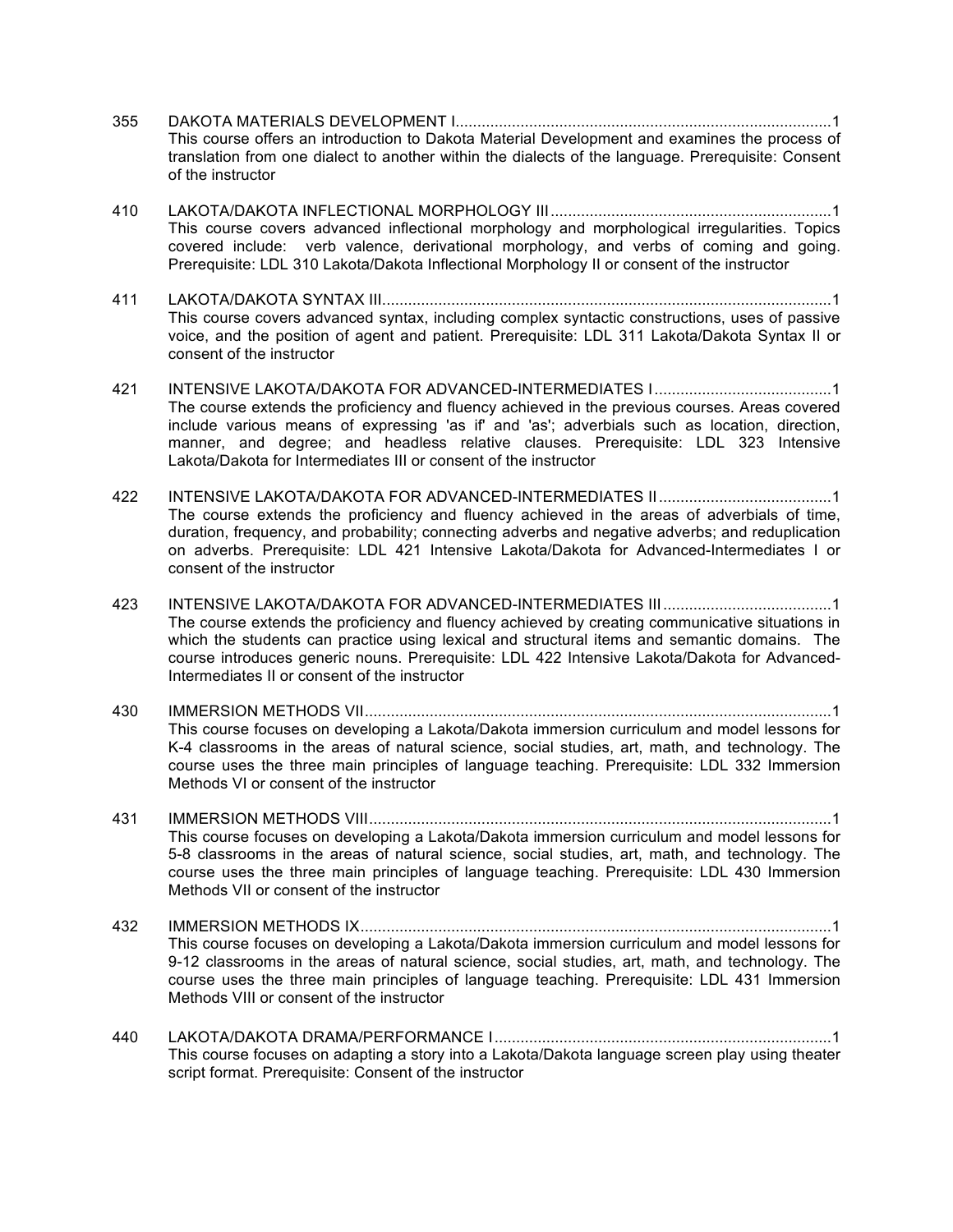- 441 LAKOTA/DAKOTA DRAMA/PERFORMANCE II.............................................................................1 This course focuses on acting and directing using a play written for performance in Lakota/Dakota. Topics and activities include cast roles, set design, and rehearsal. Prerequisite: Consent of the instructor
- 442 LAKOTA/DAKOTA DRAMA/PERFORMANCE III............................................................................1 This course focuses on production and performance of the play adapted in LDL 441. Emphasis is placed on flow, timing, and staging. Prerequisite: LDL 441 Lakota/Dakota Drama/Performance I or consent of the instructor
- 450 NEOLOGISM DEVELOPMENT II....................................................................................................1 This course expands upon the word-development/coinage skills learned in LDL 350 to address more complex lexical and contextual semantic domains. Using traditional Lakota/Dakota worddevelopment methods, students will apply learned techniques to develop comprehensive and technically-precise medical, technical, scientific, industrial, and commercial vocabulary and expressions. Prerequisite: LDL 350 Neologism Development I or consent of the instructor
- 451 CLASSROOM MATERIALS DEVELOPMENT II .............................................................................1 This course applies technology to create Lakota/Dakota materials for all disciplines and grades. The use of social media and video and audio components is incorporated. Prerequisite: LDL 351 Classroom Materials Development I
- 452 AUDIO MATERIALS DEVELOPMENT II.........................................................................................1 This course focuses on developing advanced instructional audio recordings based on leading methods and theories. Prerequisite: LDL 352 Audio Materials Development I
- 453 VIDEO MATERIALS DEVELOPMENT II .........................................................................................1 This course focuses on developing advanced instructional video recordings based on leading methods and theories. Prerequisite: LDL 353 Video Materials Development I
- 454 TECHNOLOGY DEVELOPMENT II.................................................................................................1 This course focuses on the adaptation of existing technology to enhance the teaching and learning of the Lakota/Dakota language. Prerequisite: LDL 354 Technology Development I
- 455 DAKOTA MATERIALS DEVELOPMENT II......................................................................................1 This course offers advanced instruction in transliteration of educational materials to the Dakota dialect. Prerequisite: LDL 355 Dakota Material Development I
- 456 NEOLOGISM DEVELOPMENT III...................................................................................................1 This course focuses on the process of creating new Lakota/Dakota vocabulary and expressions through exploration and identification of the traditional methods of word development. This course will further utilize and expand upon the word- development/coinage skills learned in LDL 350 and 450 to address even more complex lexical and contextual semantic domains. Prerequisites: LDL 350 Neologism Development I and LDL 450 Neologism Development II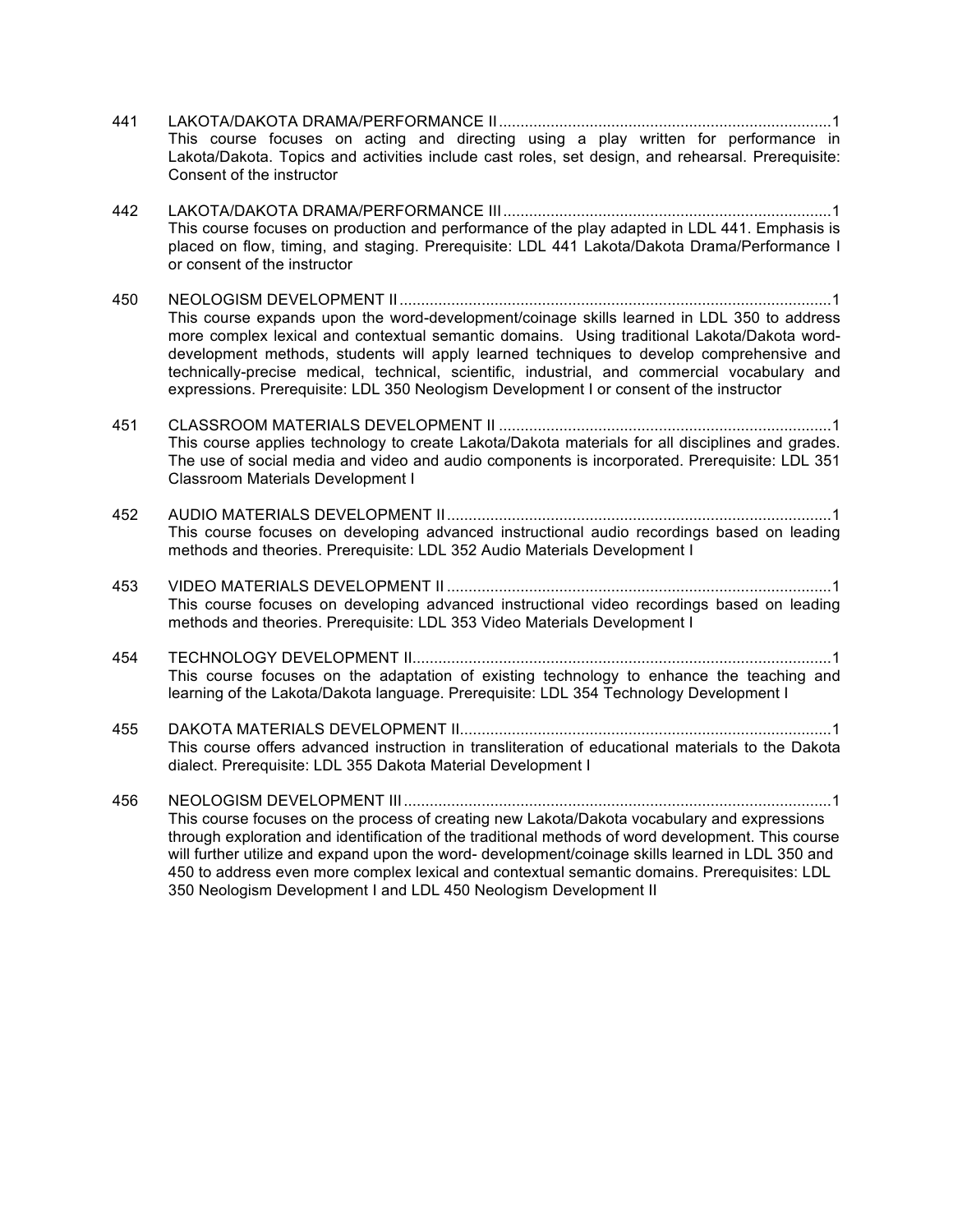#### *NATIVE AMERICAN STUDIES (NAS)*

- 101 LAKOTA/DAKOTA LANGUAGE I....................................................................................................4 This course will provide an introduction to the Lakota/Dakota language. The course will emphasize the sounds of the Lakota/Dakota language, correct pronunciation, and the alphabet used to represent those sounds. The course will also focus on Lakota/Dakota kinship terms, the numeric system, vocabulary for seasons, weather, animals, foods, environmental and cultural contexts, and basic sentence structure.
- 102 LAKOTA/DAKOTA LANGUAGE II...................................................................................................4 This is an advanced course designed to enhance the use of the Lakota/Dakota language in both written and oral forms. Emphasis is on pronunciation, a more advanced examination of grammar, an expanded vocabulary, and continued practice in reading, writing, and speaking the language. Lessons will include discussion of Lakota/Dakota history, culture, oral tradition, and ceremonies with specific reference to the language. Prerequisite: NAS 101 Lakota/Dakota Language I.
- 105 LAKOTA/DAKOTA CULTURE I.......................................................................................................3 This course will survey the history and culture of the Lakota/Dakota people, including both the past as well as the lived reality of the contemporary Lakota/Dakota reservations. Topics will include social customs, patterns of behavior, the social system (kinship), cultural beliefs and practices (rituals and ceremony), and oral literature.
- 106 LAKOTA/DAKOTA CULTURE II......................................................................................................3 This course is a continuation of NAS 105 Lakota/Dakota Culture I. The course will provide a specialized study of Lakota/Dakota culture, covering both the past as well as the lived reality of the contemporary Lakota/Dakota reservations. The use of Lakota/Dakota accounts (both oral and written) as primary sources of knowledge and understanding will be emphasized. Topics to be covered include a detailed examination of certain ceremonies and rituals, curing practices, military and social societies, and songs and dances.
- \*108 NATIVE AMERICAN HISTORY TO 1763........................................................................................3 This course will provide a survey of Native American history from pre-Columbian times up through the close of the French and Indian War in 1763. The course will focus on the political, economic, social, and cultural forces that have shaped and characterized relations among various Native American peoples in pre-Columbian times as well as between Native and non-Native Americans over the years from 1000-1763.
- \*109 NATIVE AMERICAN HISTORY SINCE 1763..................................................................................3 This course will provide a survey of Native American history from the close of the French and Indian War in 1763 through to the contemporary period of self-determination and cultural revitalization in the  $21<sup>th</sup>$  century. The course will focus on the political, economic, social, and cultural forces that have characterized relations between Native and non-Native Americans.
- \*110 LAKOTA MUSIC AND DANCE........................................................................................................3 This course will provide an introduction to the music and dance of the Lakota/Dakota. The course will include the traditional repertory, cultural context of musical and dance performance, musical styles and song types, dance styles, and study of dance regalia. Some comparative material from other Native American tribes will be included.
- 112 INTRODUCTION TO NATIVE AMERICAN STUDIES.....................................................................3 This course will provide an introduction to the concepts and methods of Native American Studies, with an emphasis on the history, culture, and government of the tribes of North and South Dakota – particularly, the Lakota/Dakota, Mandan, Hidatsa, Arikara (Sanish), and Plains Ojibwa (Chippewa). This course meets the Education Standards and Practices Board Native American Studies requirement for teacher certification.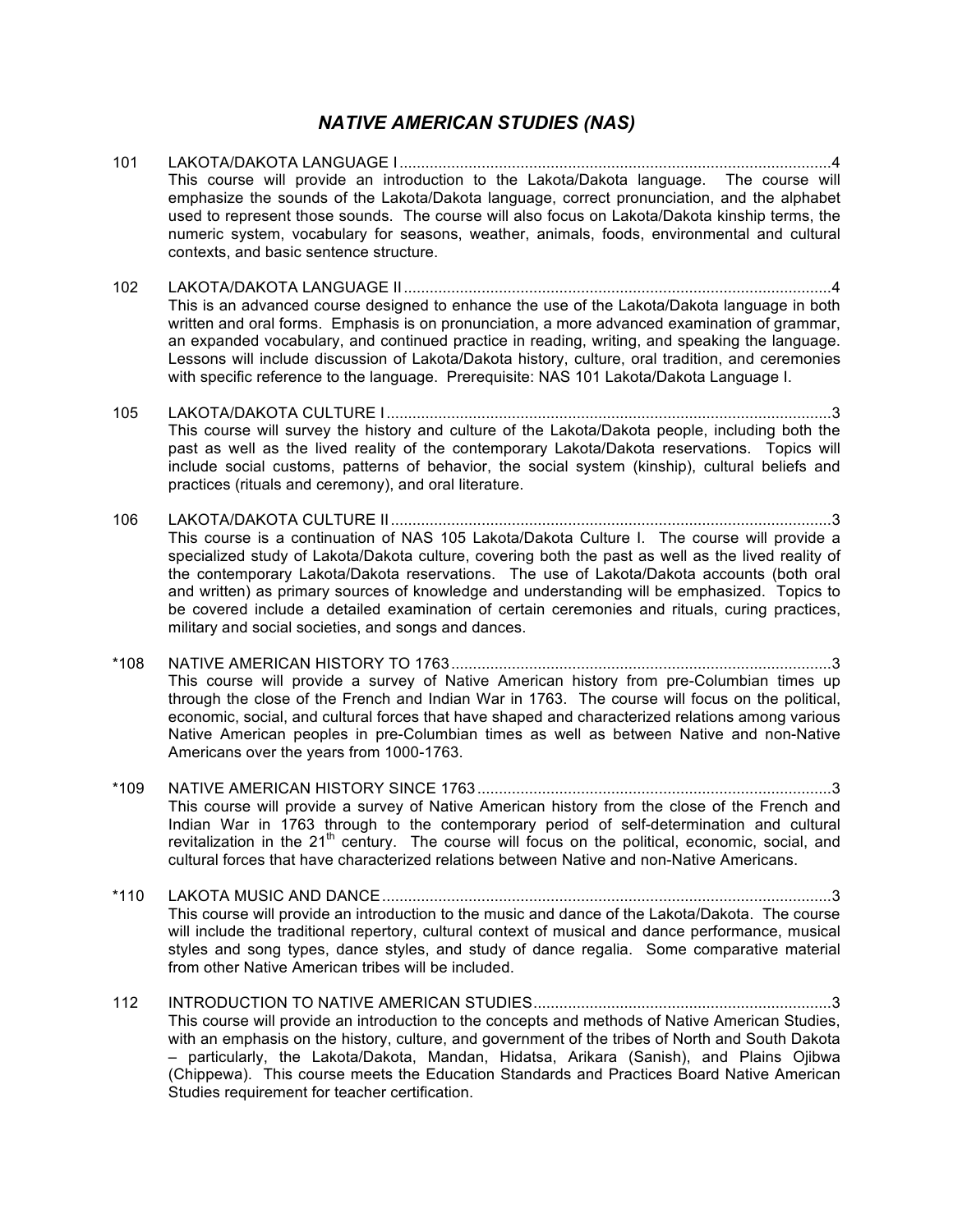- \*201 INTRODUCTION TO CULTURAL ANTHROPOLOGY....................................................................3 This course examines the methods, theories, and content of cultural anthropology, which is the study of human social and cultural diversity. The course will explore the richness and variety of human life in the world, covering such topics as kinship and social organization, political and economic systems, gender and sex roles, medical and religious belief systems, and social and cultural change. Emphasis will be placed on the peoples of Native North America.
- \*202 NATIVE AMERICAN IMAGES IN FILM ...........................................................................................3 This course will provide a critical examination of images and representations of Native Americans and their cultures in American film. The course will include relevant readings and analysis of particular films by non-native and indigenous film makers.
- \*203 LOCAL TRIBAL GOVERNMENT.....................................................................................................3 This course offers an introductory examination of tribal government, including analysis of the history, development, structure and politics of tribal peoples and governments. The course will also include the issues of dual citizenship, the powers of tribal government, and the relationships between federal, state, and tribal governments. Emphasis will be on Standing Rock Sioux Tribe.
- \*204 NATIVE AMERICAN GOVERNMENTS: TRADITIONAL AND CONTEMPORARY........................3 This course will survey the structure of various American Indian tribal governments (both traditional and contemporary), and will examine the on-going struggle to retain sovereign powers of self-government over internal affairs and preservation of a land base and natural resources. The course will examine key events and legislation in American Indian policy that have affected tribal governments and shaped how those political institutions relate to state and federal governments.
- \*208 LAKOTA TRADITION, PHILOSOPHY, & SPIRITUALITY ...............................................................3 This course is an examination of traditional Lakota/Dakota philosophical and spiritual beliefs, specializing in the study of documentation of the history and evolution of Lakota/Dakota ceremonies and rituals, as well as the "thought-in-practice" of traditional Lakota/Dakota medicine people.
- 213 LAKOTA/DAKOTA ORAL TRADITION AND STORYTELLING.......................................................3 This course will provide an introduction to traditional Lakota/Dakota oral tradition and storytelling, including an examination of the general narrative structure, characters, content, and thematic characteristics of the Lakota/Dakota categories of oral narratives as well as stylistic features and other aspects of the actual performance of storytelling.
- 218 NATIVE AMERICAN LITERATURE.................................................................................................3 A study of various works by Native American writers within an historical framework, both from the oral and the written literacy tradition.
- \*240 ETHNOBOTANY..............................................................................................................................4 The course will focus on identification of culturally important plants at various stages of growth. Topics include traditional uses; harvesting, preparation and storage protocols; and English, Lakota/Dakota, and scientific nomenclature. The course will examine habitat diversity—including optimal growth conditions, plant origins (native and invasive), and the interdependence of all organisms. Laboratory required.
- \*245 NORTH AMERICAN INDIAN ART HISTORY..................................................................................3 This is a survey course exploring the arts of North American peoples from Paleolithic to contemporary times. Lectures, readings, audio-visual means, research and resource persons constitute the main learning activities.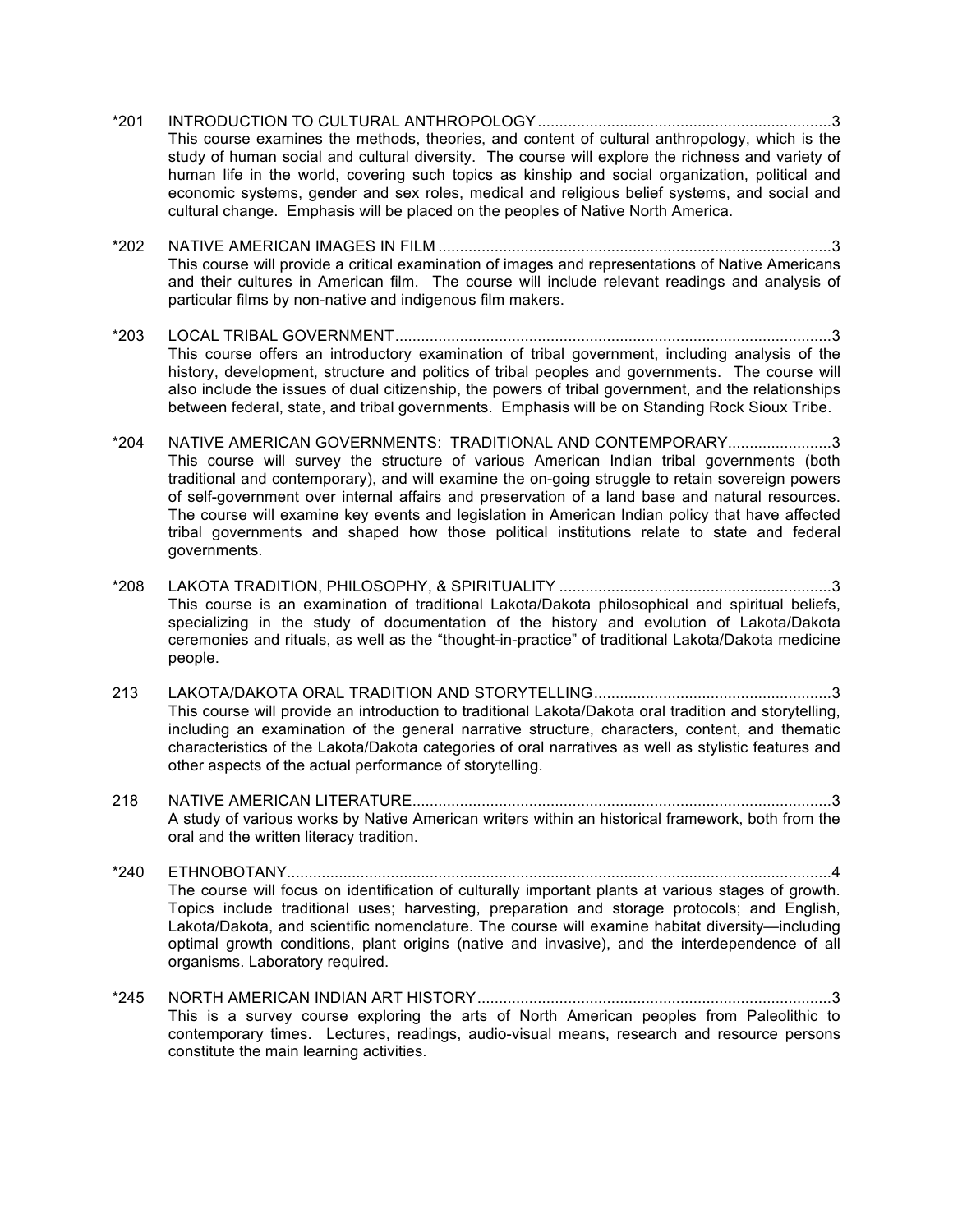- \*246 TRADITIONAL LAKOTA/DAKOTA ART..........................................................................................3 Lectures and demonstration of traditional arts forms. Students will complete the production of one piece in a selected media.
- \*247 NATIVE AMERICAN ART PROJECTS............................................................................................3 Creation of art activity based on the five different cultural aesthetics: Northwest Coast Transformation Masks, Plains Style Parfleches, Southeastern Shell Carving, Woodlands Beadwork, and Southwest Pottery Designs. Students will be required to complete five (5) different projects.
- 299 NATIVE AMERICAN STUDIES SPECIAL TOPICS..................................................................... 1-3
- 301 LAKOTA/DAKOTA LANGUAGE III..................................................................................................4 This is an advanced course in the Lakota/Dakota language designed to enhance the student's oral skills. Special emphasis is given to comprehension, conversational exercises, and mastery of verbal conjugations. Prerequisite: NAS 102 Lakota/Dakota Language II or consent of instructor
- 302 LAKOTA/DAKOTA LANGUAGE IV..................................................................................................4 This is an advanced course in the Lakota/Dakota language designed to further enhance the student's oral skills beyond the level of NAS 301 Lakota/Dakota Language III. Emphasis is on developing the student's ability in oral expression so that a basic level of fluency in everyday conversation will be acquired. Prerequisite: NAS 301 Lakota/Dakota Language III
- 309 COMPARATIVE SPIRITUALITY......................................................................................................3 This course will examine different religious traditions and dimensions of human existence in the world, both historical and contemporary. The course will include such topics as the history of select religious traditions, outstanding individuals, key rituals and ceremonies, and perspectives on the sacred dimensions of human existence. Emphasis will be on the Lakota religious tradition and spirituality.
- 311 NATIVE AMERICAN WOMEN.........................................................................................................3 This course examines Native American women and their roles and experiences in traditional tribal societies. The course will include both historical and contemporary periods, including the effects of Western values and gender/sex roles on Native American societies.
- 321 PEOPLES AND CULTURES OF NATIVE NORTH AMERICA........................................................3 This course will provide a survey of the diversity of Native peoples and their cultures in North America, including coverage of tribes in all the major culture areas. Topics covered will include origin stories, historical and cultural development, social and kinship systems, religious belief and ceremonialism.
- 401 INTRODUCTION TO LAKOTA LINGUISTIC ANALYSIS I ..............................................................3 This class is the first part of a two-course series designed to introduce practical linguistic analysis tools to future Lakota language teachers. Students will analyze fundamental patterns of Lakota phonology (sound) and morphology (words and their subparts). All analysis will consider meaningful units in context, and from a teacher's perspective. Prerequisite: NAS 102 Lakota/Dakota Language II.
- 402 INTRODUCTION TO LAKOTA LINGUISTIC ANALYSIS II .............................................................3 This class is the second part of a two-course series designed to introduce practical linguistic analysis tools to future Lakota language teachers. Students will continue to analyze patterns of Lakota morphology (words and their subparts). They will then examine the structure of Lakota phrases and sentences-referred to as Lakota *syntax.* Syntactic analysis is generally compared with the rules that determine how fluent speakers combine words into larger meaningful units. All analysis will consider meaningful units in context, and from a teacher's perspective. Prerequisite: NAS 401 Introduction to Lakota Linguistic Analysis I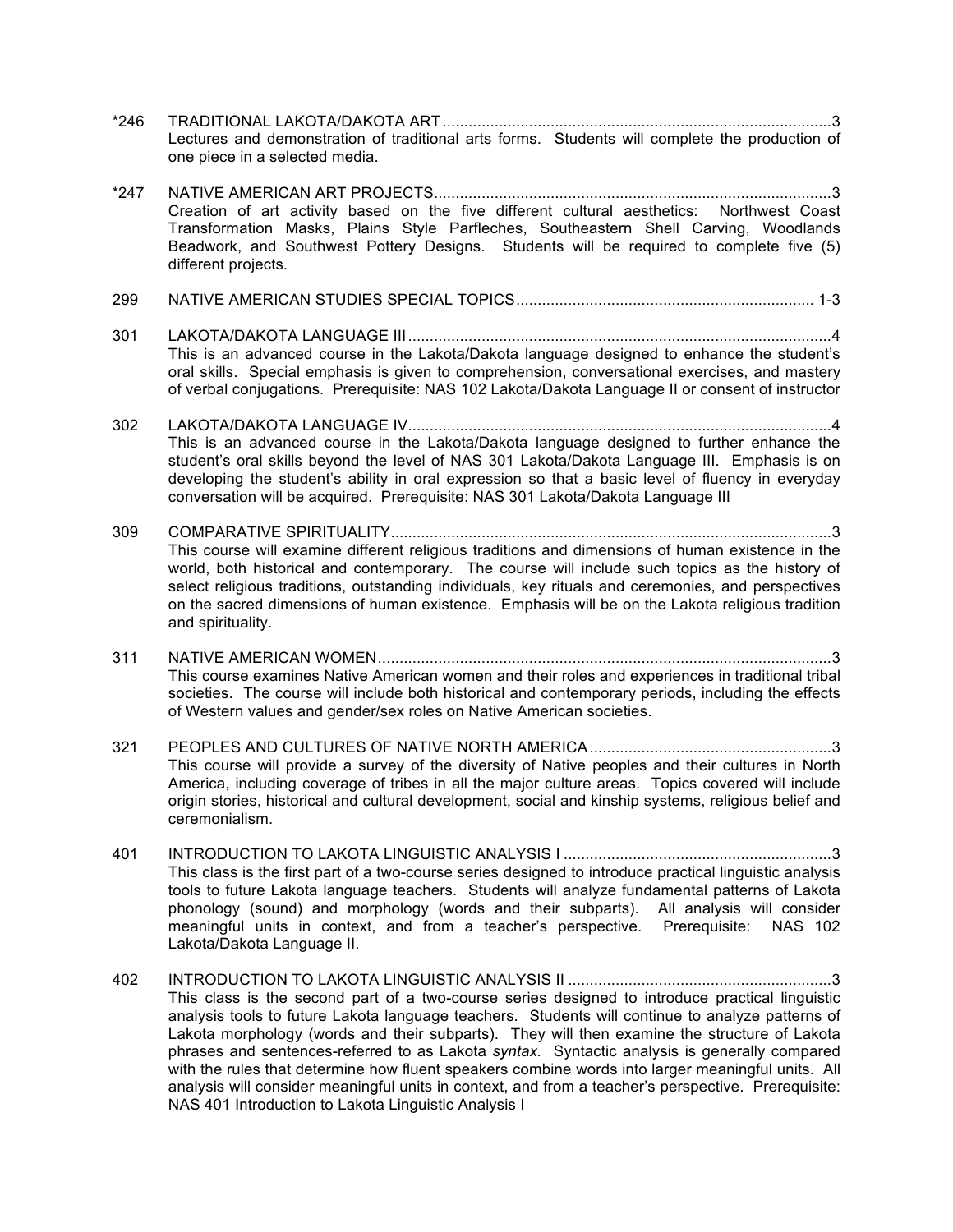- 403 LAKOTA LANGUAGE IMMERSION I..............................................................................................4 This is an advanced course in the Lakota/Dakota language designed to enhance the student's language skills. Special emphasis is given to comprehension, conversational exercises, and mastery of verbal conjugations. This course will have a laboratory component. One semester hour of credit for a practicum is equivalent to forty-five (45) contact hours for a total of 180 contact hours. Prerequisite: Consent of the instructor
- 404 LAKOTA LANGUAGE IMMERSION II.............................................................................................4 This is an advanced course in the Lakota/Dakota language designed to enhance the student's language skills in all areas of language competence. Emphasis is on developing the student's ability in oral expression so that a proficient level of fluency in everyday conversation will be acquired. This course will have a laboratory component. One semester hour of credit for a practicum is equivalent to forty-five (45) contact hours for a total of 180 contact hours. Prerequisite: NAS 403 Lakota Language Immersion I
- 405 LAKOTA LANGUAGE IMMERSION III............................................................................................4 This is an advanced course in the Lakota/Dakota language designed to enhance the student's language skills in all areas of language competence. Emphasis is on developing higher levels of written and oral expression as students continue to work towards an advanced level of fluency in everyday Lakota. Prerequisite: NAS 404 Lakota Language Immersion II
- 411 LAKOTA/DAKOTA HISTORY..........................................................................................................3 This course will provide a detailed study of the historical development and experiences of the Lakota and Dakota peoples, with emphasis on the impact of Euro-American contact and settlement, treaties and agreements with the federal government, conflicts with the military, and the impact of the establishment of the reservations and implementation of other federal policies. Prerequisite: NAS 105 Lakota/Dakota Culture
- 415 HISTORY OF NATIVE AMERICAN EDUCATION...........................................................................3 This course will provide a general historical survey of the encounters between Native American and Western education systems, including traditional tribal education, mission schools, BIA schools, and current school systems both on and off reservations in the United States and Canada.
- 420 CURRENT ISSUES IN NATIVE NORTH AMERICA .......................................................................3 This course will investigate a variety of contemporary issues in Indian Country, as well as the background for understanding present-day issues. Topics might include sovereignty, blood quantum, tribal enrollment, loss and revitalization of native languages and other identity issues; tribal gaming; tribal education; law enforcement; and natural resources.
- 421 LAKOTA/DAKOTA SOCIAL AND KINSHIP SYSTEMS...................................................................3 This course will provide a detailed analysis of the social and kinship systems of the Lakota/Dakota people, including the organization and structure of the thiyóšpaye and thiwáhe units, appropriate use of kinship terms and their associated behaviors, the values and moral philosophies of the social system, and the expectations for proper roles of males and females within traditional Lakota/Dakota society.
- 431 HISTORY OF TRADITIONAL LAKOTA/DAKOTA LEADERSHIP AND THE ITHÁŊČHAŊ.............3 This course will provide a detailed analysis of the traditional Lakota/Dakota system of leadership and government, including the organization and structure of traditional band and tribal government, how leaders were selected and expectations for their behavior and moral philosophies of the leadership system, and study of specific itháŋčhaŋ (chiefs) who greatly influenced the historical direction of the Lakota/Dakota people.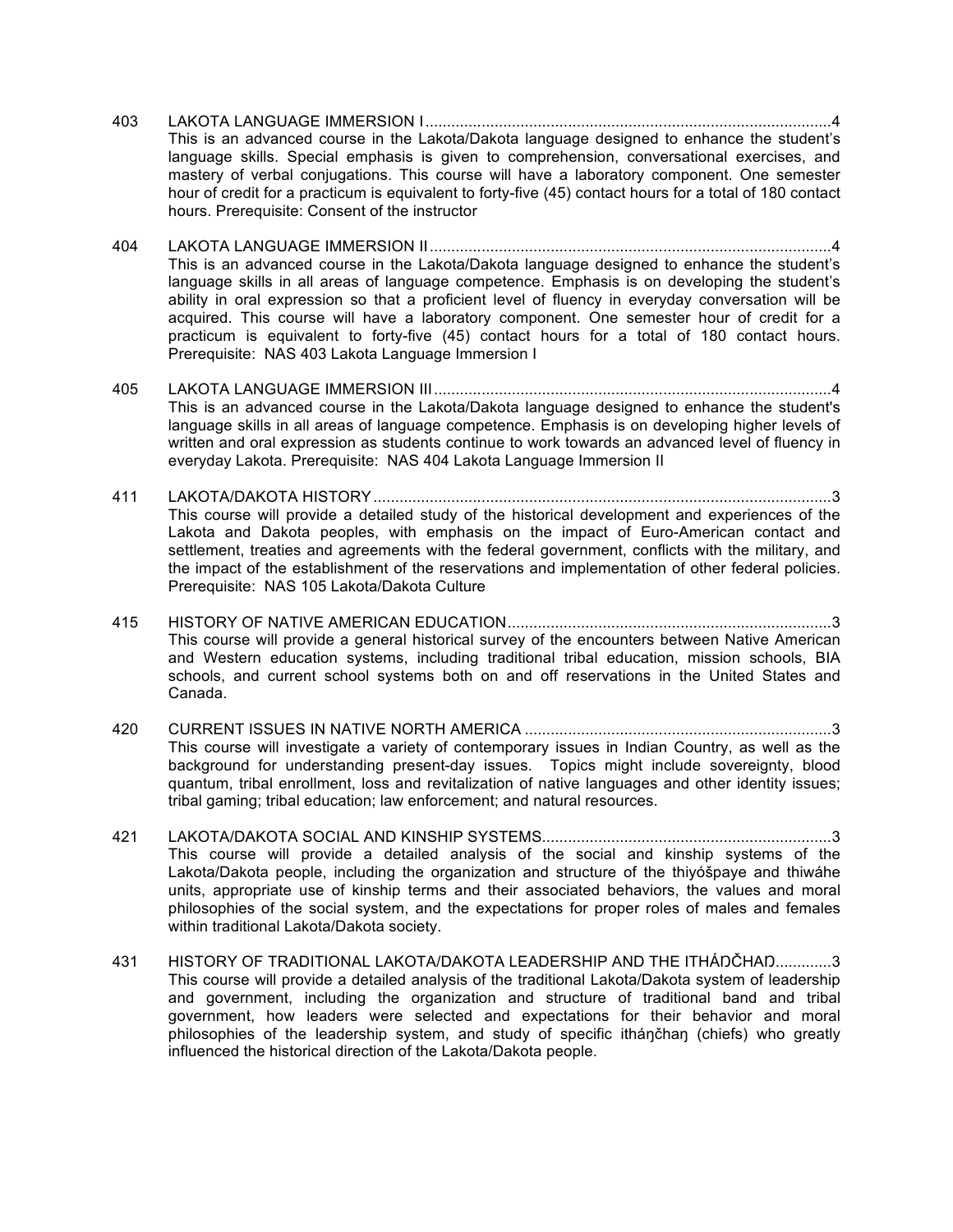- 440 STANDING ROCK CULTURE & HISTORY.....................................................................................1 This course will provide an overview of the historical development of the Standing Rock Reservation and a survey of the culture and society of the Húŋkpapha, Sihásapa, and Wičhíyena peoples who call it home. The course will include an overview of the Lakota/Dakota social and kinship system and discussion of the contemporary social and political structure of the reservation. This course is one of a three-part series that can be used for teacher certification in fulfilling the Indian Studies requirement.
- 441 CULTURE IN THE CLASSROOM ...................................................................................................1 This course is designed for new and existing educators on the Standing Rock Reservation. Participants will explore the factors and best practices that contribute to effective instruction when working with American Indian students. This course is one of a three-part series that can be used for teacher certification in fulfilling the Indian Studies requirement.
- 442 CULTURALLY RELEVANT CURRICULUM ....................................................................................1 This course is designed for new and existing educators on the Standing Rock Reservation. The course will focus on developing culturally relevant curriculum resources, the implementation of those resources in the classroom, and the identification of best practices when working with American Indian students. This course is one of a three-part series that can be used for teacher certification in fulfilling the Indian Studies requirement.

#### 499 NATIVE AMERICAN STUDIES SPECIAL TOPICS..................................................................... 1-3

#### *NATIVE COMMUNITY DEVELOPMENT (NCD)*

- 110 COMMUNITY MOBILIZATION & ORGANIZATION.........................................................................3 This course addresses the major contributors to begin effective Native community development and empowerment. It uncovers the major contributors to apathy and resistance to change in a Native community.
- 120 COMMUNITY ASSETS & CAPITAL ................................................................................................3 This course explores the identification of community assets and the transformation of those assets into community Capitals that allow the community to compound its own sense of empowerment.
- 130 COMMUNITY CAPACITY BUILDING..............................................................................................3 This course introduces concepts from which we can base strategies to positively change the community for the better and prepare community members to positively manage change in the community.
- 140 COMMUNITY LEADERSHIP CONCEPTS......................................................................................3 This course is designed to expand the understanding and conceptualization of Native leadership. The course establishes a foundation for leader expectations and how leaders should respond to those expectations.
- 145 COMMUNITY LEADERSHIP APPLICATION ..................................................................................3 This course is designed to expand the community leadership base of the community and to generate the capacity and structure to identify partnerships to achieve the long-term goals of Native communities.
- 150 COMMUNITY VISIONING AND PLANNING ...................................................................................3 Visioning is the process to create a powerful new context of hope within the community. The issues that form the future of communities revolve around the notion of creating or reclaiming balance in the community. We learn how to bring a community closer to its dreams and then assigning responsibility to groups or individuals to carry out the dreams.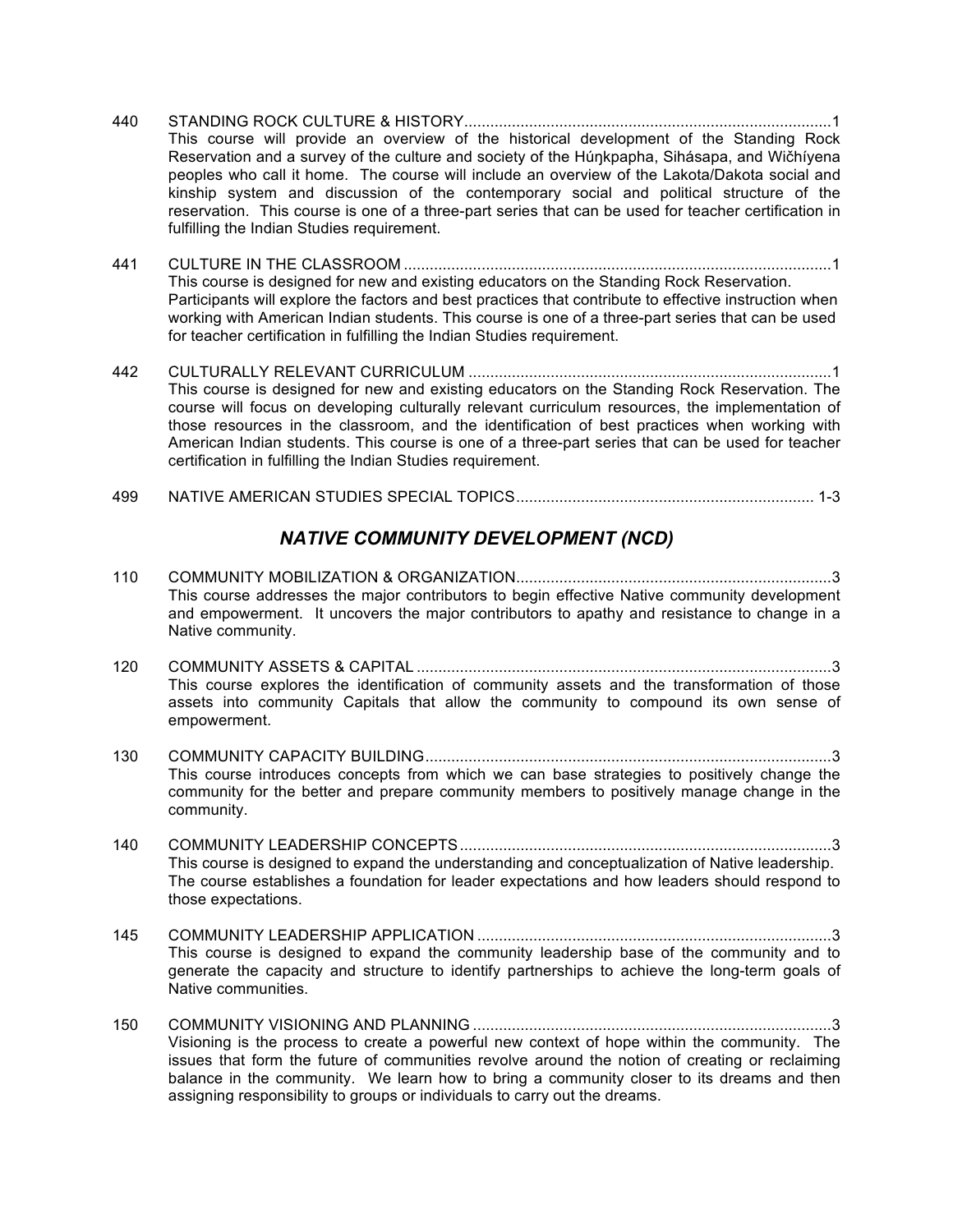- 160 COMMUNITY RESOURCES AND PROJECT SUSTAINABILITY...................................................3 Getting the structures in place to attract and handle resources that are needed to sustain the efforts of the community. Community focused not for profit development allows the community to attract needed capital and create partnerships with outside entities that are critical to sustaining their efforts for the long term.
- 170 COMMUNITY ECONOMIC DEVELEOPMENT ...............................................................................3 This course is designed to development an understanding of economic development theory, proven economic development practice, and advancing economic development efforts of Native communities.
- 299 NATIVE COMMUNITY DEVELOPMENT SPECIAL TOPICS...................................................... 1-3

#### *DIVISION OF NURSING NURSING (NURS)*

- 101 INTRODUCTION TO THE NURSING PROFESSION.....................................................................1 This course will explore nursing as a profession. The student will be introduced to the concepts of health and wellness, holistic nursing practice, medical terminology, and the steps of the nursing process. Ethical and legal issues will be discussed.
- 201 HOLISTIC HEALTH ASSESSMENT ACROSS THE LIFESPAN.....................................................3 Holistic assessments across the lifespan and the skills necessary to do them will be the focus of this class. Students will learn to do a systematic collection of health information using the nursing process. Interviewing and documentation skills in particular will be stressed. Laboratory required. Prerequisite: Consent of the instructor
- 205 BASIC PHARMACOLOGY FOR NURSES......................................................................................2 This course provides the student with an introduction to clinical drug therapy. The basic knowledge and skills for the safe administration of drugs is taught. The nursing process is applied to the administration of a variety of clinical drugs. Prerequisite: NURS 206 Fundamental Nursing Interventions
- 206 FUNDAMENTAL NURSING INTERVENTIONS ..............................................................................3 This course teaches the student the basic knowledge, principles, and skills fundamental to the practical nursing role. The skills will include both traditional and complementary techniques. The student will gain confidence in these skills by practicing on peers, self, and models. Laboratory and nursing practice experience required. Prerequisites: BIOL 220 Anatomy and Physiology I; NURS 101 Introduction to the Nursing Profession, and NURS 201 Holistic Health Assessment Across the Lifespan
- 206C FUNDAMENTAL NURSING INTERVENTIONS (Nursing Practice Experience) ...........................1 Required nursing practice experience for NURS 206. This component would be offered in the fall (early September). Prerequisite: NURS 206 Fundamental Nursing Interventions
- 231 MENTAL HEALTH/BEHAVIORAL HEALTH NURSING ..................................................................2 This course focuses on assessing, promoting, maintaining, and restoring mental health across the life span. Therapeutic communication techniques will be explored. Nursing practice experience required. Prerequisites: NURS 206 Fundamental Nursing Interventions and concurrent enrollment in NURS 205 Pharmacology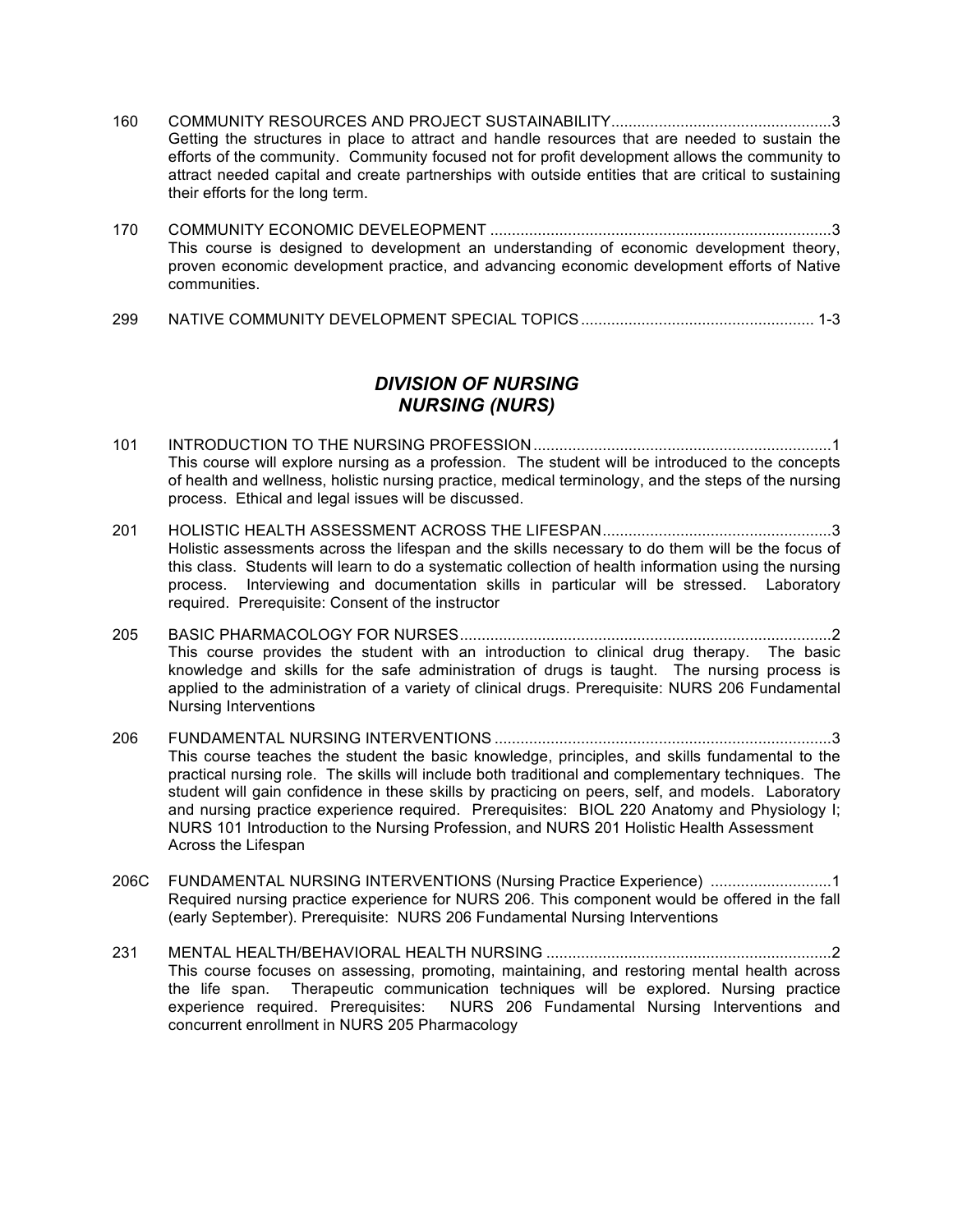- 245 NURSING CARE OF FAMILIES......................................................................................................4 Knowledge from previous courses is expanded and applied to the physical, psychosocial, emotional, and spiritual needs of the childbearing and childrearing family. The focus remains on the role of the practical nurse in assessing, planning, implementing, and evaluating nursing care under the supervision of a registered nurse when indicated. Nursing practice experience required. Prerequisites: PSYC 255 Child and Adolescent Psychology, NURS 206 Fundamental Nursing Interventions and concurrent enrollment in NURS 231 Mental Health/Behavioral Health Nursing or consent of instructor.
- 246 NURSING CARE ACROSS THE LIFESPAN...................................................................................9 This course focuses on the transitions and experiences of families and individuals during the adult years. Knowledge from previous courses is expanded and applied to the physical, psychosocial, emotional, and spiritual needs of the maturing and aging family. The focus remains on the role of the practical nurse in assessing, planning, implementing, and evaluating nursing care under the supervision of a registered nurse when indicated. Nursing practice experience required. Prerequisites: NURS 231 Mental Health/Behavioral Health Nursing and NURS 245 Nursing Care of Families
- 297 CAPSTONE EXPERIENCE IN NURSING.......................................................................................1 This course provides the student with the opportunity to develop confidence in their competence as they transition to the beginning practical nurse role. This is a practical experience during which the student works closely with selected health professionals in a variety of nursing practice settings. Prerequisite: Satisfactory completion of all degree requirements for Associate of Science in Practical Nursing AND consent of Instructor.
- 299 NURSING SPECIAL TOPICS...................................................................................................... 1-3

# *DIVISION OF SOCIAL AND BEHAVIORAL SCIENCE*

#### *ANTHROPOLOGY (ANT)*

299 ANTHROPOLOGY SPECIAL TOPICS........................................................................................ 1-3

#### *COMMUNITY HEALTH WORKER (CHW)*

- 101 INTRODUCTION TO COMMUNITY HEALTH.................................................................................3 This course is designed to introduce Community Health Workers (CHWs) to the many elements influencing the health of communities.
- 201 CHRONIC DISEASE MANAGEMENT IN THE COMMUNITY.........................................................3 This course is designed to empower Community Health Workers to assist community members who live "day to day" with chronic illness in a community setting. Special attention will be focused on the unique needs of American Indian communities related to chronic diseases that are common at the national level.
- 210 COMMUNITY-BASED HEALTH PROMOTION & DISEASE PREVENTION...................................4 This course addresses evidence-based components of promoting health and preventing diseases, with an emphasis on nutrition and physical activity. Primary prevention and health literacy issues in community health will be emphasized throughout the course. Course will include a lab/clinical component in collaboratively creating a detailed plan for a community-based HPDP project.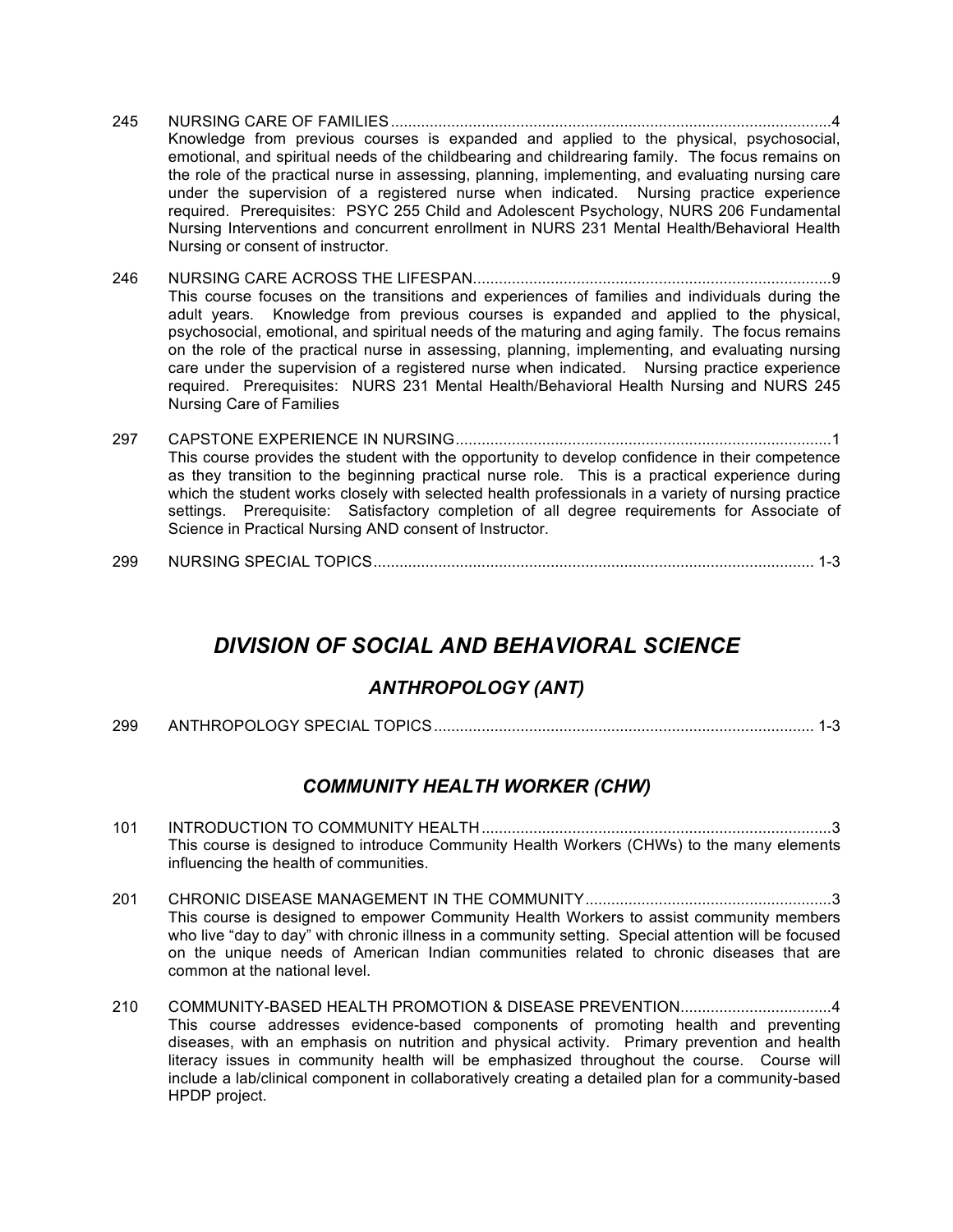- 220 CARING FOR ELDERS...................................................................................................................3 This course will teach students the primary concerns, normal changes, diseases, and health care needs of elders who are living and aging in their communities. Special attention will be focused on unique needs of elders living within Native American communities based on input from Native American elders.
- 230 TARGETED CASE MANAGEMENT................................................................................................3 This course focusses on the step by step process of Targeted Case Management (TCM) as it is practiced in North Dakota. There will be a strong focus on the North Dakota state-required documentation that is involved in delivering TCM services.
- 240 CHR BASIC CERTIFICATION TRAINING.......................................................................................5 This course prepares Community Health Representatives (CHR) to obtain the *"CHR Basic Certification"* from Indian Health Service. The CHR Basic Certification training will adhere to the training requirements for CHRs as required by the National CHR Office/ Indian Health Service. Laboratory required.

#### *CRIMINAL JUSTICE (CJ)*

- 201 INTRODUCTION TO CRIMINAL JUSTICE .....................................................................................3 Basic introduction to the three primary elements of the American Criminal Justice system – law enforcement, the courts, and corrections. The course will briefly explore the history of policing, constitutional law, criminal law, and the relationship between American law and Indian tribes and general aspects of tribal law.
- 203 INTERVIEWING & INTERROGATION ............................................................................................3 This course is an Introduction to techniques commonly used to conduct one-on-one interviews and interrogations. Emphasis is placed on the legal and practical differences between interviews of witnesses and interrogations of criminal suspects. Course uses classroom settings and practical applications to identify and refine methods used to detect truthful, as well as deceptive, actions or responses. Prerequisite: CJ 201 Introduction to Criminal Justice
- 205 INDIAN LAW....................................................................................................................................3 This course will examine both tribal and federal Indian law from historical and social perspectives, the roles and functions of various agencies, and the processes involved in the administration of American Indian law. Prerequisite: CJ 201 Introduction to Criminal Justice
- 208 FAMILY LAW ...................................................................................................................................3 This course focuses on legal problems pertaining to the organization, operation, and dissolution of the family, including domestic relations, paternity, child custody, adoptions, and child and spousal support, with particular emphasis on Tribal codes and Native American issues including the Indian Child Welfare Act and the Violence Against Women Act.
- 209 WILL, PROBATE AND PROPERTY LAW .......................................................................................3 This course includes instruction on federal, state, and Tribal law relating to wills and trusts, the probate process, acquisition and allocation of property rights, forms and transfers of ownership, land use, government regulation of land, and fiduciary duties and responsibilities.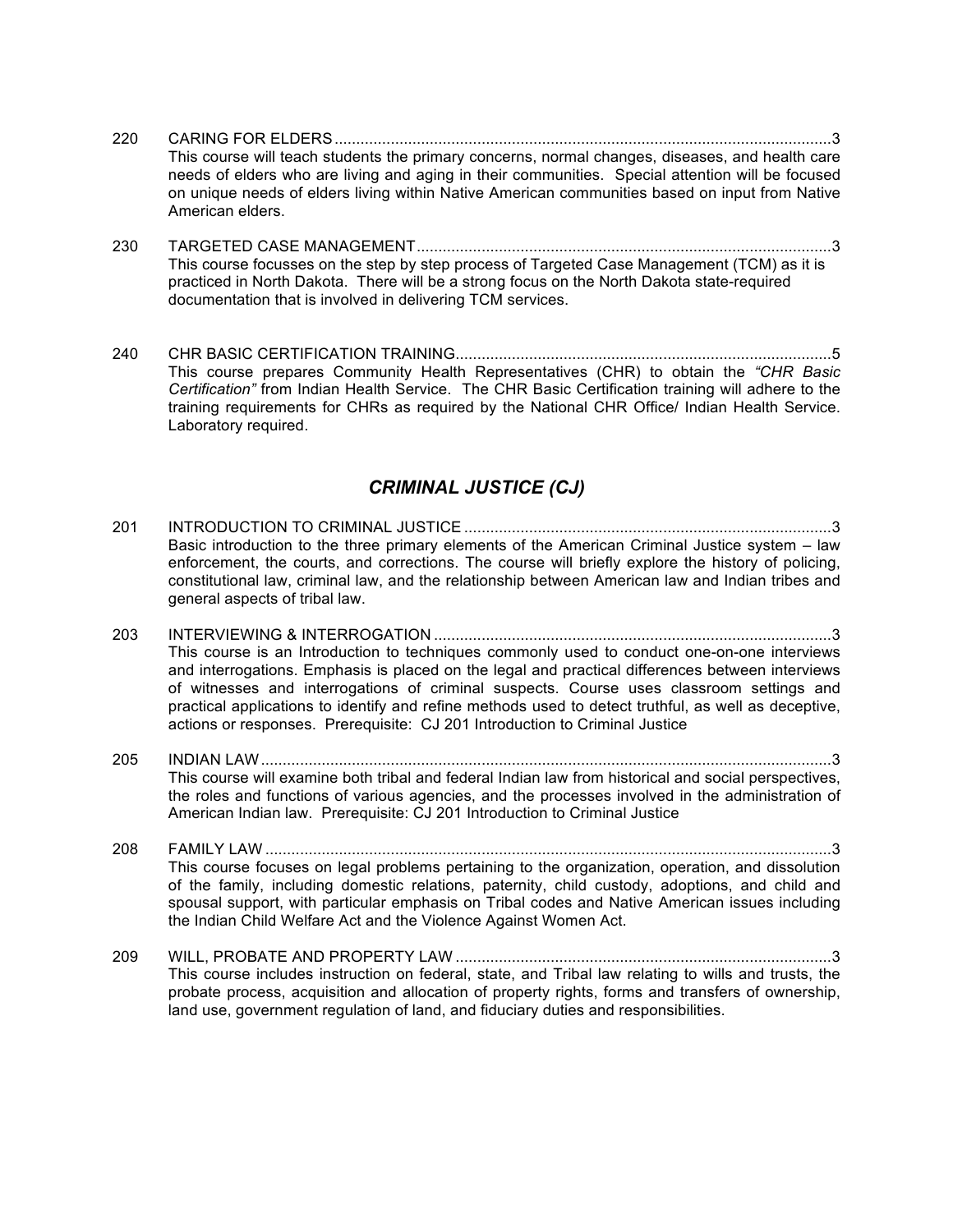- 210 LEGAL RESEARCH, WRITING, AND CASE ANALYSIS................................................................3 This course will familiarize students with the fundamentals of legal research, terminology, writing, and analysis, including law library techniques, computer-assisted legal research, citation forms, briefs, and court opinion discussions. Students will develop skills in researching and interpreting applicable federal and tribal statutes and case law, primary/secondary authority, and mandatory/persuasive authority. Prerequisites: ENG 120 Composition II, CJ 215 Criminal Procedure, CJ 230 Criminal Law, CJ 225 Introduction to American Courts, and CJ 235 Criminal Evidence
- 215 CRIMINAL PROCEDURE................................................................................................................3 This course examines the methods and mechanics of the legal process with a particular emphasis on arrest, search, and seizure, and the rights and responsibilities of the various actors during the investigation and prosecution of a criminal act. Prerequisite: CJ 201 Introduction to Criminal Justice
- 221 CRIME, TRIBAL POLICY & TRIBAL POLICING .............................................................................3 This course will explore the role, conflicts, and cooperation of tribal police agencies, Tribal courts, and Tribal governments in preventing crime and administering justice on the reservation. Special attention will be given to the many challenges faced by Tribal police departments, such as heightened crime rates, a lack of resources (working patrol vehicles, 911 systems, overall funding), and vast patrol areas. This course analyzes the structure of Tribal law enforcement and the ways it differs from mainstream policing; the role of women, tribal members, and others who comprise tribal law enforcement personnel; tribal jails and corrections; police training; and the legal, political, cultural, and historical issues that affect American Indian Tribal policing. Prerequisite: CJ 201 Introduction to Criminal Justice
- 225 INTRODUCTION TO AMERICAN COURTS ...................................................................................3 This course examines the structure, jurisdictions, responsibilities, and constitutional authority of the various courts within the American criminal justice system. Prerequisite: CJ 201 Introduction to Criminal Justice
- 226 CRIMINAL INVESTIGATIONS.........................................................................................................3 An introduction to principles and procedures used in criminal investigations including crime scene management and documentation, chain of custody, and evidence collection and preservation techniques. Prerequisites: CJ 201 Introduction to Criminal Justice
- 230 CRIMINAL LAW...............................................................................................................................3 This course investigates the principles of criminal accountability, including an analysis of substantive law and the elements necessary to prove crimes against persons, property, and society. Prerequisite: CJ 201 Introduction to Criminal Justice
- 231 CONTRACTS AND TORTS.............................................................................................................3 This course presents a comprehensive analysis of contract law including terms and definitions; creation and termination; determining applicable law, contract formation, performance, and enforcement; breach and remedies; and Tribal codes, common law, and the Uniform Commercial Code. Students will also be introduced to basic theories of liability of torts and examine tort actions classified as intentional interference with persona, others' property and negligence. Analysis of tort law will include intentional and business torts; strict liability and negligence; product liability and defamation; and affirmative defenses. Prerequisite: CJ 210 Legal Research, Writing, and Case Analysis
- 235 CRIMINAL EVIDENCE ....................................................................................................................3 This course will provide an in-depth analysis of the rules of evidence within the American criminal justice system. Topics include admissibility, relevancy, materiality, weight, burden of proof, examination of witnesses, testimony, and types of evidence. Prerequisite: CJ 201 Introduction to Criminal Justice.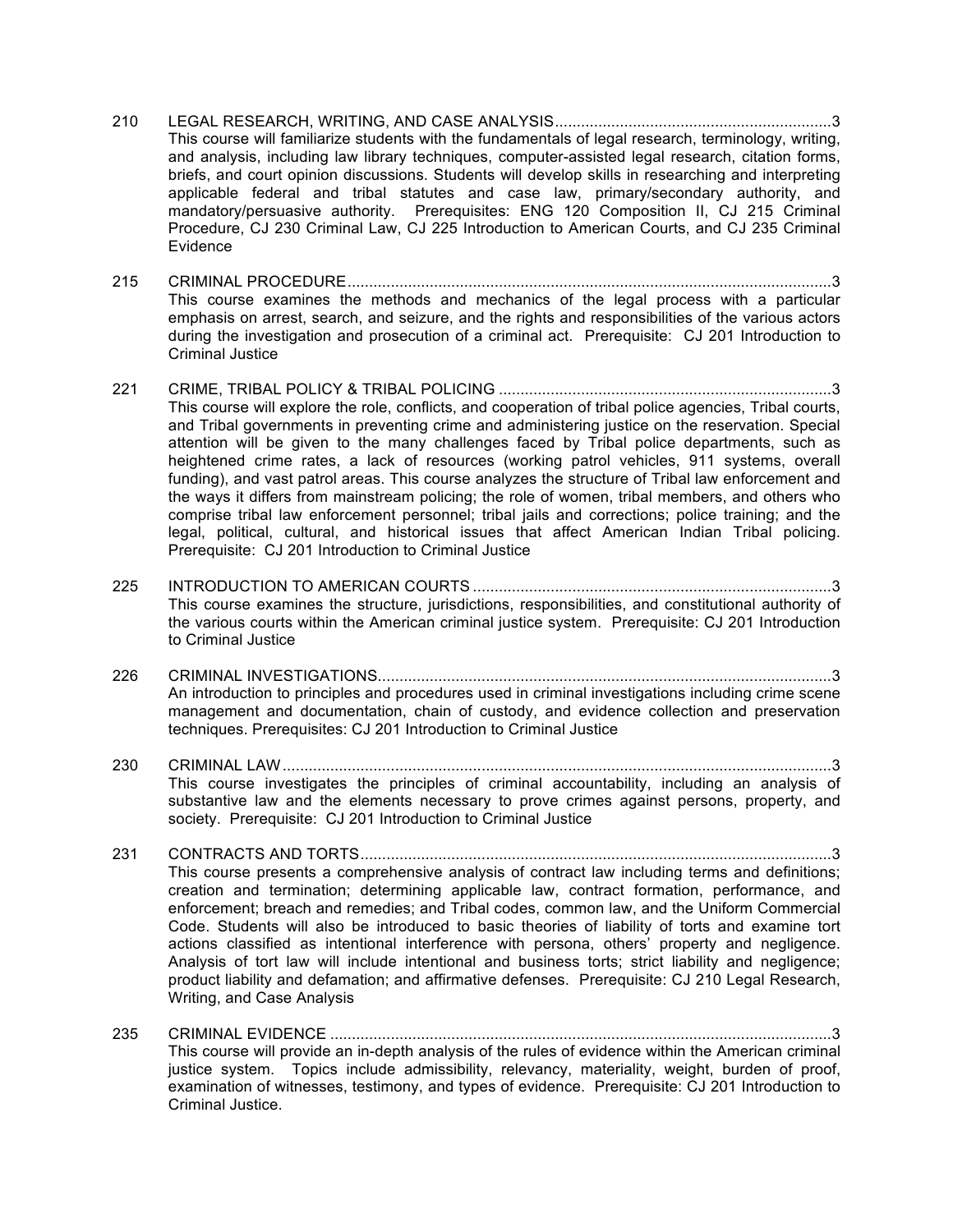- 245 SURVEY OF FORENSIC SCIENCES .............................................................................................3 This course is a basic investigatory analysis of the various disciplines involved in the Forensic Sciences and their application to the investigation and prosecution of criminal acts. Prerequisite: CJ 201 Introduction to Criminal Justice 252 CRIMINOLOGY ...............................................................................................................................3 This course is a survey of the historical, philosophical, and theoretical causes and definitions of deviance and criminality and society's responses to these issues with a special emphasis on the extent, theories of causation and punishment, and efforts at prevention of criminal behaviors. Prerequisite: CJ 201 Introduction to Criminal Justice 253 JUVENILE JUSTICE........................................................................................................................3 This course examines the historical, philosophical, and organizational foundations of the American juvenile justice system and the functions, jurisdictions, and roles of the various juvenile justice actors and agencies. Prerequisite: CJ 201 Introduction to Criminal Justice \*260 ETHICS IN CRIMINAL JUSTICE.....................................................................................................3 Examines the philosophical, moral, and ethical bases of human behavior from a criminal justice perspective. Students discuss justice, law, punishment, moral decision-making, and ethical and legal dilemmas in law enforcement, the courts, and sentencing. 265 TRIAL TECHNIQUES ......................................................................................................................3 This course is designed to familiarize students with the techniques and practices of the courtroom by utilizing mock student trials in which the students act as advocates, witnesses, judges, court officials, and police officers. Prerequisite CJ 201 Introduction to Criminal Justice, CJ 215 Criminal Procedure, CJ 225 Introduction to American Courts, CJ 230 Criminal Law, CJ 235 Criminal Evidence 270 INTRODUCTION TO CORRECTIONS ...........................................................................................3 This course examines the various theories, models, and applications of corrections including retribution, rehabilitation, and isolation from historical and theoretical perspectives and examines the roles of various actors within the correctional system. Prerequisite: CJ 201 Introduction to Criminal Justice 290 CRIMINAL BEHAVIOR ANALYSIS..................................................................................................3 This course examines assorted approaches to criminal behavioral analysis. Topics include the philosophical, taxonomic, and practical studies of the various types of criminal behaviors and their applications to the investigation and prosecution of crimes of violence. 297 CRIMINAL JUSTICE INTERNSHIP/CAPSTONE EXPERIENCE....................................................3 This provides the student with the opportunity to experience the employment areas of their program of study. Students will complete a minimum 135 hours of internship training provided by various employers in the Criminal Justice Field. For those who are unable to, or choose not to find internship placement within their individual areas of interest, students who select the capstone experience option will pursue a plan of independent study relating to their chosen field of study culminating in a thesis and multi-media presentation. Prerequisite: Students, through advisor approval, will only be allowed to complete the internship/capstone within the last two semesters of the Criminal Justice degree plan. 299 CRIMINAL JUSTICE SPECIAL TOPICS ..................................................................................... 1-3 \*360 ETHICS IN CRIMINAL JUSTICE.....................................................................................................3 Examines the philosophical, moral, and ethical bases of human behavior from a criminal justice
	- perspective. Students discuss justice, law, punishment, moral decision-making, and ethical and legal dilemmas in law enforcement, the courts, and sentencing.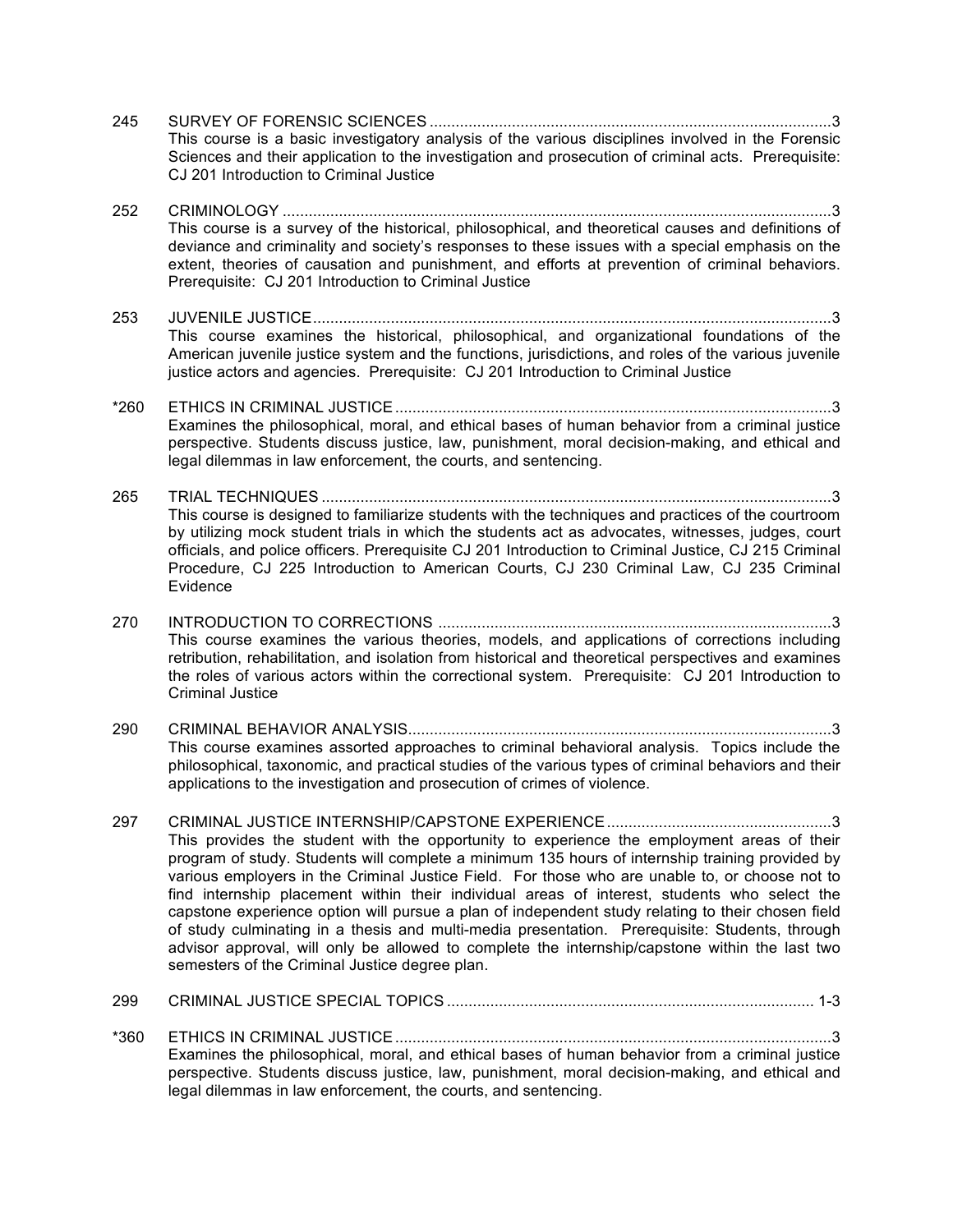| *365 |                                                                                                       |
|------|-------------------------------------------------------------------------------------------------------|
|      | This course is designed to familiarize students with the techniques and practices of the courtroom    |
|      | by utilizing mock student trials in which the students act as advocates, witnesses, judges, court     |
|      | officials, and police officers. Prerequisite CJ 201 Introduction to Criminal Justice, CJ 215 Criminal |
|      | Procedure, CJ 225 Introduction to American Courts, CJ 230 Criminal Law, CJ 235 Criminal               |
|      | Evidence                                                                                              |

|  | 499 |  |  |  |
|--|-----|--|--|--|
|--|-----|--|--|--|

#### *ECONOMICS (ECON)*

| 201 | This course focuses on the nature, method, and scope of economic analysis, economic scarcity,<br>resources, specialization of labor, supply-demand analysis, production and cost analysis, product<br>and resource market structures, distribution of income, international trade, and economics of<br>information and externalities. Prerequisite: MATH 102 Intermediate Algebra or higher |
|-----|---------------------------------------------------------------------------------------------------------------------------------------------------------------------------------------------------------------------------------------------------------------------------------------------------------------------------------------------------------------------------------------------|
| 202 | This course centers on aggregate income and employment analysis, business cycles,<br>unemployment, inflation and economic growth, fiscal policy, money and monetary policy, the U.S.<br>economy and the world economy. Prerequisite: MATH 102 Intermediate Algebra or higher                                                                                                                |
| 299 |                                                                                                                                                                                                                                                                                                                                                                                             |
| 300 | An introduction to the financial system and the impact of money and monetary policy on the<br>economy.                                                                                                                                                                                                                                                                                      |
| 310 | An analysis of the factors affecting the economic growth and development of the nation and how<br>it relates to the Standing Rock Reservation. It will include discussion of problems that affect<br>development of policies.                                                                                                                                                               |
| 499 |                                                                                                                                                                                                                                                                                                                                                                                             |

#### *GEOGRAPHY (GEOG)*

| 161 |                                                                                          |
|-----|------------------------------------------------------------------------------------------|
|     | This is a survey course covering regions of the world with the emphasis on the economic, |
|     | physical, and cultural criteria used to differentiate one region from another.           |

201 GEOGRAPHY I................................................................................................................................3 An in depth course in regional geography covering the Western Hemisphere including Oceania (Australia, New Zealand, New Guinea and Pacific Islands). Basic content and methodology of geography such as climate, landforms, populations, distribution, and analysis of human, physical, economic, cultural, and political features on a map will be covered.

202 GEOGRAPHY II...............................................................................................................................3 An in depth course in regional geography covering the Eastern Hemisphere including Europe, Asia, Africa, the Middle East (South West Asia). Basic content and methodology of geography such as climate, landforms, population distribution, and analysis of human, physical, economic, cultural, and political features on a map will be covered.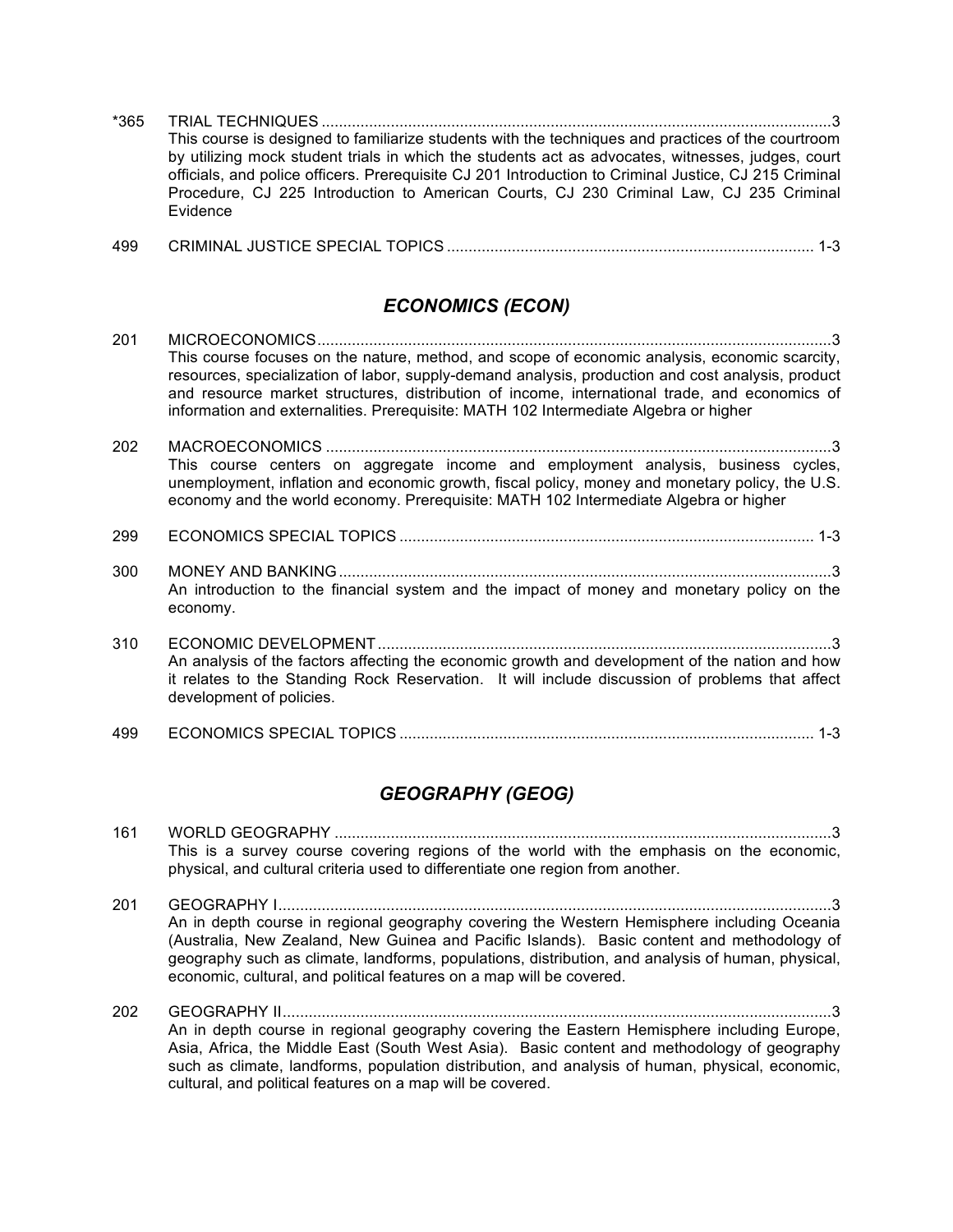| 299 |                                                                        |  |
|-----|------------------------------------------------------------------------|--|
| 305 | This course examines the interconnectedness of geography and politics. |  |

#### *HUMAN SERVICES (HS)*

- 101 INTRODUCTION TO HUMAN SERVICES......................................................................................3 This course provides an orientation to the field of human services and provides an opportunity to explore human service occupations and professional organizations. Students will be familiarized with the roles and functions of Human Services workers through examination of the skills, knowledge, traits and attitudes necessary to enter the Human Services field. The ethical principles that guide the Human Services professional are explored in depth.
- 102 INTERVIEWING I.............................................................................................................................3 This course is an introductory experience in active listening. The emphasis is on basic awareness and communication skills, empathetic listening, and positive regard for the client. Students will explore methods of active listening, paraphrasing and summarizing, and respecting clients' cultural backgrounds in all aspects of information gathering. The course provides students with the basic overview of the attitudes, knowledge, and skills which human service professionals need when they conduct interviews.
- 103 INTERVIEWING II............................................................................................................................3 This course builds upon the basic skills learned in HS 102 Interviewing I. It emphasizes the development of skills utilizing theories, practice and case application to allow students to conduct interviews. The focus is on developing advanced skills and strategies with significant opportunity for hands-on practice. Prerequisite: HS 102 Interviewing I
- 201 CASE MANAGEMENT I ..................................................................................................................3 This course introduces students to case management. Emphasis is given to the historical perspectives of case management, phases and models of case management and on concepts of effective intake interviewing, problem identification and assessment. The course will concentrate in skill development as opposed to theoretical concepts.
- 202 CASE MANAGEMENT II .................................................................................................................3 This course will build on HS 201 Case Management and will focus on service delivery planning, concepts of intervention and evaluation of interventions. Students will also gain skills for developing, implementing, and monitoring effective case plans and advocating for resources that help clients achieve self-sufficiency. Ethical and legal issues and surviving as a case manager will be explored. Prerequisite: HS 201 Case Management I
- 211 INTRODUCTION TO ADDICTIONS ................................................................................................3 This course will focus on an overview of historical, cultural and current attitudes toward drug use. This course provides students with the opportunity to study the various modalities of addiction. The interaction of physical, psychological, social and spiritual aspects of addiction will be explored as well as methods and models of treatment and various concepts of early intervention and prevention. This course will survey alcohol and drug abuse treatment methods needed for working with special populations, group techniques, relapse prevention, and nontraditional treatment methods.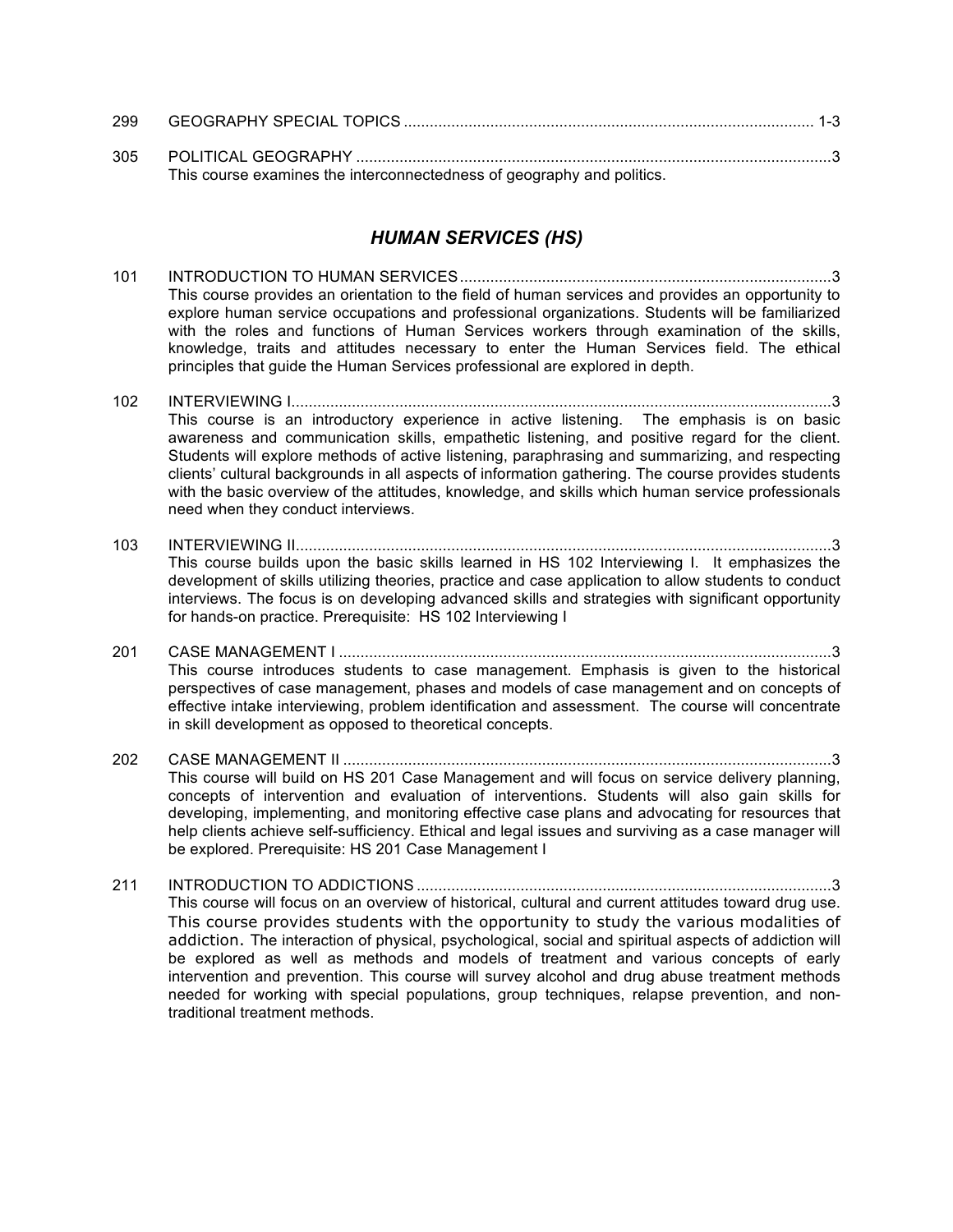- 220 MANAGEMENT & ADMINISTRATION IN HUMAN SERVICES......................................................3 This course introduces students to the principles of human service administration. It is designed to provide students with a comprehensive overview of planning, evaluating, managing, community relations and other activities which affects the operation of a human service agency.
- \*255 DOMESTIC VIOLENCE, ABUSE, AND NEGLECT.........................................................................3 This course will cover violence in intimate relationships ranging from the traditional family situation to alternative family structures. Although considerable attention will be devoted to wife abuse and child abuse, substantial consideration will be addressed for elderly abuse, GLBT abuse, dating violence, neglect, husband abuse, and characteristic of societies and cultures which enhance and promote interpersonal violence. There will also be a section on how culture, race, and ethnicity impacts domestic violence and how interventions may need to be modified in order to meet the diverse needs women affected by violence in ethnic minority and immigrant groups.
- 260 CRISIS INTERVENTION/SUICIDE PREVENTION .........................................................................3 This course focuses on introducing crisis intervention concepts and strategies applicable to the field of human services. This course covers crises throughout the life cycle and situations such as medical and psychological traumas, post-traumatic stress disorder and professional burnout.
- 297 HUMAN SERVICES INTERNSHIP.............................................................................................. 1-3 This course provides the student opportunities to gain supervised, practical experience working in a human service profession. A minimum of 135 hours of field experience and completion of a competency portfolio are required. Students must pass with a "C" or better. One semester hour of credit is equivalent to forty-five (45) contact hours. Prerequisites: Advisor approval and completion within the last two semesters of the Human Service Technician degree plan.
- 299 HUMAN SERVICES SPECIAL TOPICS...................................................................................... 1-3
- 310 GRIEF AND LOSS...........................................................................................................................3 Students will study the life cycle and other theoretical perspectives of loss and grief as well as the social justice, conceptual, cultural, and moral issues relating to death and dying. This course will encompass an in-depth exploration of the physical, emotional, and spiritual dimensions of death and dying, and the process of bereavement. These topics will be considered with awareness of history and of various cultures with the central stress being on the present and on multiculturalism.
- 315 PARENT-CHILD RELATIONSHIPS.................................................................................................3 This course will provide the student with an in-depth look at the concepts, tasks and current status of parenting. It will focus on a variety of types of families, as well as the risks and challenges they face. Topics include parent education and participation in the learning process, family and community lifestyles, child abuse, and contemporary family issues.
- 320 YOUTH AT RISK .............................................................................................................................3 This course is intended to educate the student about the causes and special challenges of the atrisk adolescent. Alternatives to traditional outpatient psychotherapy or hospitalizations will be reviewed.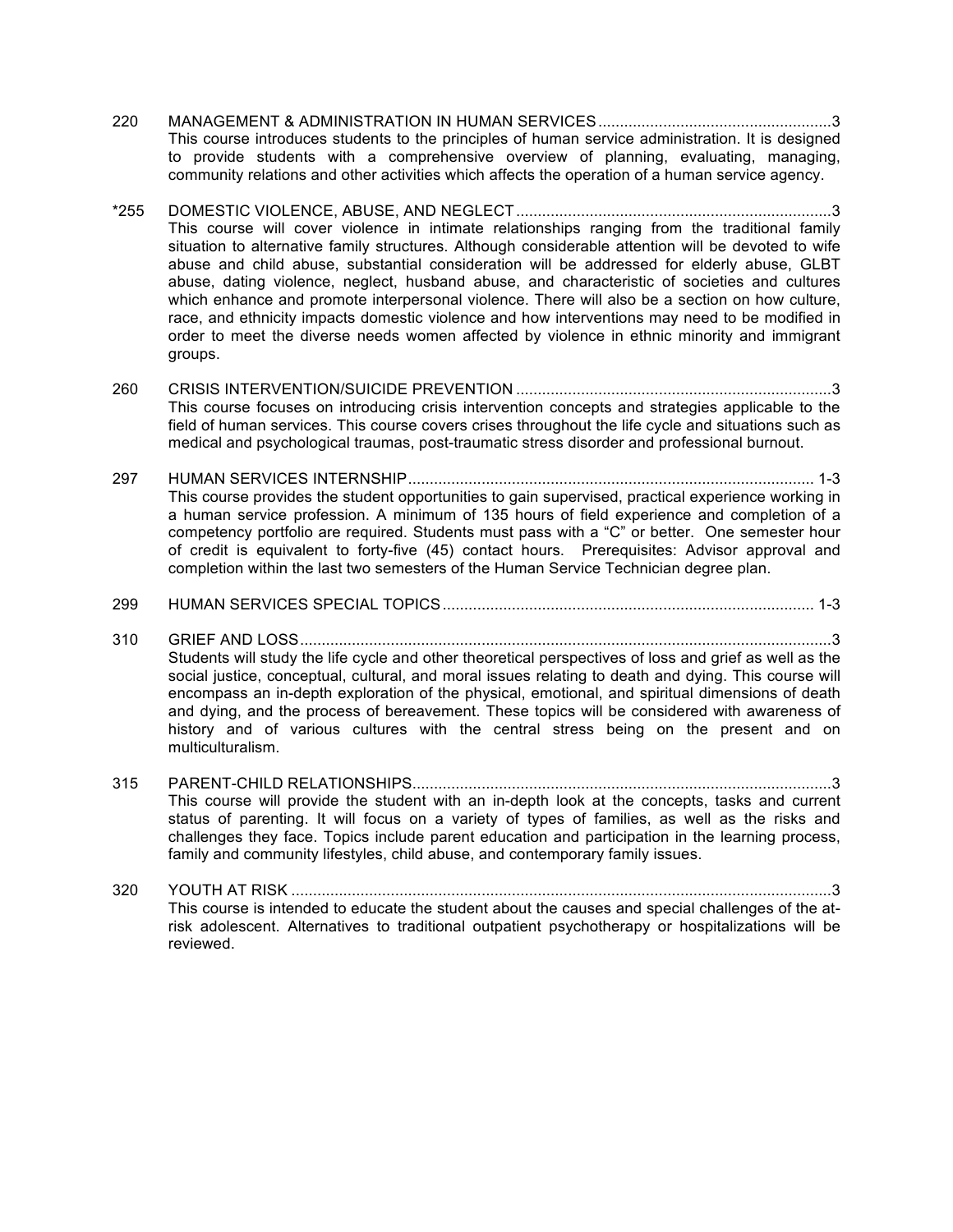- \*455 DOMESTIC VIOLENCE, ABUSE, AND NEGLECT.........................................................................3 This course will cover violence in intimate relationships ranging from the traditional family situation to alternative family structures. Although considerable attention will be devoted to wife abuse and child abuse, substantial consideration will be addressed for elderly abuse, GLBT abuse, dating violence, neglect, husband abuse, and characteristic of societies and cultures which enhance and promote interpersonal violence. There will also be a section on how culture, race, and ethnicity impacts domestic violence and how interventions may need to be modified in order to meet the diverse needs women affected by violence in ethnic minority and immigrant groups.
- 499 HUMAN SERVICES SPECIAL TOPICS...................................................................................... 1-3

#### *POLITICAL SCIENCE (POLS)*

- 115 AMERICAN GOVERNMENT ...........................................................................................................3 This course is a study of the United States federal government. Topics covered are the U.S. Constitution, federalism, links between citizens and the government, institutions, civil liberties, civil rights, and public policy making.
- 116 STATE & LOCAL GOVERNMENT ..................................................................................................3 This course will examine the structure and processes of state and community government, and their relationship to the federal government. Special attention will be given to North and South Dakota government, and the interaction of state and local government with the Standing Rock Sioux Tribal Government.
- \*203 LOCAL TRIBAL GOVERNMENT.....................................................................................................3 This course offers an introductory examination of tribal government, including analysis of the history, development, structure and politics of tribal peoples and governments. The course will also include the issues of dual citizenship, the powers of tribal government, and the relationships between federal, state, and tribal governments. Emphasis will be on Standing Rock Sioux Tribe.
- \*204 NATIVE AMERICAN GOVERNMENTS: TRADITIONAL AND CONTEMPORARY.........................3 This course will survey the structure of various American Indian tribal governments (both traditional and contemporary), and will examine the on-going struggle to retain sovereign powers of self-government over internal affairs and preservation of a land base and natural resources. The course will examine key events and legislation in American Indian policy that have affected tribal governments and shaped how those political institutions relate to state and federal governments.
- 299 POLITICAL SCIENCE SPECIAL TOPICS................................................................................... 1-3

#### *PSYCHOLOGY (PSYC)*

100 FIRST YEAR LEARNING EXPERIENCE ........................................................................................3 The purpose of this course is to provide an opportunity for students to learn and adopt methods to promote their success in school and life. Topics in this course include critical thinking skills, career planning, time organization, test-taking, communication skills, study techniques, questionasking skills, library use, and personal issues that face many college students.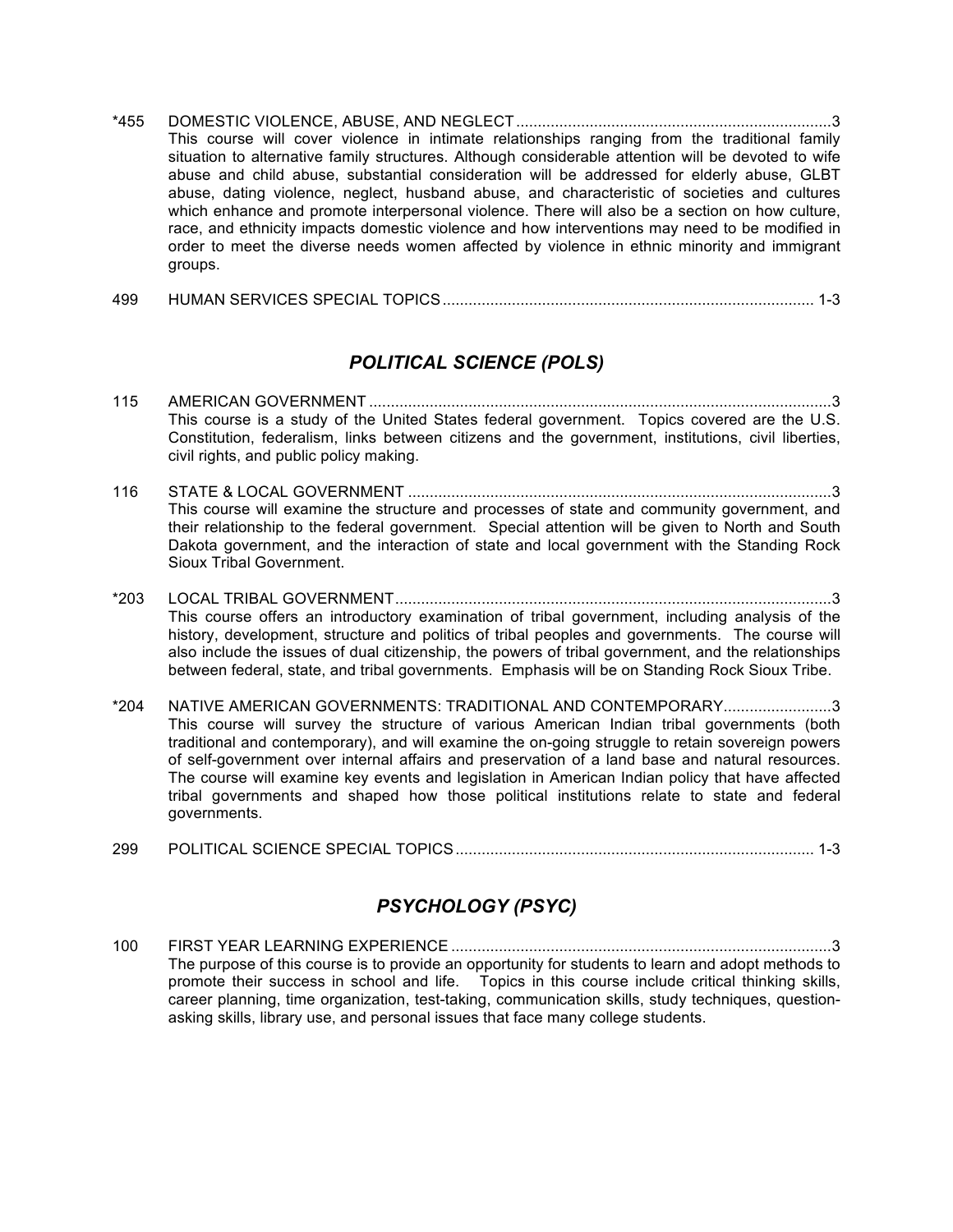- 111 INTRODUCTION TO PSYCHOLOGY .............................................................................................3 This course is designed to introduce students to the many and varied facets of psychology. Emphasis throughout the course will be on interactions of individuals in their cultural, social and economic environments as determined by their cognitive, behavioral and emotional experiences and training.
- 255 CHILD & ADOLESCENT PSYCHOLOGY .......................................................................................3 This course examines the cognitive, physical and psychological changes that take place from birth through adolescence. Emphasis is placed on the description and explanation of the dimensions of developmental change. Prerequisite: PSYC 111 Introduction to Psychology
- 258 ADULT AND END OF LIFE PSYCHOLOGY ...................................................................................1 This course examines the cognitive, physical and psychological (social and emotional) changes that take place from early adulthood through late adulthood. Emphasis is placed on the description and explanation of the dimensions of developmental change and tasks associated with the adult developmental period.
- 270 ABNORMAL PSYCHOLOGY...........................................................................................................3 This course will build the strengths of theoretical systems and clinical methods to provide students with a comprehensive and real-world overview of the field of abnormal psychology. This course will focus in on maladaptive behavior as a product of the interaction between personal vulnerabilities and resiliencies. Prerequisite: PSYC 111 Introduction to Psychology
- 299 PSYCHOLOGY SPECIAL TOPICS ............................................................................................. 1-3
- 355 ADULT DEVELOPMENT AND AGING............................................................................................3 This course provides an overview of the key ingredients necessary for a successful old age, with an emphasis on mental health needs of older persons. Also, common emotional problems facing older persons will be considered. The course will review a variety of treatment principles and skills supportive of positive mental health among the elderly. This course will examine commonly accepted stereotypes of later life and compare these myths with factual information about the physical, emotional, and spiritual changes that often accompany senescence. Healthy aging will be emphasized, as well as support systems available to older adults.
- 499 PSYCHOLOGY SPECIAL TOPICS ............................................................................................. 1-3

#### *SOCIOLOGY (SOC)*

- 099 JOB SKILLS.....................................................................................................................................2 This course is designed to assist students with developing the skills necessary to be successful in employment. The course will include self-assessment, exploration of career options, resumes, interviewing and job seeking skills.
- 120 TRANSITIONS-GRADUATION AND BEYOND...............................................................................2 This course is designed to assist students with developing the skills necessary to be successful in the world of work. The course will include assessment, exploring careers, resumes, interviewing, and job seeking and job keeping skills. Prerequisites: Advisor approval and completion within the last two semesters of one's degree plan.
- 110 INTRODUCTION TO SOCIOLOGY.................................................................................................3 An introductory analysis of the nature of society, the interrelationship of its component groups and the process whereby society persists and changes.